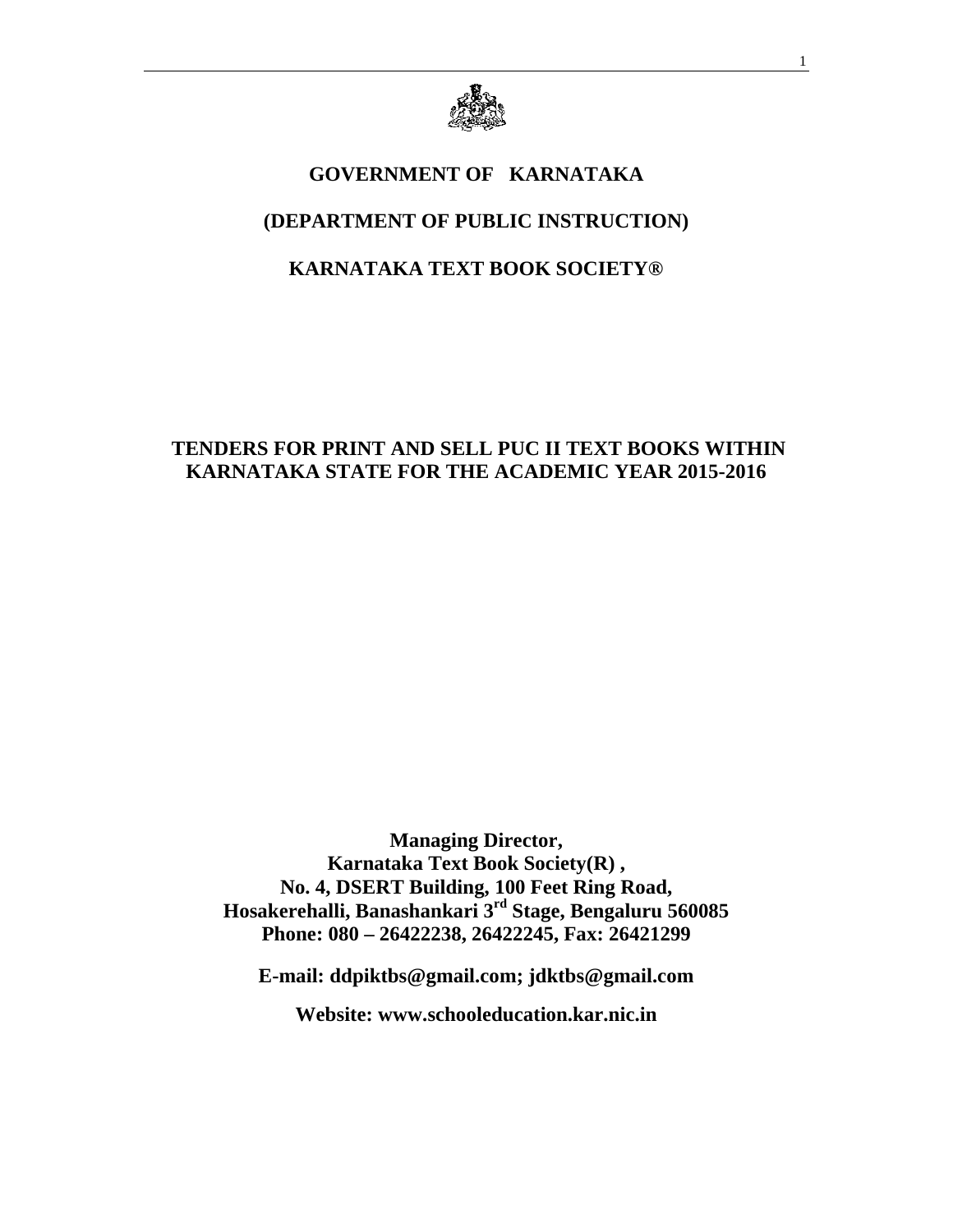#### **GOVERNMENT OF KARNATAKA**

#### **(DEPARTMENT OF PUBLIC INSTRUCTION)**

**KARNATAKA TEXT BOOK SOCIETY**

e‐mail id : jdktbs@gmail.com Bangalore – 85 No:A7/KTBS/ 2015‐16 PU/01/26/2014‐15 Dated: 23‐02‐2015

Phone: 080 – 26422238, 26422245, No. 4, DSERT Building, 100 Feet Ring Road, Fax: 26421299 Hosakerehalli, Banashankari 3rd Stage,

#### SHORT TERM TENDER NOTIFICATION

#### (e‐ procurement)

#### PRINT & SELL OF PUC TEXTBOOKS

 Tenders are invited under Two Cover System on Government of Karnataka e-procurement platform from eligible printers having Infrastructure as stipulated in the Tender Document within any of the States of Karnataka , Maharashtra , Andhra Pradesh , Telangana, Tamil Nadu , Pondicherry, Kerala , Goa, to **Print and Sell** about 27.03 lakhs of II year PUC Arts, Commerce, Languages & Science subjects (except PCMB) in English & Kannada Medium within the State of Karnataka for the year 2015-16

#### **e‐procurement portal address : https://eproc.karnataka.gov.in**

#### **Portal Help line : 080‐25501216 / 080‐25501227**

There are in all 47 titles to be printed, which have been classified in to 4 -various packages for bidding. Pre‐qualification, terms & conditions governing the tender process and the contract stipulations relating to submission of bids, evaluation, acceptance, titlewise number of copies to be printed etc. are all mentioned in the Tender document .

| <b>Tender Notification No.</b>                      | Date of the<br><b>Notification</b> | Packa<br>ge No | <b>EMD</b><br>Amou<br>nt in | <b>Particulars</b>                                                                                                                                                                                                                                                                                                                                                                             |  |  |
|-----------------------------------------------------|------------------------------------|----------------|-----------------------------|------------------------------------------------------------------------------------------------------------------------------------------------------------------------------------------------------------------------------------------------------------------------------------------------------------------------------------------------------------------------------------------------|--|--|
|                                                     |                                    |                | Lakhs                       |                                                                                                                                                                                                                                                                                                                                                                                                |  |  |
| A7/KTBS/ PUC/TENDER-2015-16<br>Il Puc.01/26/2014-15 | 23-02-2015                         | 1              | 5.59                        | Package 01 for PUC-II<br>(Kannada, Hindi, Tamil, Telagu, Economics<br>(KM), Sanskrit, Urdu, Political Science (EM),<br>Hindi Work Book, Urdu Work Book)                                                                                                                                                                                                                                        |  |  |
| A7/KTBS/ PUC/TENDER-2015-16<br>Il Puc.01/26/2014-15 | 23-02-2015                         | 2              | 3.76                        | Package 02 for PUC-II<br>(Malayalam,, Marathi, Arabic,, English, Marathi<br>Work Book, Arabic WorkBook, English Work<br>Book)                                                                                                                                                                                                                                                                  |  |  |
| A7/KTBS/ PUC/TENDER-2015-16<br>Il Puc.01/26/2014-15 | 23-02-2015                         | 3              | 4.10                        | Package 03 for PUC-II (Optional<br>Kannada, Histroy(KM), Histroy(EM),<br>Economics(EM), Logic(K & E M), Geography(K<br>& E M) Kannda Work Book)                                                                                                                                                                                                                                                |  |  |
| A7/KTBS/ PUC/TENDER-2015-16<br>Il Puc.01/26/2014-15 | 23-02-2015                         | 4              | 5.31                        | Package 04 for PUC-II (Hindustani Music (K&E<br>(K &E M) Sociology(K<br>M) Business Studies<br>&E M), Political Science(KM), Accountancy(K<br>&E M) Statistics(EM), Psychology(K &E M),<br>Home Science, Basic Maths(EM), Electronics<br>Text Book, Education<br>$(K & E M)$ .<br>Electronics Lab Manual, Computer Science<br>Text Book, Computer Science Lab Manual)<br>Karnataka Music (K.M) |  |  |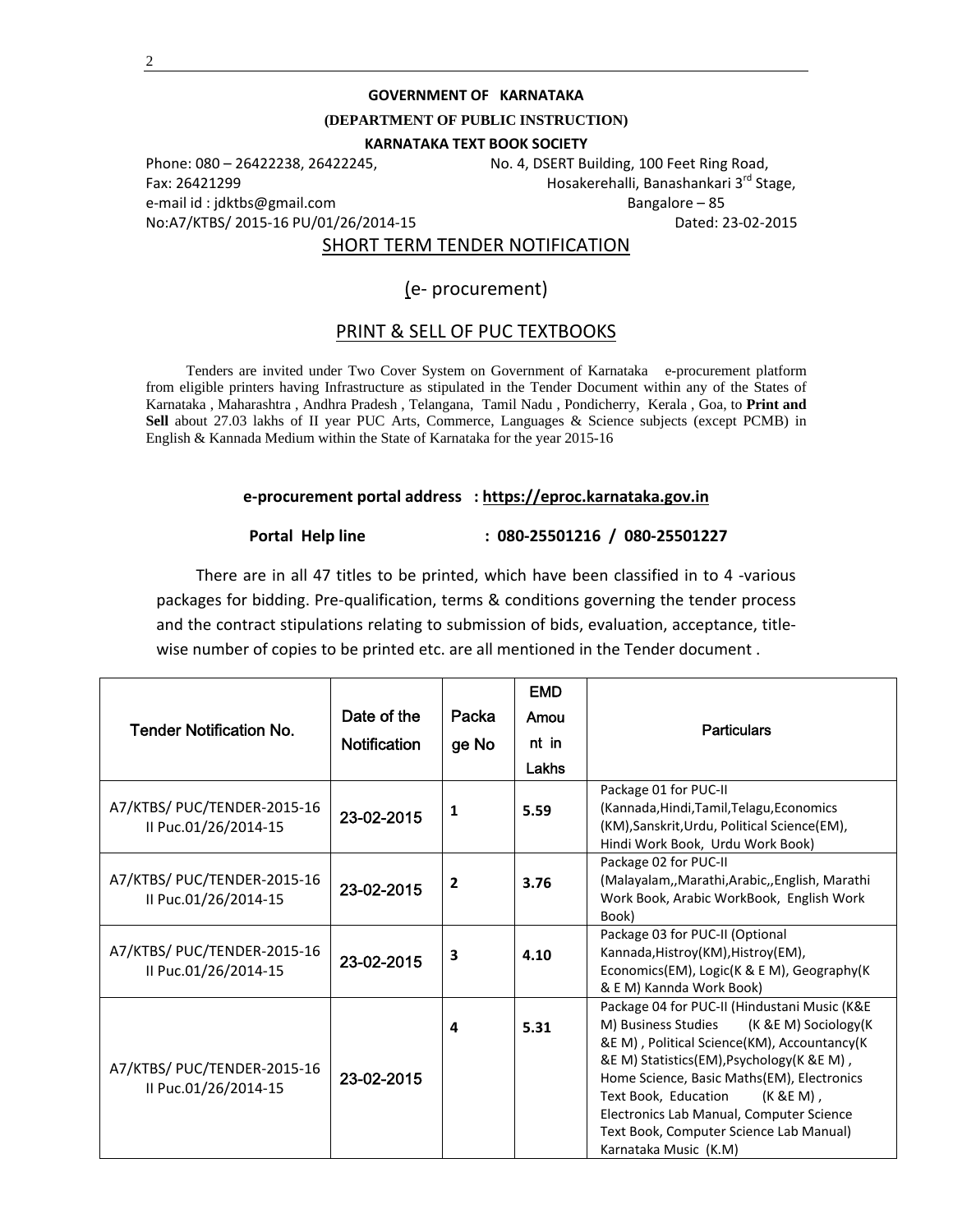The last date for submission of Tender bids on‐line is **25.3.2015** up to 5.30 pm . The Technical Bids ( Cover‐1) will be opened on‐line on **28.3.2015** at 11.00am, at the above given address. No separate intimation in this regard will be given individually.

The financial bids ( Cover 2 ) of only those bidders who satisfy pre‐qualification criteria upon evaluation will be opened on‐line on specified date mentioned in tender document.

**Managing Director,**

 **Karnataka Text Book Society.**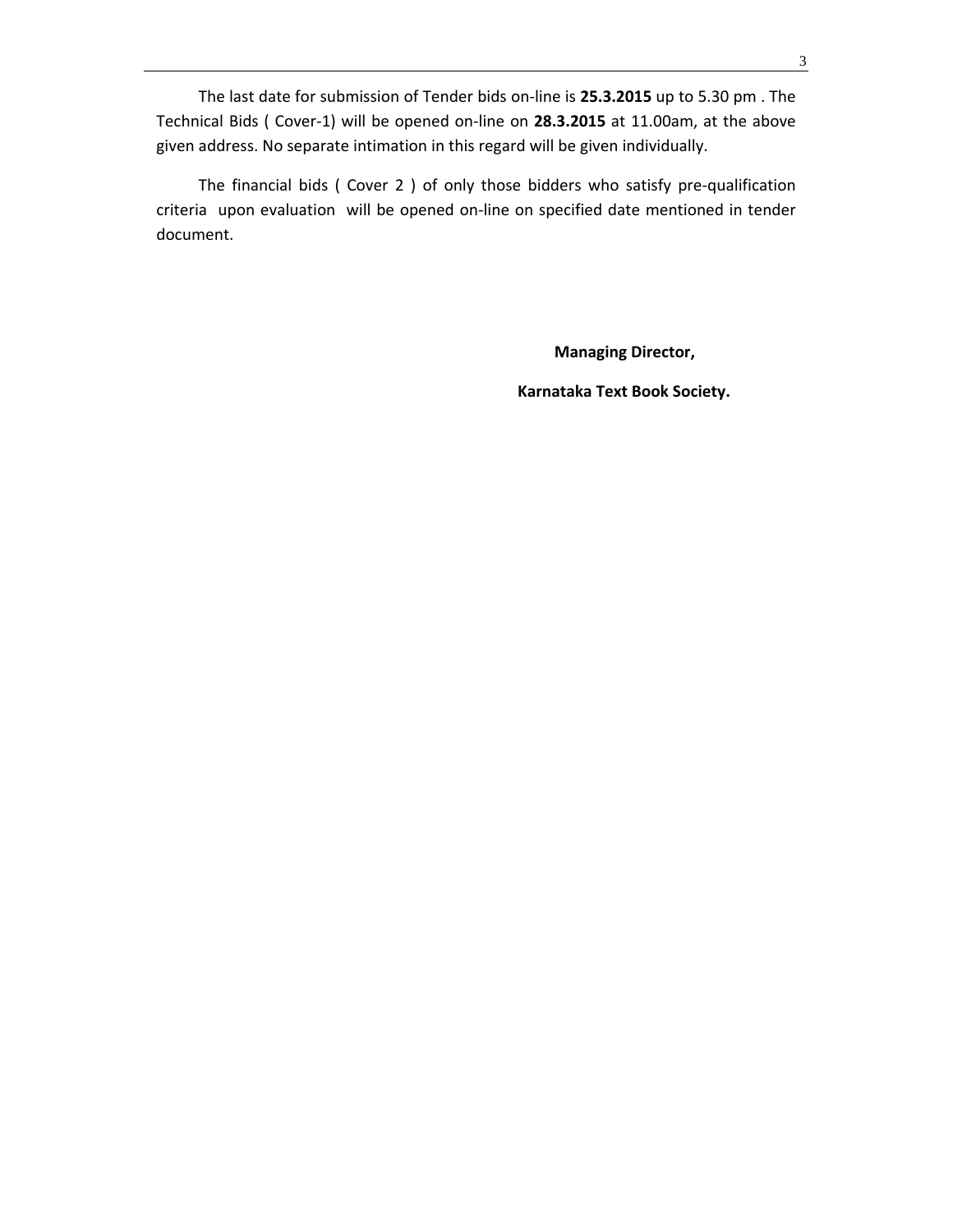

#### **GOVERNMENT OF KARNATAKA Office of Managing Director, The Karnataka Text Book Society(R),**

**Phone: 080 – 26422238, 26422245, No. 4, DSERT Building 100 Feet Ring Fax: 26421299**<br> **Road, Hosakerehalli, Banashankari**<br> **Road, Hosakerehalli, Banashankari**<br> **Road, Hosakerehalli, Banashankari**<br> **3**<sup>rd</sup>Stage, Bengaluru, 560085 website: www.schooleducation .kar.nic.in **mail:ddpiktbs@gmail.com; jdktbs@gmail.com;** 

### **TENDERS FOR PRINT AND SELL PUC II TEXT BOOKS WITHIN KARNATAKA STATE FOR THE ACADEMIC YEAR 2015-2016**

| Tender reference                      | :A7.KTBS 15-16 P.U/01/26/2014-15          |
|---------------------------------------|-------------------------------------------|
| Date and time for commencement of     | : Date: $23/2/2015$                       |
| downloading of tender document from   |                                           |
| the procurement portal                |                                           |
| http://e-proc.karnataka.gov.in        |                                           |
| Date, time and venue of pre-tender    | : Date:12/3/2015                          |
| meeting                               |                                           |
|                                       | Office of the Managing<br>Venue:          |
|                                       | DirectorThe Karnataka Text Book           |
|                                       | Society ®No.4, DSERT Building, 100        |
|                                       | Feet<br>Ring Road Hosakerehalli,          |
|                                       | 3 <sup>rd</sup><br>Banashankari,<br>Stage |
|                                       | Bengaluru, 560085                         |
| Last date and time for downloading of | : Date:25/3/2015 Time:5:30 PM             |
| the tender document from the          |                                           |
| e-procurement portal                  |                                           |
| https://eproc.karnataka.gov.in        |                                           |
| Last date and time for                | :Date:25/3/2015Time:5:30 PM               |
| submission/uploading of tender in the |                                           |
| e-procurement portal                  |                                           |
| https://eproc.karnataka.gov.in        |                                           |
| Date and time for opening of the      | : Date:28/3/2015 Time:11:00 AM            |
| <b>Technical tenders</b>              |                                           |
| Date and time for opening of the      | : Date:04/4/2015 Time:11:00 AM            |
| financial tenders                     |                                           |
| Place for opening of the tenders and  | : Office of the Managing Director         |
| address for communication             | The Karnataka Text Book Society ®         |
|                                       | No.4, DSERT Building, 100 Feet Ring       |
|                                       | Road ,Hosakerehalli, Banashankari, 3rd    |
|                                       | Stage, Bengaluru, 560085.                 |
|                                       |                                           |
|                                       |                                           |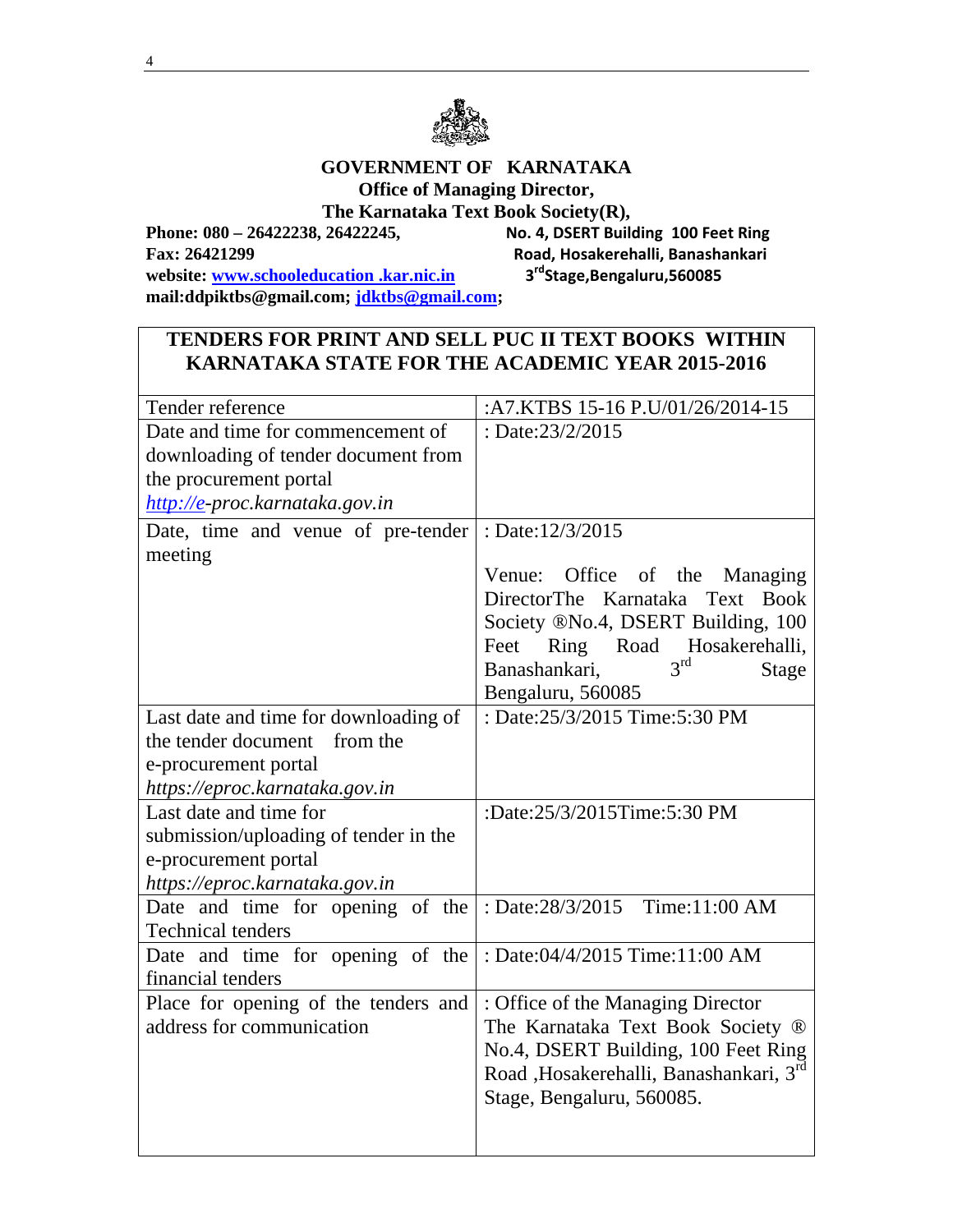|                  | <b>Contents</b>                                                                                                                                                                                                                         |         |
|------------------|-----------------------------------------------------------------------------------------------------------------------------------------------------------------------------------------------------------------------------------------|---------|
| <b>Section</b>   | <b>Description</b>                                                                                                                                                                                                                      | Page No |
| 1                | <b>INVITATION FOR TENDERS (IFT)</b>                                                                                                                                                                                                     | 6       |
| $\overline{2}$   | <b>INSTRUCTIONS TO TENDERERS (ITT)</b>                                                                                                                                                                                                  | 12      |
| $\mathbf{3}$     | <b>TENDER</b>                                                                                                                                                                                                                           | 30      |
| 3(A)             | TECHNO-COMMERCIAL TENDER<br>(FOLDER<br>CONTAINING FORM OF TENDER;<br>FORM; POWER OF ATTORNEY;<br>EMD<br>QUALIFICATION INFORMATION; NOTARIZED<br>DECLARATION; DISTRICT<br><b>WISE</b><br><b>SELF</b><br>DISTRIBUTOR LIST; AFFIDAVIT FORM | 30      |
| 3(B)             | FINANCIAL TENDER (FOLDER 2); CONTAINING<br>TENDER FORM AND PRICE SCHEDULES                                                                                                                                                              | 46      |
| $\boldsymbol{4}$ | FORMS AND PROCEDURES: LETTER OF<br>ACCEPTANCE, CONTRACT AGREEMENT FORM;<br>NOTICE TO PROCEED WITH THE CONTRACT;                                                                                                                         | 53      |
| 5                | SCHEDULE OF REQUIREMENTS (PACKAGE AND<br><b>TITLEWISE DETAILS)</b>                                                                                                                                                                      | 68      |
|                  |                                                                                                                                                                                                                                         |         |

| $\boldsymbol{\varDelta}$ | FORMS AND PROCEDURES: LETTER OF<br>ACCEPTANCE, CONTRACT AGREEMENT FORM;<br>NOTICE TO PROCEED WITH THE CONTRACT; | 53  |
|--------------------------|-----------------------------------------------------------------------------------------------------------------|-----|
| 5                        | SCHEDULE OF REQUIREMENTS (PACKAGE AND<br><b>TITLEWISE DETAILS)</b>                                              | 68  |
| 6                        | <b>GENERAL CONDITIONS OF CONTRACT (GCC);</b>                                                                    | 76  |
| 7                        | SPECIAL CONDITIONS OF CONTRACT (SCC);                                                                           | 106 |
| 8                        | <b>TECHNICAL SPECIFICATIONS</b><br><b>AND</b><br>DRAWINGS;                                                      | 111 |
| 9                        | FORMATS OF SECURITIES; BANK GUARATEE<br>FOR EMD; BANK GUARANTEE FOR<br>PERFORMANCE SECURITY                     | 113 |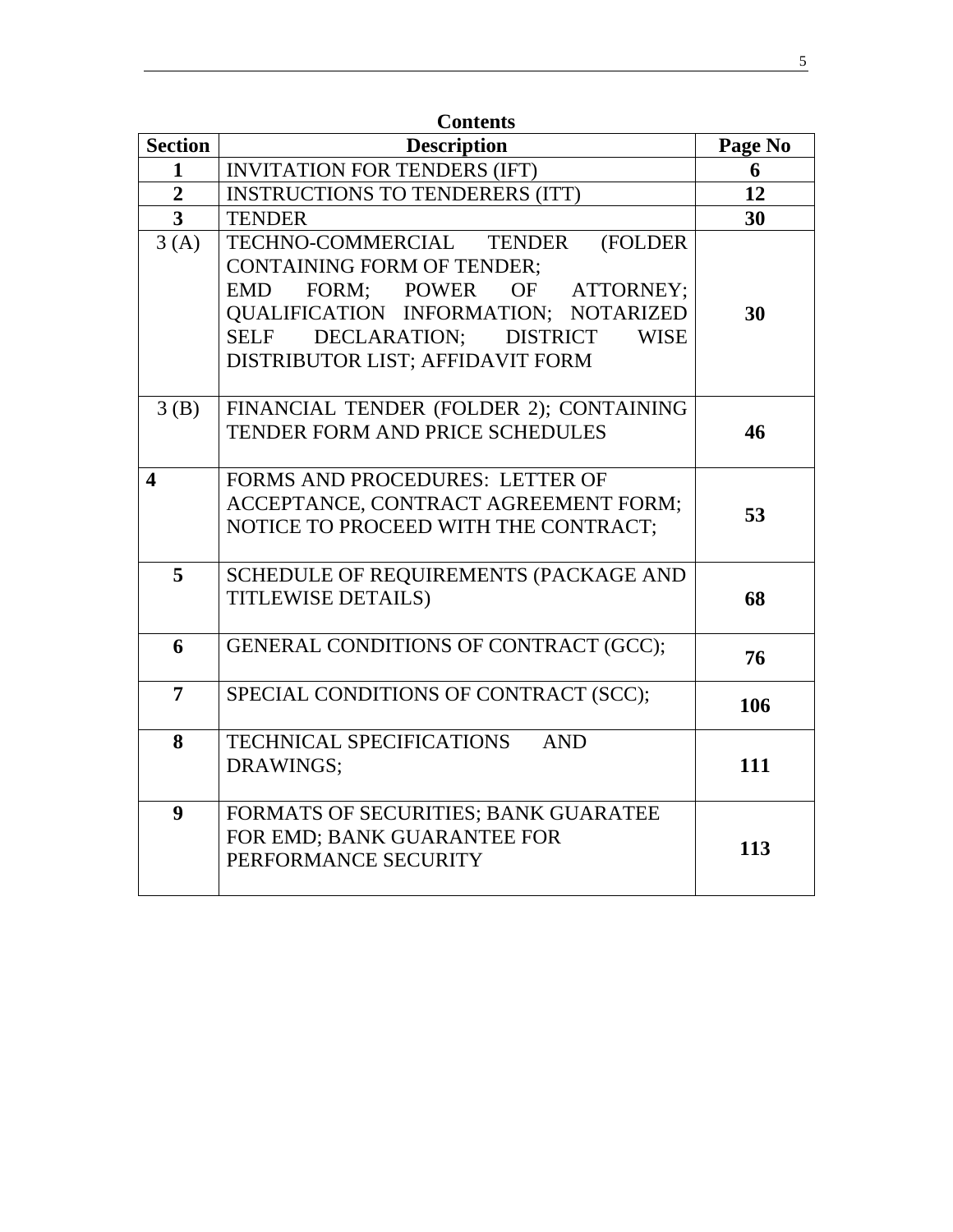#### **SECTION 1**

#### **INVITATION FOR TENDERS (IFT)**

#### Date:23/2/2015 **IFT No.:**

1. The Managing Director, The Karnataka Text Book Society (KTBS) ® , (Employer) invites e-tenders (as per Rule 18-A of the KTPP Act) from eligible Printers (here in after called "Tenderers", for the following:

### **"TENDERS FOR PRINT AND SELL PUC II TEXT BOOKS WITHIN KARNATAKA STATE FOR THE ACADEMIC YEAR 2015-2016"**

**Two Cover Tender procedure as per Rule28 of the KTPP Act shall be followed. The Tenderers are required to upload two separate folders one Techno-Commercial Tender folder containing the Earnest Money Deposit details and the details of their capability to undertake the tender (as detailed in ITT Clause 3), and the other Second Folder containing the Financial Tender. The First Folder will be opened first and evaluated. The second folder containing the financial tender of those Tenderers found to be qualified to execute the tender are only opened. The Tenderers are advised to note the minimum qualification criteria specified in Clause 3 of the Instructions to Tenderers to qualify for award of the contract.** 

- 2. Tender documents are available on line in the Government of Karnataka eprocurement portal from 23/02/15 to 25/03/15 and the tenders are to be submitted online through the e-procurement portal https://eproc.karnataka.gov.in only. Tenders submitted in any other manner will not be accepted. Tenderers are required to obtain Level III digital signature from designated firms (available on the e-procurement portal) and then register with the Government of Karnataka e-procurement platform and submit tenders by using their ID and digital signature.
- 3. Tenderers must provide earnest money deposit and pay tender processing fee as specified in columns 4 and 5 of the Table below and as detailed in Clause 15 of the Instructions to Tenderers (ITT).
- 4. A Pre-tender meeting will be held on 12/3/2015 at 11.00am hours at the office of Managing Director, Karnataka Text Book Society (KTBS) ® to clarify the issues if any, and to answer questions on any matter that may be raised at that stage as stated in Clause 8.2 of 'Instructions to Tenderers' of the tender document.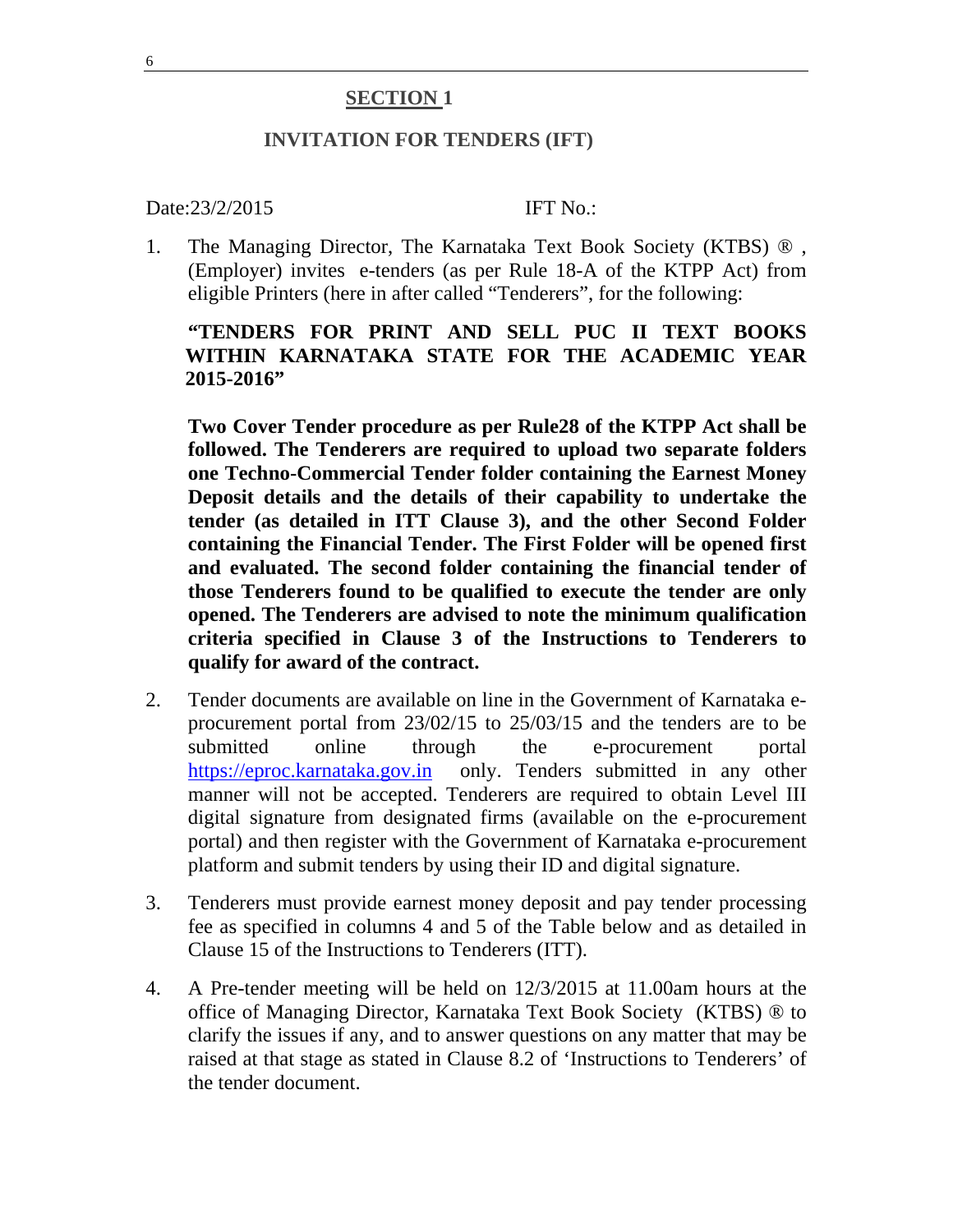5. Tenders along with necessary information/documents must be uploaded to the e-procurement portal https://eproc.karnataka.gov.in as per tender document on or before 25/3/2015 hours on 5.30pm and First Folder containing the Techno-Commercial tender will be opened on 27/03/15 day at the stipulated venue, in the presence of the Tenderers or their authorized representatives who wish to attend. If the office happens to be closed on the date of opening of the tenders as specified, the tenders will be opened on the next working day at the same time and venue.

6. Other details can be seen in the tender documents posted on the eprocurement portal.

7. **The Employer shall not be liable for any delays due to system failure beyond its control. Even though the system will attempt to notify the of any tender updates, the Employer shall not be liable for any information not received by the Tenderers. It is the Tenderer's responsibility to verify the e-procurement portal for the latest information related to the tender. E-mail address of the Helpdesk is hphelpdesk.blr@intarvo.com. E-procurement portal help desk telephone numbers are: (080) - 25501216/ 25501227 (Timings 900 hours to 2100 hours). The Tenderer is required to ensure browser capability of the computer well in advance to the last date and time for receipt of the tenders. The Employer shall not be responsible for nonaccessibility of e-procurement portal due to internet connectivity issues and technical glitches.**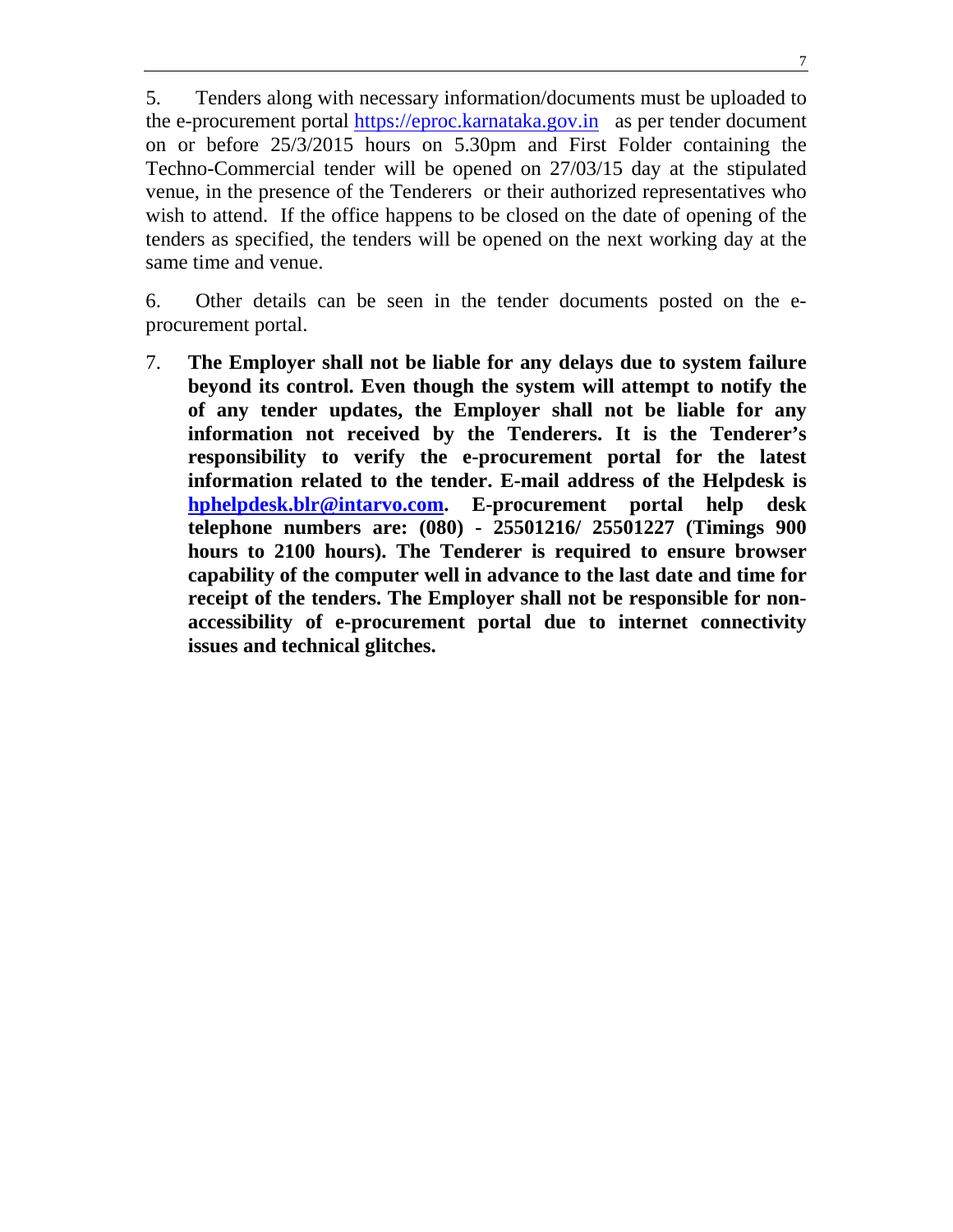## **TABLE**

| Packa                       | Name and description of                                                                                                                                                                                                                 | <b>Estimated</b> | <b>Earnest</b>              | <b>Tender</b>                               | <b>Period for</b> |
|-----------------------------|-----------------------------------------------------------------------------------------------------------------------------------------------------------------------------------------------------------------------------------------|------------------|-----------------------------|---------------------------------------------|-------------------|
| ge                          | <b>Package</b>                                                                                                                                                                                                                          | value of         | <b>Money</b>                | <b>Processi</b>                             | delivery          |
| $\underline{\mathbf{No}}$ . |                                                                                                                                                                                                                                         | <b>Package</b>   | <b>Deposit</b>              | ng fee                                      | to                |
|                             |                                                                                                                                                                                                                                         | (Rs.lakhs)       | (Rs.lak                     | (Rs.)                                       | <b>Authorize</b>  |
|                             |                                                                                                                                                                                                                                         |                  | $\underline{\mathbf{h}}$ s) |                                             | d Dealers.        |
|                             |                                                                                                                                                                                                                                         |                  |                             |                                             | <u>(days)</u>     |
| $\mathbf{1}$                | $\overline{2}$                                                                                                                                                                                                                          | 3                | $\overline{4}$              | 5                                           | 6                 |
| $\mathbf{1}$                | Package 01 for PUC-II<br>(Kannada, Hindi, Tamil, Telagu<br>,Economics(KM),Sanskrit,Ur<br>du, Political Science(EM),<br>Hindi Work Book, Urdu<br>Work Book)                                                                              | 372.79           | 5.59                        | As per<br>$e-$<br>procure<br>ment<br>portal | 30                |
| $\overline{2}$              | Package 02 for PUC-II<br>(Malyalum, Marati, Arabic, En<br>glish, Marati Work<br>Book, Arabic<br>WorkBook, English Work<br>Book)                                                                                                         | 251.12           | 3.76                        | $-do-$                                      | 30                |
| 3                           | Package 03 for PUC-II<br>(Optional<br>Kannada, Histroy (KM), Histro<br>y(EM), Economics(EM), Logic<br>(KM), Logic(EM), Geography(<br>KM), Geography (EM), Kannd<br>a Work Book)                                                         | 273.39           | 4.10                        | $-do-$                                      | 30                |
| $\overline{4}$              | Package 04 for PUC-II<br>(Hindustani Music(KM),<br>Hindustani Music(EM)<br>BusinessStudies(KM), Busine<br>ssStudies(EM), Socialogy(EM<br>),PoliticalScience(KM),Acco<br>$untancy(KM)$ , Accountancy(E<br>M), Statistics (EM), Psycholog | 354.13           | 5.31                        | $-do-$                                      | 30                |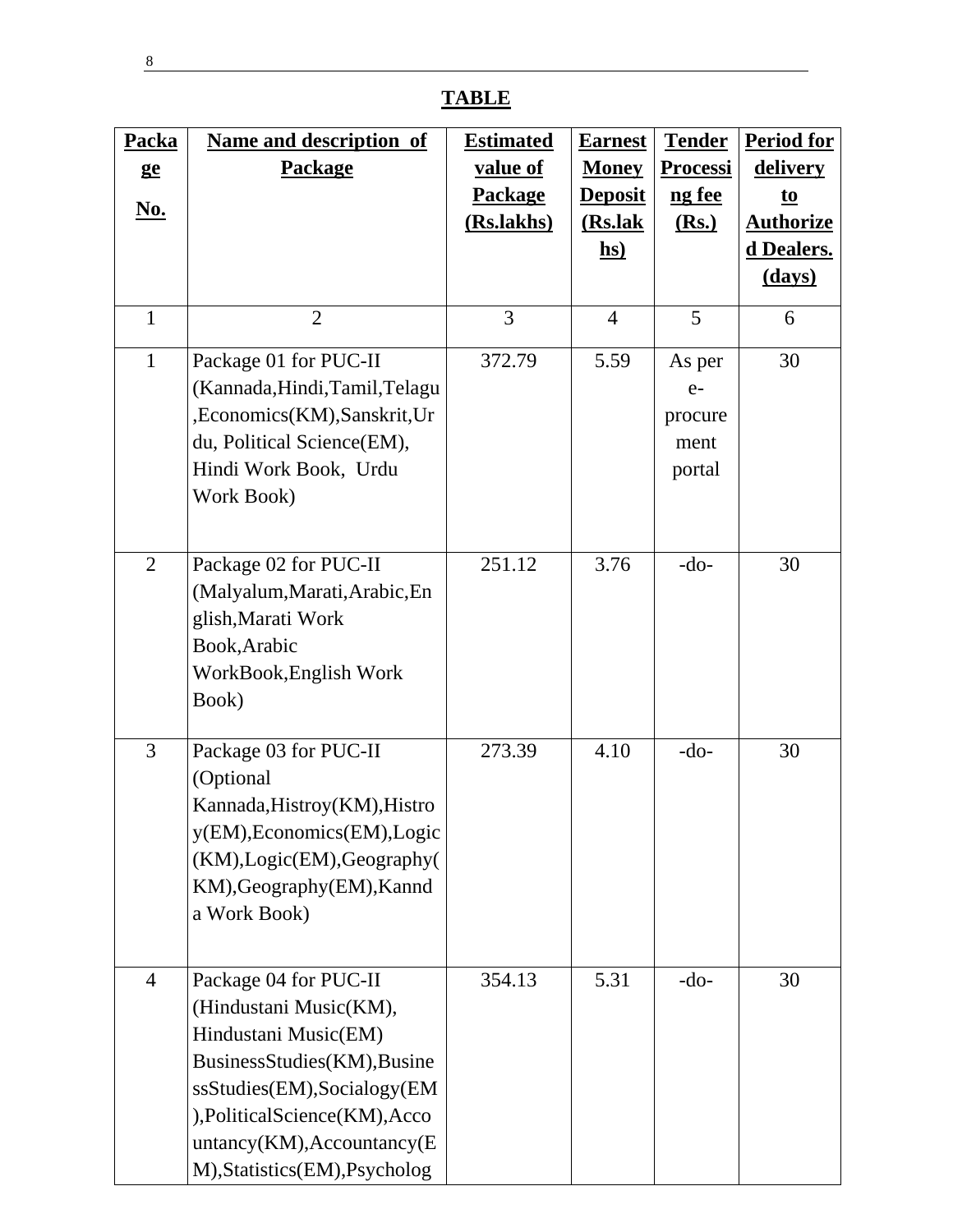| y(EM), Pschology(KM), Educa        |  |  |
|------------------------------------|--|--|
| tion(EM), Education(KM), Ho        |  |  |
| me Science, Basic                  |  |  |
| Maths(EM), Electronics Text        |  |  |
| Book, Electronics Lab              |  |  |
| Manual, Computer Science           |  |  |
| <b>Text Book, Computer Science</b> |  |  |
| Lab Manual, Karnataka              |  |  |
| Music(KM))                         |  |  |
|                                    |  |  |

Sd/-

Managing Director

KTBS ® Bengaluru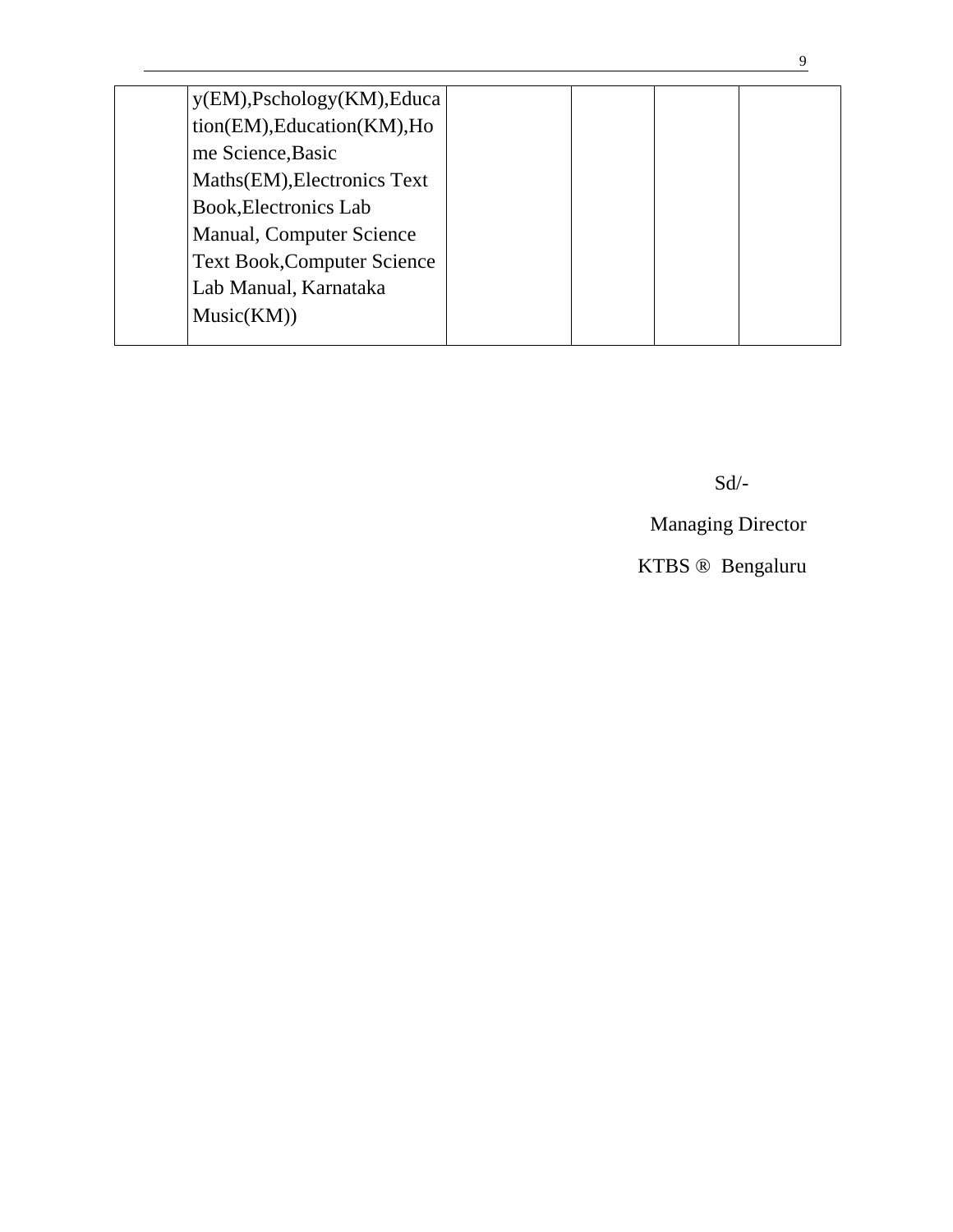## **SECTION 2 : INSTRUCTIONS TO TENDERERS (ITT)**

## **TABLE OF CLAUSES**

### **A. Introduction**

- 1. Scope of Tender;
- 2. Eligible Tenderers;
- 3. Qualification of the Tenderer;
- 4. One Tender per Tenderer;
- 5. Cost of Tendering;
- 6. Site Visit;

### **B. Tender Documents**

- 7. Contents of Tender Documents;
- 8. Clarification of Tender Documents;
- 9. Amendment of Tender Documents;

## **C. Preparation of Tenders**

- 10. Language of Tender;
- 11. Documents Constituting the Tender;
- 12 Tender Forms;
- 13. Tender Prices;
- 14. Tender Currency;
- 15. Earnest Money Deposit and Tender Processing Fee;
- 16. Period of Validity of Tenders;
- 17. Format and Signing of Tender;

### **D. Submission of Tenders**

- 18. Uploading of Tenders through e-procurement portal;
- 19. Deadline for submission/uploading of Tenders;
- 20. Late Tenders;
- 21. Modification and Withdrawal of Tenders;

### **E. Tender Opening and Evaluation of Tenders**

22.1 Opening of First Folder (Techno –commercial tender); Clarification of tenders; Preliminary Examination; Evaluation of tenders;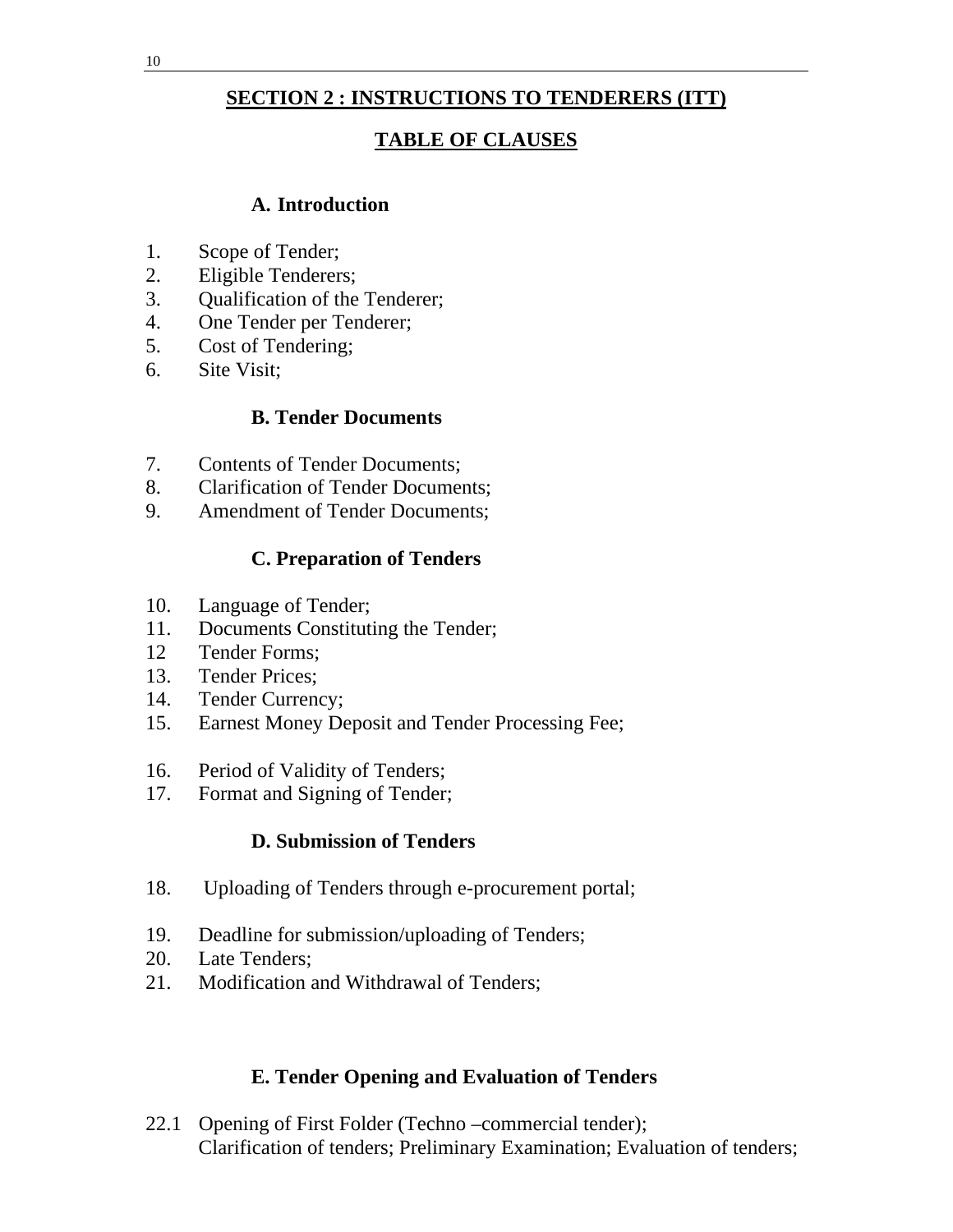- 22.2 Opening of Second Folders (Financial tenders) of qualified Tenderers; Clarification of tenders; Preliminary Examination; Evaluation and Comparison of tenders;
- 23 Contacting the Employer;

### **F. Award of Contract**

- 24 Award Criteria
- 25 Purchaser's Right to accept any Tender and to reject any or all Tenders;
- 26. Notification of Award and signing of Agreement;
- 27. Performance Security;
- 28. Advance Payment and Security;
- 29. Corrupt and Fraudulent Practices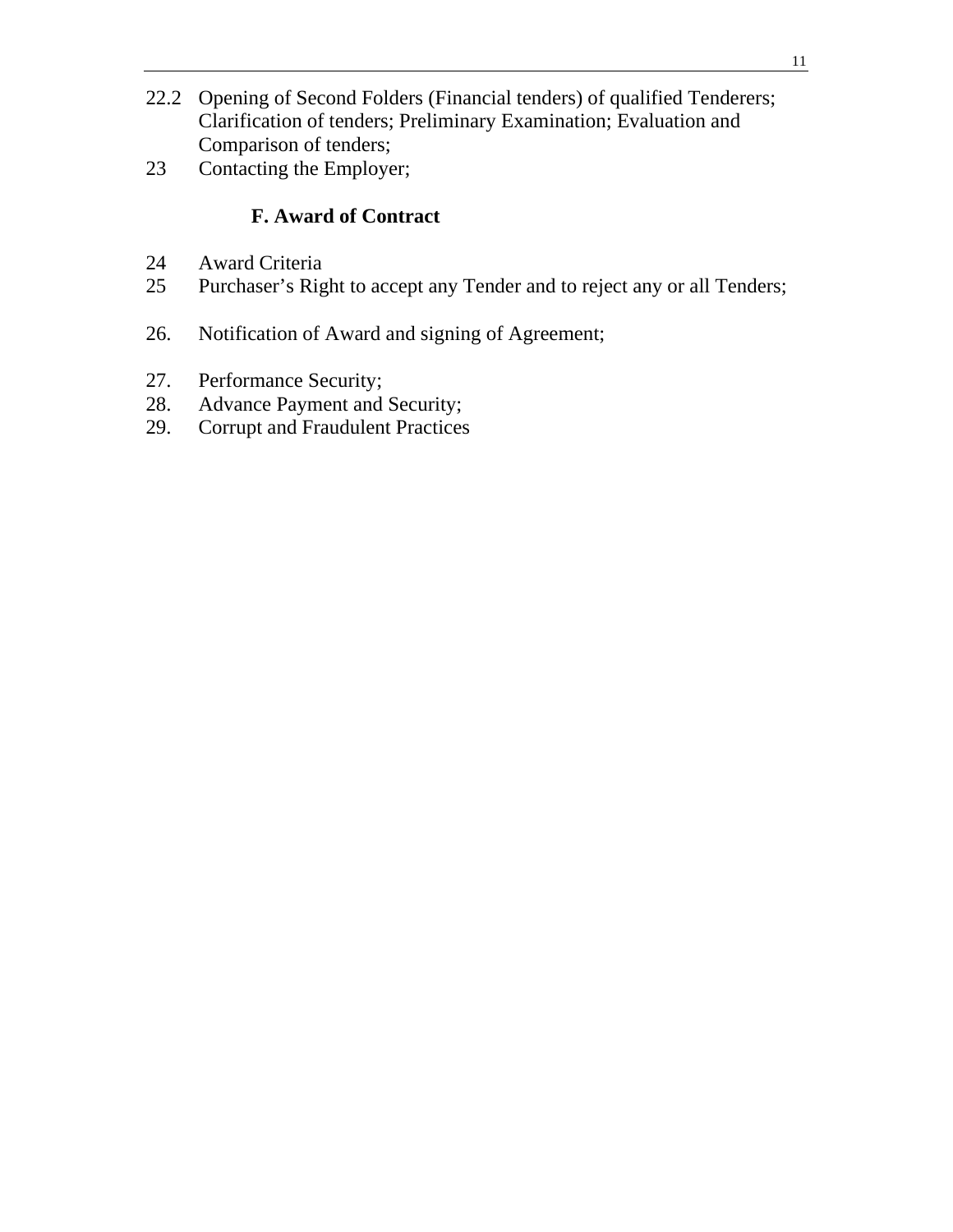### **SECTION II**

#### **INSTRUCTION TO TENDERERS**

### **A. Introduction:**

#### **1. Scope of Tender:**

- 1.1 The Karnataka Text Book Society (KTBS), herein referred to as the "Society" is registered under the Societies Act, functioning under the Education Department of Government of Karnataka (GOK). The Society is wholly financed by GOK. GOK vide its order No……………. has appointed KTBS as agency to tender for the work of Print and Sell Preuniversity College II Year Text books for the academic year 2015-16 on behalf of Department of Pre-University Education of GOK.
- **1.2** The Managing Director, KTBS (Referred to as Employer in these documents) invites tenders following "Two Cover tender Procedure", from eligible Tenderers for "**PRINT AND SELL PUC II TEXT BOOKS WITHIN KARNATAKA STATE FOR THE ACADEMIC**  YEAR 2015-2016 )" for various Packages as detailed in the Table given in the Invitation for Tenders (IFT). **The Tenderers may submit tenders for any one or more of the Packages as detailed in the Table given in the Invitation for Tenders (IFT).**
- 1.3 The successful tenderer, who is called "Concessionaire", would be required to print and sell the books included in the Package awarded to him, as per terms and conditions stipulated in the tender documents within the State of Karnataka for the academic year 2015-16 through its distributors. No payments shall be made by the Government of Karnataka or KTBS or Department of Pre-University Education.

### **2. Eligible Tenderers:**

- 2.1 Tenderers should not be associated, or have been associated in the past, directly or indirectly, with a firm or any of its affiliates which have been engaged by the Employer to provide consulting services for the preparation of the design, specifications, and other documents to be used for the Packages to Print and Sell Text books under this Invitation of Tenders.
- 2.2 Tenderers shall not be under a declaration of ineligibility for corrupt and fraudulent practices issued by Government of Karnataka.
- 2.3 **Tenders from Joint Ventures are not acceptable.**

### **3. Qualification of the Tenderer for the various Packages:**

3.1 All Tenderers shall upload to the e-procurement portal http://eproc.karnataka.gov.in the requested information (in First Folder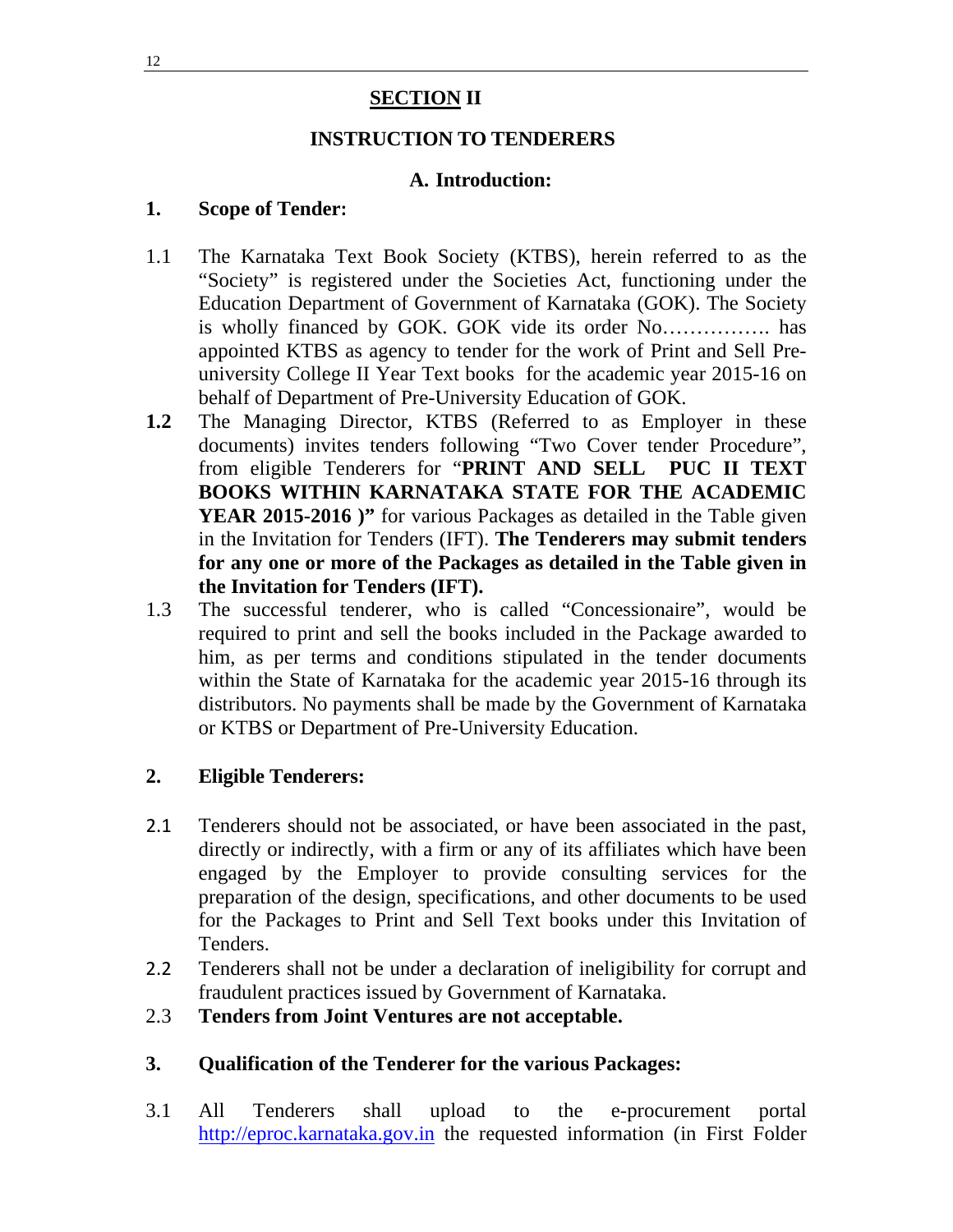Techno-Commercial tender) accurately and in sufficient detail as also the requested documents as stipulated in Section 3;

3.2 To qualify for award of this Concessionaire Contract for the various Packages included in the IFT, each Tenderer in its name should have in the last five years i.e. 2009-2010 to 2013-14):

| Package   Criteria (a)   Criteria (b) |                                                         | Criteria ©                                                                                                      |
|---------------------------------------|---------------------------------------------------------|-----------------------------------------------------------------------------------------------------------------|
|                                       |                                                         | Number   Achieved in at   Satisfactorily   Liquid assets and/                                                   |
|                                       |                                                         | least two completed (at least or availability of                                                                |
|                                       |                                                         | financial years   90% of the contract   credit facilities of                                                    |
| a.                                    |                                                         | minimum   value), as prime $ no$ less than Rs                                                                   |
|                                       |                                                         | financial turn   contractor, at least   Lakhs (Credit lines/                                                    |
|                                       |                                                         | over (in all one contract of letter of credit/                                                                  |
|                                       |                                                         | classes of printing text or certificates from                                                                   |
|                                       |                                                         | Printing works similar books of banks for meeting                                                               |
| only)                                 | $\vert$ value not less than $\vert$ the                 | fund                                                                                                            |
|                                       | $(Rs. Lakhs)^{1}$ $(Rs. Lakhs)^{2}$   requirement) etc. |                                                                                                                 |
|                                       |                                                         | As specified in $\begin{vmatrix} As \end{vmatrix}$ specified in $\begin{vmatrix} As \end{vmatrix}$ specified in |
|                                       |                                                         | hereunder for hereunder for each hereunder for each                                                             |
| each Package   Package                |                                                         | Package                                                                                                         |
| 2                                     | 3                                                       | $\boldsymbol{\vartriangle}$                                                                                     |
|                                       |                                                         |                                                                                                                 |
|                                       |                                                         |                                                                                                                 |
|                                       |                                                         |                                                                                                                 |
|                                       |                                                         |                                                                                                                 |
|                                       |                                                         |                                                                                                                 |

3.3 Each Tenderer should further demonstrate:

| <b>Web Offset Printers</b>                                                                                                                                                                     |          |  |  |  |
|------------------------------------------------------------------------------------------------------------------------------------------------------------------------------------------------|----------|--|--|--|
| Pre-Printing machinery                                                                                                                                                                         |          |  |  |  |
| Computer to plate making plant with processor<br>capable of making plates minimum in A-1 sizes<br>or<br>Plate exposing system with processor capable of<br>making plates minimum in A-1 sizes. | One Unit |  |  |  |
|                                                                                                                                                                                                |          |  |  |  |

 $1$  To bring to the FY in which the tenders are invited, Financial Turnover of previous years shall be given a weight of 10% per year to bring them to the price level of the FY in which the tenders are invited.<br><sup>2</sup> To bring to the FY in which the tenders are invited, Financial Turnover of previous years shall be given a

weight of 10% per year to bring them to the price level of the FY in which the tenders are invited.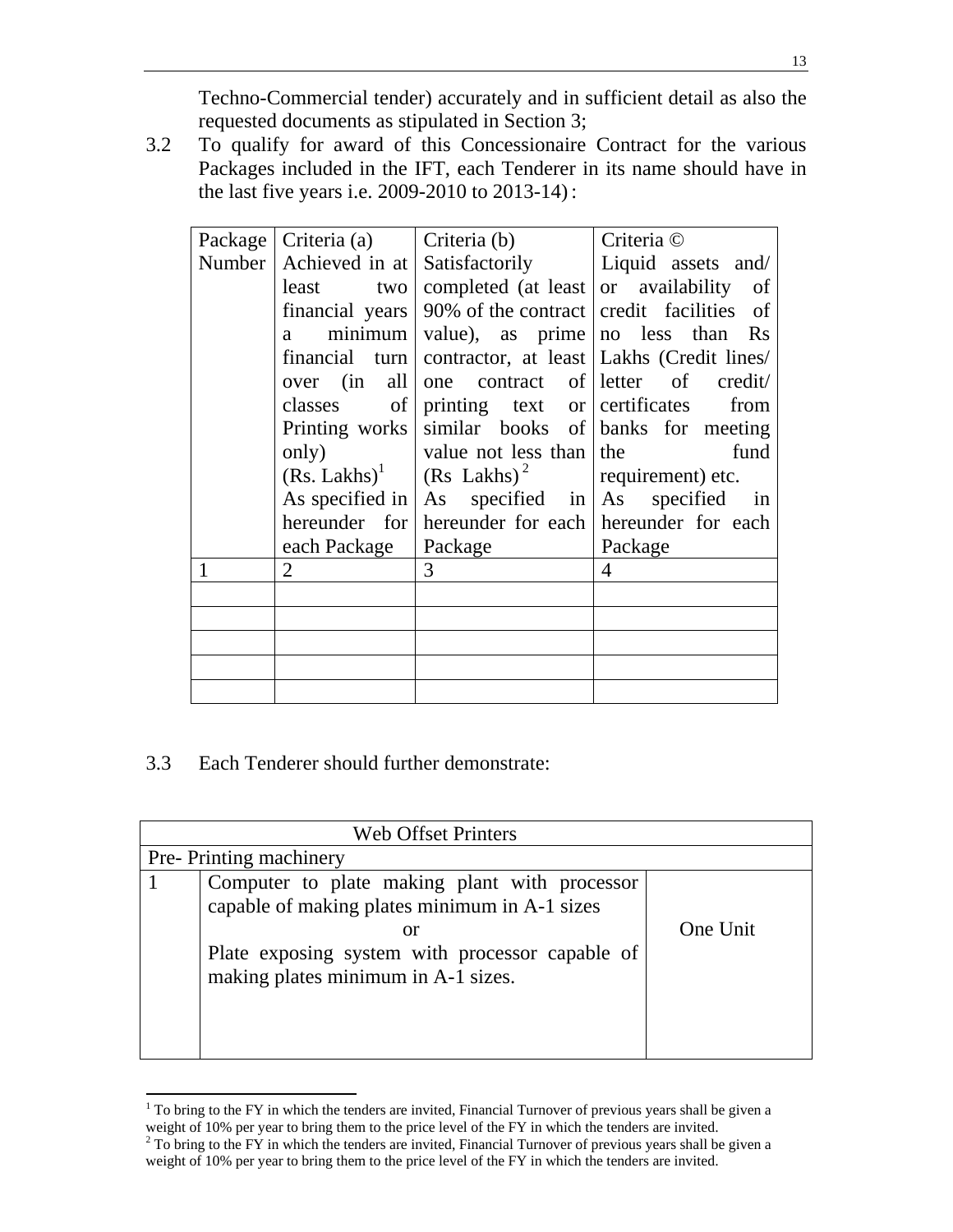| ٠<br>۰ |  |
|--------|--|
|--------|--|

|                                        | Printing machinery                                                                                                                                                                                                                                                                                                                                                                                              |          |  |  |  |
|----------------------------------------|-----------------------------------------------------------------------------------------------------------------------------------------------------------------------------------------------------------------------------------------------------------------------------------------------------------------------------------------------------------------------------------------------------------------|----------|--|--|--|
| 1                                      | Four colour web offset Printing machine with a<br>minimum cut off 578 mm, minimum reel width 860<br>mm with one quarter folder. The rated speed of the<br>machine with quarter folding shall not be less than<br>10,000 cycles per hour. The machine shall be<br>capable of printing on 80 gsm paper.                                                                                                           | One Unit |  |  |  |
| $\overline{2}$                         | Four colour sheet fed offset printing machine with a<br>paper size of minimum 19"x26" capable of printing<br>on boards of least 250 gsm                                                                                                                                                                                                                                                                         | One Unit |  |  |  |
| <b>Binding and Finishing Machinery</b> |                                                                                                                                                                                                                                                                                                                                                                                                                 |          |  |  |  |
| $\mathbf{1}$                           | Fully automatic stand alone perfect binding<br>machine of six clamps or more.                                                                                                                                                                                                                                                                                                                                   | One Unit |  |  |  |
| $\overline{2}$                         | Fully automatic 3 side cutting machine capable of<br>trimming books of crown $\frac{1}{4}$ " size on 3 sides at a<br>time.                                                                                                                                                                                                                                                                                      | One Unit |  |  |  |
|                                        | Factory and storage Space                                                                                                                                                                                                                                                                                                                                                                                       |          |  |  |  |
| $\mathbf{1}$                           | The plant shall be well planned is required to be<br>easily accessible location. It is expected to be laid<br>out in an area of about 10,000 sq feet to have easy<br>and safe movement of the materials. The storage<br>space shall be atleast another 4,000sq feet covered<br>area for the safe storage of finished goods as well as<br>to stock the paper. The Factory shall be equipped<br>with a Generator. | One Unit |  |  |  |

#### **NOTE***:*

Based on the studies, carried out by the Employer the minimum suggested major equipment to attain the completion of the printing work of *any two packages* in accordance with the prescribed schedule are shown in the above list.

The Tenderers should, however, undertake their own studies and furnish with their tender, a detailed planning and methodology supported with layout and necessary drawings and calculations (detailed) to allow the employer to review their proposals. The numbers, types and capacities of each plant/equipment shall be shown in the proposals along with the cycle time for each operation for the given production capacity to match the requirements.**(This should be uploaded in the First Folder Techno-Commercial tender in the e-procurement portal. Failure to furnish the information as above may result in rejection of the tenders***)* 

(B) The Tenderer should be in possession of a Printing Factory at an easily accessible location, with a minimum size of 6000 sft plus an additional minimum storage space of 4000 sft and having the above listed equipment installed in a planned manner.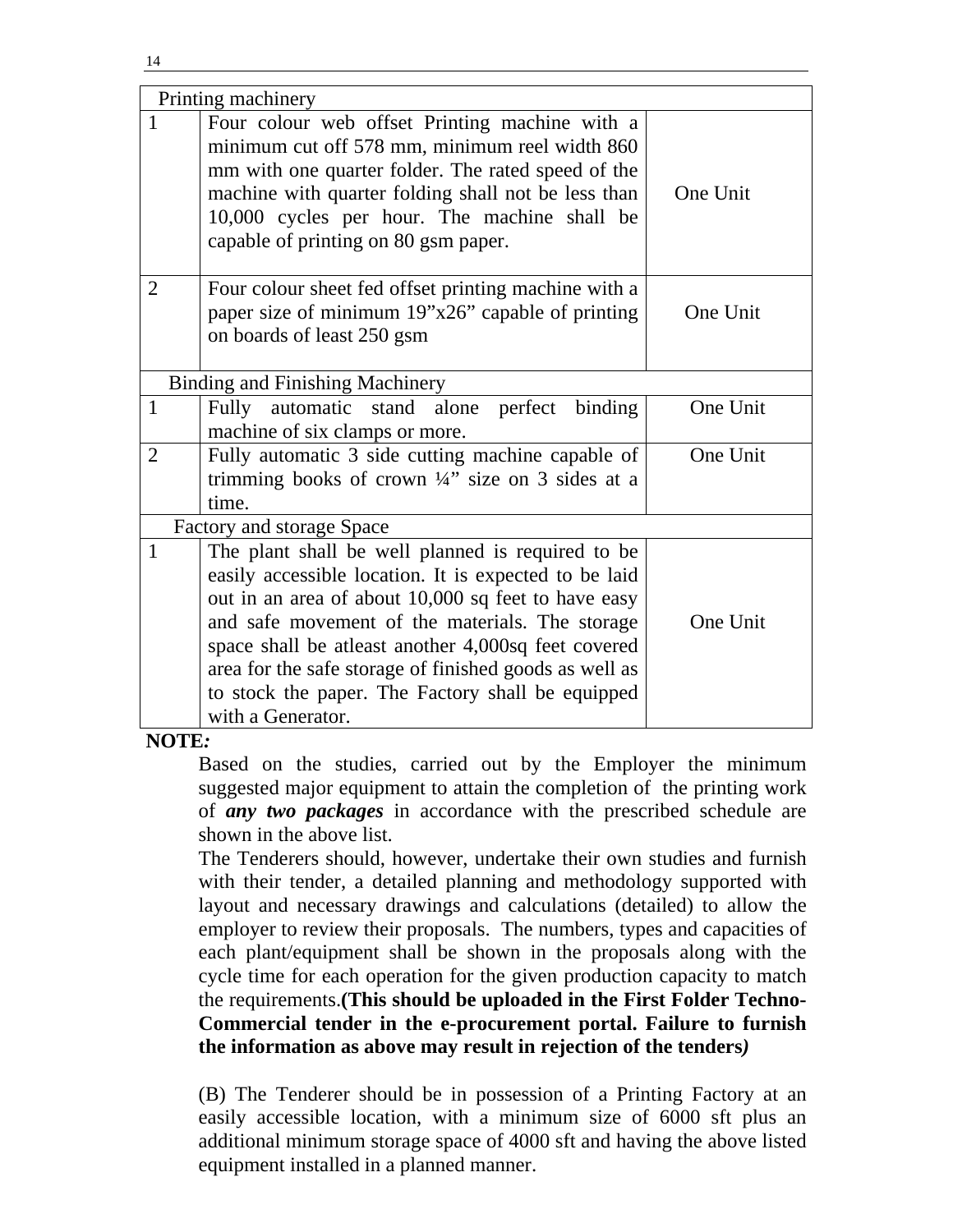- 3.4 **To qualify for more than one Package for which tenders are invited in this IFT, the Tenderer must demonstrate experience and resources (equipment financial and others) to meet the specified aggregate qualifying criteria for the individual Packages. The equipment as listed in Clause 3.3 (A) above is determined to be sufficient for two packages. The equipment would be aggregated in multiples of two packages. The equipment requirement for three and four packages would be twice that specified in Clause 3.3 (A) above and so forth.**
- 3.5 Sub-contractors' experience and resources shall not be taken into account in determining the Tenderer's compliance with the qualifying criteria. Tenderers who meet the above specified minimum qualifying criteria, will only be qualified, if their available tender capacity is more than the total estimated value of the work put to tender for the Package(s). The available tender capacity will be calculated as under:

#### **Assessed available tender capacity = (A\*N\*1.5 - B)**Where:

- $A =$  Maximum value of printing works executed in any one year during the last five years *(updated to 2014-15 price level)* taking into account the completed as well as contracts in progress.
- $N =$  Number of years prescribed for completion of the contract for which tenders are invited (Three months).
- B = Value, (*at 2014-15 price level*), of existing commitments and ongoing printing works to be completed during the next Three months*;*

### **Note: The statements showing the value of existing commitments and ongoing printing works as well as the stipulated period of completion remaining for each of the printing works listed should be countersigned by the Employer in charge, not below the rank of a Manager or equivalent.**

- 3.7 Even though the Tenderers meet the above criteria, they are subject to be disqualified if they have:
	- made misleading or false representations in the forms, statements and attachments submitted in proof of the qualification requirements; and/or
	- record of poor performance such as abandoning the works, not properly completing the contract, inordinate delays in completion, litigation history, or financial failures etc.; and/or
	- participated in the previous Tender for the same work and had quoted unreasonably high tender prices and could not furnish rational justification.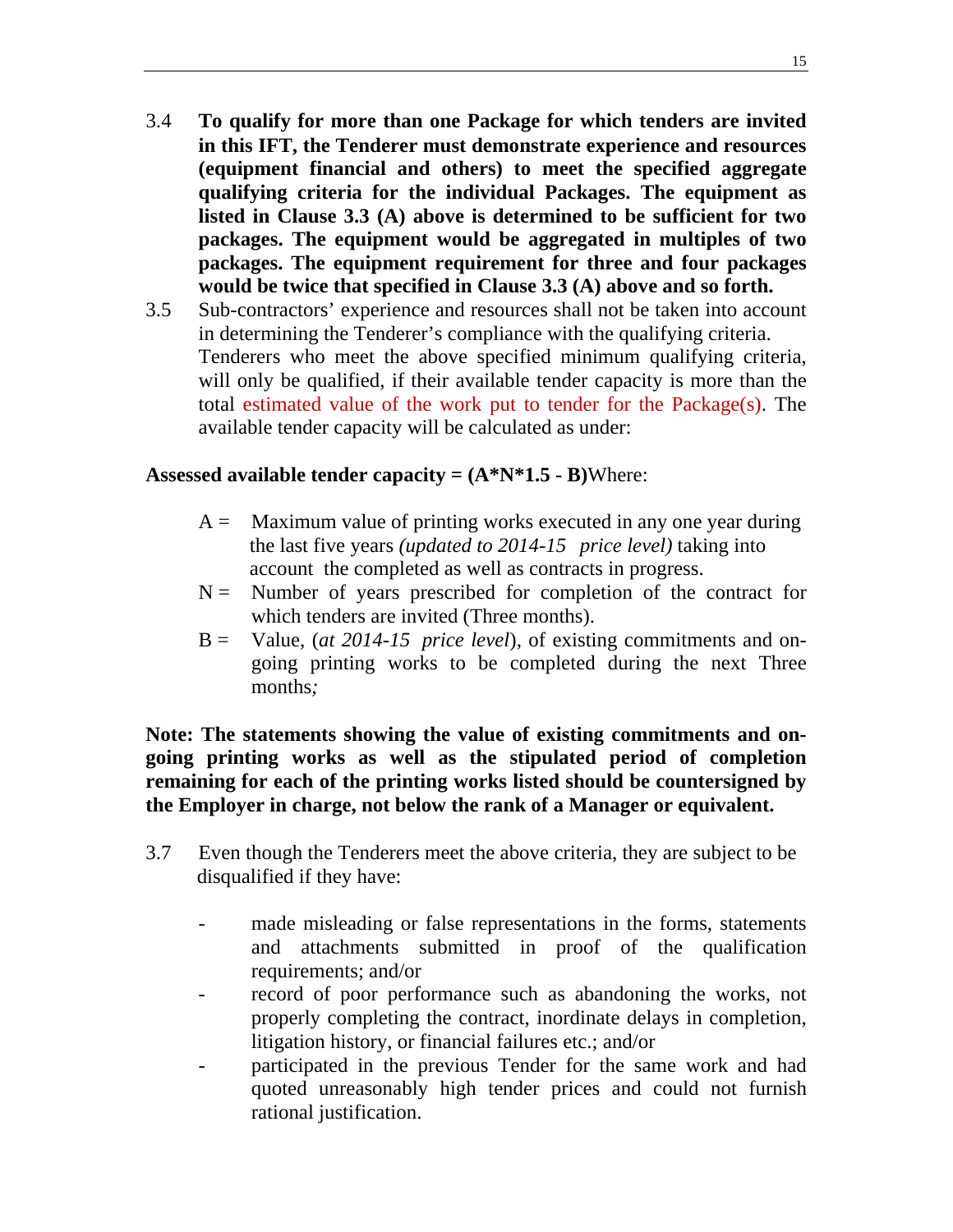### **4. One Tender per Tenderer:**

Each tenderer shall submit only one tender for one Package. A Tenderer who submits or participates in more than one tender for a Package will be disqualified.

### **5. Cost of Tendering:**

5.1 The Tenderer shall bear all costs associated with the preparation and submission of its tender, and Managing Director, Karanataka Text Book Society hereinafter referred to as "the Employer", will in no case be responsible or liable for these costs, regardless of the conduct or outcome of the tender process.

### **6. Site Visit:**

6.1 The Tenderer at his own responsibility and risk is encouraged to visit Karnataka State and obtain all information that may be necessary for preparing the Tender and entering into a contract for Print and Sell the Text Books in Karnataka State and its successful implementation as per terms and conditions of this tender document. The cost of visiting the Site shall be at the Tenderer's own expense.

### **B. The Tender Documents**

### **7. Contents of Tender Documents:**

7.1 The Printing and Sale required, tendering procedures and contract terms are prescribed in the tender documents. In addition to the Invitation for Tenders (Section1), the tender documents include:

### **Section**

- (2) Instruction to Tenderers (ITT);
- (3) Tender (Folders 1 and 2);
- (4) Forms;
- (5) Schedule of Requirements (Package and Title wise details)
- (6) General Conditions of Contract (GCC);
- (7) Special Conditions of Contract (SCC);
- (8) Technical Specifications and Drawings (TS);
- (9) Formats of Securities.
- 7.2 The tender document is available on line in the web site http://eproc.karnataka.gov.in. The tender document can be **down loaded free of cost.** The Tenderer is expected to examine all instructions, forms, terms, and specifications in the tender documents. Failure to furnish/upload all information required by the tender documents or submission/uploading of a tender not substantially responsive to the tender documents in every respect will be at the Tenderer's risk and may result in rejection of its tender.

16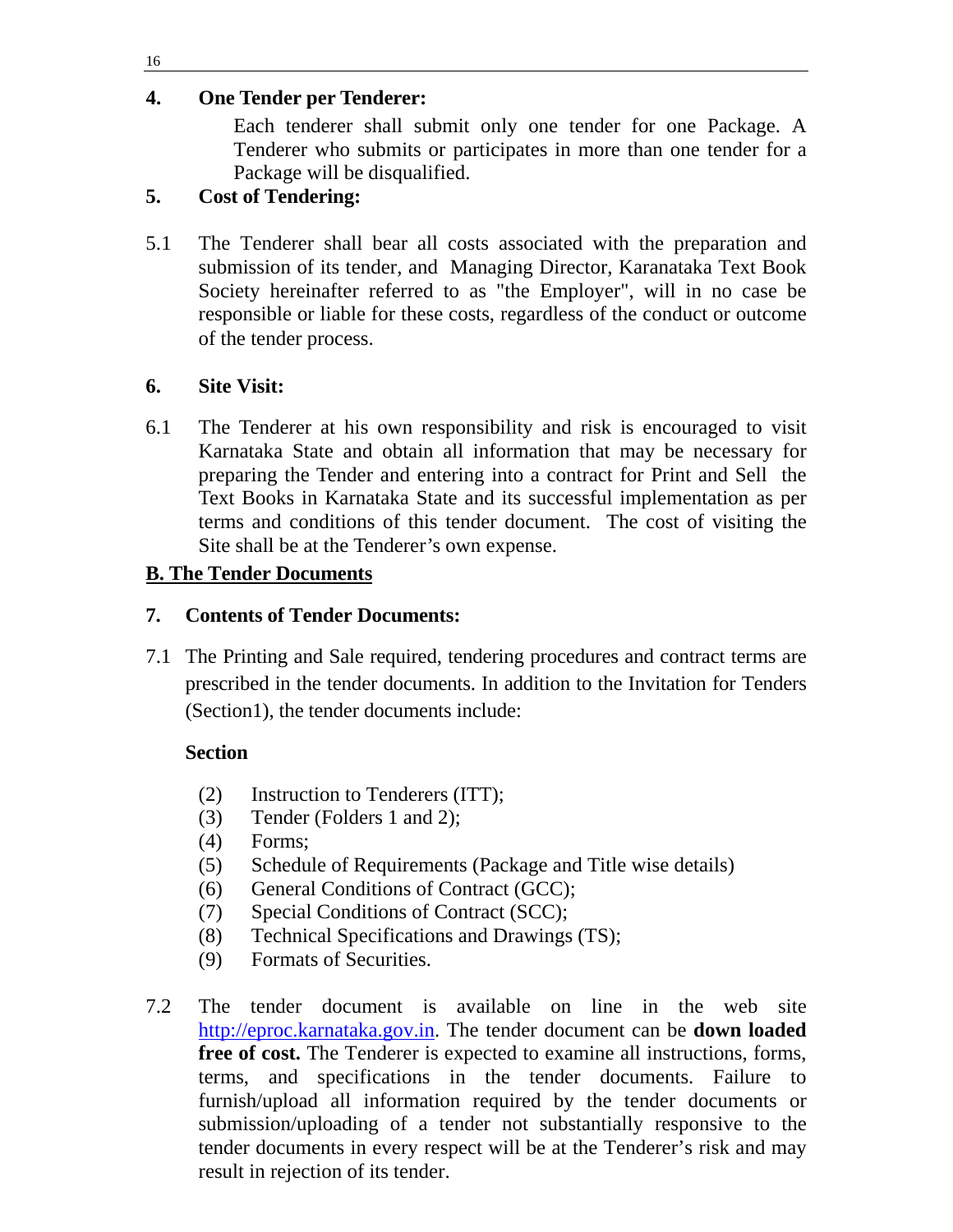#### **8. Clarification of Tender Documents:**

- 8.1 A prospective Tenderer requiring any clarification of the tender documents may notify on line (on the e-procurement portal) the Employer. The Employer will respond to any request for clarification of the tender documents which it receives up to the pre-tender meeting date and time. Description of the clarification sought and the response of the Employer (including an explanation of the query but without identifying the source of inquiry) will be uploaded on the e-procurement portal. The prospective Tenderers are requested to view the same on the eprocurement portal. No separate communication would be sent.
- 8.2 The Tenderer or his designated representative is invited to attend a pretender meeting on 12/3/2015 at 11.00AM hours in the office of the Managing Director, Karnataka Text Book Society, Bengaluru. The purpose of the meeting will be to clarify issues and to answer questions on any matter that may be raised at this stage. The Tenderers are requested, as far as possible, to submit any question in writing or by email to reach the Employer at least two days before the pre-tender meeting. Minutes of the meeting, including description of the clarification sought and the response of the Employer (without identifying the source of inquiry) will be uploaded on the e-procurement portal. The prospective Tenderers are requested to view the same on the e-procurement portal. No separate communication would be sent.

### **9. Amendment of Tender Documents**

- 9.1 At any time prior to the deadline for submission of tenders, the Employer may, for any reason, whether at its own initiative or in response to a clarification requested by a prospective Tenderer, modify the tender documents by amendment. The amendment will appear on the eprocurement portal http://eproc.karnataka.gov.in which shall be binding on all prospective tenders. The prospective Tenderers are requested to view the same on the e-procurement portal. No separate communication would be sent.
- 9.2 In order to allow prospective Tenderers reasonable time in which to take the amendment into account in preparing their tenders, the Employer, at its discretion, may extend the deadline for the submission of tenders. This shall be notified in e-procurement portal.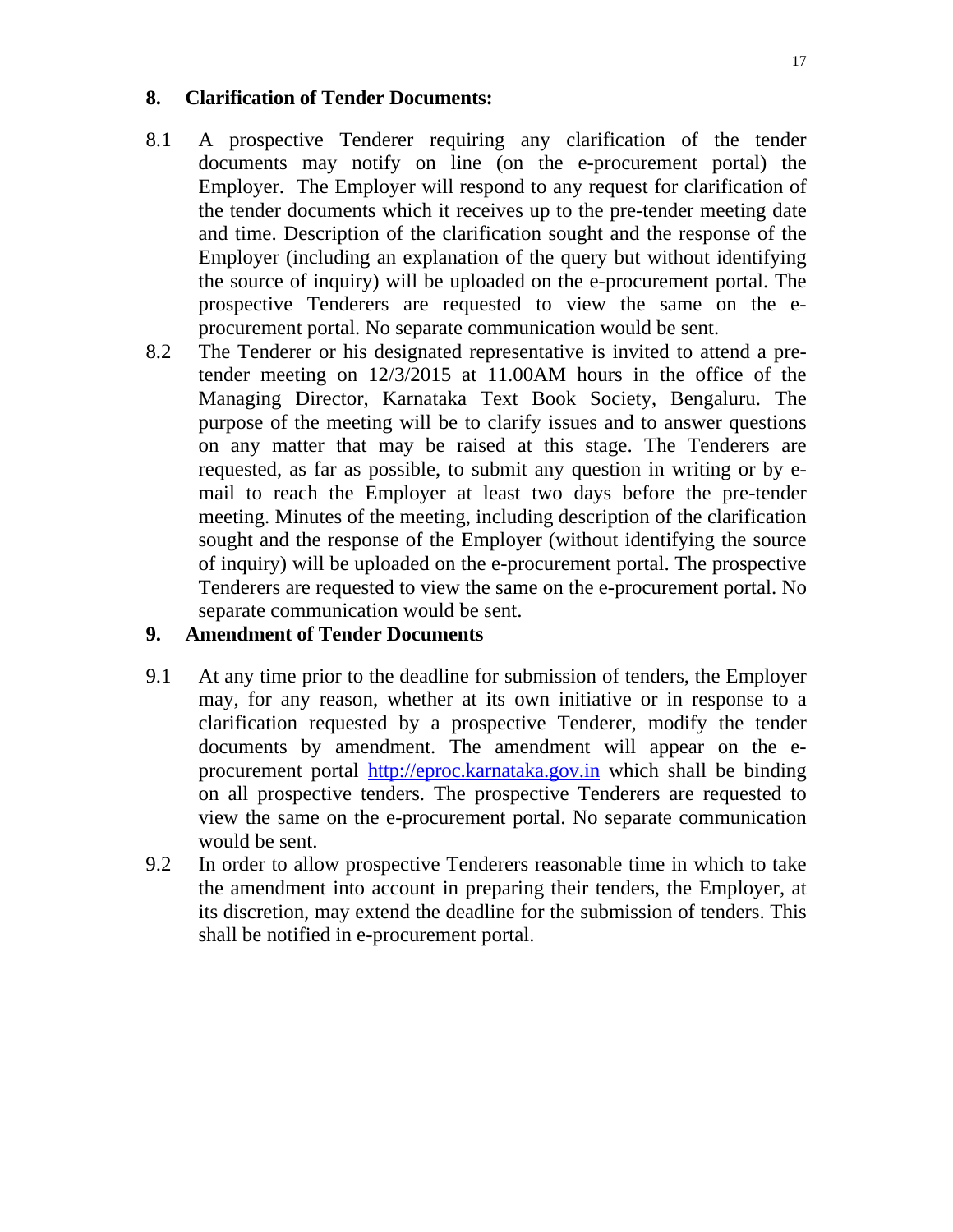### **C. Preparation of Tenders**

### **10. Language of Tender:**

10.1 The tender prepared by the Tenderer, as well as all correspondence and documents relating to the tender exchanged by the Tenderer and the Employer, shall be written in English language. Supporting documents and printed literature furnished by the Tenderer may be in another language provided they are accompanied by an accurate translation of the relevant passages in the English language in which case, for purposes of interpretation of the Tender, the translation shall govern.

### **11. Documents Constituting the Tender:**

11.1 The tender prepared by the Tenderer shall comprise the following, the scanned copies of which shall be uploaded on the e-procurement platform in two folders containing the documents as follows:

### **11.1.1 First Folder (Techno-commercial Tender):**

- Form of Technical Tender;
- Form of Earnest Money Deposit, Tender Processing Fee furnished in accordance with ITT Clause 15 as per Format given in Section 3A;
- Qualification Information in the Formats as given in Section 3 A;
- Power of Attorney duly notarized, indicating that the person(s) signing the tender has (have) the authority to sign the tender and the tender is binding upon the Tenderer during the full period of its validity in the Format as given in Section 3A;
- Notarized self declaration stating that the Tenderer is not blacklisted with any Government/Quasi Governmental Organization in India in the Format as given in Section 3A;
- District wise distributors list of at least 4 from Bengaluru, 2 from each of the following districts Mysuru, Belagavi, Kalaburagi, Hubballi-Dharwad and Ballari and one from the other districts of the State of Karnataka in the Format as given in Section 3 A;
- Any other document in support of the Tenderer's capability to undertake the contract;
- An Affidavit vouching for the correctness of information furnished and documents uploaded by the Tenderer in support of the Qualification Information in the Forms as given in Section 3A;

### **11.1.2 Second Cover (Financial Tender)**

 (a) The Financial Tender Form and Price Schedules duly completed and signed in accordance with ITT Clauses 13 and 14;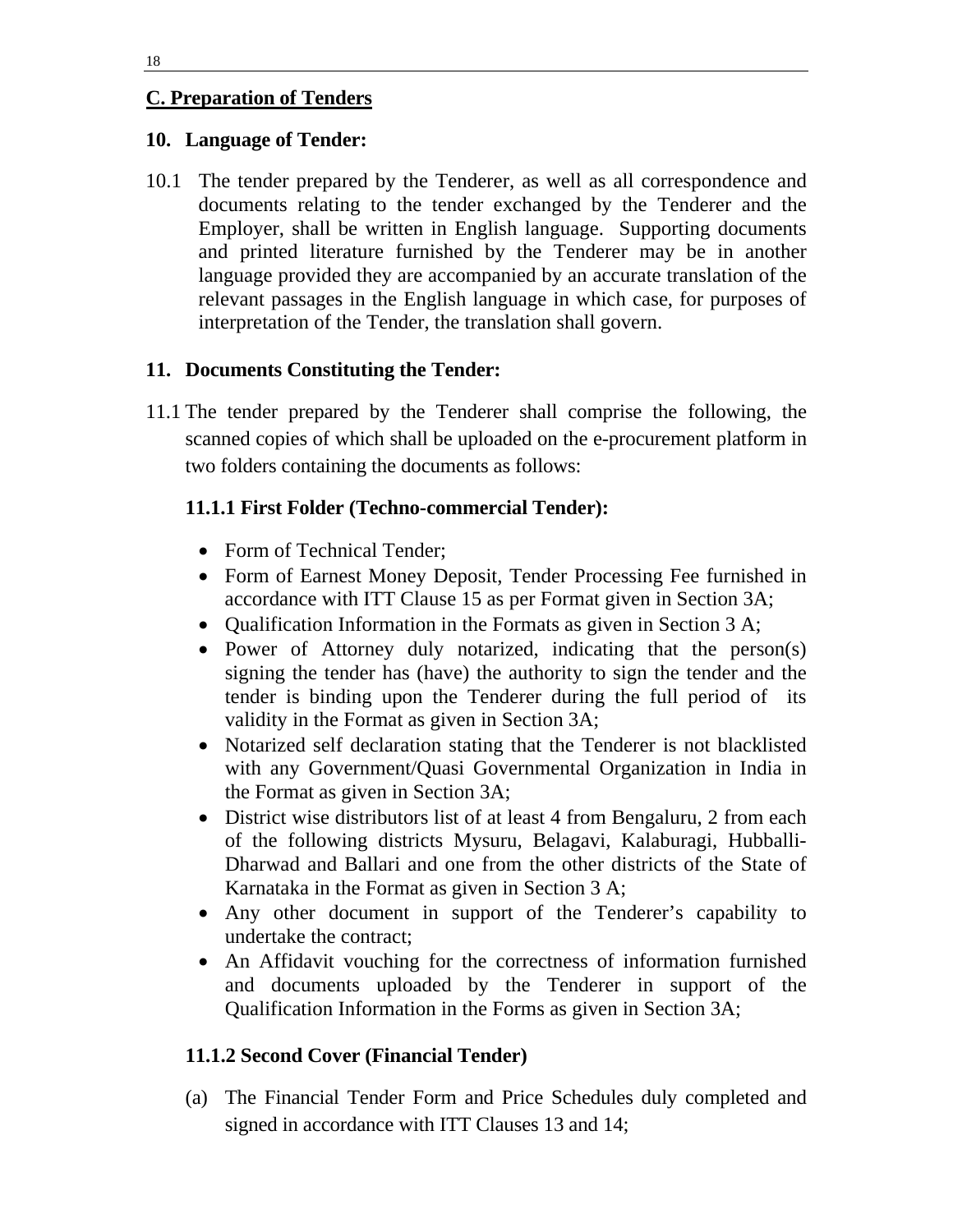- 11.2 The following documents shall be submitted by post/courier to the Employer for verification and scrutiny within **Five (5)** days after the last date of submission of tender:
	- (a) Original earnest money deposit instruments such as demand draft/Banker's (cashier's) cheque, Bank Guarantee, or specified Small Savings instruments;
	- (b) Original Notarized self declaration stating that the Tenderer is not blacklisted with any Government/Quasi Governmental Organization in India;
	- (c) Original Power of Attorney duly notarized, indicating that the person(s) signing the tender has (have) the authority to sign the tender and the tender is binding upon the Tenderer during the full period of its validity;
	- (d) Original affidavit vouching for the correctness of the information furnished and documents uploaded;

The Employer shall not be held responsible for any delays in the receipt of the aforesaid documents. The demand draft, banker's (cashier's) cheque, Bank Guarantee, Specified Small Savings instruments etc. would be checked for their genuineness, adequacy with respect to amount, validity and acceptability. The tenders of only those Tenderers who have provided the originals as above for verification and review and found acceptable and those who have paid the stipulated tender processing fee and adequate earnest money deposit in an acceptable form and duly valid as stipulated would be opened at the appointed time to be notified on the e-procurement portal.

11.3 In case of discrepancy between the uploaded documents and the originals, the originals that are duly verified by the Employer shall prevail.

### **12. Tender Forms**

12.1 The Tenderer shall complete the Tender Forms (both Technical Tender Form as well as Financial Tender form) as detailed in 11.1.1 and 11.1.2 above and the Price Schedule furnished in the tender documents, indicating the goods to be supplied, a brief description of the goods, quantity and prices. The completed Tender Forms and Price Schedule shall be uploaded through e-procurement portal.

### **13. Tender Prices:**

13.1 Tenderers shall quote for the entire contract on a "single responsibility basis" such that the total tender price covers all the Concessionaire's obligations mentioned here under:

 (a) Cost of printing of text pages, cover page printing, lamination, perfect binding;

 (b) Cost of packaging, transportation, transit and other insurances, all taxes and applicable duties;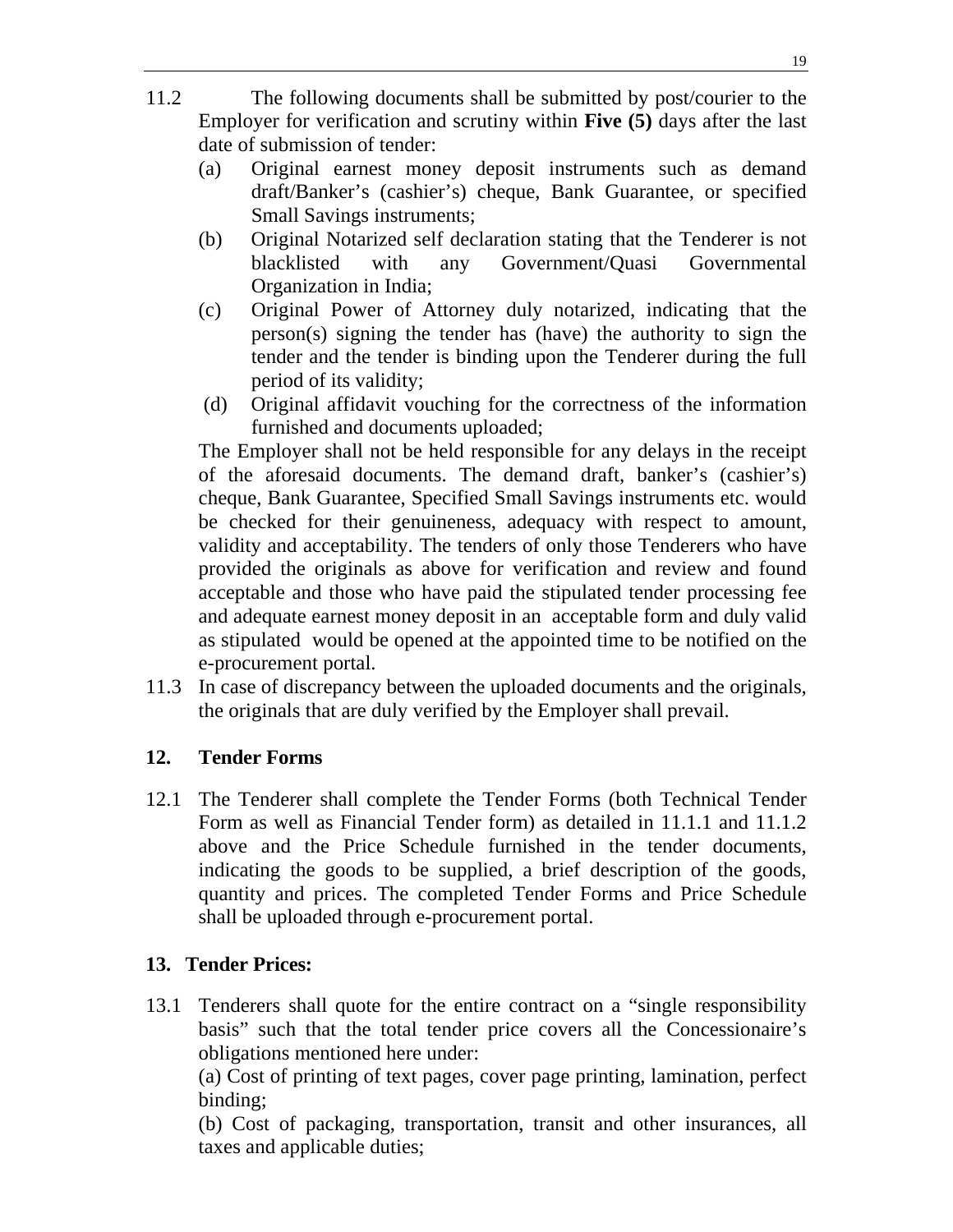(c) Payment of Service charge of 12.2 % of the contract value to Karnataka Text Book Society Bangalore by Demand draft in favour of the "Managing Director, Karnataka Text Book Society, Bengaluru" payable at Bengaluru, at the time of issue of Notice to proceed with the work;

 (d) Royalty at the rate of 10 paise per copy for language text books to be paid by Demand draft in favour of the "Managing Director, Karnataka Text Book Society, Bengaluru" payable at Bengaluru, at the time of issue of Notice to proceed with the work;

 (e) Payment of a minimum of 15% profit margin to the wholesaler and retailer book sellers;

 (f) Supply free of cost 25 copies of the titles of books whose tendered quantity is less than 5000 copies and 100 copies of titles of books whose tendered quantity is more than 5000 copies to the Department of Pre-University Education, Government of Karnataka;

13.5 Prices quoted by the Tenderer shall be **fixed** during the Tenderer's performance of the Contract and not subject to variation on any account. **A tender submitted with an adjustable price quotation will be treated as non-responsive and rejected.** 

#### **14. Tender Currency:**

14.1 Prices shall be quoted in Indian Rupees to the last 4 decimal Places.

#### **15. Earnest Money Deposit and Tender Processing Fee:**

- 15.1 Pursuant to ITT Clause 11.1 the Tenderers are required to pay in the method as detailed in ITT Clause 15.4 as part of its tender the requisite tender processing fee as per details available in the e-procurement portal for each of the Package(s) for which the tenders are submitted.
- 15.2 The Tenderer shall also furnish, as part of its tender, earnest money deposit for each of the Package(s) as detailed in the Table below the Invitation for Tenders The earnest money deposit amount could (at the tenderer's option) be made either in full in the method as detailed in ITT Clause 15.4 or partly through the method as detailed in ITT Clause 15.4 and balance through financial instruments such as Demand Draft/Cashier's cheque/Bankers's cheque/Bank Guarantee/Specified Small Savings instruments issued by GOI. However the minimum amount of earnest money deposit that has to be paid in the method as detailed in ITT Clause 15.4 shall be Rs.1 lakh. The DD/CC/BC should be issued by Nationalized/ Scheduled banks and drawn in favour of Managing Director, KTBS payable at Bengaluru The details of payment of tender processing fee and earnest money deposit shall be filled in the Form given in Section 3 A and uploaded in the First Folder (Techno-commercial tender)
- 15.3 The earnest money deposit is required to protect the Purchaser against the risk of Tenderer's conduct which would warrant the security's forfeiture, pursuant to ITB Clause 15.9.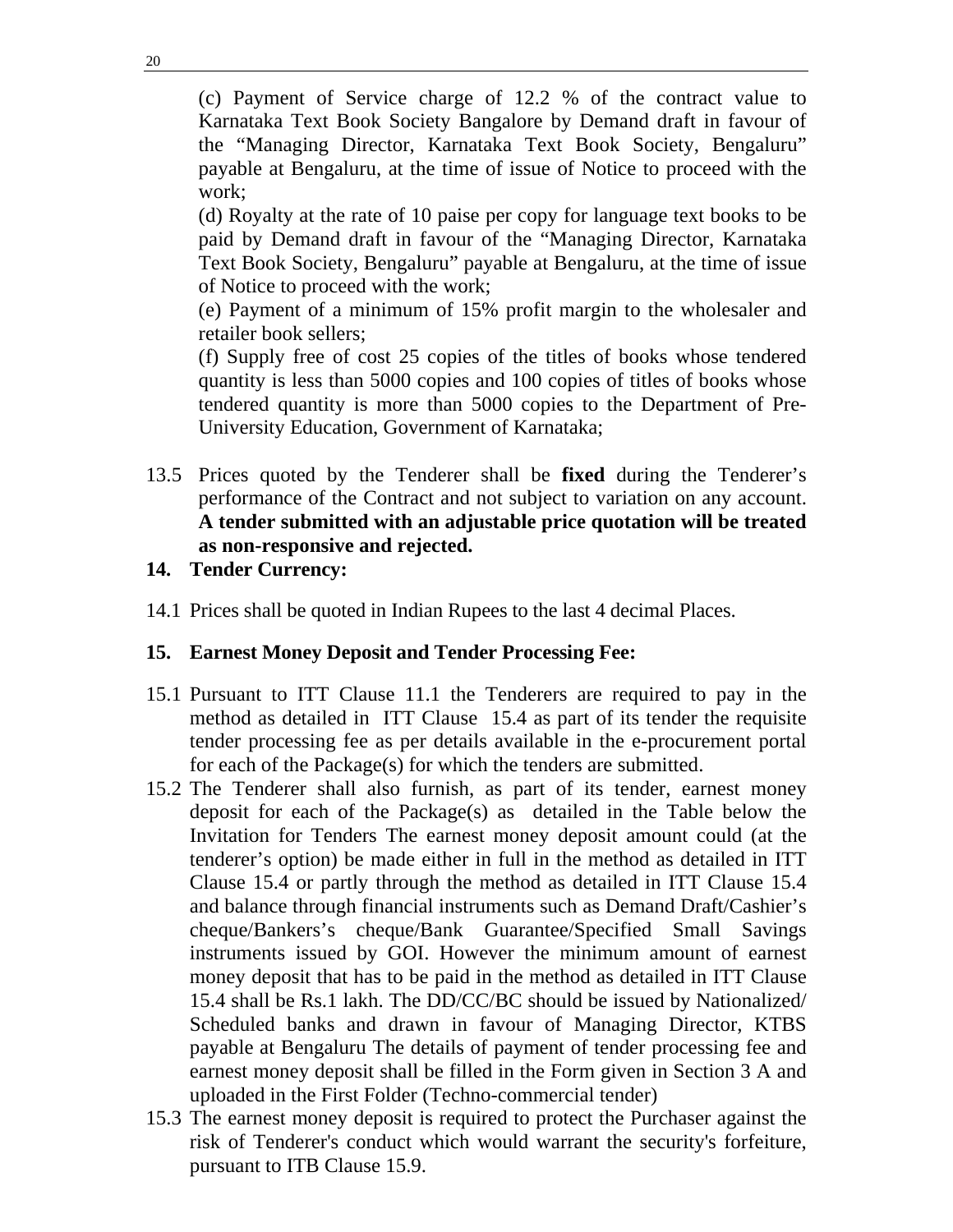- 15.4 The tender processing fee and cash portion of earnest money deposit shall be denominated in Indian Rupees and shall be paid in the e-procurement portal using any of the following payment modes:
	- Credit Card:
	- Direct Debit;
	- National Electronic Funds Transfer (NEFT);
	- Over the counter (OTC). The OTC payment facility will be available at the designated ICICI bank branches for making payments from the date of notification of IFT in the e-procurement portal
- 15.5 At the tenderer's option, the earnest money deposit could be in the form of an unconditional Bank Guarantee issued by a Nationalized/Scheduled Bank in India issued in favour of Managing Director, KTBS Bengaluru (in the format as given in Section 9) or Specified Small Savings instruments pledged to Managing Director, KTBS, Bangalore and remain valid for a period of 45 days beyond the original validity period of tenders, or beyond any period of extension subsequently requested under ITT Clause 16.2
- 15.6 Any tender not secured in accordance with ITT Clauses 15.1 to 15.5 above will be rejected by the Employer as non-responsive, pursuant to ITT Clause 22.1.5.
- 15.7 Unsuccessful Tenderer's earnest money deposit will be discharged/returned as promptly as possible as but not later than 60 days after the expiration of the period of tender validity prescribed by the Employer, pursuant to ITT Clause 16.
- 15.8 The successful Tenderer's earnest money deposit will be discharged upon the Tenderer signing the Contract, pursuant to ITT Clause 26, and furnishing the performance security, pursuant to ITT Clause 27
- 15.9 The earnest money deposit may be forfeited:
	- (a) if a Tenderer (i) withdraws its tender during the period of tender validity specified by the Tenderer on the Tender Form except as provided in ITT Clause 16.2;or
	- (b) in case of a successful Tenderer, if the Tenderer fails:
		- (i) to sign the Contract in accordance with ITT Clause 26; or
		- (ii) to furnish performance security in accordance with ITT

Clause 27.

## **16. Period of Validity of Tenders:**

- 16.1 Tenders shall remain valid for 90 days after the deadline for submission of tenders prescribed by the Employer, pursuant to ITB Clause 19. **A tender valid for a shorter period shall be rejected by the Employer as being non-responsive.**
- 16.2 In exceptional circumstances, the Employer may solicit the Tenderer's consent to an extension of the period of validity. The request and the responses thereto shall be made in writing (or by cable or telex or fax). The earnest money deposit provided under ITT Clause 15 shall also be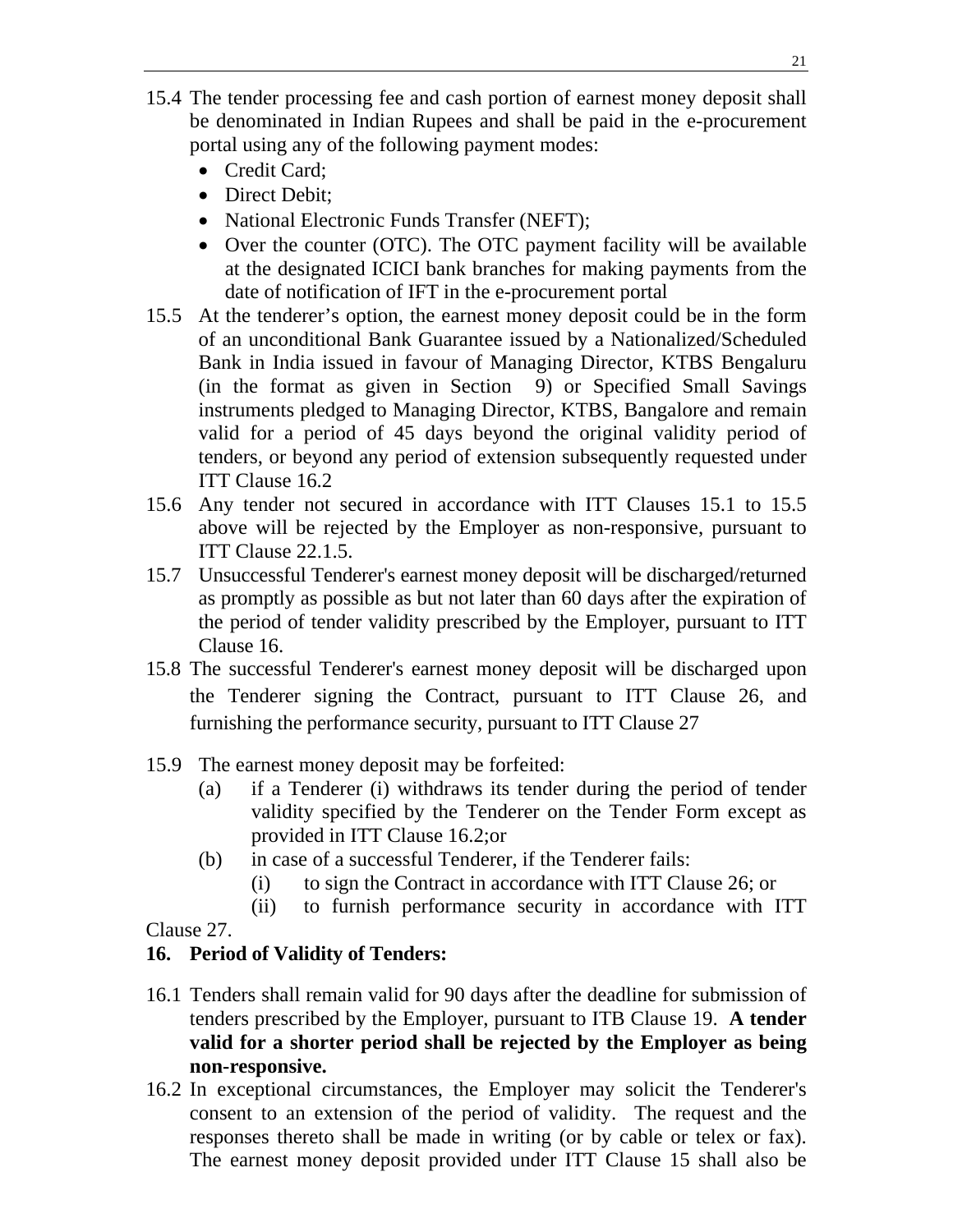suitably extended. A Tenderer may refuse the request without forfeiting its earnest money deposit. A Tenderer granting the request will not be required nor permitted to modify its tender.

### **17. Format and Signing of Tender:**

- 17.1 The digital signature shall be obtained by the Tenderer from the designated companies as given in the e-procurement portal and then get registered on the e-procurement portal. The user ID and pass word would be assigned by the system. The Tenderer shall upload the tender along with all the requisite documents through e-procurement platform by using the user ID and digital signature.
- 17.2 Any interlineations, erasures or overwriting shall be valid only if they are initialed by the persons or persons signing the tender.
- 17.3 The Tenderer shall furnish information as described in the Form of Tender on commissions or gratuities, if any, paid or to be paid to agents relating to this Tender, and to contract execution if the Tenderer is awarded the contract.

### **D. Submission /Uploading of Tenders**

### **18. Uploading of Tenders through e-procurement portal:**

18.1 The Tenderers shall upload the tenders (both Techno-commercial and Financial) through e-procurement platform. No other mode of submission is permitted. The tendering is through e-procurement portal http://eproc.karnataka.gov.in Detailed guidelines for viewing of tenders and submission of on line tenders are given in the web site. The prospective tenderers can submit their tenders on line. However the tenderers are required to have enrolment/registration in the web site and should have valid digital signature certificate (DSC). The DSC can be obtained from any authorized certifying agencies as given in the eprocurement portal. The tenderers should register in the e-procurement portal. After this, the tenderers can log in the site through the secured login.

**The Tender Forms and other documents as detailed in Clause 11.1 shall be addressed to the Employer before uploading. Only the originals of the Earnest money deposit (if it is in the form of DD/CC/BC/BG or Specified Small Savings instruments) and the original Power of Attorney, Notarized self declaration regarding blacklisting, affidavit vouching for the correctness of the information furnished and documents uploaded shall be produced or delivered by post/courier to the Employer within Five (5) days after the last date of submission which shall be verified and retained by the Employer. The Tenderer is solely responsible to ensure submission of the requisite documents within the stipulated period and the Purchaser shall not be responsible for non- submission (uploading) of requisite documents/information**.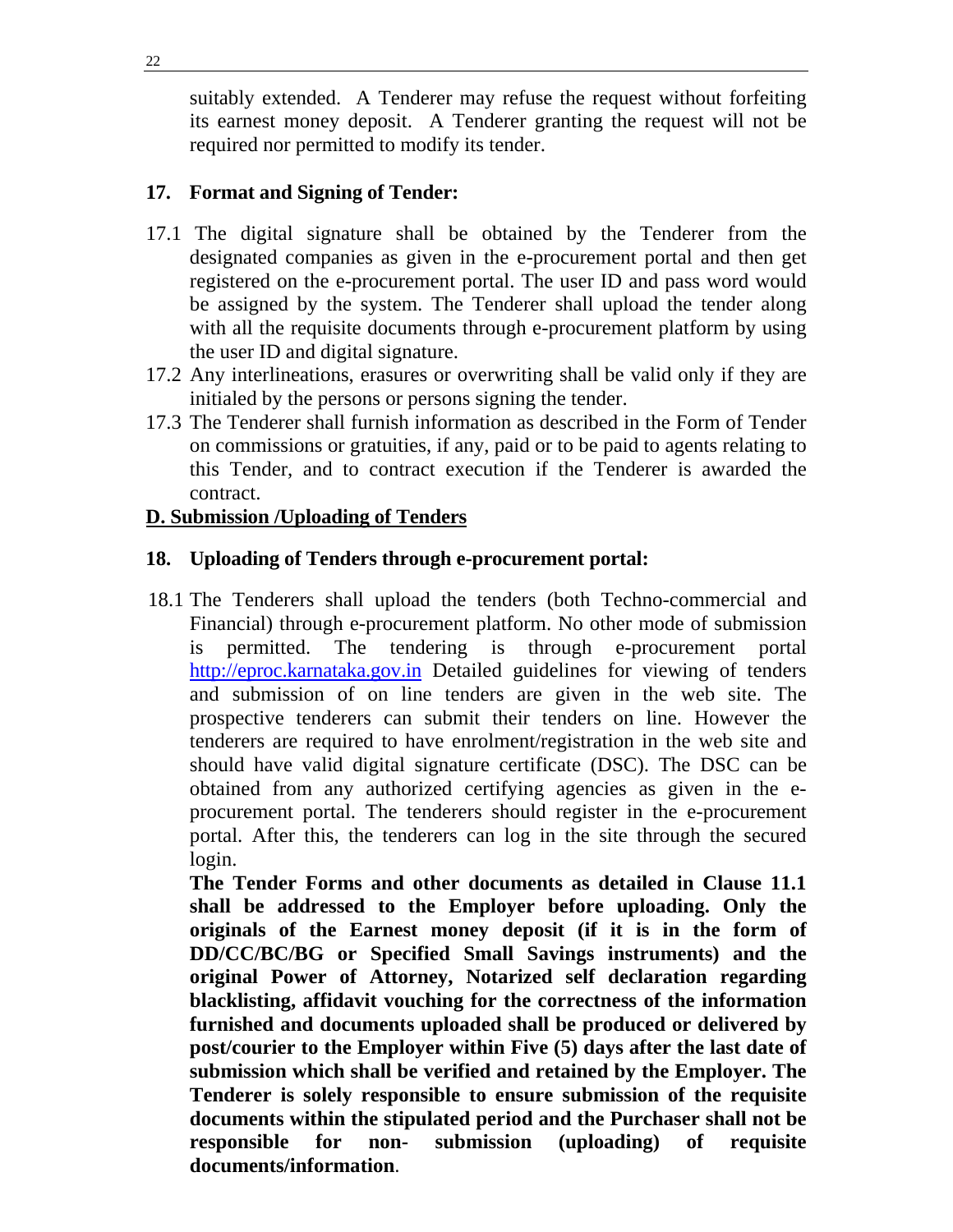- **18.2 The Tenderers are requested to go through the tender document carefully and submit/upload the required information and documents without exception to avoid risk of rejection of tenders.**
- 18.3 The Tenderers shall submit on line all the requirements under two separate folders (as detailed in Clause 11.1 of ITT). The first folder shall contain the Techno-commercial information and documents. The financial tender shall be in the second folder. All the documents are to be digitally signed by the Tenderer. After electronic on line tender submission, the system generates a unique tender reference number which is time stamped. This shall be treated as acknowledgement of tender submission.
- 18.4 Cable or facsimile tenders will be rejected. Tenders submitted by any other means other than through e-procurement portal of GOK shall be rejected.

### **19. Deadline for Submission/uploading of Tenders:**

- 19.1 Tenders must be submitted/up loaded by the Tenderers no later than 5.30pm hours Dated: 25/03/15 on the e-procurement portal. The eprocurement platform will not accept the tenders after the stipulated date and time (as per the clock of the e-procurement platform).
- 19.2 The Employer may, at its discretion, extend this deadline for submission of tenders by amending the tender documents in accordance with ITB Clause 9, in which case all rights and obligations of the Employer and Tenderers previously subject to the deadline will thereafter be subject to the deadline as extended. The amendment/notification shall be notified in the e-procurement portal.

### **20. Late Tenders:**

20.1 Tenders cannot be uploaded by the Tenderers after the deadline for submission/uploading of tenders (as per the e-procurement platform clock) prescribed by the Employer pursuant to ITT Clause 19.

### **21. Modification and Withdrawal of Tenders**

- 21.1 In the "My bids" Section of the e-procurement the Tenderer can view the status of their tenders and decrypt tender(i.e. in cases where the Tenderer has chosen to encrypt the tender using his own public key) for modification or withdrawal before the stipulated date and time for submission/uploading.
- 21.2 The Tenderers may cancel/modify their tender on line before the deadline for submission of tenders.
- 21.3 For modification of tenders, the tenderer need not make any additional payment towards the cost of tendering process. For tender modification and consequential re-submission, the tenderer is required to cancel his tender submitted earlier (only the financial tender is cancelled. All the uploaded documents would be there). The last modified tender submitted by the Tenderer within the tender submission time shall be considered as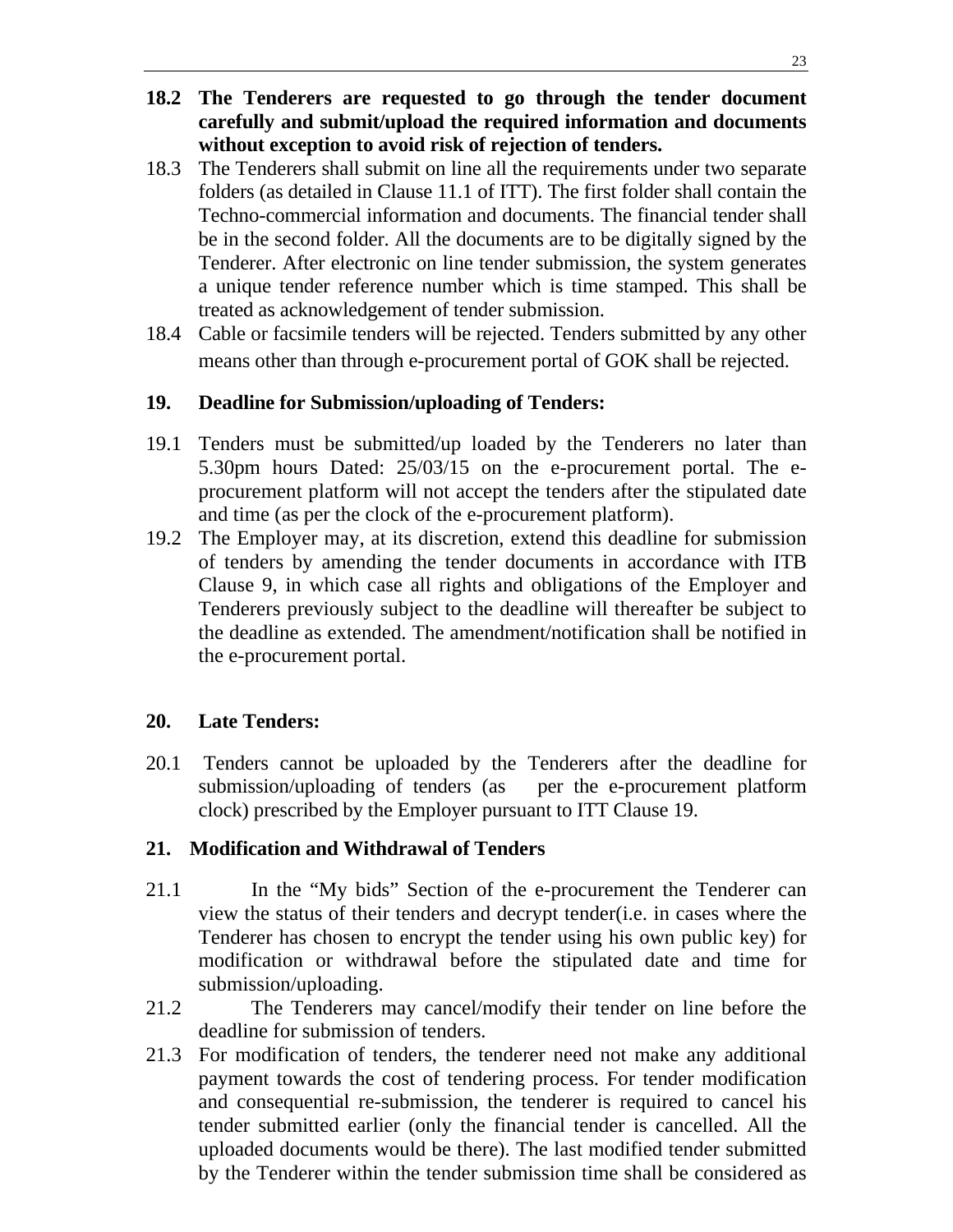the tender. **For this purpose, modifications/withdrawal by other means will not be accepted.** In on line system of tender submission the modification/cancellation is allowed any number of times. The Tenderers may cancel their tenders by clicking on the cancel button in the My Bids section before the deadline submission of tenders. However if the tenders is cancelled and not resubmitted within the stipulated time on the last date of submission of tenders, it would be deemed withdrawn.

- 21.4 As per the system design, in case a tenderer wishes to modify his tender, then the tenderer is required to withdraw his tender first. In order to provide a quick reference to his financial tender entered by the tenderer in the e-procurement system, a provision has been made in the eprocurement system wherein the tenderer can retain a copy of the financial tender in his local machine prior to his submission of tender. The values as available in the copy of the financial tender can subsequently be copied into the financial tender screen which then is made available to the tenderer on withdrawal of his tender price to last date and time of tender submission.
- 21.5 No tender may be modified subsequent to the deadline for submission of tenders.
- 21.6 Withdrawal or modification of a tender between the deadline for submission of tenders and the expiration of the period of tender validity specified by the Tenderer on the Tender Form or as extended in the eprocurement system. If a Tenderer does the same through any other medium, then it may result in the Tenderer's forfeiture of its earnest money deposit, pursuant to ITT Clause 15.9.

### **E. Tender Opening and Evaluation of Tenders**

## **22.1 Opening of First Folder (Techno-commercial Tender) of all Tenderers and evaluation to determine qualified Tenderers:**

- 22.1.1 The Employer will open/unlock all First Folders of all the Tenderers, uploaded through e-procurement platform as specified above made pursuant to Clause 19 on line at 22/03/15 Hours on 11.00AM in the presence of Tenderer's or their authorized representatives who choose to be present at the stipulated place as notified in the procurement portal. In the event of the specified date of Tender opening being declared a holiday for the Employer, the Tenders will be opened at the appointed time and location on the next working day. The Tenderers can also view the contents of the first folder after opening of the tenders. The Tenderers' representatives who are present shall produce authorization letter and shall sign a register evidencing their attendance.
- 22.1.2 The Tenderers' names, the sufficiency or otherwise of the earnest money deposit, the tender prices, and such other details as the Employer, at its discretion, may consider appropriate, will be announced at the opening. No tender shall be rejected at tender opening.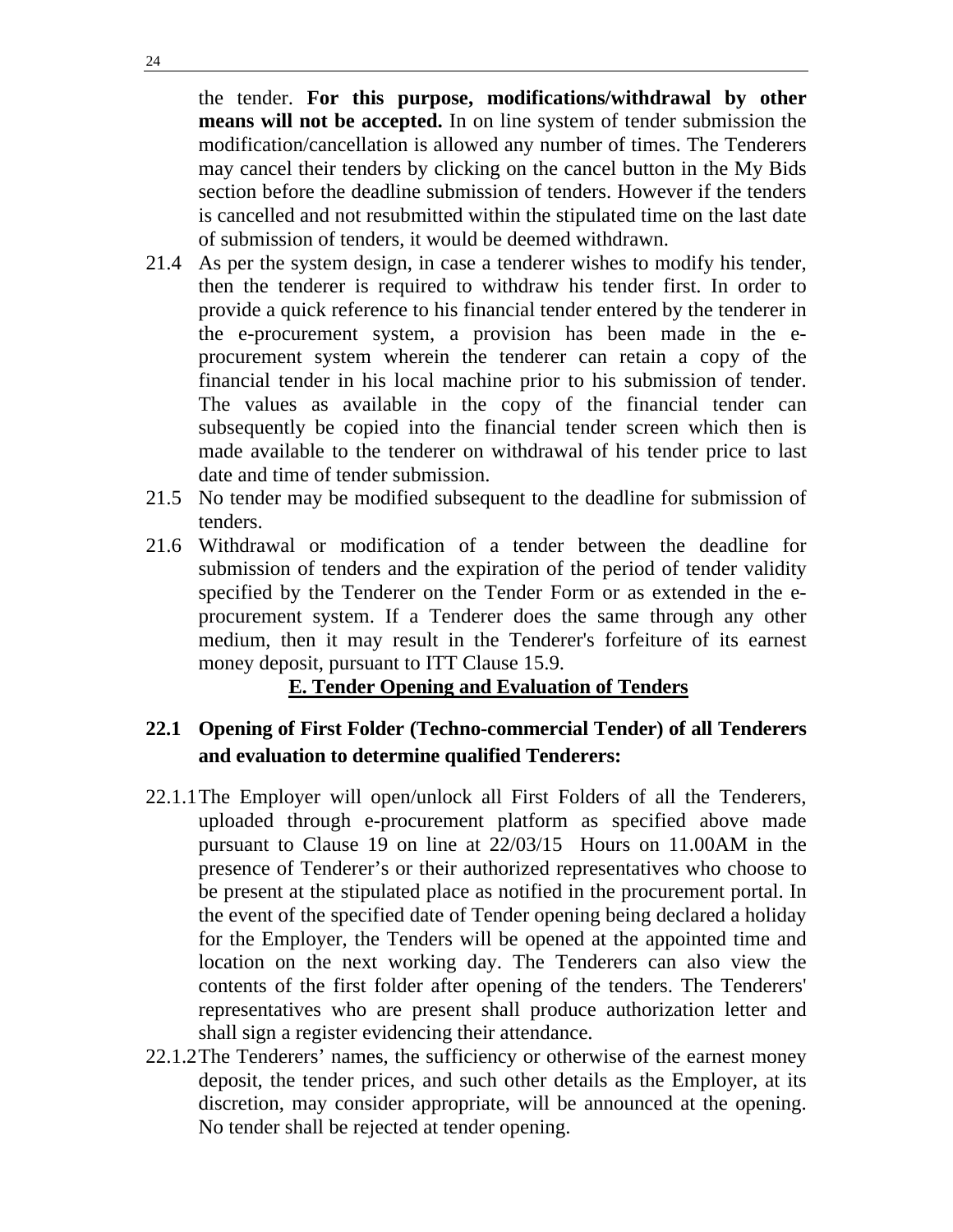22.1.3 The Employer will prepare minutes of the tender opening including the information disclosed to those present in accordance with 22.1.1and the same shall be uploaded on the e-procurement portal.

### **22.1.4. Clarification of Tenders (Techno-commercial tender):**

During evaluation of techno-commercial tenders, the Employer may, at its discretion, ask the Tenderers for a clarification regarding the information/documents uploaded. The request for clarification and the response shall be in writing and no change in the information/document uploaded shall be sought, offered or permitted.

### **22.1.5. Preliminary Examination:**

- (a) The Employer will examine the techno-commercial tenders to confirm that all documents and technical documentation requested have been provided and determine whether they are complete, and whether the tenders are generally in order.
- (b) The Employer shall confirm that the following documents and information have been provided in the tender. If any of these documents or information is missing, the offer shall be rejected and the earnest money deposit may be forfeited.
	- **Techno-commercial Tender submission Form;**
	- Power of Attorney;
	- **Earnest money deposit Form; Whether the Tenderer has** furnished the EMD of requisite amount, in the desired form and valid as required;
	- Notarized Self declaration:
	- District wise Distributor List:
	- Documents in support of meeting the qualification criteria as stipulated in Section 3A;
- (c) The Employer may waive any minor informality or non-conformity or irregularity in a tender which does not constitute a material deviation, provided such a waiver does not prejudice or affect the relative ranking of any Tenderer.
- (d) Prior to the detailed evaluation, pursuant to ITB Clause 22.1.6, the Employer will determine the substantial responsiveness of each tender to the tender documents. For purposes of these Clauses, a substantially responsive tender is one which conforms to all the terms, conditions and specifications of the tender documents without material deviations, objections, conditionality or reservation. A material deviation, objection, conditionality or reservation is one (i) that affects in any substantial way the scope, quality and performance of the contract, (ii) that limits in any substantial way, inconsistent with the tender document, the Employer's rights or the successful Tenderer's obligations under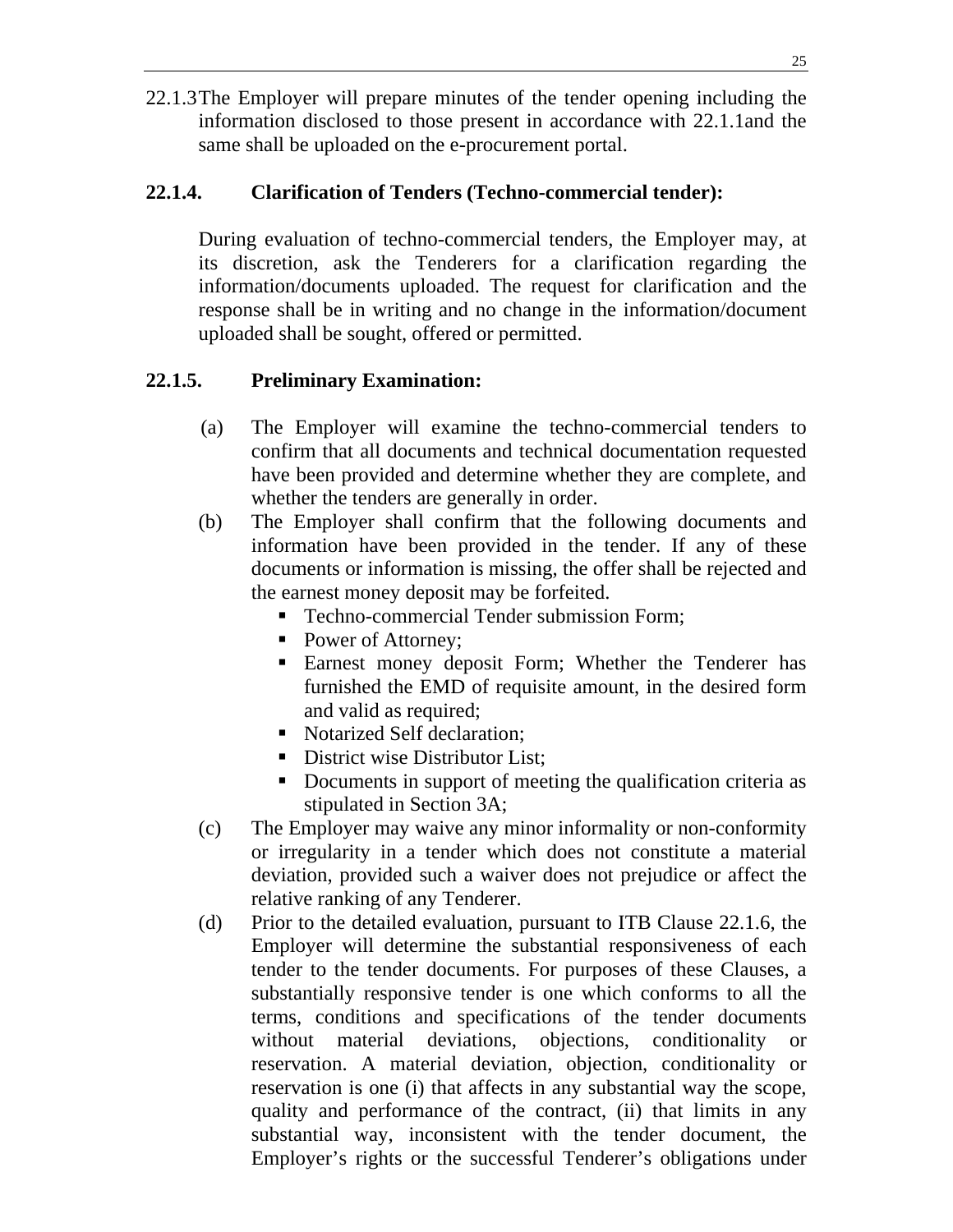the contract; or (iii) whose rectification would unfairly affect the competitive position of other bidders who are presenting substantially responsive tenders.

(e) If a tender is not substantially responsive, it will be rejected by the Employer and may not subsequently be made responsive by the Tenderer by correction of the non-conformity. The Employer's determination of a tender's responsiveness is to be based on the contents of the tender itself without recourse to extrinsic evidence.

#### **22.1.6 Evaluation of Tenders:**

Evaluation of First Folder (Techno –commercial) Tenders:

The Employer will evaluate and determine whether each tender (i) meets the eligibility criteria defined in ITT Clause 2, 13 and 14; (ii) is accompanied by the required earnest money deposit as per stipulations of Clause 15; (iii) is valid as required in ITT Clause 16; and (iv) meets the qualification criteria stipulated in ITT Clause 3 and is qualified to perform the contract satisfactorily. The determination will take into account the Tenderer's technical, financial and production capabilities. It will be based upon an examination of the documentary evidence of the Tenderer's qualifications submitted/uploaded by the Tenderer pursuant to ITT clause 11.1.1 as well as such other information as the Employer deems necessary and appropriate.

The Employer will draw out a list of responsive and technically qualified tenderers who can perform the contract satisfactorily and upload the same on the e-procurement platform for information of the tenderers.

### **22.2 Opening of Second Folders (Financial Tenders) of qualified Tenderers and evaluation:**

22.2.1 The Employer will inform all the technically qualified and responsive tenderers through e-procurement portal the date and time of opening of the Second Folders (Financial Tenders) of the qualified Tenderers. After the notified time and date of opening/unlocking of the second folders (Financial Tender) could be viewed automatically by the respective technically qualified tenderers. In this regard no separate intimation shall be made by the Purchaser.

#### 22.2.2 **Clarification of Tenders (Financial Tenders)**

During evaluation of financial tenders, the Employer may, at its discretion, ask the Tenderer for a clarification of its tender. The request for clarification and the response shall be in writing and no change in substance or price of the tender shall be sought, offered or permitted.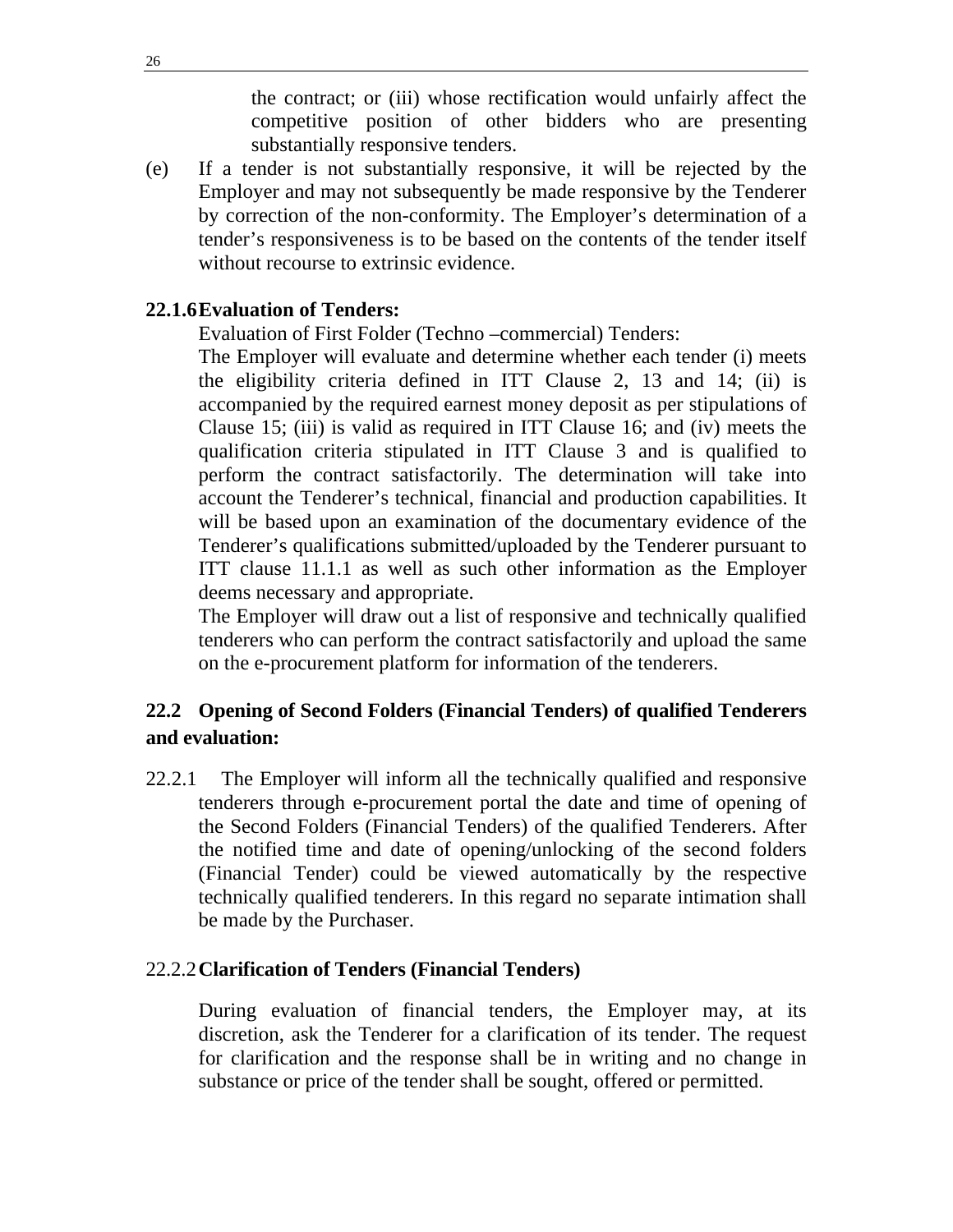#### 22.2.3 **Preliminary Examination:**

The Employer will examine whether the financial tender is complete, whether they have been properly signed and whether the tender are generally in order.

The Employer may waive any minor informality or non-conformity or irregularity in a tender which does not constitute a material deviation, provided such a waiver does not prejudice or affect the relative ranking of any Tenderer.

### 22.2.4 **Evaluation and comparison of Tenders (Financial Tenders)**

The Purchaser will evaluate the tenders which have been determined to be substantially responsive, pursuant to ITT Clause 22. No tender will be considered if the complete requirements covered in the schedule/item is not included in the tender.

### **23. Contacting the Employer**

- 23.1 Subject to ITT Clause 22.1.4 and 22.2.2, no Tenderer shall contact the Employer on any matter relating to its tender, from the time of the tender opening to the time the Contract is awarded. If the tenderer wishes to bring additional information to the notice of the Employer, it should do so in writing.
- 23.2 Any effort by a Tenderer to influence the Employer in its decisions on tender evaluation, tender comparison or contract award may result in rejection of the Tenderer's tender.

### **F. Award of Contract**

### **24. Award Criteria**

24.1 Subject to ITT Clause 25, the Employer will award the Contract to the successful Tenderer, whose tender has been determined to be substantially responsive and has been determined as the lowest evaluated tender, provided further that the Tenderer is determined to be qualified to perform the Contract satisfactorily.

### **25. Employer's Right to Accept Any Tender and to Reject Any or All Tenders**

25.1 The Employer reserves the right to increase or decrease the number of copies of any or all of the titles in a or all of the Packages by 25%. The Concessionaire shall be bound to print and sell the text books at the tendered rates.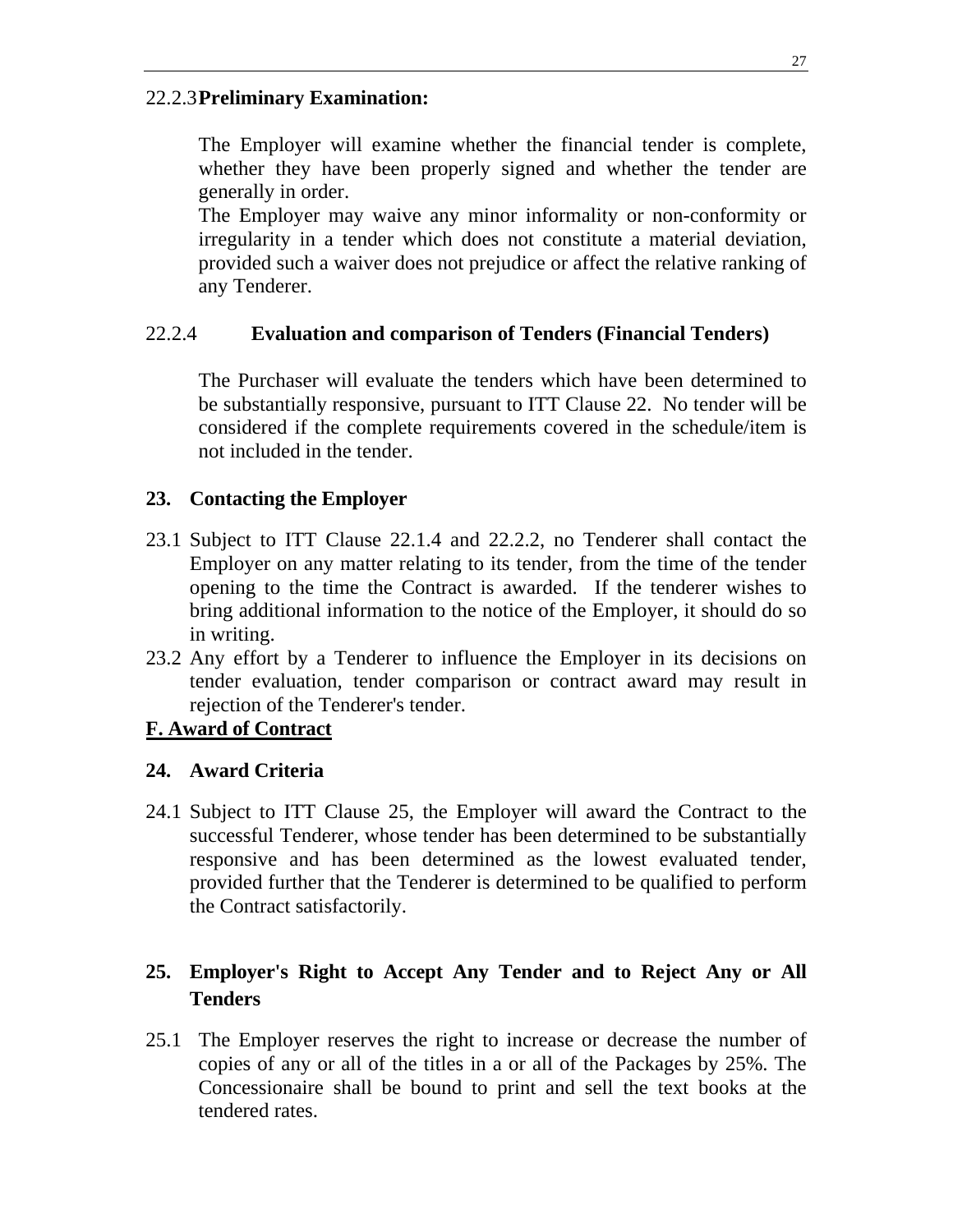25.2 The Employer reserves the right to accept or reject any tender, and to annul the tendering process and reject all tenders at any time prior to contract award, without thereby incurring any liability to the affected Tenderer or Tenderers or any obligation to inform the Tenderer or Tenderers of the grounds of Employer's action.

### **26. Notification of award and signing of Agreement:**

- 26.1 The Tenderer whose Tender has been accepted will be notified of the award by the Employer prior to expiration of the Tender validity period by cable, telex, e-mail or facsimile confirmed by registered letter. This letter (hereinafter and in the *Conditions of Contract* called the "Letter of Acceptance") will state the sum that the Concessionaire will collect from the General Public in consideration for the Print and Sell the books as included in the Package (s) as prescribed by the Contract (hereinafter and in the Contract called the "Contract Price").
- 26.2 The notification of award will constitute the formation of the Contract, subject only to the furnishing of Security deposit in accordance with the provisions of Clause 27.
- 26.3 The Agreement will incorporate all agreements between the Employer and the successful Tenderer. It will be kept ready for signature of the successful Tenderer in the office of Employer within 20 days following the notification of award along with the Letter of Acceptance. Within 20 days of receipt of notification of award, and upon furnishing of the Performance Security as required the successful Tenderer will sign the Agreement.
- 26.4 Upon signing of the Agreement, the Employer will promptly notify the other Tenderers that their Tenders have been unsuccessful.

### **27. Performance Security:**

.

27.1 Within 20 days of receipt of the Letter of Acceptance, the successful Tenderer shall deliver to the Employer a Security deposit in any of the forms given below for an amount equivalent to 10 % of the Contract price:

> (a) Banker's cheque/Demand draft,/Cashier's cheque/Pay Order in favour of Managing Director, Karnataka Text Book Society ® payable at Bangalore or

(b) A bank guarantee issued in the form given in Section 9; or

(c) Specified Small Savings Instruments pledged to Managing Director KTBS, Bangalore.

28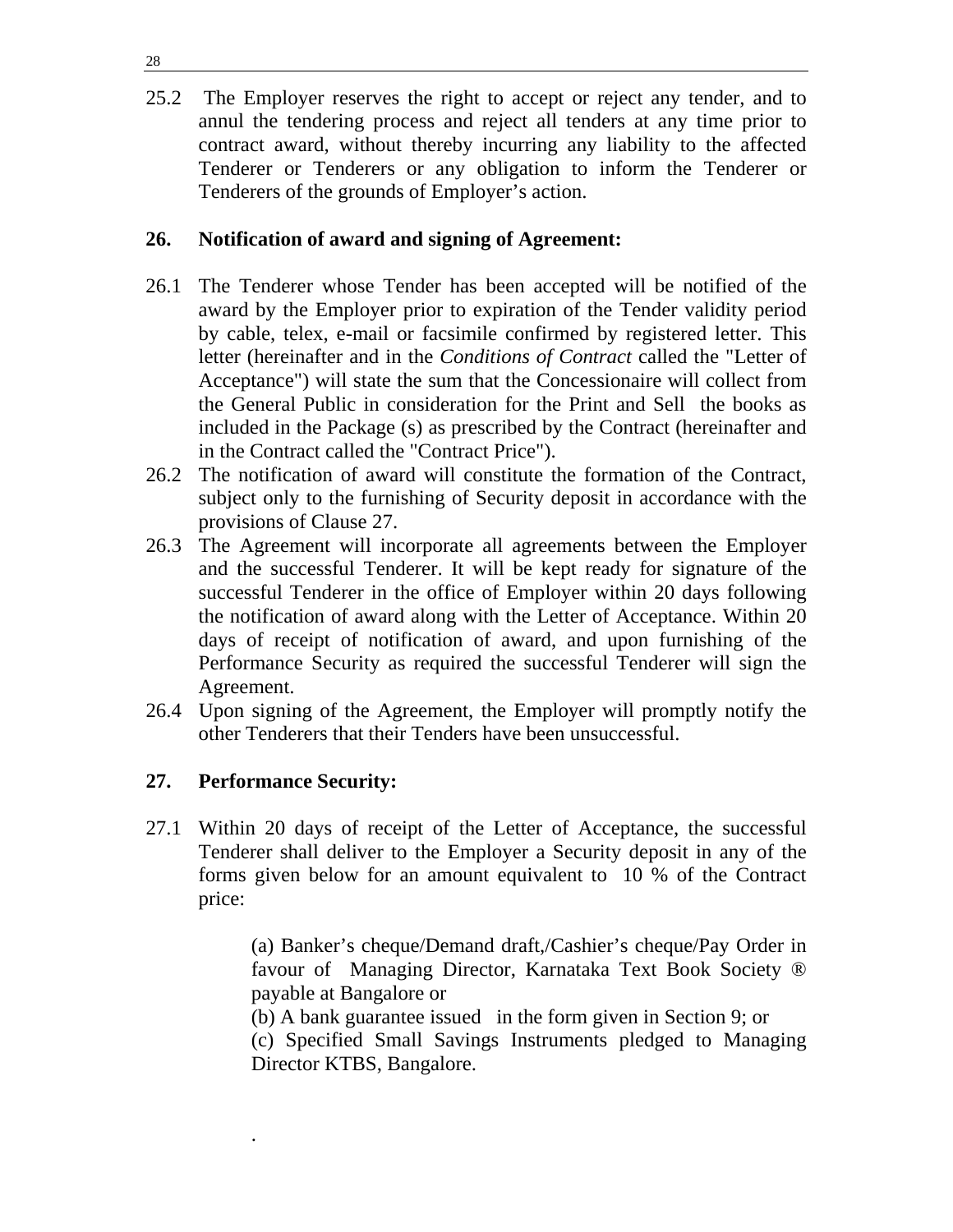- 27.2 If the security deposit is provided by the successful Tenderer in the form of a Bank Guarantee, it shall unconditional and issued either by a Nationalized/Scheduled bank in the format as given in Section 9 and should be valid till March 31, 2016 or expiry of the Defect Liability Period, whichever is later.
- 27.3 Failure of the successful Tenderer to comply with the requirement of ITT Clause 26.3 or ITT Clause 27.1 shall constitute sufficient grounds for the annulment of the award and forfeiture of the earnest money deposit, in which event the Employer may make the award to the next lowest evaluated Tenderer or call for new tenders or annul the tendering process.

### **28 Advance Payment and Security:**

Deleted

### **29. Corrupt or Fraudulent Practices**

- 29.1 The Government of Karnataka require that Tenderers/ Suppliers/ Contractors/Concessionaires observe the highest standard of ethics during the procurement and execution of Government financed contracts. In pursuance of this policy, the Government:
	- (a) Defines, for the purposes of this provision, the terms set forth as follows:

(i) "corrupt practice" means the offering, giving, receiving or soliciting of anything of value to influence the action of a public official in the procurement process or in contract execution; and

(ii) "fraudulent practice" means a misrepresentation of facts in order to influence a procurement process or the execution of a contract to the detriment of the Government, and includes collusive practice among Tenderers (prior to or after tender submission) designed to establish tender prices at artificial non-competitive levels and to deprive the Government of the benefits of free and open competition;

- (b) will reject a proposal for award if it determines that the Tenderer recommended for award has engaged in corrupt or fraudulent practices in competing for the contract in question;
- (c) will declare a firm ineligible, either indefinitely or for a stated period of time, to be awarded a Government financed contract if it at any time determines that the firm has engaged in corrupt or fraudulent practices in competing for, or in executing, a Government-financed contract.
- 29.2 Furthermore, Tenderers shall be aware of the provision stated in GCC Clause 35.2.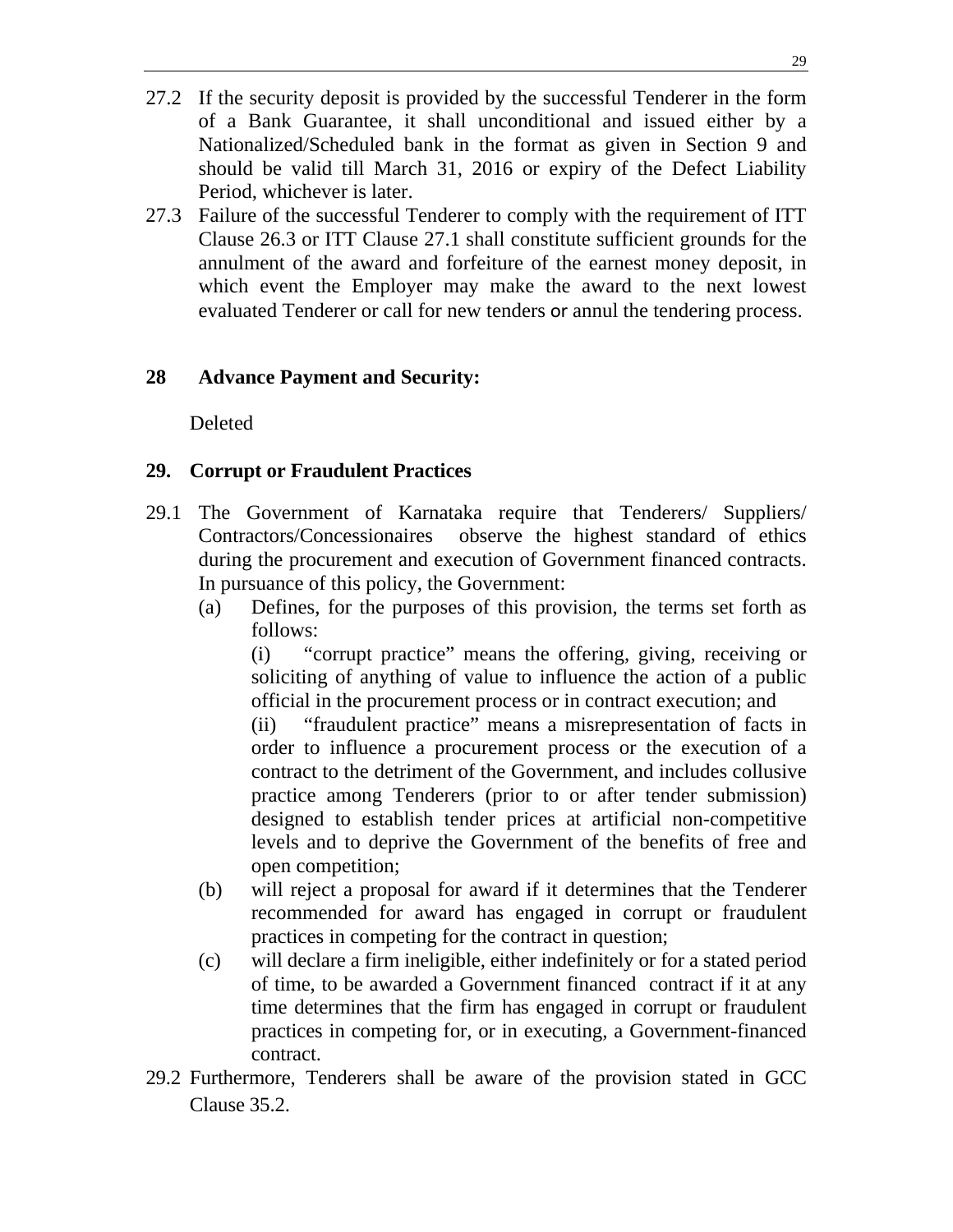#### **SECTION 3 - TENDER**

### **SECTION 3 A : (FIRST FOLDER)- TECHNO-COMMERCIAL TENDER**

- 1. TECHNICAL TENDER FORM ;
- 2. DETAILS OF PAYMENT OF TENDER PROCESSING FEE AND EARNEST MONEY DEPOSIT;
- 3. POWER OF ATTORNEY DULY NOTARIZED INDICATING THAT THE PERSON(S) SIGNING THE TENDER HAS (HAVE) THE AUTHORITY TO SIGN THE TENDER AND THE TENDER IS BINDING UPON THE TENDERER;
- 4. QUALIFICATION INFORMATION ;
- 5. NOTARIZED SELF DECLARATION STATING THAT THE TENDERER IS NOT BLACKLISTED WITH ANY GOVERNMENT/QUASI GOVERNMENTAL ORGANIZATIONS IN INDIA;
- 6. DISTRIBUTOR LIST;
- 7. AFFIDAVIT REGARDING CORRECTNESS OF INFORMATION FURNISHED AND DOCUMENTS SUBMITTED.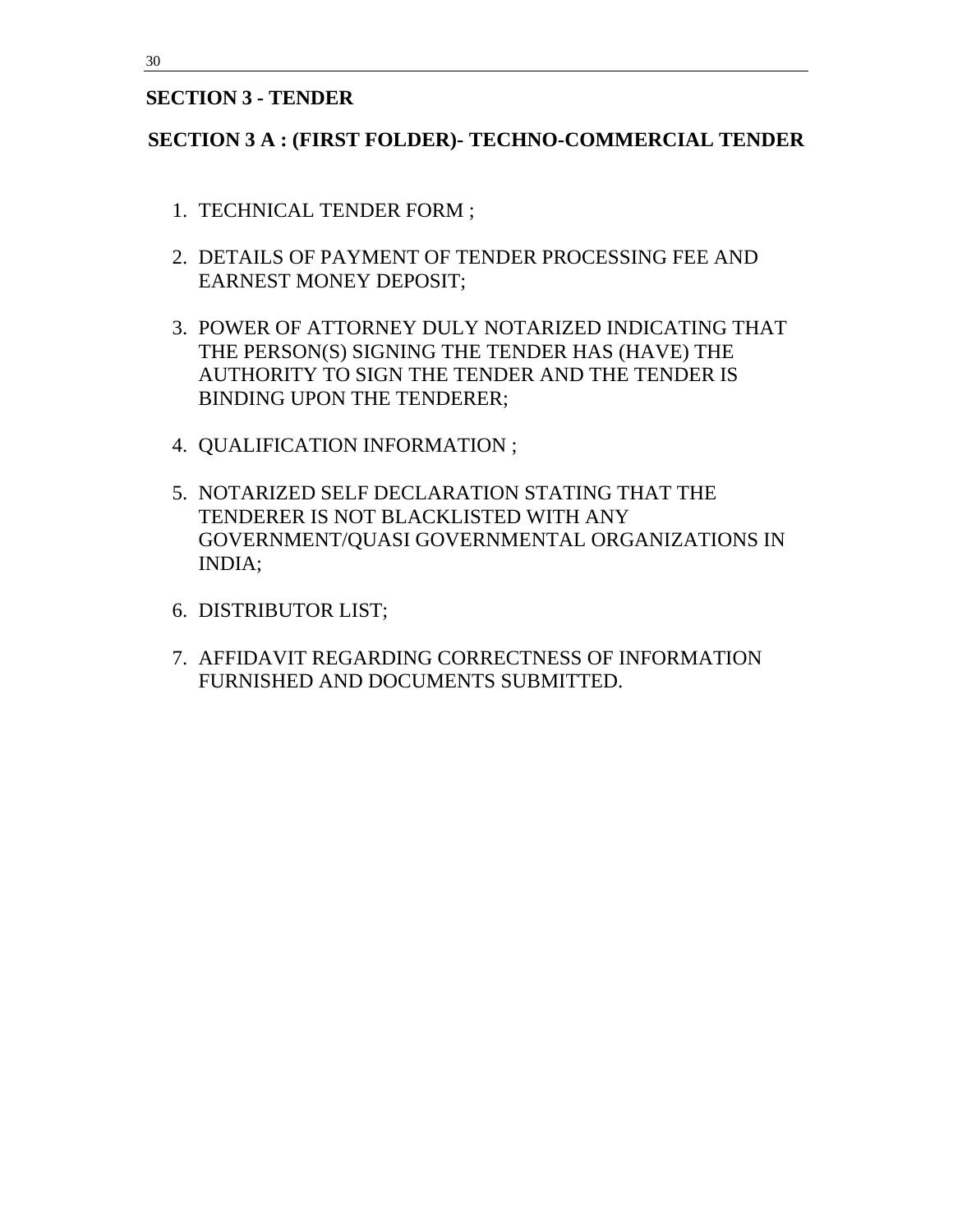#### **1. Technical Tender Form**

# Date: IFT  $N^{\circ}$ **Name of Work:** Print and Sell PUC II Text books within the State of Karnataka for the academic year 2015-16.

To: The Managing Director,Karnataka Text Book Society (R) No.4, DSERT Building, 100 feet Ring Road Hosakerehalli, Banashankari Third Stage, Bengaluru 560085

Sir:

Having examined the Tender documents, including Addendum Nos. *[insert numbers]*, we, the undersigned, offer to Print and Sell PUC II Text books within the State of Karnataka for the academic year 2015-16 for the **Package(s) .....................** 

 in full conformity with the said tender documents. We are submitting /uploading the following information/documents as required in ITT Clause 11.1.1

…………………………………………………………………………………… ………………………… …………………………………………………………………………………… ………………………. …………………………………………………………………………………… ……………………….. …………………………………………………………………………………… ……………………………………… …………………………………………………………………………………… ………………………… …………………………………………………………………………………… ……………………………………… …………………………………………………………………………………… ………………………… …………………………………………………………………………………… …………………………. …………………………………………………………………………………… ……………………………………

We undertake, if our tender is accepted, to commence the printing work and make full arrangements for selling the books within the respective times stated in the tender documents.

If our tender is accepted, we undertake to provide performance security in the form, in the amounts, and within the times specified in the tender documents for the Packages for which we have tendered.

IFT  $N^{\circ}$ :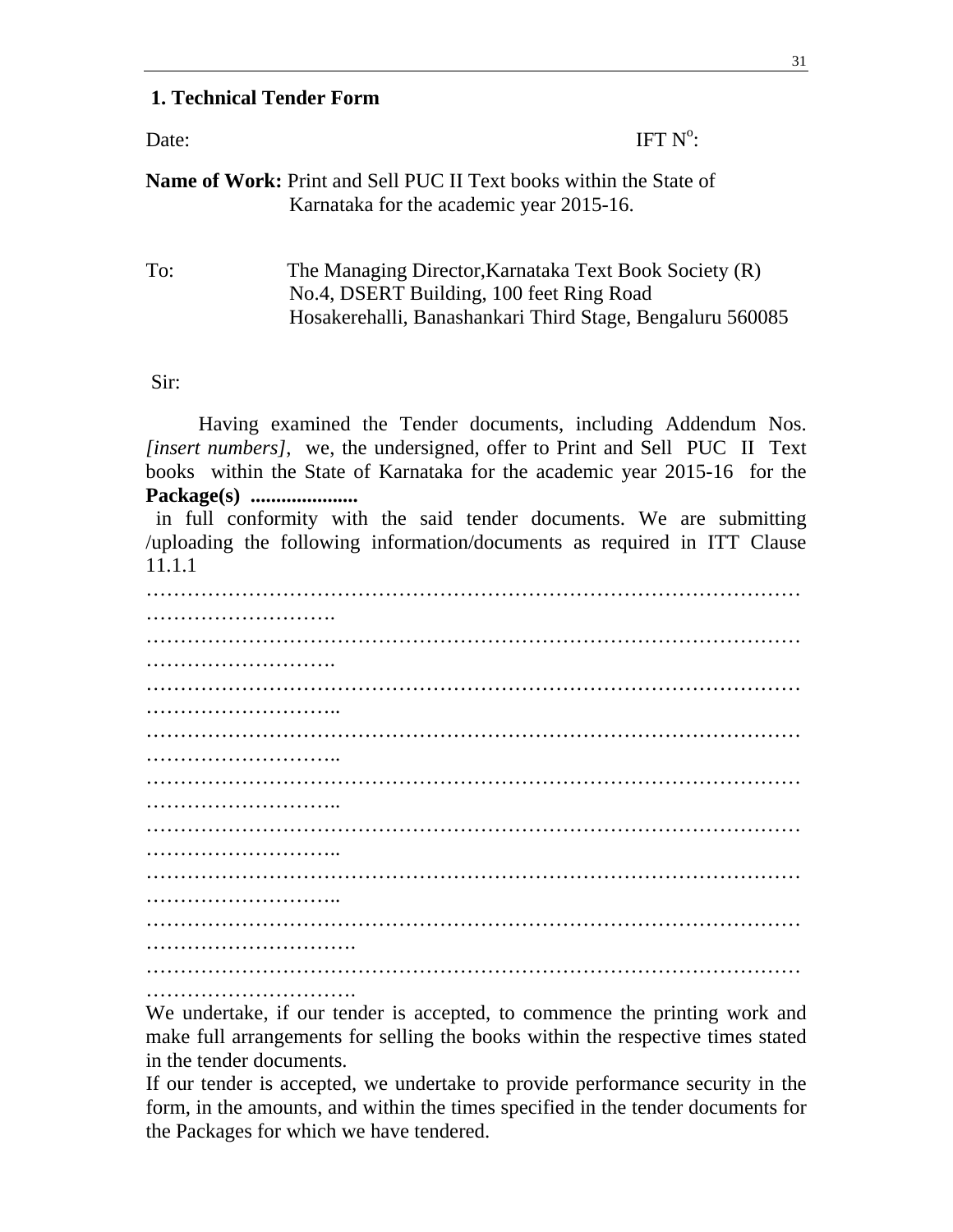We agree to abide by this tender, for a period of 30 days after the date fixed for submission/uploading of tenders as stipulated in the tender documents, and it shall remain binding upon us and may be accepted by you at any time before the expiration of that period.

Dated this  $\_\$  day of  $\_\_\_\_\_\_\_\_\_\_\_\_\_\_\_\_\_\_$ ……………………………………………..

*[signature]*

In the capacity

of………………………………………………………………………………….

.*[position]*

Duly authorized to sign this bid for and on behalf of \_\_\_\_\_\_\_\_\_\_\_\_\_\_\_\_\_\_\_\_\_\_\_\_\_\_\_

*[name of Tenderer]* 

**Note: This Form has to be duly completed, signed and uploaded on the eprocurement portal in the First Folder- Techno-Commercial tender**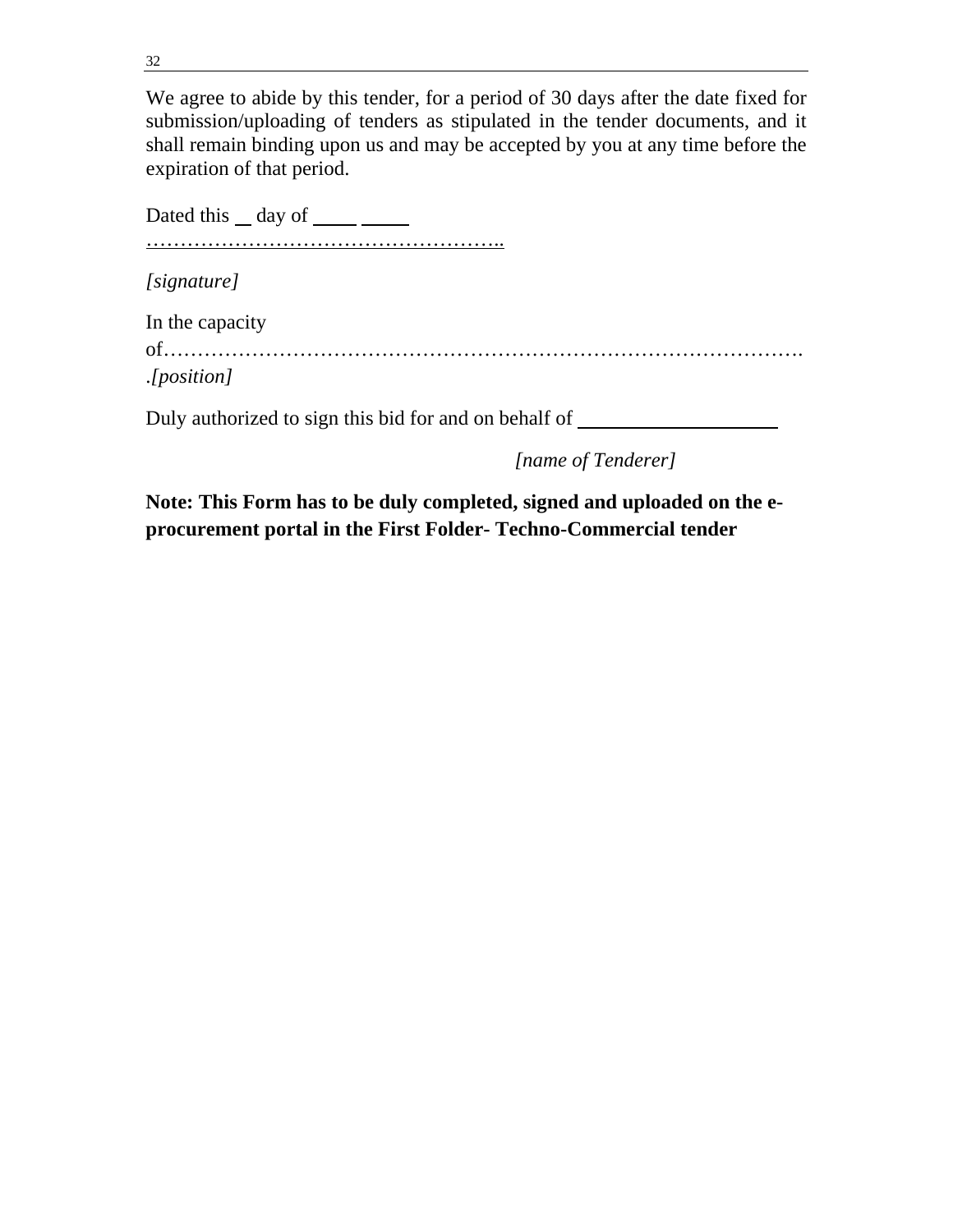## **2. DETAILS OF PAYMENT OF TENDER PROCESSING FEES AND EARNEST MONEY DEPOSIT**

From: (Tenderer)

……………………………………… ………………………**…………… ………………………………..** 

To:

The Managing Director,Karnataka Text Book Society (R) No.4, DSERT Building, 100 feet Ring Road Hosakerehalli, Banashankari Third Stage, Bengaluru 560085

Sir:

| 1. I/We have submitted tender for the following                           |
|---------------------------------------------------------------------------|
|                                                                           |
| 2. I/We have made the payment of the tender processing fees as under:     |
|                                                                           |
| through Credit Card/Direct Debit/ National Electronic Funds Transfer      |
| (NEFT)/ over the counter in  branch of ICICI bank                         |
| on (Strike the modes not used)                                            |
| (b) I/We have made the payment of the Earnest Money of Rs                 |
|                                                                           |
| Credit Card/Direct Debit/National Electronic Funds Transfer (NEFT)/       |
| over the counter in  branch of ICICI bank on                              |
| (Strike the modes not used)                                               |
| (c) I/We have made the payment of the balance of Earnest Money of         |
|                                                                           |
| the following:                                                            |
|                                                                           |
| Valid up to for an amount of Rs Rupees                                    |
| $\ldots$ Only <i>(in words)</i> ;                                         |
| (b) Demand Draft No dated  issued by                                      |
| BankBranch for an amount of Rs.  Rupees                                   |
|                                                                           |
| © Certified Cheque / Banker's Cheque No: dated  issued                    |
| by  Bank  Branch for an amount of Rs                                      |
|                                                                           |
| (d) Small Savings Instrument (specify) No:  dated                         |
| issued by the Post office at  for an amount of Rs                         |
|                                                                           |
| (strike the mode not used)                                                |
| (e) We agree that the Earnest Money deposited by us as detailed above may |
| be forfeited by the Employer if we:                                       |
| Withdraw our bid during the period of validity specified in the<br>(i)    |
| bidding document;                                                         |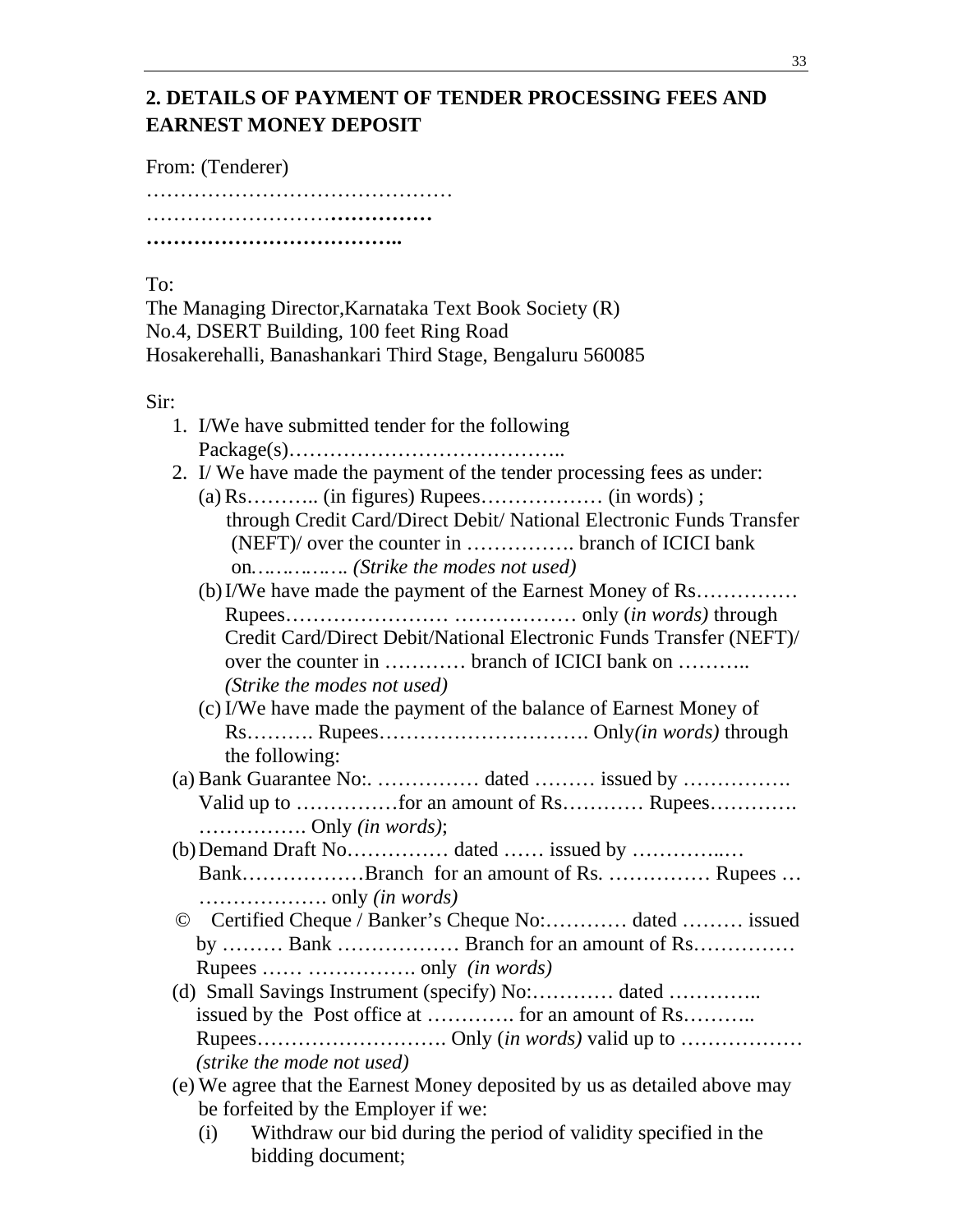- (ii) Do not sign the Agreement within the specified time limit in case we are successful and letter of acceptance has been communicated;
- (iii) Do not furnish the required Performance Security deposit as required in Clause 27 of ITB

……………………………

(Signature and Name of Tenderer)

Date:

**Note: This Form has to be duly completed, signed and uploaded on the eprocurement portal in the First Folder – Techno-Commercial Tender**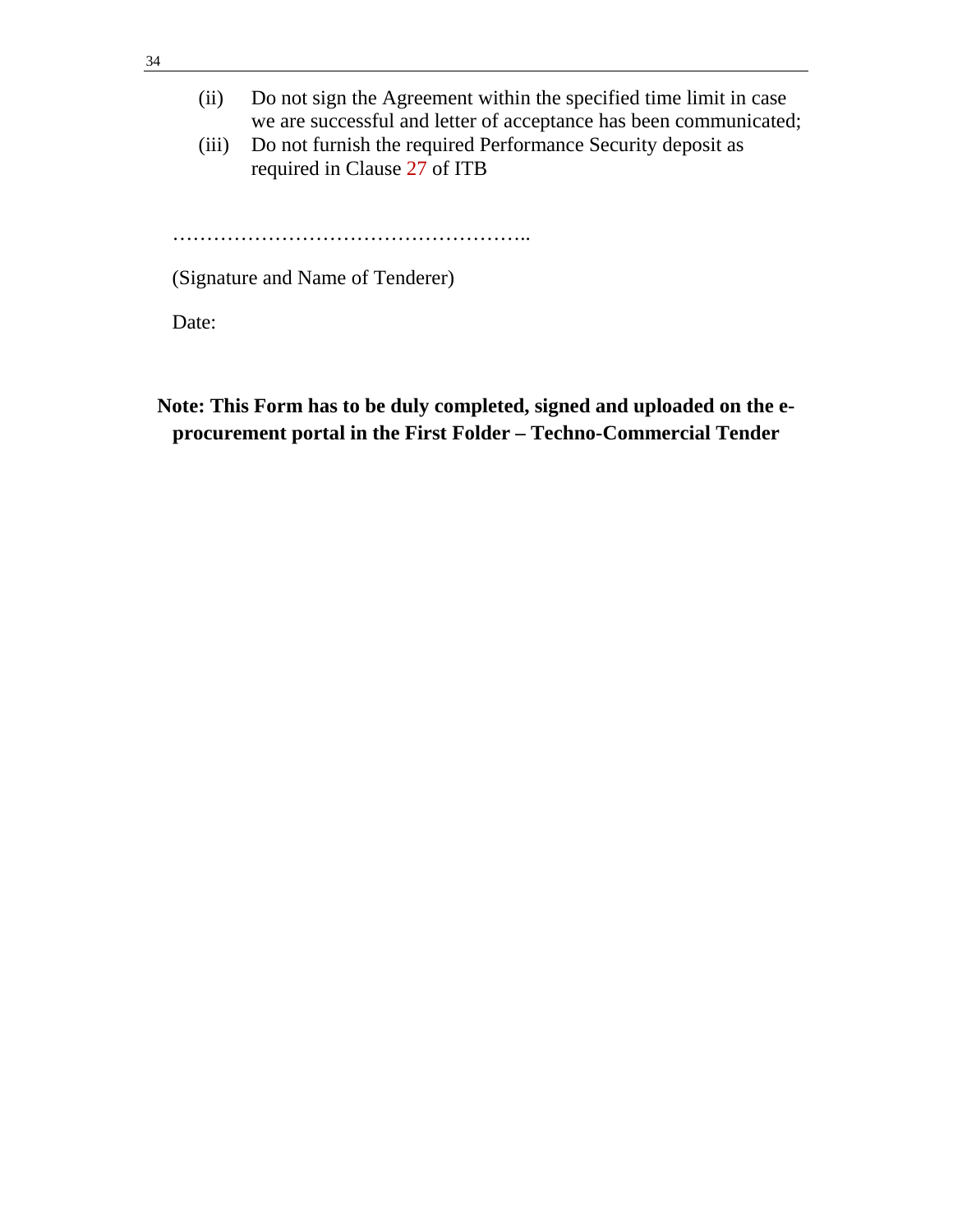## **3. FORMAT OF POWER OF ATTORNEY DULY NOTARIZED INDICATING THAT THE PERSON(S) SIGNING THE TENDER HAS (HAVE) THE AUTHORITY TO SIGN THE TENDER**

#### **POWER OF ATTORNEY**

#### **[Package(s) Number……..]**

Know all men by these presents, We…………………………………………………. (name and address of the registered office) do hereby constitute, appoint and authorize Mr/Ms. ……………………………………….. (name and residential address) who is presently employed with us and holding the position of .................................................... as our attorney, to do in our name and on our behalf, all such acts, deeds and things necessary in connection with or incidental to our tender for Package(s) ………. for the work of print and sell textbooks of PUC II all over the Karnataka State for the academic year 2015-16, including signing and submission of all documents and providing information / responses to KTBS, representing us in all matters before KTBS, and generally dealing with KTBS in all matters in connection with our tender for the said Package(s).

We here by agree to ratify all acts, deeds and things lawfully done by our said attorney pursuant to this Power of Attorney and that all acts, deeds and things done by our aforesaid attorney shall and shall be deemed to have been done by us.

For

 ............................................. ............................................. (Signature) ............................................. (Name, Title and Address

Accepted

.............................................

(Signature)

.............................................

(Name, Title and Address of the Attorney)

Note:

1. The mode of execution of the Power of Attorney should be in accordance with the procedure, if any, laid down by the applicable law and the charter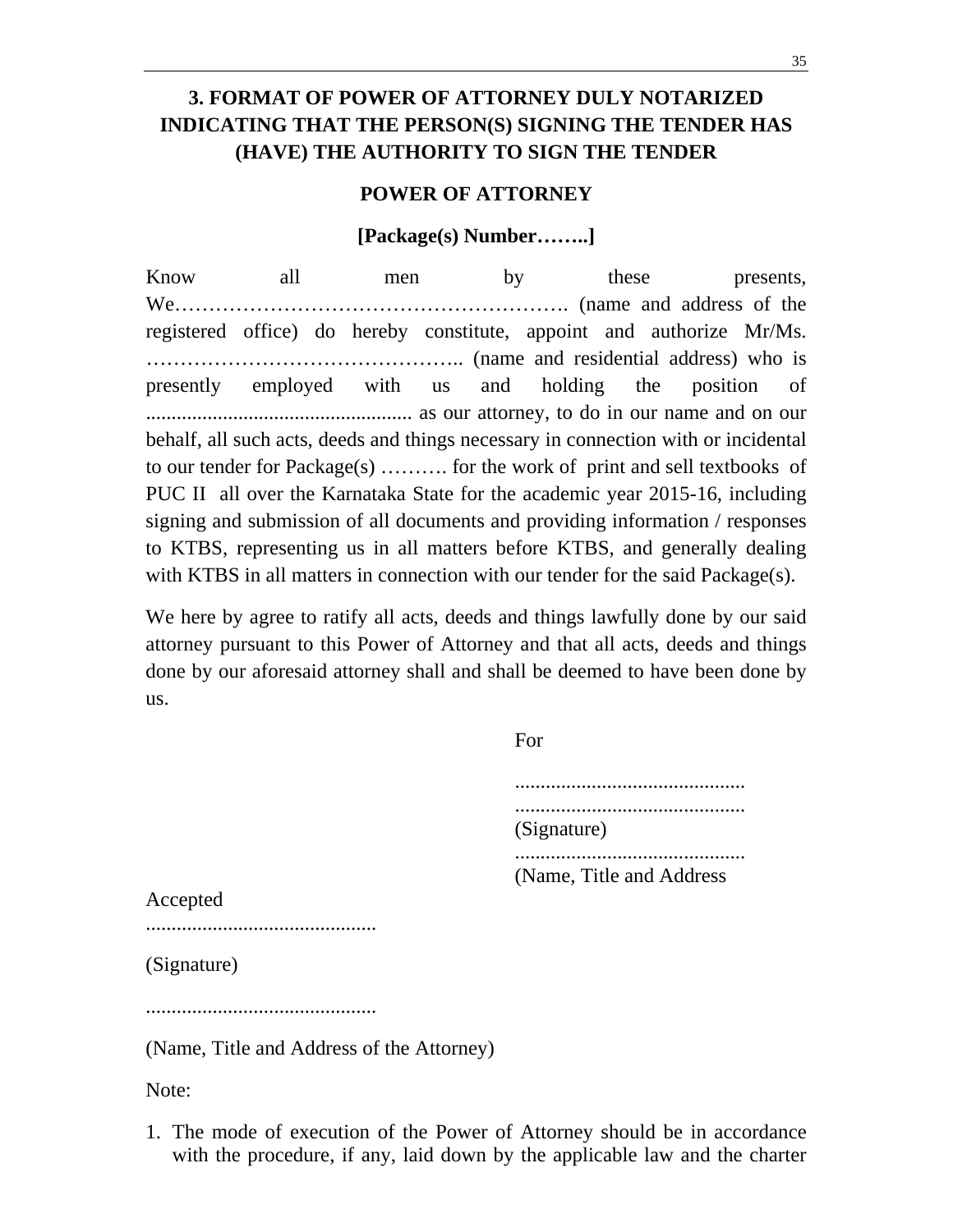documents of the executants(s) and when it is so required the same be affixed under common seal in accordance with the required procedure. The Power of Attorney should be on a stamp paper of appropriate value.

2. Also, wherever required, the Tenderer should submit for verification the extract of the charter documents such as a resolution/power of attorney in favour of the Person executing this Power of Attorney for the delegation of power hereunder on behalf of the Tenderer.

## **Note: The Power of Attorney has to be duly completed, signed and uploaded on the e-procurement portal in the First Folder – Techno Commercial Tender**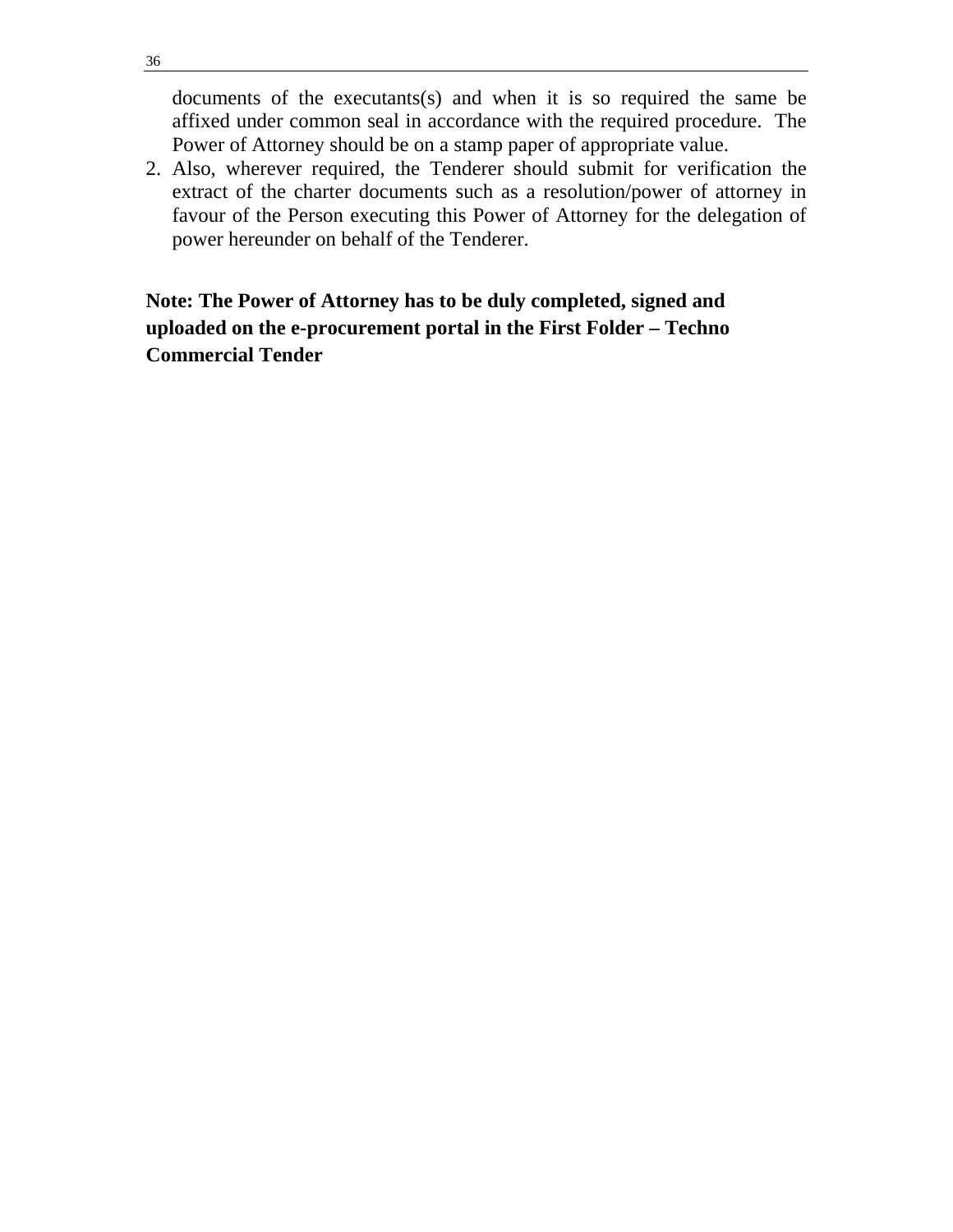#### **4 : QUALIFICATION INFORMATION**

**Note: The Tenderer shall carefully fill in the herein required information completely and also upload in First Folder (Techno-Commercial tender) all the documents as requested in complete form. The information to be filled in by the Tenderer hereunder will be used for purposes of determining the Tenderer's eligibility to tender, determining whether he meets the specified minimum qualification criteria as specified in Clause3 of ITT and also determine his capacity to perform the contract as provided for in Clause 3 of the Instructions to Tenderers. Incomplete and insufficient furnishing of information and not uploading the requested documents may result in rejection of the Tender. This information will not be incorporated in the Contract**.

1.1 Constitution or legal status of Tenderer<sup>3</sup>

:………………………………………….

Certificate of Registration/Incorporation<sup>4</sup> :………………………………………….

Principal place of business:

:\_\_\_\_\_\_\_\_\_\_\_\_\_\_\_\_\_\_\_\_\_\_\_\_\_\_\_\_\_\_\_

Details of PAN Card issued by Income tax authorities:<sup>5</sup> Number: Date of Issue: Place of Issue: Issued by whom: Last IT return filed:<sup>6</sup> Details of VAT/TAN registration Certificate:<sup>7</sup> Number:

> Date of issue: Place of issue: Issued by whom: Last VAT/ST return filed:<sup>8</sup>

1.2 Total value of Printing works executed and payments 2009 – 10 Received in the last five years Rs. lakhs $9$  $2010 - 11$  $2011 - 12$  2012- 13 2013- 14

Attach self attested copy

- <sup>7</sup> Attach attested copies
- <sup>8</sup> Attach copy of the return filed.

<sup>&</sup>lt;sup>3</sup> Attach copy of document in support of information provided

 $^{4}$  Attach copy of document in support of information provided  $^{5}$  Attach colf ottacted conv

<sup>&</sup>lt;sup>6</sup> Attach copy of the Acknowledgement issued by IT authorities

<sup>9</sup> Attach Certificate from Chartered Accountant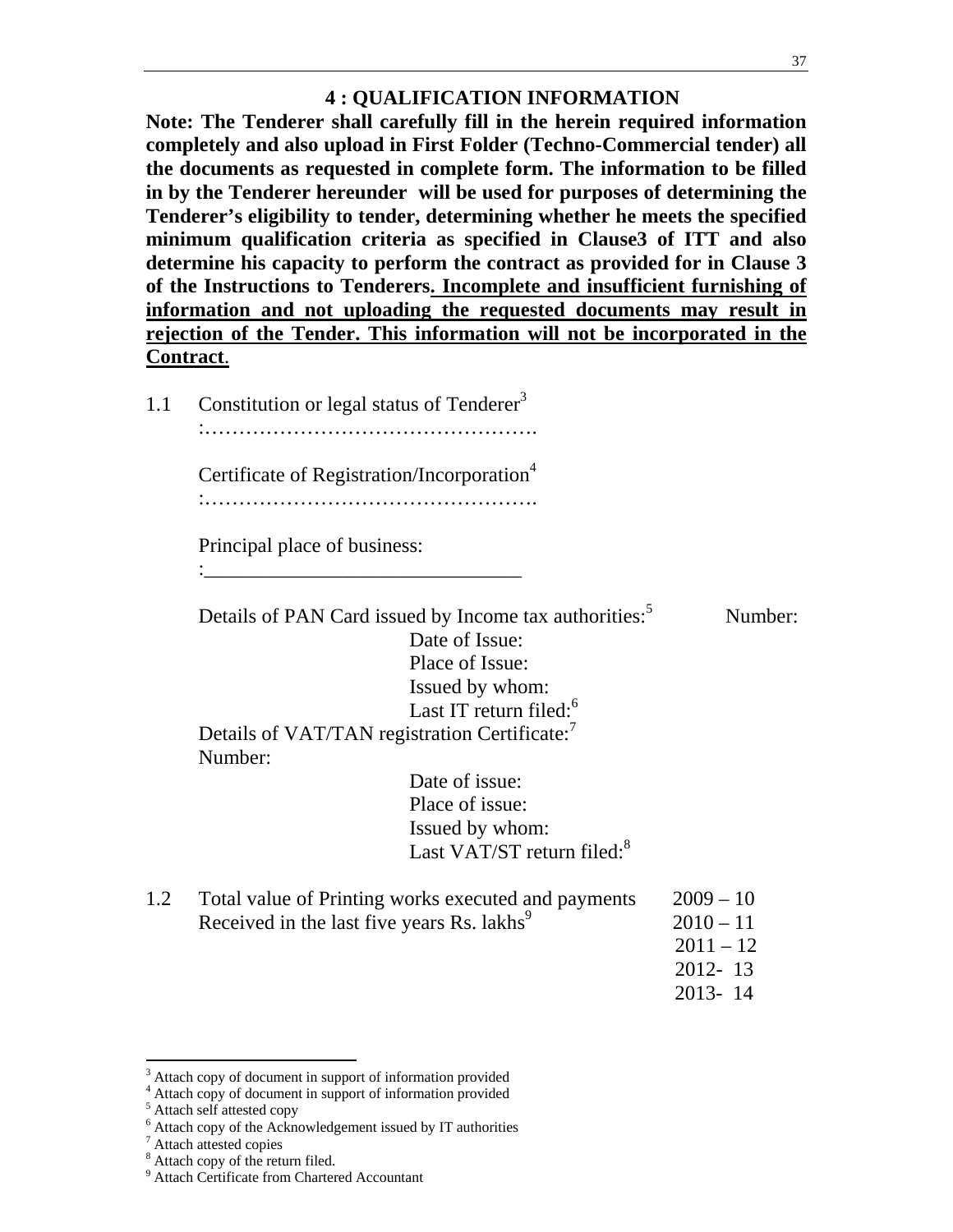1.3 Printing Works performed as Prime Contractor (in the same name) of similar nature namely Printing of Text Books during the five financial years specified in 1.2 above.<sup>10</sup>

| Project | Name of        | Description    | Contract       | Value          | Date                      | Specified  | Actual     | Remarks        |
|---------|----------------|----------------|----------------|----------------|---------------------------|------------|------------|----------------|
| Name    | Employer       | of Printing    | Number         | of             | $\underline{\mathrm{of}}$ | period for | period of  | explaining     |
|         |                | work           |                | contract       | issue                     | completion | completion | reasons for    |
|         |                |                |                | (Rs.           | $\underline{\mathrm{of}}$ |            |            | delay in       |
|         |                |                |                | Lakhs)         | work                      |            |            | completion     |
|         |                |                |                |                | order                     |            |            |                |
|         | $\overline{2}$ | $\overline{3}$ | $\overline{4}$ | $\overline{5}$ | <u>6</u>                  | 7          | 8          | $\overline{9}$ |
|         |                |                |                |                |                           |            |            |                |
|         |                |                |                |                |                           |            |            |                |
|         |                |                |                |                |                           |            |            |                |
|         |                |                |                |                |                           |            |            |                |
|         |                |                |                |                |                           |            |            |                |
|         |                |                |                |                |                           |            |            |                |
|         |                |                |                |                |                           |            |            |                |
|         |                |                |                |                |                           |            |            |                |

- 1.4 Information on printing works for which Tenders have been submitted and printing works which are yet to be completed as on the date of this tender.
- (A) Existing commitments and on-going printing works:

| Descript<br>ion of<br>printing<br>works | Locati<br>$\underline{\mathrm{on}}$<br>and<br>state | <u>Contr</u><br>$\underline{\text{act}}$<br>numb<br><u>er and</u> | <b>Name</b><br>and<br>addres<br>$s$ of | Value<br>$\underline{\mathrm{of}}$<br>contr<br>$\underline{\text{act}}$ | <b>Wo</b><br>$\underline{\text{rk}}$<br>ord<br>er | Stipulat<br>ed<br>period<br>$\underline{\mathrm{of}}$ | Value<br>$\underline{\mathrm{of}}$<br>contrac | Anticipa<br>ted date<br>of<br>completi |
|-----------------------------------------|-----------------------------------------------------|-------------------------------------------------------------------|----------------------------------------|-------------------------------------------------------------------------|---------------------------------------------------|-------------------------------------------------------|-----------------------------------------------|----------------------------------------|
|                                         |                                                     | date                                                              | <b>Emplo</b>                           | <u>(Rs.</u><br>Lakh                                                     | date                                              | complet                                               | remaini                                       | on                                     |
|                                         |                                                     |                                                                   | yer                                    | <u>s)</u>                                                               |                                                   | $\frac{\text{ion}}{\text{ion}}$                       | $ng$ to<br>$\underline{be}$                   |                                        |
|                                         |                                                     |                                                                   |                                        |                                                                         |                                                   |                                                       | comple                                        |                                        |
|                                         |                                                     |                                                                   |                                        |                                                                         |                                                   |                                                       | ted                                           |                                        |
|                                         | $\overline{2}$                                      | $\overline{3}$                                                    | 4                                      | $\overline{5}$                                                          | <u>6</u>                                          | 7                                                     | 8                                             | $\overline{9}$                         |
|                                         |                                                     |                                                                   |                                        |                                                                         |                                                   |                                                       |                                               |                                        |
|                                         |                                                     |                                                                   |                                        |                                                                         |                                                   |                                                       |                                               |                                        |
|                                         |                                                     |                                                                   |                                        |                                                                         |                                                   |                                                       |                                               |                                        |
|                                         |                                                     |                                                                   |                                        |                                                                         |                                                   |                                                       |                                               |                                        |
|                                         |                                                     |                                                                   |                                        |                                                                         |                                                   |                                                       |                                               |                                        |
|                                         |                                                     |                                                                   |                                        |                                                                         |                                                   |                                                       |                                               |                                        |

<sup>&</sup>lt;sup>10</sup> Attach Certificates from the Employers (Government Departments/Government Undertakings/ Public Limited Companies) not below the rank of an Executive Engineer/Manager or equivalent.

 $\overline{a}$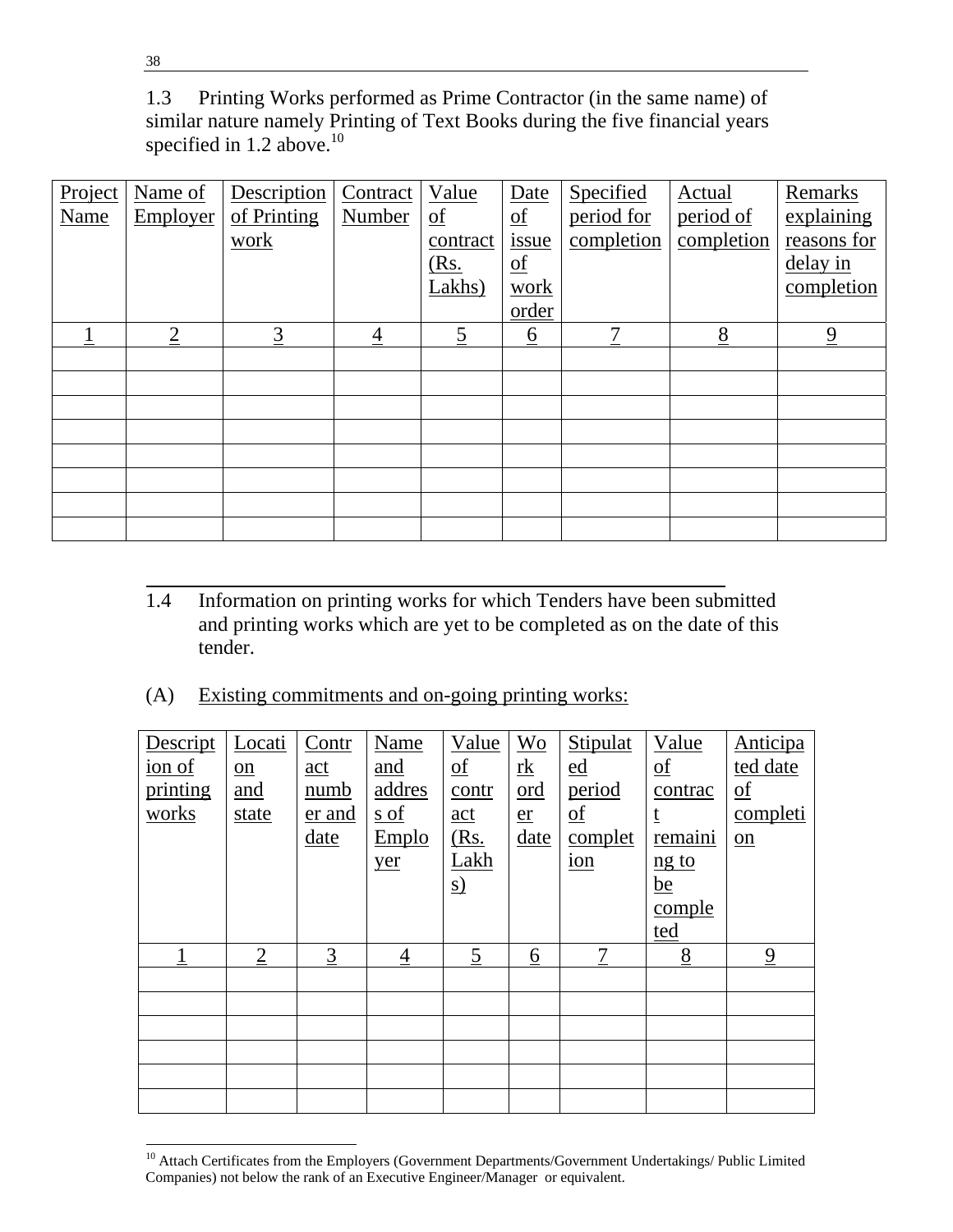| Descriptio         | Locatio        | Name                      | Estimate       | Date                     | Stipulated                  | Remark   |
|--------------------|----------------|---------------------------|----------------|--------------------------|-----------------------------|----------|
| $\underline{n}$ of | n and          | and                       | d value        | when                     | period of                   | s if any |
| Printing           | state          | address                   | <u>(Rs.</u>    | decision                 | completio                   |          |
| works              |                | $\underline{\mathrm{of}}$ | Lakhs)         | expecte                  | $\underline{\underline{n}}$ |          |
|                    |                | Employe                   |                | $\underline{\mathrm{d}}$ |                             |          |
|                    |                | r                         |                |                          |                             |          |
|                    | $\overline{2}$ | $\overline{3}$            | $\overline{2}$ | <u>6</u>                 | $\mathbf{z}$                | 8        |
|                    |                |                           |                |                          |                             |          |
|                    |                |                           |                |                          |                             |          |
|                    |                |                           |                |                          |                             |          |
|                    |                |                           |                |                          |                             |          |
|                    |                |                           |                |                          |                             |          |
|                    |                |                           |                |                          |                             |          |

(B) Printing Works for which Tenders already submitted and pending decision:

1.5. The following items of Printing and other machinery are considered essential for successfully carrying out the Printing works. The Tenderer should furnish all the information listed below.

| Item of Equipment<br><b>Remarks</b> | Requirement    |          | Owned and available       |  |
|-------------------------------------|----------------|----------|---------------------------|--|
| No.                                 | Capacity Owned | Capacity | Number/ Age/<br>Condition |  |

1.6 Reports on the financial standing of the Tenderer, such as profit and loss statements and auditor's reports for the last five years;

1.7 Qualification and experience of the key technical and management personnel in permanent employment with the Tenderer and those that are proposed to be deployed on this contract, if awarded.

1.8. Name, address, and telephone, telex, and fax numbers of the Tenderers' bankers who may provide references if contacted by the Employer.

1.9 Evidence of access to financial resources to meet the qualification requirement specified in ITT Clause3.3 (c): Cash in hand, Letter of Credit etc. List them below and attach certificate from the Banker in the suggested format as under: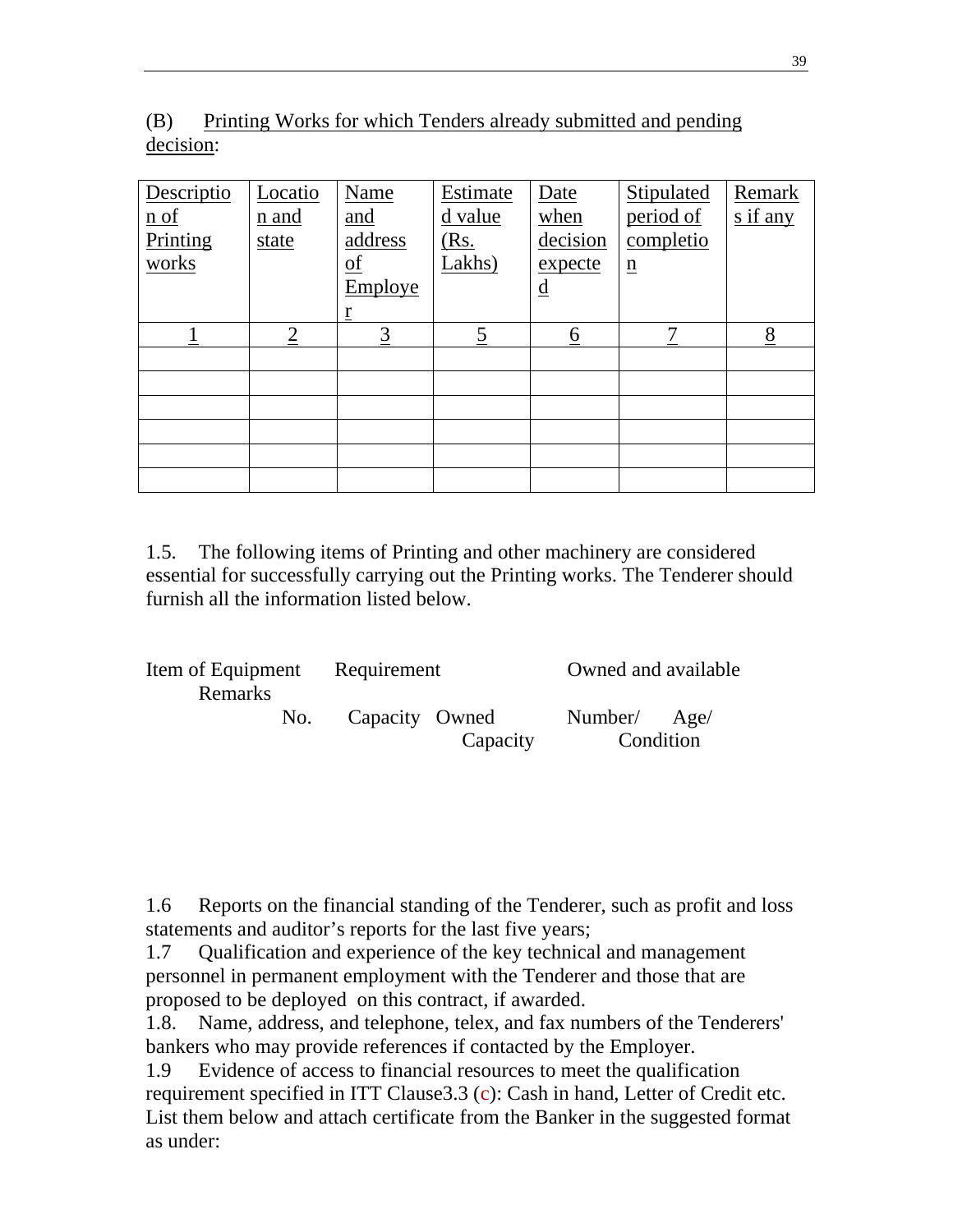#### **BANKER'S CERTIFICATE**

 This is to certify that M/s. ………………………….. is a reputed company with a good financial standing. If the contract for this Printing work, namely ……………………………… (*name of the work)* is awarded to the above firm, we shall be able to provide overdraft/credit facilities to the extent of Rs. …………… to meet the working capital requirements for executing the above contract

 Sd/- Name of the Bank, Senior Bank Manger Address:……………………………….

1.11

1.12 Information on litigations in which the Tenderer is involved:

Other Party (ies) Employer Details of dispute Amount involved Remarks showing present status

1.13 The proposed methodology and program of Printing, binding, transportation to wholesaler and retailers backed with equipment planning and deployment, duly supported with broad calculations and quality control procedures proposed to be adopted, justifying their capability of execution and completion of the Print and sale contract as per Schedule of Requirements and technical specifications within the stipulated period of completion.

**Note: The Formats duly filled, signed and the information and documents requested above should be uploaded in the First Folder (Techno-Commercial tender).**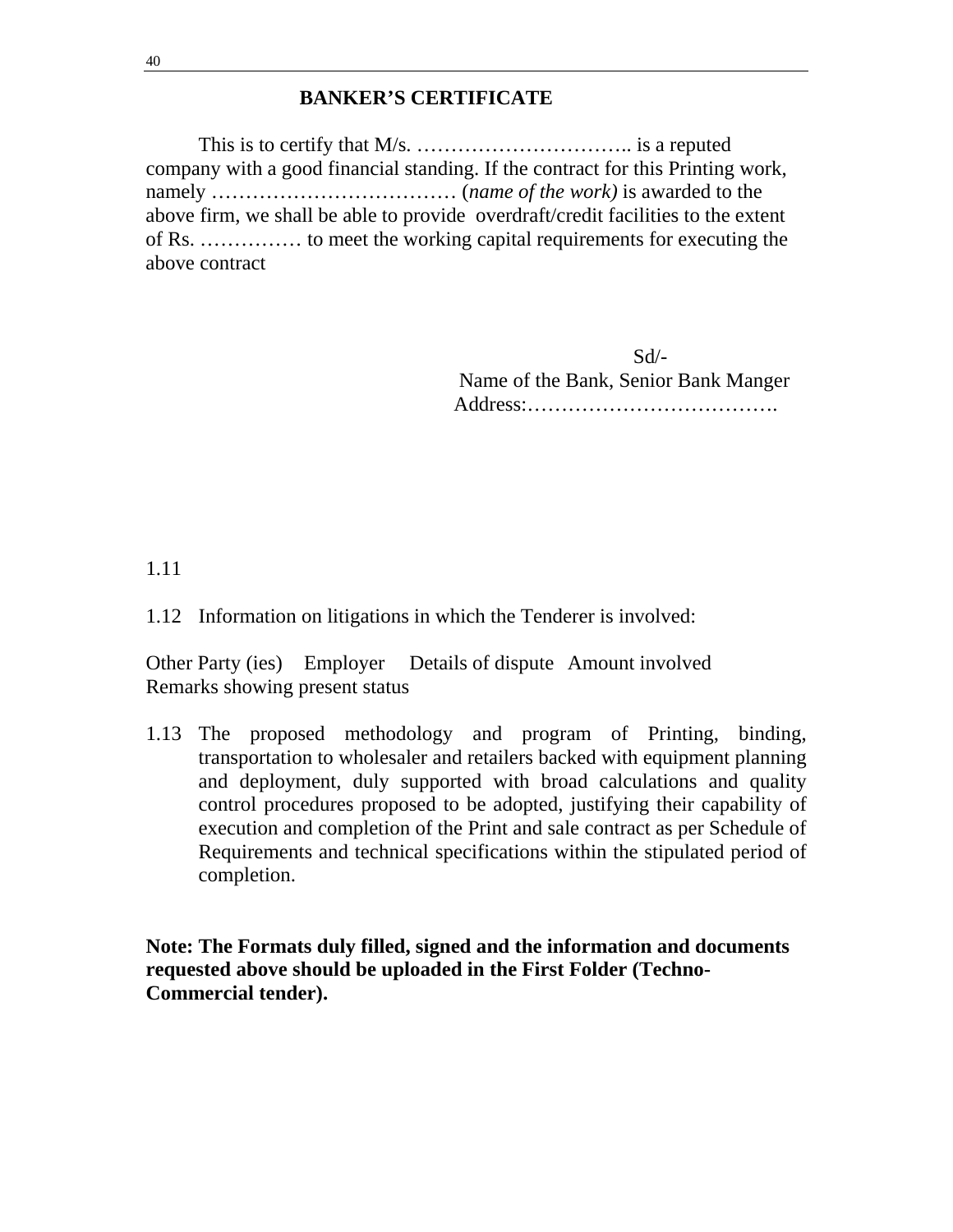# **5. NOTARIZED SELF DECLARATION FOR ANTI-COLLUSION AND ELIGIBILITY CERTIFICATE**

(On the Letter head of the Tenderer)

We hereby certify and confirm that in the preparation and submission of our Proposal for the Implementation of the work to print and sell of college textbooks to all over the Karnataka State, we have not acted in concert or in collusion with any other Tenderer or other person(s) and also not done any act, deed or thing which is or could be regarded as anti-competitive.

We further confirm that we have not offered nor will offer any illegal gratification in cash or kind to any person or agency in connection with the instant tender.

We further confirm that we have not been barred by Education Department, Government of Karnataka/any other State Governments in India/any agencies of GOI/GOK, and thereby have not been proven ineligible to tender.

Dated this ..................................... Day of .............................., 2015

........................................ (Name of the Tenderer)

----------------------------------

(Signature of the Authorised Person)

----------------------------------- (Name and designation of the Authorised Person)

………………………………………………………………………………. Attestation by the Notary.

**Note: This notarized self declaration should be duly completed, signed and uploaded on the e-procurement portal in the First Folder (Technocommercial tender)**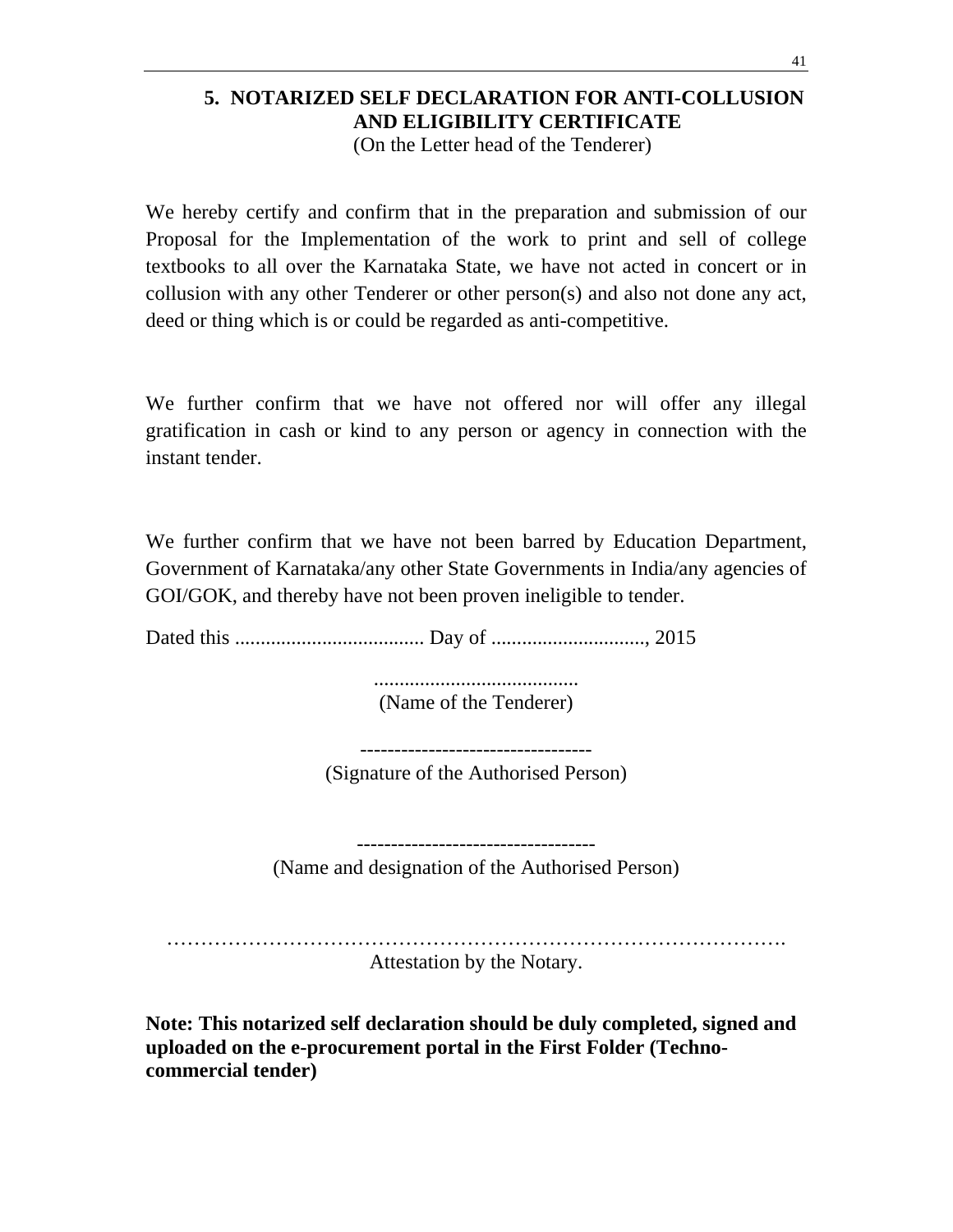# **SL No.**  Name of District Name of **Distributor Distributor's Address Remarks 1 BENGALURU** 1  $\overline{\mathbf{a}}$  |  $\overline{\mathbf{a}}$  |  $\overline{\mathbf{a}}$  |  $\overline{\mathbf{a}}$  |  $\overline{\mathbf{a}}$  |  $\overline{\mathbf{a}}$  |  $\overline{\mathbf{a}}$  |  $\overline{\mathbf{a}}$  |  $\overline{\mathbf{a}}$  |  $\overline{\mathbf{a}}$  |  $\overline{\mathbf{a}}$  |  $\overline{\mathbf{a}}$  |  $\overline{\mathbf{a}}$  |  $\overline{\mathbf{a}}$  |  $\overline{\mathbf{a}}$  |  $\overline{\mathbf{a}}$ **<sup>3</sup>**<sup>3</sup> 4 **<sup>4</sup>CHIKKABALLAPURA <sup>5</sup>CHITRADURGA <sup>6</sup>DAVANAGERE <sup>7</sup>KOLAR <sup>8</sup>MADHUGIRI <sup>9</sup>RAMANAGAR <sup>10</sup>SHIVAMOGGA 11TUMAKURU <sup>12</sup>CHAMARAJNAGAR**  13<sup>**CHIKMAGALUR**</sup> **14 DAKSHINA KANNADA 15 HASSAN** 1 **2 16 KODAGU 17 MANDYA 18 MYSURU** 1 **2 19 UDUPI**

#### **6. DISTRIBUTORS LIST**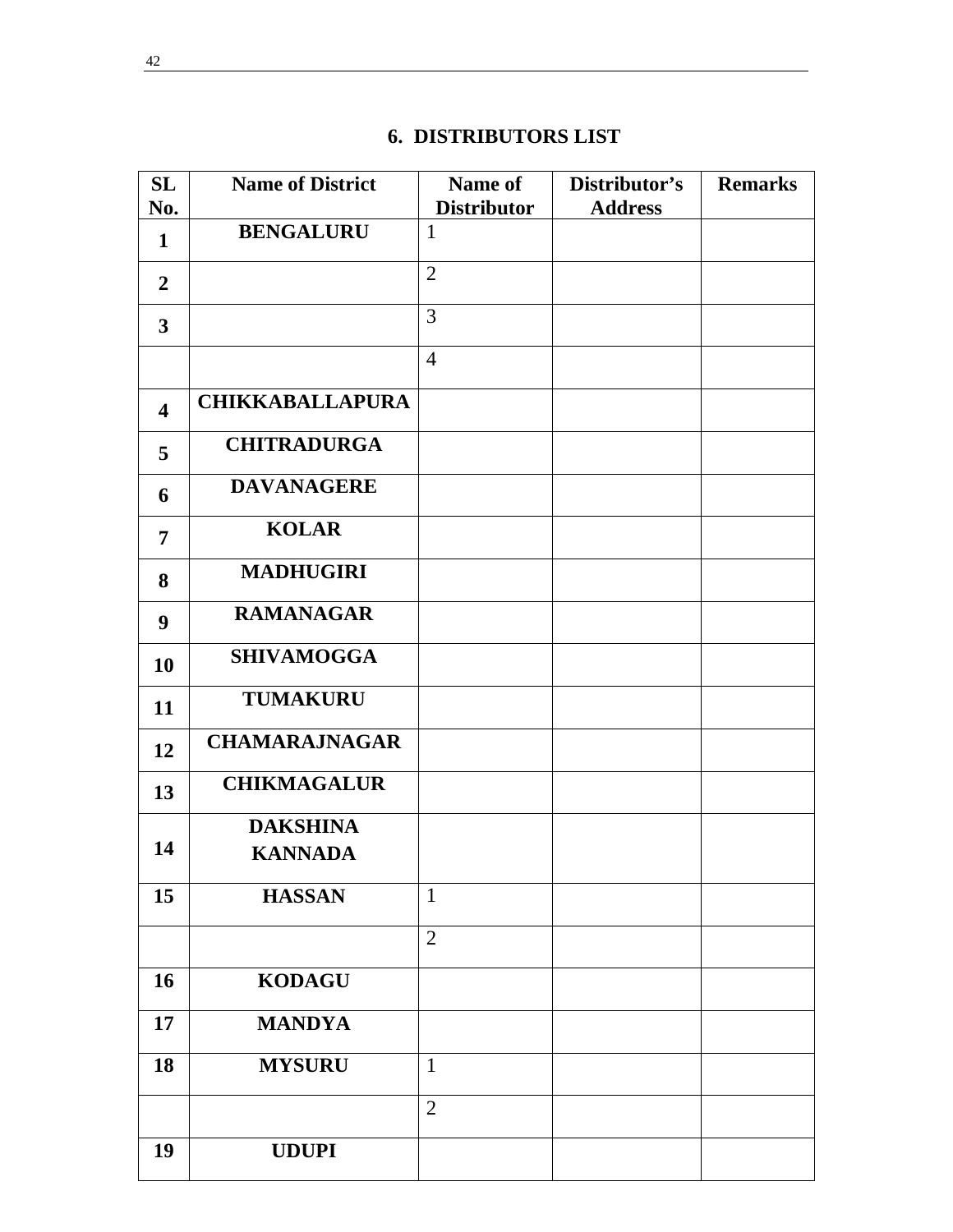| 20 | <b>BAGALKOT</b>        |                |  |
|----|------------------------|----------------|--|
| 21 | <b>BELAGAVI</b>        | $\mathbf{1}$   |  |
|    |                        | $\overline{2}$ |  |
| 22 | <b>VIJAYAPUR</b>       |                |  |
| 23 | <b>CHIKKODI</b>        |                |  |
| 24 | <b>HUBBALI-DHARWAD</b> | $\mathbf{1}$   |  |
|    |                        | $\overline{2}$ |  |
| 25 | <b>GADAG</b>           |                |  |
| 26 | <b>HAVERI</b>          |                |  |
| 27 | <b>SIRSI</b>           |                |  |
| 28 | <b>UTTAR KANNADA</b>   |                |  |
| 29 | <b>BALLARI</b>         | $\mathbf{1}$   |  |
|    |                        | $\overline{2}$ |  |
| 30 | <b>BIDAR</b>           |                |  |
| 31 | <b>KALABURGI</b>       | $\mathbf{1}$   |  |
|    |                        | $\overline{2}$ |  |
| 32 | <b>KOPPAL</b>          |                |  |
| 33 | <b>RAICHUR</b>         |                |  |
| 34 | <b>YADGIR</b>          |                |  |

**Tenderer** 

**Authorised Signatory**

**Note: This Distributor's List should be duly completed, signed and uploaded on the e-procurement portal in the First Folder (Technocommercial tender)**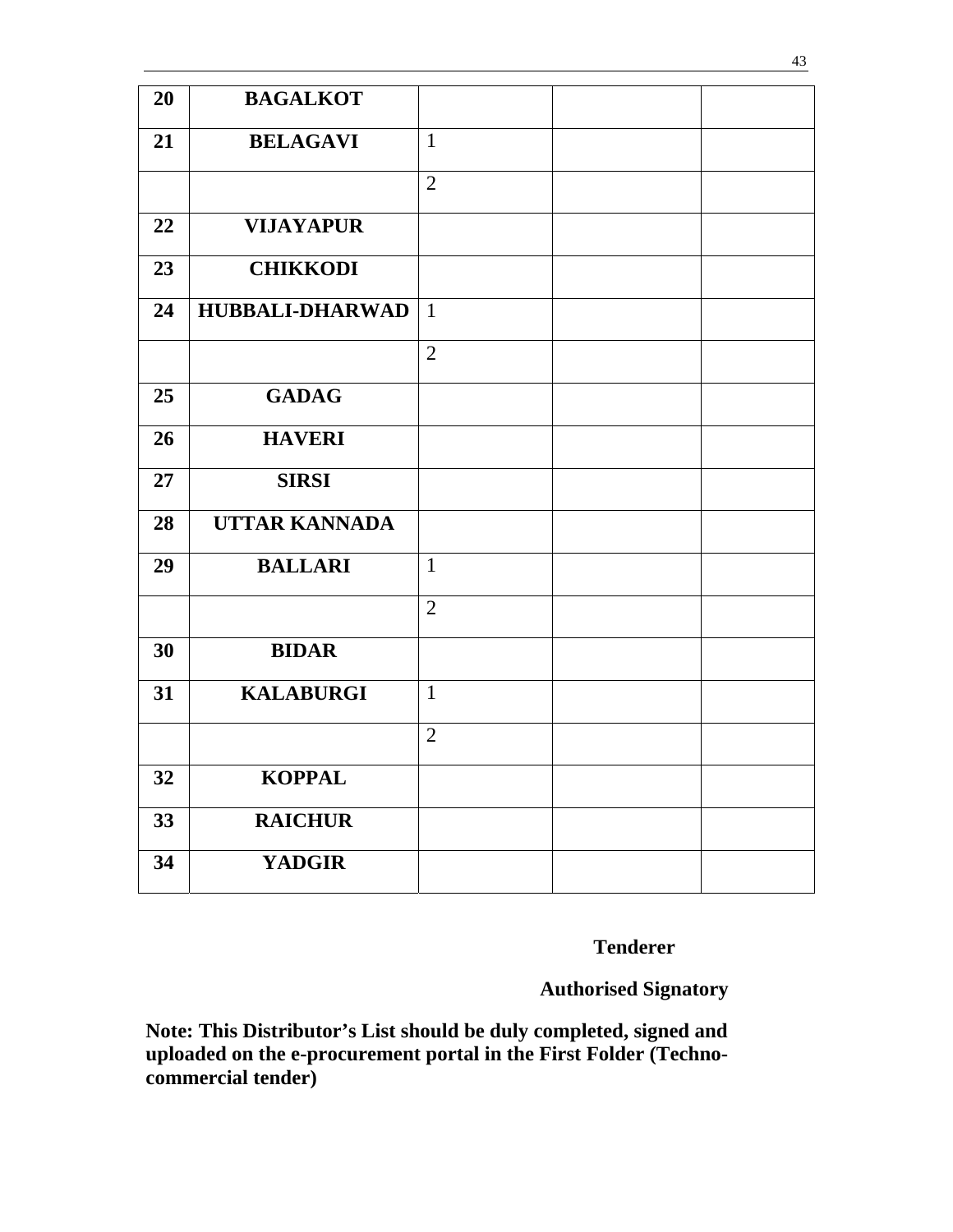#### **7. AFFIDAVIT REGARDING CORRECTNESS OF INFORMATION FURNISHED AND DOCUMENTS SUBMITTED**

|                   | (Addresss) Authorized Signatory/Proprietor /Partner/ Director of |
|-------------------|------------------------------------------------------------------|
|                   |                                                                  |
|                   |                                                                  |
| declare as under: |                                                                  |
|                   |                                                                  |

1. That I/We have submitted my/our tender for the work of Print and Sell PUCI and II Text Books (Package (s)

…………………………………………………………… …………………………..) in response to Invitation to Tender No. ………………………………………… ………………… issued by …………………………………………………………………………… ………………….. on the e-procurement portal https://eproc.karnataka.gov.in.

2. That I/We have uploaded the scanned copies/copies of the following documents as required by the tender document and in support of my meeting the stipulated eligibility and qualification requirements as stipulated in the tender document:

I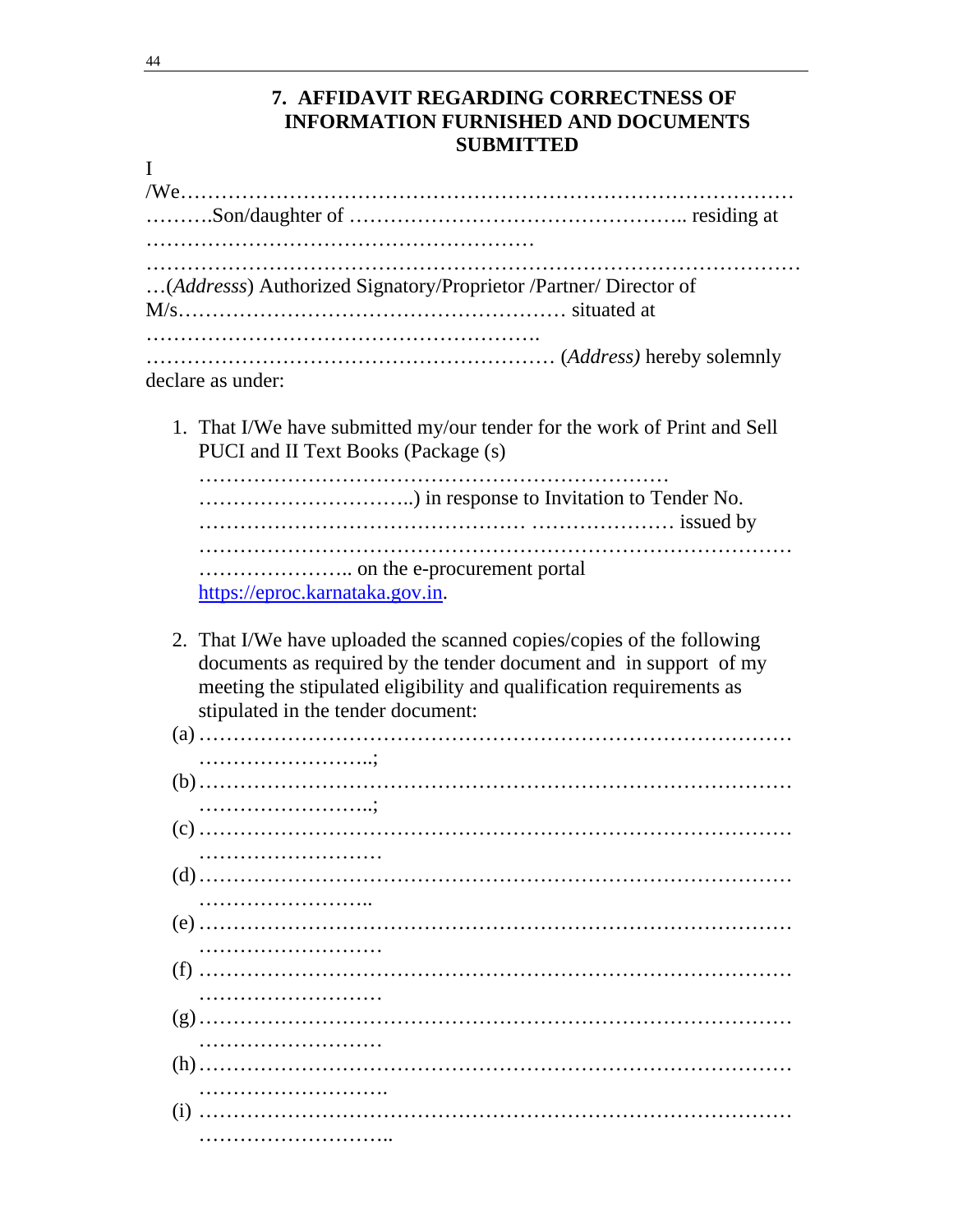- 3. That the information furnished by me/us in the format are correct to the best of my knowledge and the documents/ certificates uploaded are true to the originals;
- 4. That I/We am in possession of the original documents and ready to produce the original documents and the original documents in support of the qualification information furnished for verification by the Employer or his authorized representative within 5 days of receiving the request from the Employer or his authorized representative;
- 5. That I/We have not made misleading or false representation in the Forms, Statements and Attachments submitted/uploaded in proof of qualification requirements;
- 6. That I/We do not have record of poor performance such as abandoning the works, not properly completing the contracts, inordinate delays in completion in completion, litigation history or financial failures etc,;
- 7. That I/We have not participated in the previous tenders for the same work and could not furnish rational justification for the prices quoted by me when requested by the Employer;
- 8. I /We am/are aware of the provision of ITT Clause 3.7 and agree that I/We am/are subject to be disqualified on the above accounts and also aware that the KTBS can take administrative action against me/us.

#### Deponent

#### VERIFICATION:

Verified at …………………………. On this ……………….. month ……………………. Year that contents of the above affidavit are true and correct to the best of my knowledge and belief and nothing is false or fabricated or has been concealed there from.

#### Deponent:

**Note: This Form has to be duly completed, signed and uploaded on the eprocurement portal in the First Folder – Techno Commercial Tender**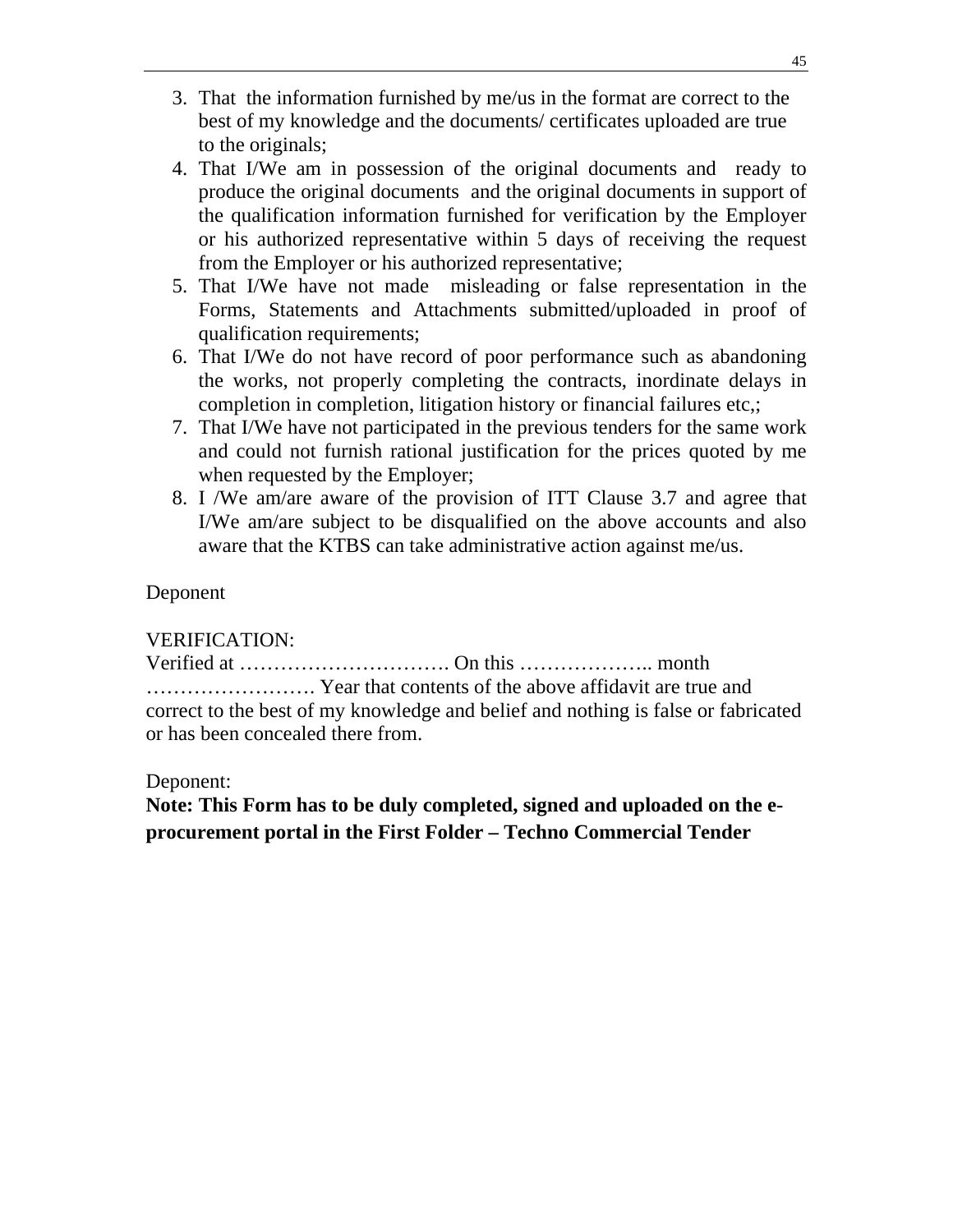### **SECTION 3 (B) - (SECOND FOLDER)- FINANCIAL TENDER**

#### 1. TENDER FORM;

#### 2. PRICE SCHEDULES

#### **1. Tender Form**

Date: IFT  $N^{\circ}$ IFT  $N^{\circ}$ :

**Name of Work:** Print and Sell PUC II Text books within the State of Karnataka for the academic year 2015-16 . To: The Managing Director, Karnataka Text Book Society ®

Address: No.4, DSERT Building, 100 Feet Ring Road, Hosakerehalli, Banashankari 3rd Stage, Bengaluru 560085

Sir:

Having examined the Tender documents, including Addendum Nos. *[insert numbers]*, we, the undersigned, offer to Print and Sell PUC II Text books within the State of Karnataka for the academic year 2015-16 under the abovenamed Contract in full conformity with the said tender documents for the following Packages for the amounts stated against each of the Packages:

| Sl.No.         | <b>Package</b><br><b>Number</b> | <b>Total Amount</b><br>in Figures $(Rs)$ | <b>Total Amount in Words (Rupees)</b> |
|----------------|---------------------------------|------------------------------------------|---------------------------------------|
|                |                                 |                                          |                                       |
| $\overline{2}$ |                                 |                                          |                                       |
| 3              |                                 |                                          |                                       |
| $\overline{4}$ |                                 |                                          |                                       |
|                |                                 |                                          |                                       |
|                |                                 |                                          |                                       |

The above amounts are in accordance with the Price Schedules attached herewith and are made part of this tender.

We undertake, if our tender is accepted, to commence the Printing work and to achieve Completion within the respective times stated in the tender documents.

If our tender is accepted, we undertake to provide a performance security in the form, in the amounts, and within the times specified in the tender documents.

We agree to abide by this tender, for a period of *30* days from the date fixed for submission of tenders as stipulated in the tender documents, and it shall remain binding upon us and may be accepted by you at any time before the expiration of that period.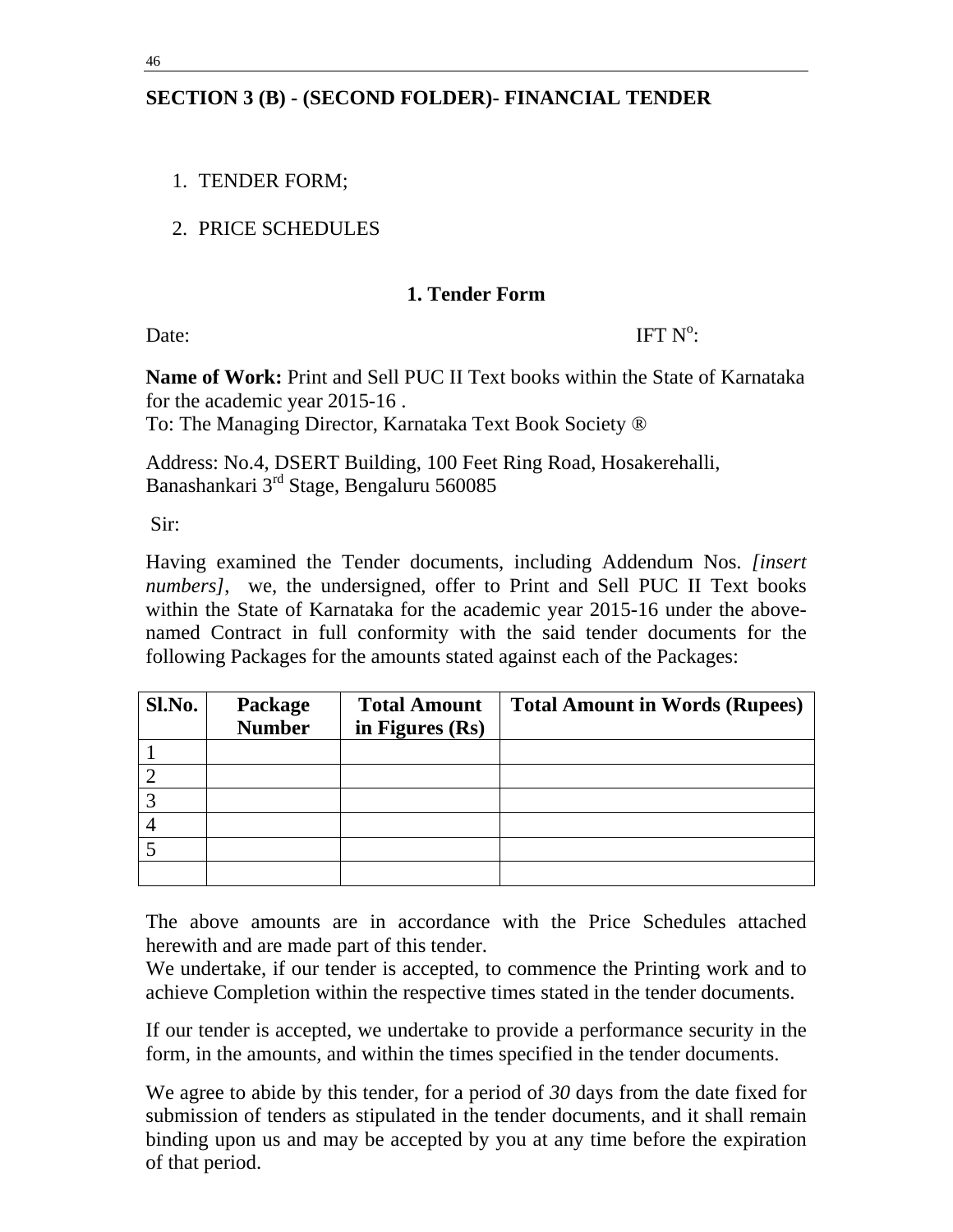We undertake that, in competing for (and if the award is made to us, in executing) the above contract we will strictly observe the laws against fraud and corruption in force in India namely "Prevention of Corruption Act 1988"

Until a formal contract is prepared and executed between us, this tender, together with your written acceptance thereof and your notification of award, shall constitute a binding contract between us.

We understand that you are not bound to accept the lowest or any tender you may receive.

Dated this  $\frac{1}{\frac{1}{\sqrt{1-\frac{1}{\sqrt{1-\frac{1}{\sqrt{1-\frac{1}{\sqrt{1-\frac{1}{\sqrt{1-\frac{1}{\sqrt{1-\frac{1}{\sqrt{1-\frac{1}{\sqrt{1-\frac{1}{\sqrt{1-\frac{1}{\sqrt{1-\frac{1}{\sqrt{1-\frac{1}{\sqrt{1-\frac{1}{\sqrt{1-\frac{1}{\sqrt{1-\frac{1}{\sqrt{1-\frac{1}{\sqrt{1-\frac{1}{\sqrt{1-\frac{1}{\sqrt{1-\frac{1}{\sqrt{1-\frac{1}{\sqrt{1-\frac{1}{\sqrt{1-\frac{1}{\sqrt{1-\frac{1}{\$ 

……………………………………………..*[signature]*

In the capacity

of………………………………………………………………………………….

.*[position]*

Duly authorized to sign this bid for and on behalf of

*[name of Tenderer]* 

**Note: This Form has to be duly completed, signed and uploaded on the eprocurement portal in the Second Folder- Financial tender**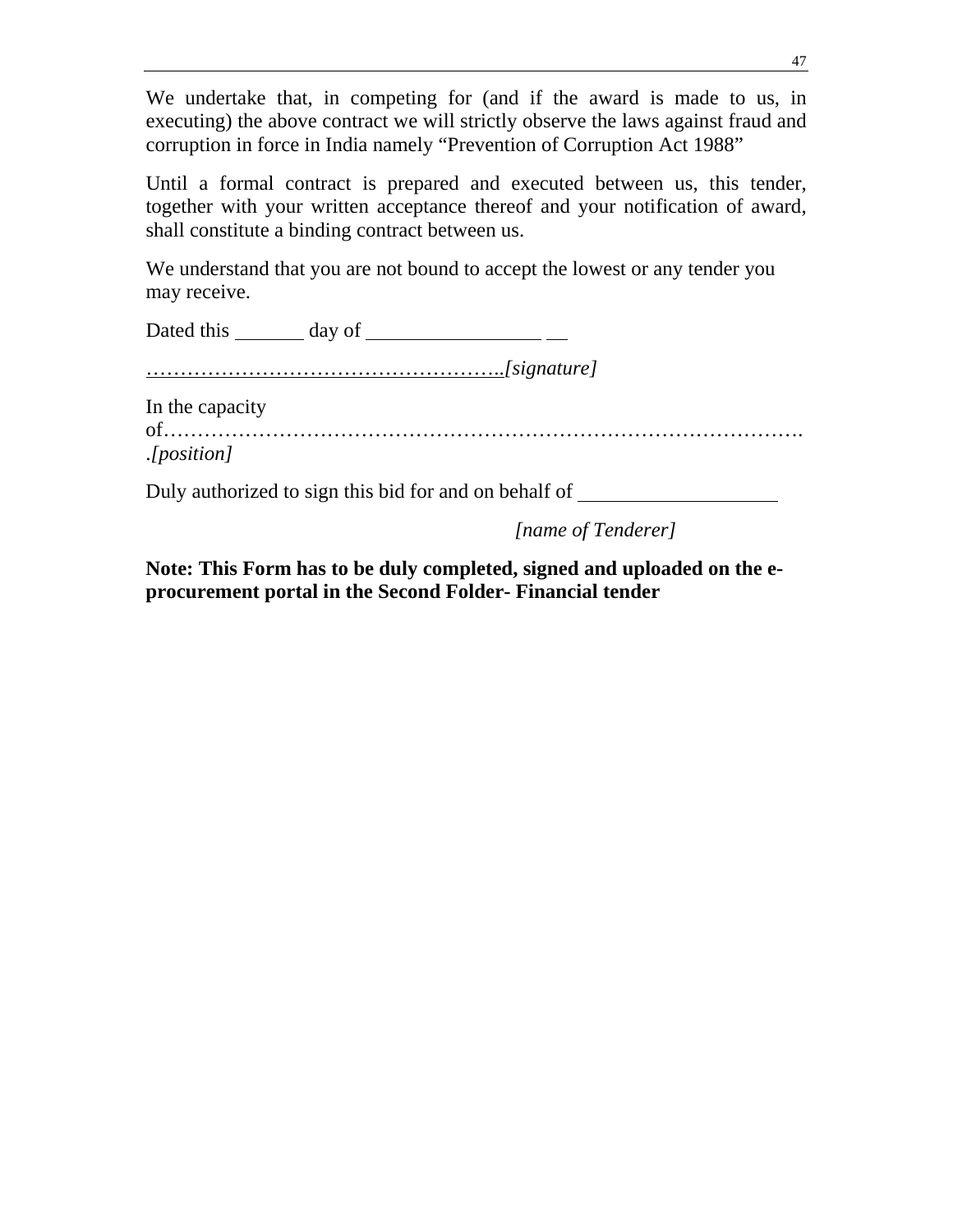# **Price Schedules**

**Name of Tenderer:……………………..** 

**Package No:…………………………….** 

| Name of<br>the Book-<br><b>Title</b> | <b>Book</b><br><b>Size</b>  | <b>Approx</b><br>number<br>of copies | <b>Approx</b><br>number<br>of pages<br>for each<br>copy | Rate per page<br>in figures<br>(maximum of<br>four<br>decimals)-<br><b>Rupees</b> | <b>Total Amount</b><br>(Rupees)<br>Col 3 x Col4 x Col<br>5 |  |
|--------------------------------------|-----------------------------|--------------------------------------|---------------------------------------------------------|-----------------------------------------------------------------------------------|------------------------------------------------------------|--|
| $\mathbf{1}$                         | $\overline{2}$              | $\overline{\mathbf{3}}$              | $\overline{\mathbf{4}}$                                 | 5                                                                                 | 6                                                          |  |
|                                      |                             |                                      |                                                         |                                                                                   |                                                            |  |
|                                      |                             |                                      |                                                         |                                                                                   |                                                            |  |
|                                      |                             |                                      |                                                         |                                                                                   |                                                            |  |
|                                      |                             |                                      |                                                         |                                                                                   |                                                            |  |
|                                      |                             |                                      |                                                         |                                                                                   |                                                            |  |
|                                      |                             |                                      |                                                         |                                                                                   |                                                            |  |
|                                      |                             |                                      |                                                         |                                                                                   |                                                            |  |
|                                      |                             |                                      |                                                         |                                                                                   |                                                            |  |
|                                      | <b>Total for Package No</b> |                                      |                                                         |                                                                                   |                                                            |  |

## **Name of Tenderer:……………………..**

**Package No:…………………………….** 

| Name of      | Book        | Approx    | Approx   | Rate per page | <b>Total Amount</b> |
|--------------|-------------|-----------|----------|---------------|---------------------|
| the Book-    | <b>Size</b> | number    | number   | in figures    |                     |
| <b>Title</b> |             | of copies | of pages | (maximum of   | (Rupees)            |
|              |             |           | for each | four          | Col 3 x Col4 x Col  |
|              |             |           | copy     | decimals)-    |                     |
|              |             |           |          | <b>Rupees</b> |                     |
|              |             |           |          |               |                     |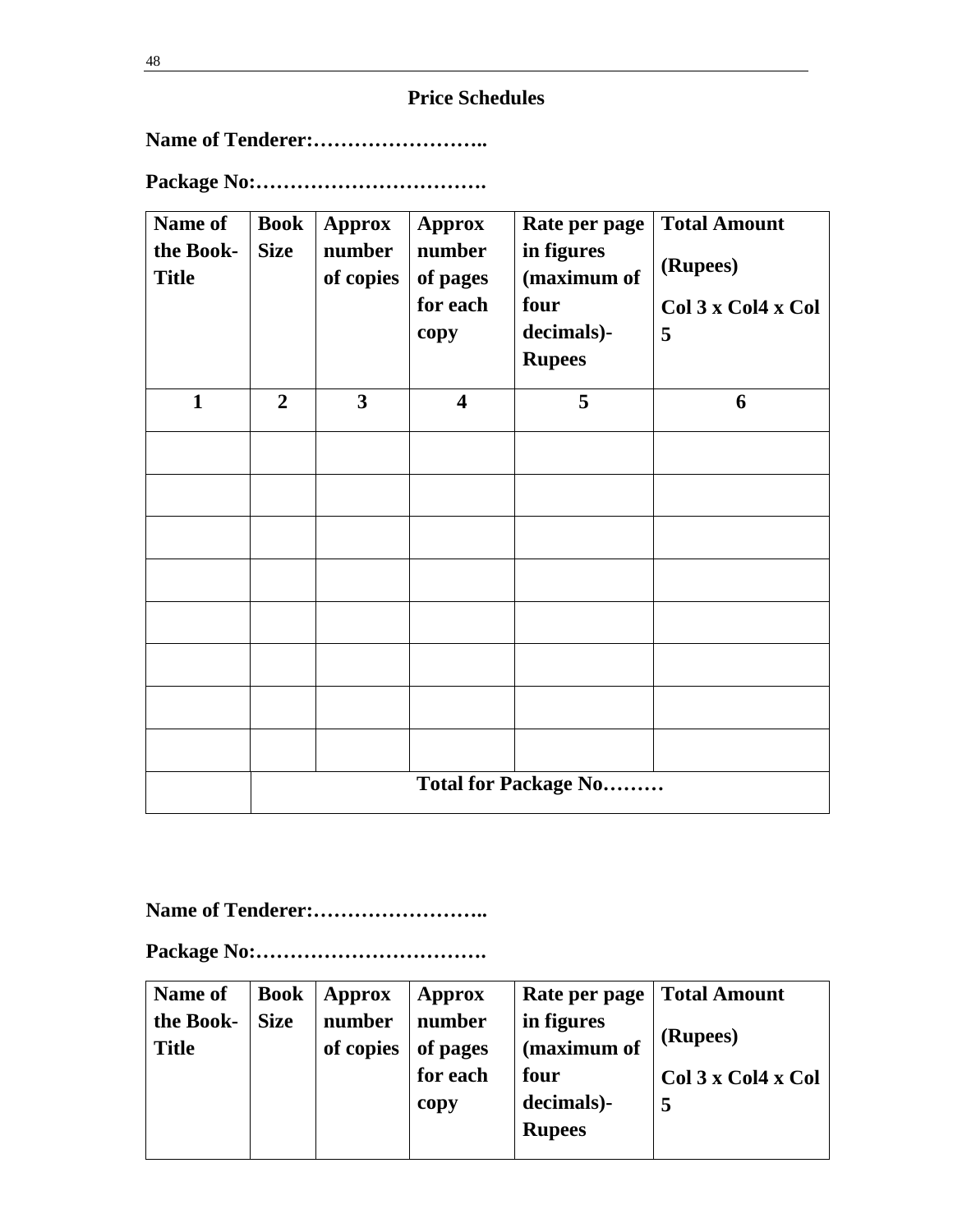| $\mathbf{1}$ | $\boldsymbol{2}$     | 3 | $\overline{\mathbf{4}}$ | 5 | 6 |  |  |
|--------------|----------------------|---|-------------------------|---|---|--|--|
|              |                      |   |                         |   |   |  |  |
|              |                      |   |                         |   |   |  |  |
|              |                      |   |                         |   |   |  |  |
|              |                      |   |                         |   |   |  |  |
|              |                      |   |                         |   |   |  |  |
|              |                      |   |                         |   |   |  |  |
|              |                      |   |                         |   |   |  |  |
|              |                      |   |                         |   |   |  |  |
|              | Total for Package No |   |                         |   |   |  |  |

## **Name of Tenderer:……………………..**

**Package No:…………………………….** 

| Name of<br>the Book-<br><b>Title</b> | <b>Book</b><br><b>Size</b> | <b>Approx</b><br>number<br>of copies | <b>Approx</b><br>number<br>of pages<br>for each<br>copy | Rate per page<br>in figures<br>(maximum of<br>four<br>decimals)-<br><b>Rupees</b> | <b>Total Amount</b><br>(Rupees)<br>Col 3 x Col4 x Col<br>5 |
|--------------------------------------|----------------------------|--------------------------------------|---------------------------------------------------------|-----------------------------------------------------------------------------------|------------------------------------------------------------|
| 1                                    | $\mathbf{2}$               | 3                                    | 4                                                       | 5                                                                                 | 6                                                          |
|                                      |                            |                                      |                                                         |                                                                                   |                                                            |
|                                      |                            |                                      |                                                         |                                                                                   |                                                            |
|                                      |                            |                                      |                                                         |                                                                                   |                                                            |
|                                      |                            |                                      |                                                         |                                                                                   |                                                            |
|                                      |                            |                                      |                                                         |                                                                                   |                                                            |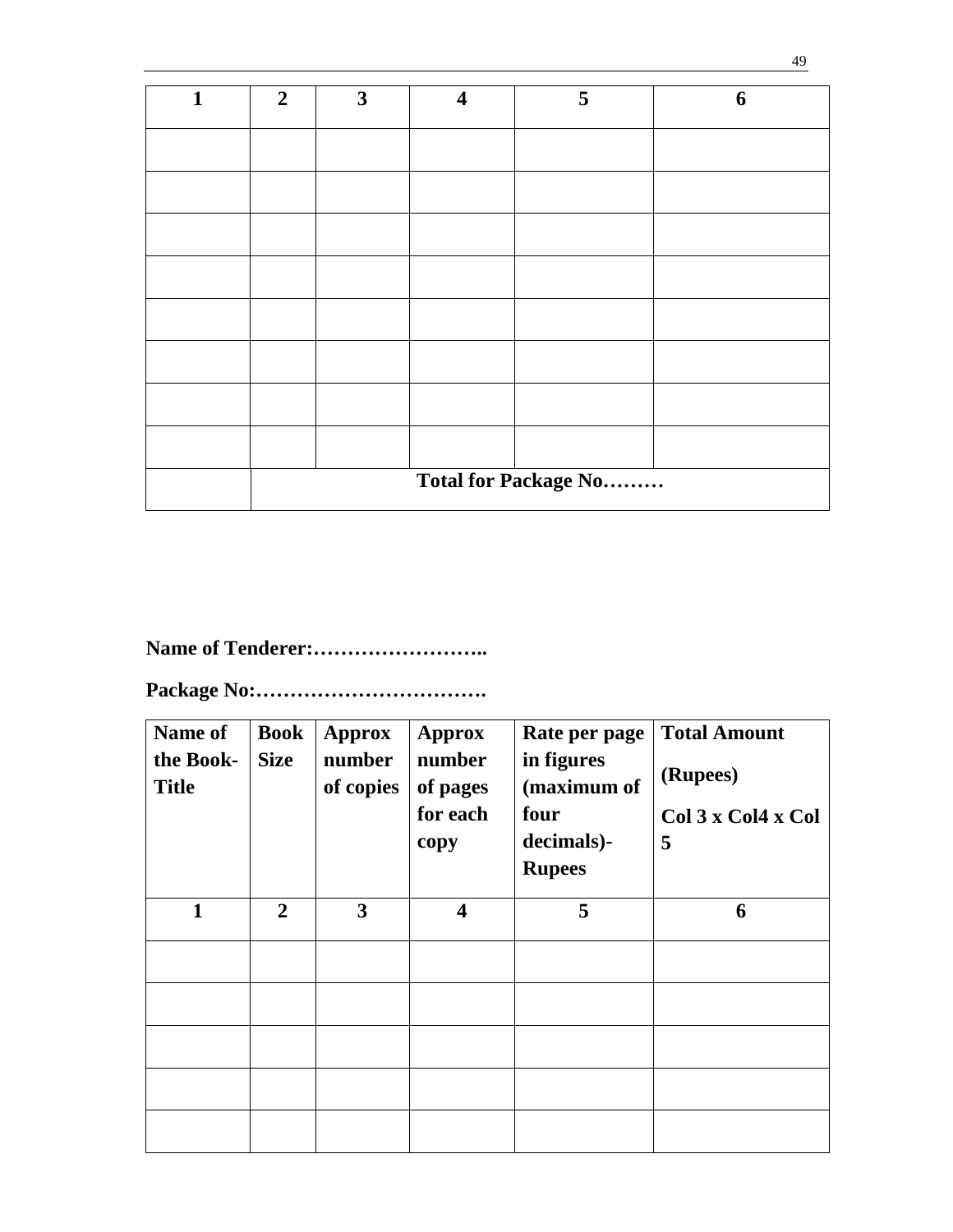|  |  | <b>Total for Package No</b> |  |
|--|--|-----------------------------|--|

**Name of Tenderer:……………………..** 

**Package No:…………………………….** 

| <b>Name of</b><br>the Book-<br><b>Title</b> | <b>Book</b><br><b>Size</b> | <b>Approx</b><br>number<br>of copies | <b>Approx</b><br>number<br>of pages<br>for each<br>copy | Rate per page<br>in figures<br>(maximum of<br>four<br>decimals)-<br><b>Rupees</b> | <b>Total Amount</b><br>(Rupees)<br>Col 3 x Col4 x Col<br>5 |
|---------------------------------------------|----------------------------|--------------------------------------|---------------------------------------------------------|-----------------------------------------------------------------------------------|------------------------------------------------------------|
| $\mathbf{1}$                                | $\overline{2}$             | $\mathbf{3}$                         | $\overline{\mathbf{4}}$                                 | 5                                                                                 | 6                                                          |
|                                             |                            |                                      |                                                         |                                                                                   |                                                            |
|                                             |                            |                                      |                                                         |                                                                                   |                                                            |
|                                             |                            |                                      |                                                         |                                                                                   |                                                            |
|                                             |                            |                                      |                                                         |                                                                                   |                                                            |
|                                             |                            |                                      |                                                         |                                                                                   |                                                            |
|                                             |                            |                                      |                                                         |                                                                                   |                                                            |
|                                             |                            |                                      |                                                         |                                                                                   |                                                            |
|                                             |                            |                                      |                                                         |                                                                                   |                                                            |
|                                             |                            |                                      |                                                         | <b>Total for Package No</b>                                                       |                                                            |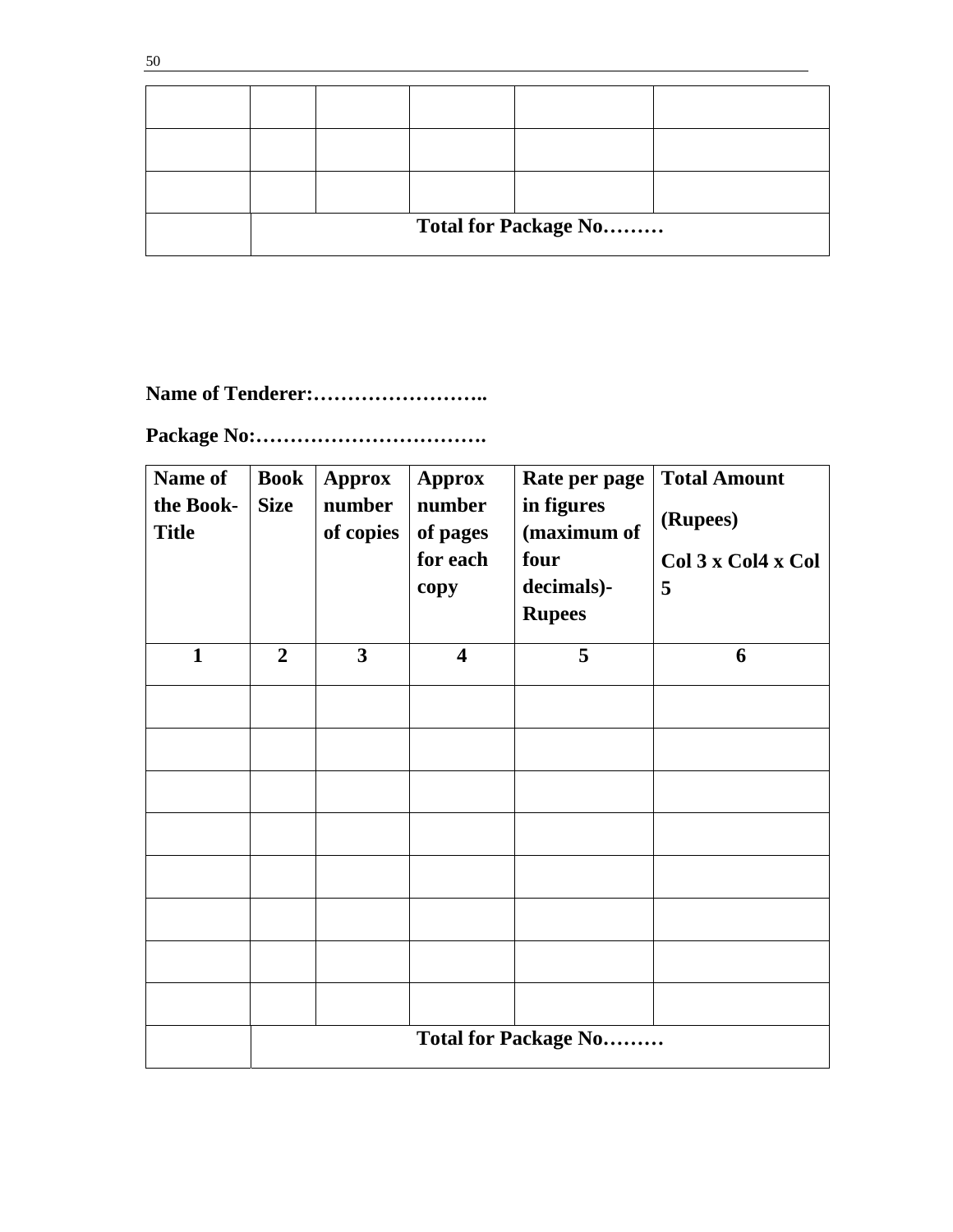**Name of Tenderer:……………………..** 

**Package No:…………………………….** 

| Name of<br>the Book-<br><b>Title</b> | <b>Book</b><br><b>Size</b> | <b>Approx</b><br>number<br>of copies | <b>Approx</b><br>number<br>of pages<br>for each<br>copy | Rate per page<br>in figures<br>(maximum of<br>four<br>decimals)-<br><b>Rupees</b> | <b>Total Amount</b><br>(Rupees)<br>Col 3 x Col4 x Col<br>5 |
|--------------------------------------|----------------------------|--------------------------------------|---------------------------------------------------------|-----------------------------------------------------------------------------------|------------------------------------------------------------|
| $\mathbf{1}$                         | $\overline{2}$             | $\overline{\mathbf{3}}$              | $\overline{\mathbf{4}}$                                 | 5                                                                                 | 6                                                          |
|                                      |                            |                                      |                                                         |                                                                                   |                                                            |
|                                      |                            |                                      |                                                         |                                                                                   |                                                            |
|                                      |                            |                                      |                                                         |                                                                                   |                                                            |
|                                      |                            |                                      |                                                         |                                                                                   |                                                            |
|                                      |                            |                                      |                                                         |                                                                                   |                                                            |
|                                      |                            |                                      |                                                         |                                                                                   |                                                            |
|                                      |                            |                                      |                                                         |                                                                                   |                                                            |
|                                      |                            |                                      |                                                         |                                                                                   |                                                            |
|                                      |                            |                                      |                                                         | <b>Total for Package No</b>                                                       |                                                            |

#### **Notes:**

While entering the rates the Tenderers shall keep in mind the following:

(a) The quoted price for the contract is on a "single responsibility basis" such that the total tender price covers all the Concessinaire's obligations mentioned here under:

 (i) Cost of printing of text pages, cover page printing, lamination, perfect binding;

 (ii) Cost of packaging, transportation, transit insurance, all taxes and applicable duties;

 (iii) Payment of Service charge of 12.2 % of the contract value to Karnataka Text Book Society Bangalore by Demand draft in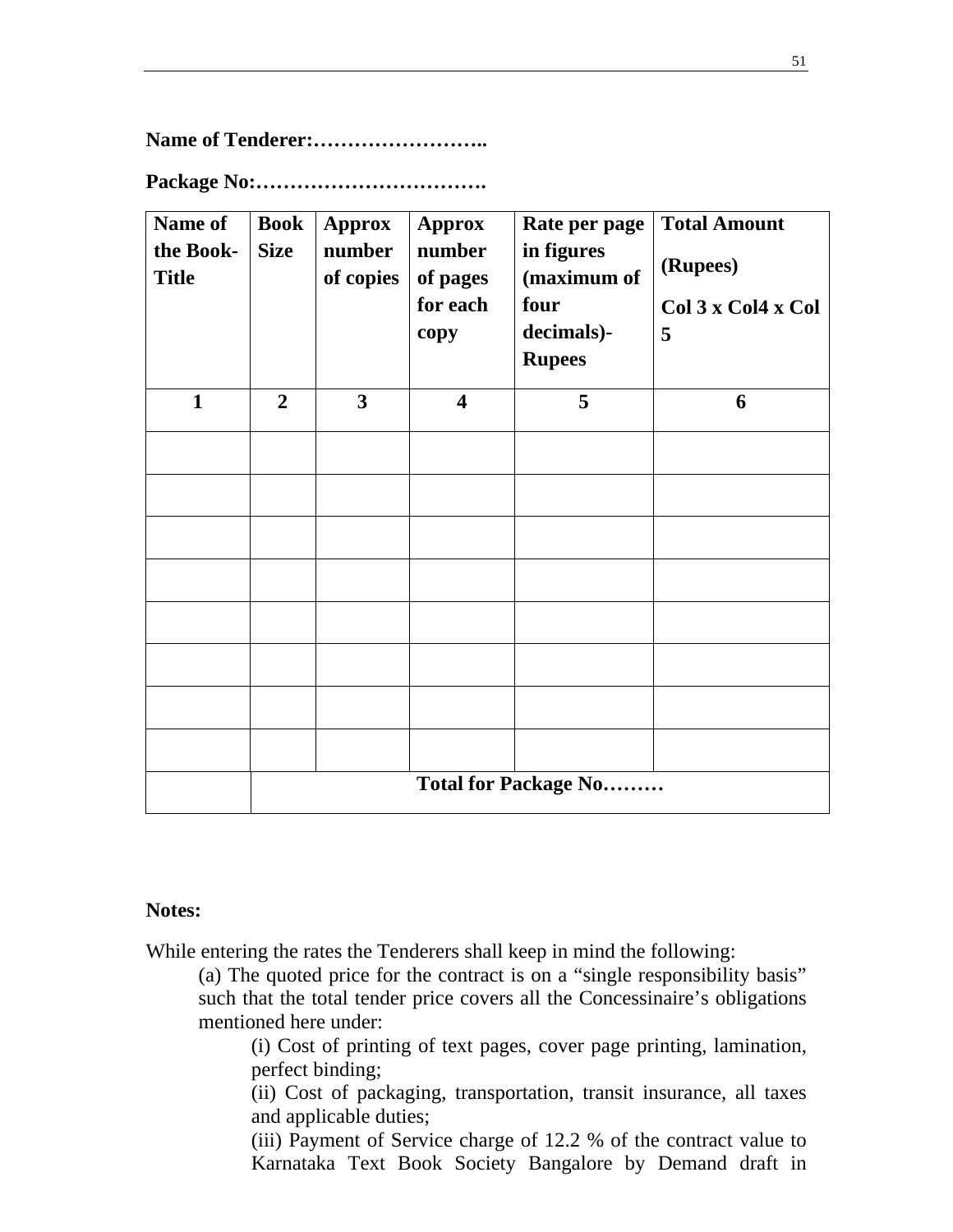favour of the "Managing Director, Karnataka Text Book Society, Bengaluru" payable at Bengaluru, at the time of issue of Notice to proceed with the work;

 (iv) Royalty at the rate of 10 paise per copy for language text books to be paid by Demand draft in favour of the "Managing Director, Karnataka Text Book Society, Bengaluru" payable at Bengaluru, at the time of issue of Notice to proceed with the work;

 (v) Payment of a minimum of 15% profit margin to the wholesaler and retailer book sellers;

 (vi) Supply free of cost 25 copies of the titles of books whose tendered quantity is less than 5000 copies and 100 copies of titles of books whose tendered quantity is more than 5000 copies to the Department of Pre-University Education, Government of Karnataka;

 (vii) Concessionaires profit for the due performance of the Contract;

 (b) the total number of copies of the books and hence the total number of pages could increase or decrease by 25%;

 (c) The rate per copy of the book (Titles) as quoted shall be the maximum selling price of the book which needs to be printed on each copy of the book;

(d) In case of discrepancy between the rate in figures and words the lower of the two will prevail;

Date: (Signature of the Tenderer)

 **Note: This Form has to be duly completed, signed and uploaded on the eprocurement portal in the Second Folder- Financial tender**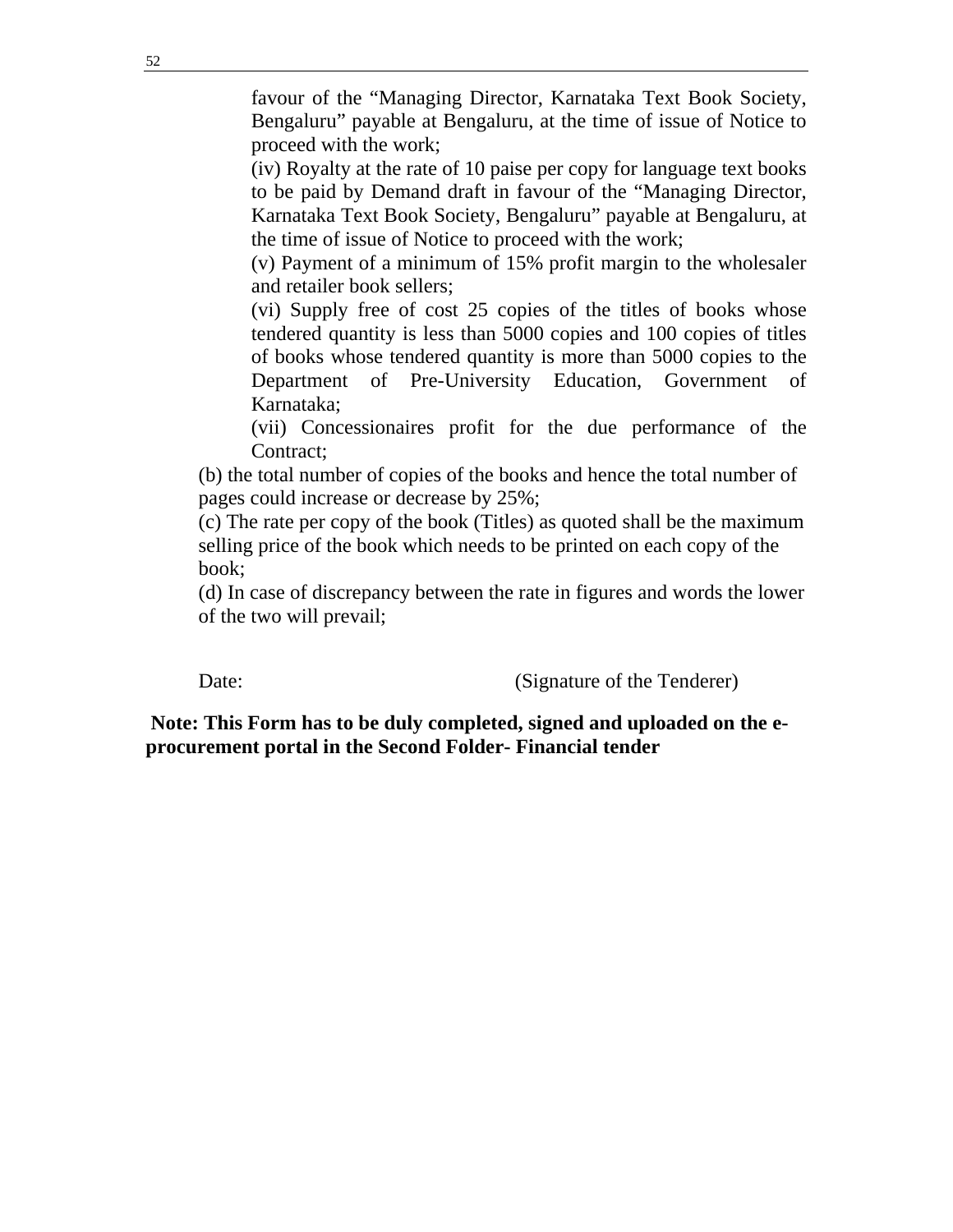#### **SECTION 4**

#### **FORMS**

#### **1 Letter of Acceptance**

*(letterhead paper of the Employer)*

[date]

To:

 \_\_\_\_\_\_\_\_\_\_\_\_\_\_\_\_\_\_\_\_\_\_\_\_\_\_\_\_\_\_\_\_\_\_\_\_\_\_\_\_\_\_\_\_\_\_\_\_\_\_\_\_\_\_\_\_\_\_\_ [name and address of the Concessionaire]

Dear Sirs,

 This is to notify you that your Tender dated \_\_\_\_\_\_\_\_\_\_\_\_ for execution of the

\_\_\_\_\_\_\_\_\_\_\_\_\_\_\_\_\_\_\_\_\_\_ [*name of the contract and identification number, as given in the Instructions to Tenderers*] for the Contract Price of Rupees ——

\_\_\_\_\_\_\_\_\_\_\_\_\_\_\_\_\_\_\_\_\_\_\_\_\_\_\_\_\_\_\_\_\_\_\_\_\_\_\_\_\_\_\_\_\_\_\_\_\_\_\_\_\_\_\_\_\_\_\_\_\_\_\_\_

(\_\_\_\_\_\_\_\_\_\_\_\_\_) [*amount in words and figures*], as corrected and modified in accordance with the Instructions to Tenderers is hereby accepted by our Agency.

\_\_\_\_\_\_\_\_\_\_\_\_\_\_\_\_\_\_\_\_\_\_\_\_\_\_\_\_\_\_\_\_\_\_\_\_\_\_\_\_\_\_\_\_\_\_\_\_\_\_\_\_\_\_\_\_\_\_\_

You are hereby requested to furnish Performance Security deposit, in the form detailed in Clause 27.1 of ITT for an amount of Rs.————— within 20 days of the receipt of this letter of acceptance valid up to ............ , failing which action as stated in Para 27.3 of ITT will be taken.

Yours faithfully,

Managing Director, Karnataka Text Book Society ®

*(Name of Employer/Employer's Representative)* 

**Note: This Form is for the information of the Tenderer. It is NOT to be completed and uploaded by the Tenderer on the e-procurement portal**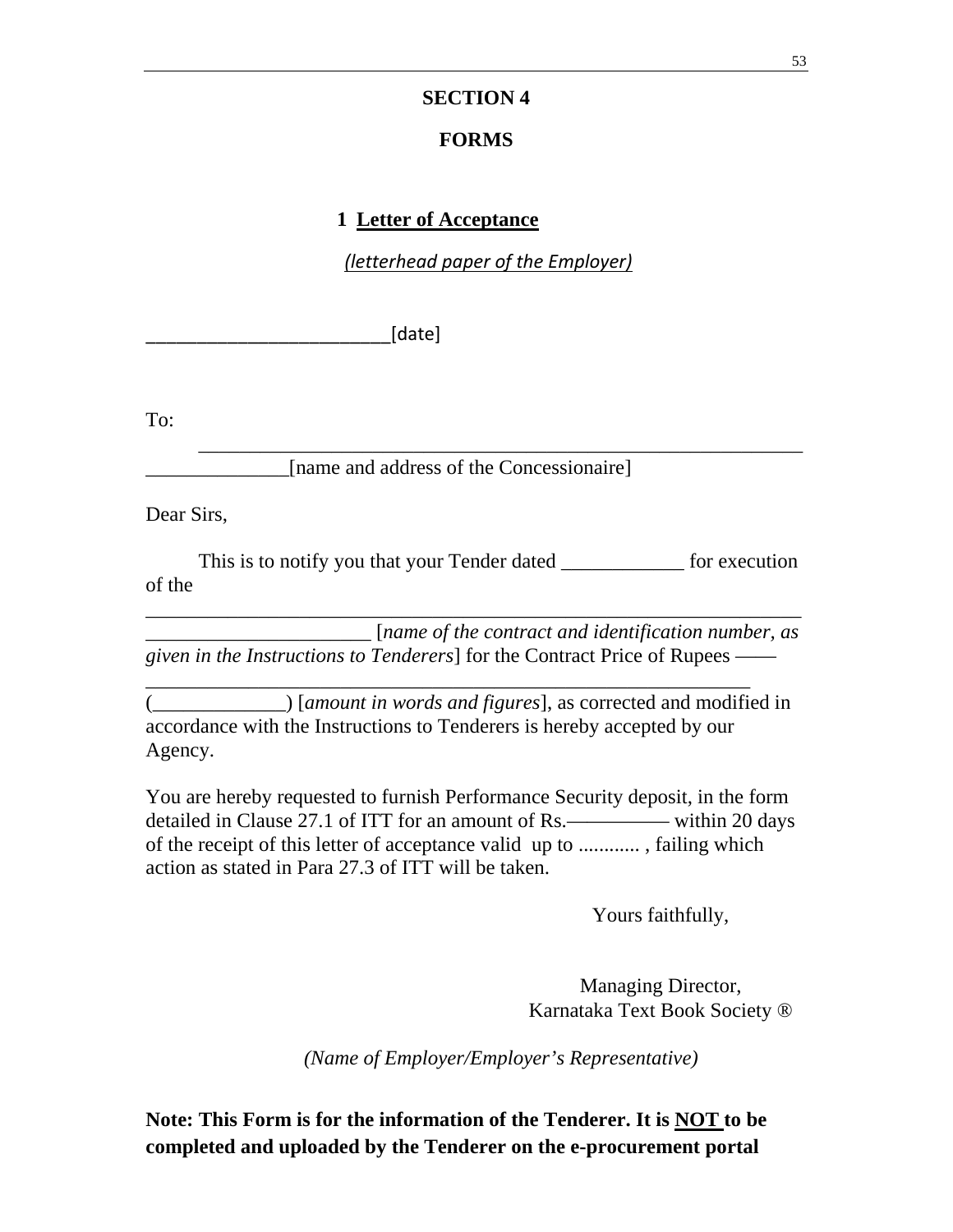| THIS CONTRACT AGREEMENT is made the | dav |
|-------------------------------------|-----|
| ി <del>പ</del>                      |     |

#### **BETWEEN**

(1) The Managing Director, Karnataka Text Book Society ® (hereinafter called "the Employer"), and having its principal place of business at No.4, DSERT Building, 100 Feet Ring Road, Hosakerehalli, Banashankari  $3<sup>rd</sup>$  Stage, Bengaluru 560085 and (2) ………………………………*[name of Concessionaire]*, and having its principal place of business at …………………………….*[address of Concessionaire]* (hereinafter called "the Concessionaire").

**WHEREAS** the Employer desires to award the right to the Concessionaire to Print and Sell PUC II Text books included in Package(s)…………………..within Karnataka State for the academic year 2015-16 and the Concessionaire has agreed to such engagement upon and subject to the terms and conditions hereinafter appearing.

### **NOW IT IS HEREBY AGREED** as follows:

#### **Article1. Contract Documents:**

#### **Contract Documents** (Reference GCC Clause 2)

The following documents shall constitute the Contract between the Employer and the Concessionaire, and each shall be read and construed as an integral part of the Contract:

- (a) This Contract Agreement and the Appendices hereto;
- (b) Tender and Price Schedules submitted by the Concessionaire;
- © Special Conditions of Contract;
- (d) General Conditions of Contract;
- (e) Technical Specifications and Drawings;
- (f) *Any other documents shall be added here*

### 1.2 **Order of Precedence** (Reference GCC Clause 2)

In the event of any ambiguity or conflict between the Contract Documents listed above, the order of precedence shall be the order in which the Contract Documents are listed in Article 1.1 (Contract Documents) above.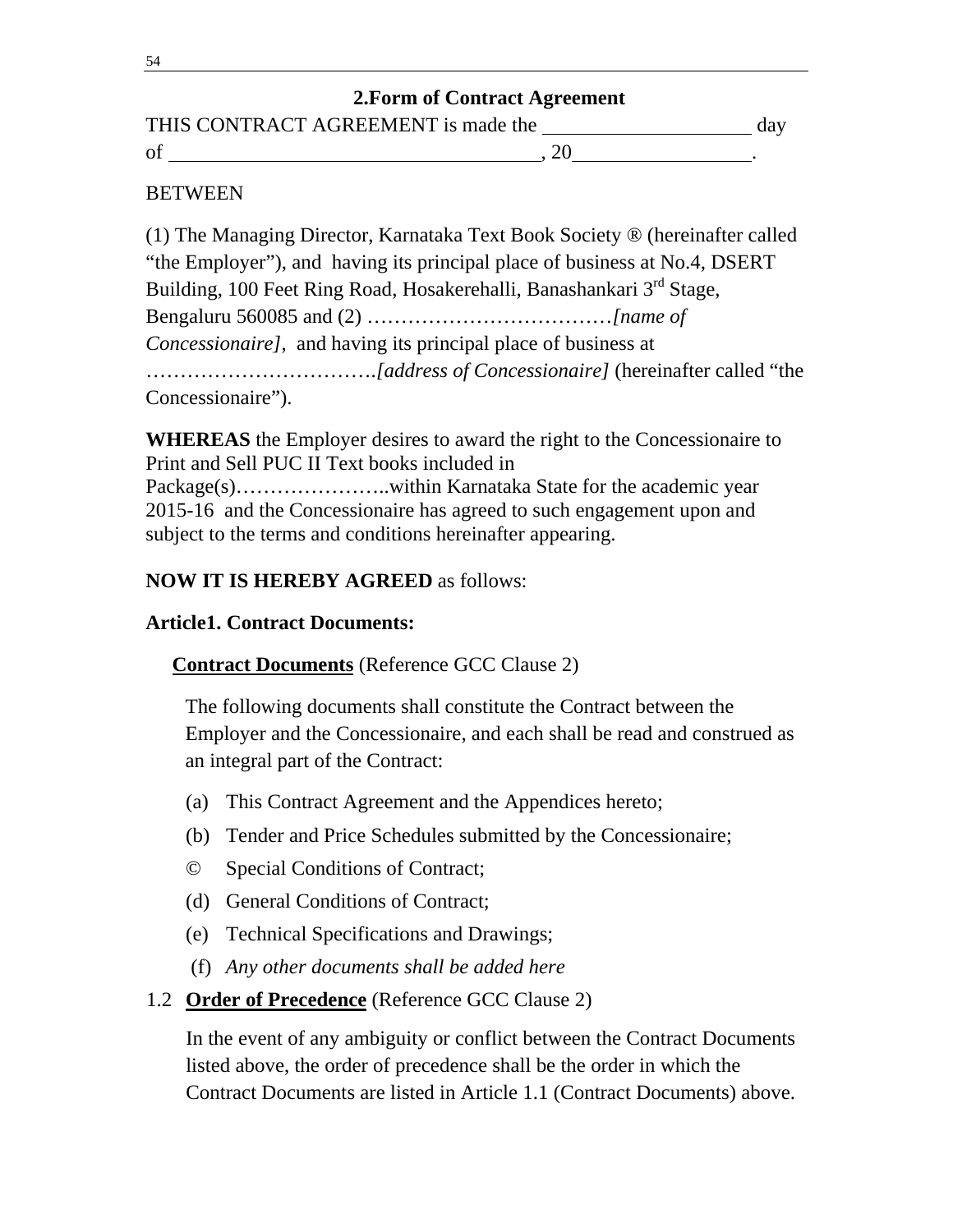#### **Definitions** (Reference GCC Clause 1)

Capitalized words and phrases used herein shall have the same meanings as are ascribed to them in the General Conditions of Contract.

#### **Article2. Contract Price and Terms of Payment:**

#### **Contract Price** (Reference GCC Clause 11)

The Employer hereby agrees for a Contract Price in consideration of the performance by the Concessionaire of its obligations hereunder. The Contract Price shall be:

*Rupees…………………………………………………………………………………*

*……………..* or such other sums as may be determined in accordance with the terms and conditions of the Contract.

#### **Terms of Payment** (Reference GCC Clause 12)

**No payment shall be made by the Employer**. The Concessionaire has to pay the Employer and the Distributors the amounts as specified in the Concessionaire's obligations, incur expenditure for printing, binding, laminating ,packing and transportation and recover the Contract Price including any other expenditure incurred by him for the performance of the Contract Obligations by sale of the specified text books at the agreed rates in the State of Karnataka during the Academic year 2015-16, through the distributors/retailers.

#### **Article 3. Effective Date for Determining Time for Completion:**

3.1 **Effective Date** (Reference GCC Clause 1)

The Time of Completion of the Facilities shall be determined from the date when all of the following conditions have been fulfilled:

(a) This Contract Agreement has been duly executed for and on behalf of the Employer and the Concessionaire;

(b) The Concessionaire has submitted to the Employer the performance security:

The Agreed Time Schedule for the performance of the Contract is given in Appenix2.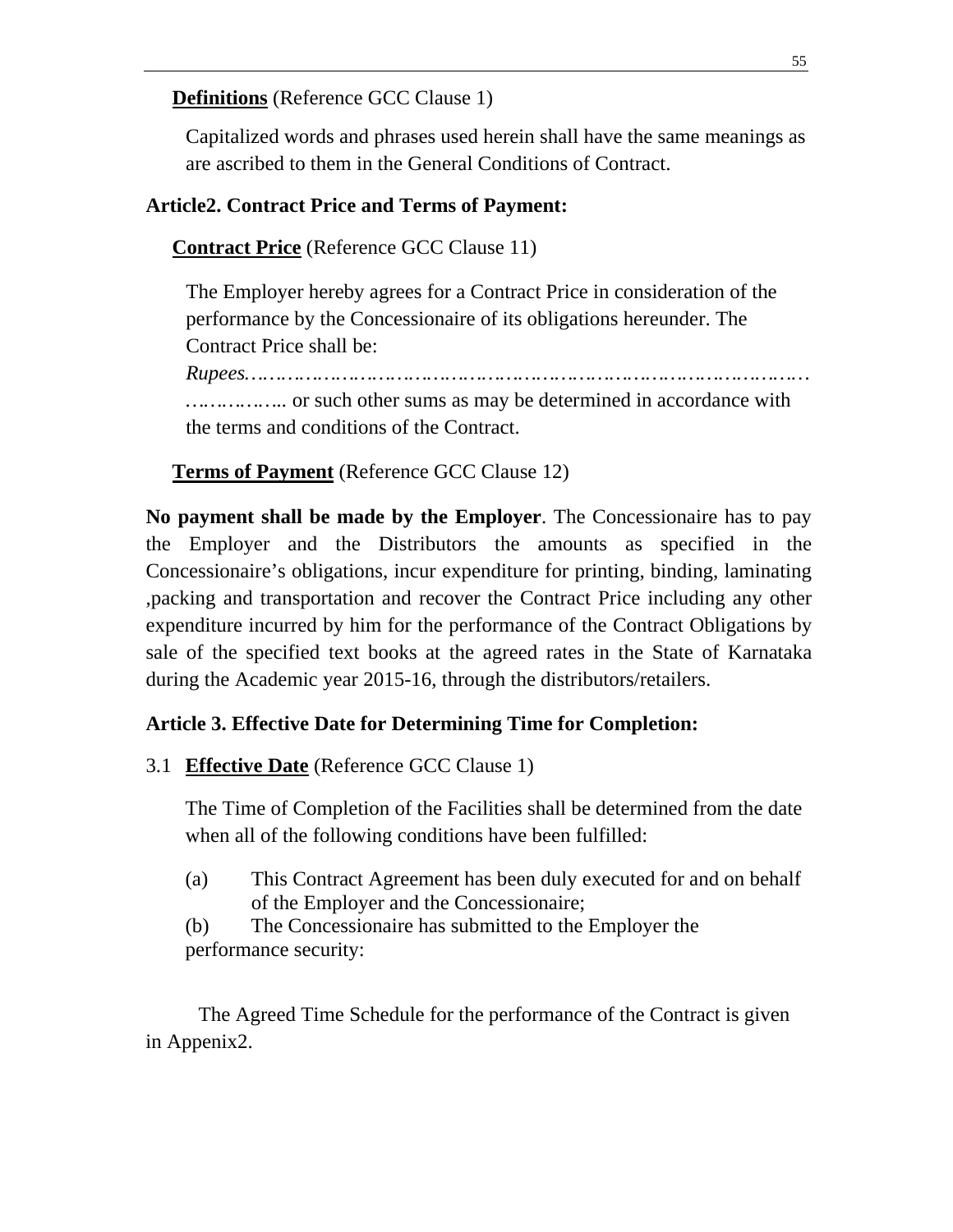# **Article 4. Appendices:<sup>11</sup>**

- 4.1 The Appendices listed in the attached List of Appendices shall be deemed to form an integral part of this Contract Agreement.
- 4.2 Reference in the Contract to any Appendix shall mean the Appendices attached hereto, and the Contract shall be read and construed accordingly

**IN WITNESS WHEREOF** the Employer and the Contractor have caused this Agreement to be duly executed by their duly authorized representatives the day and year first above written.

Signed by, for and on behalf of the Employer

*[Signature]*

*[Title]* in the presence of

Signed by, for and on behalf of the Contractor

*[Signature]*

*[Title]* in the presence of

## **APPENDICES**

Appendix 1 Scope of Work;

- Appendix 2 Time Schedule for the performance of the Contract
- Appendix 3 Obligations of the Concessionaire
- Appendix 4 Obligations of the Employer

Appendix 5 Insurance Requirements

Appendix 6 List of Approved Manufacturers for the Paper

**Note: This Form is for the information of the Tenderer. It is NOT to be completed and uploaded by the Tenderer on the e-procurement portal** 

56

  $11$ <sup>11</sup> The Appendices shall be firmed up and finalized after finalization of tender.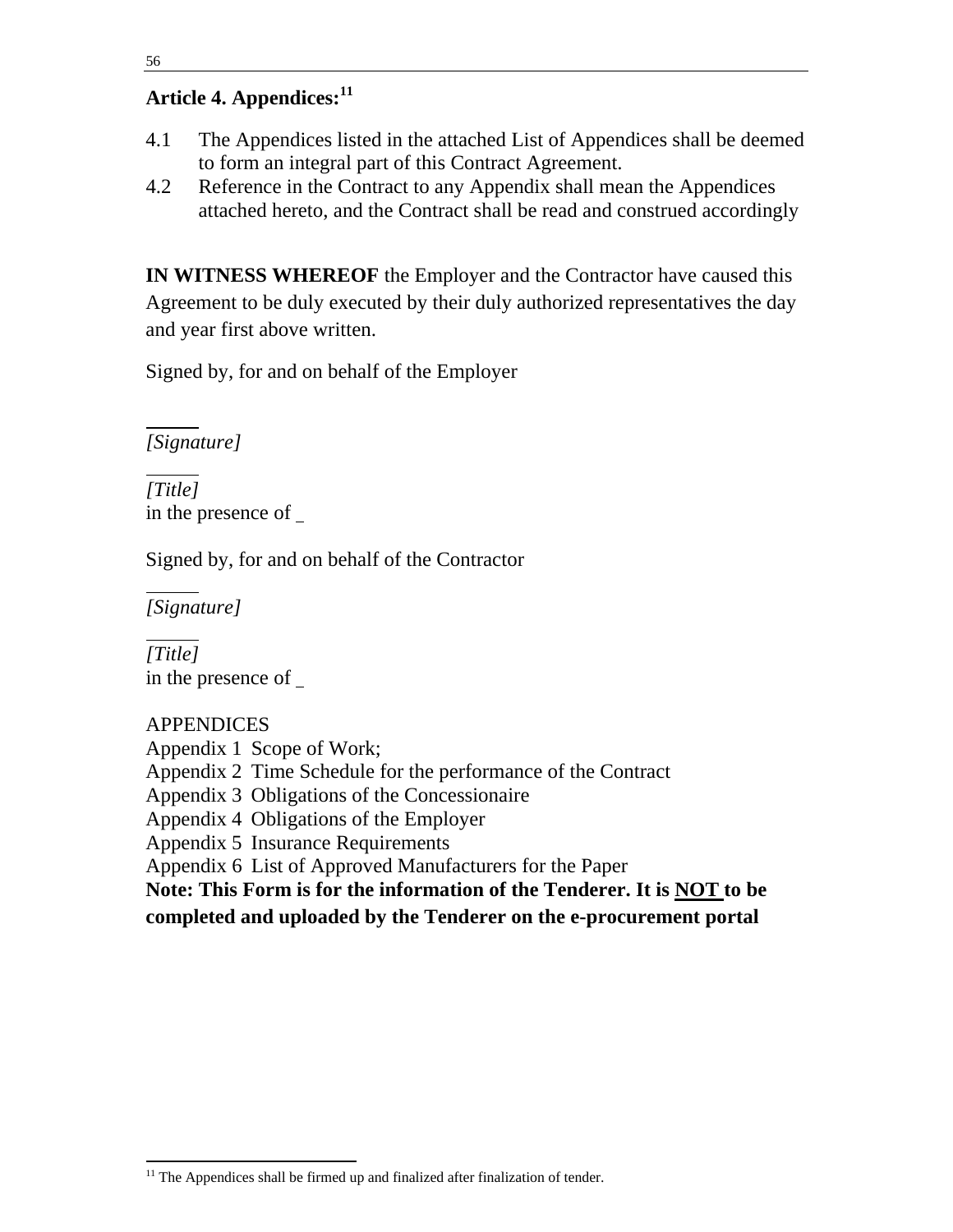#### **Appendix1. Scope of Work to be executed by the Concessionaire**

The items of work included in this Contract are as under:

- (a) Collect the pre-press materials like positives/CDs from the Pre-University Education Department of GOK;
- (b)Print at least two copies of the titles included in the awarded packages as per specifications and submit the same for approval by the Pre-University Education Department of GOK. One copy would be returned after scrutiny and approval or with comments. In case of comments. The Concessionaire shall again print two copies and obtain the approval of the Employer before starting the Printing work;
- (c) Print the books included in the following packages as per stipulated specifications:

| <b>Sl</b>                 | $\bullet$                                  |                          |             |                      | <b>Paper Quality</b> |                                 | <b>Colour</b><br>Specificati<br>on     |                    |                        | Ap<br>prx               | <b>Approx</b><br>imate |
|---------------------------|--------------------------------------------|--------------------------|-------------|----------------------|----------------------|---------------------------------|----------------------------------------|--------------------|------------------------|-------------------------|------------------------|
| ${\bf N}$<br>$\mathbf{0}$ | Name of<br><b>Textbook</b><br><b>Title</b> | <b>Clas</b><br>${\bf S}$ | <b>Size</b> | <b>Inner</b><br>Page | Cover<br>Page        | Inn<br>er<br>Pag<br>$\mathbf e$ | Cov<br>er<br>Page<br>Colo<br><b>ur</b> | <b>Bind</b><br>ing | No.<br>of<br>Pag<br>es | numbe<br>r of<br>copies |                        |
|                           |                                            |                          |             |                      |                      |                                 |                                        |                    |                        |                         |                        |
|                           |                                            |                          |             |                      |                      |                                 |                                        |                    |                        |                         |                        |
|                           |                                            |                          |             |                      |                      |                                 |                                        |                    |                        |                         |                        |
|                           |                                            |                          |             |                      |                      |                                 |                                        |                    |                        |                         |                        |
|                           |                                            |                          |             |                      |                      |                                 |                                        |                    |                        |                         |                        |
|                           |                                            |                          |             |                      |                      |                                 |                                        |                    |                        |                         |                        |
|                           |                                            |                          |             |                      |                      |                                 |                                        |                    |                        |                         |                        |
|                           |                                            |                          |             | PACKAGE-01           |                      |                                 |                                        |                    |                        |                         |                        |

Package No:1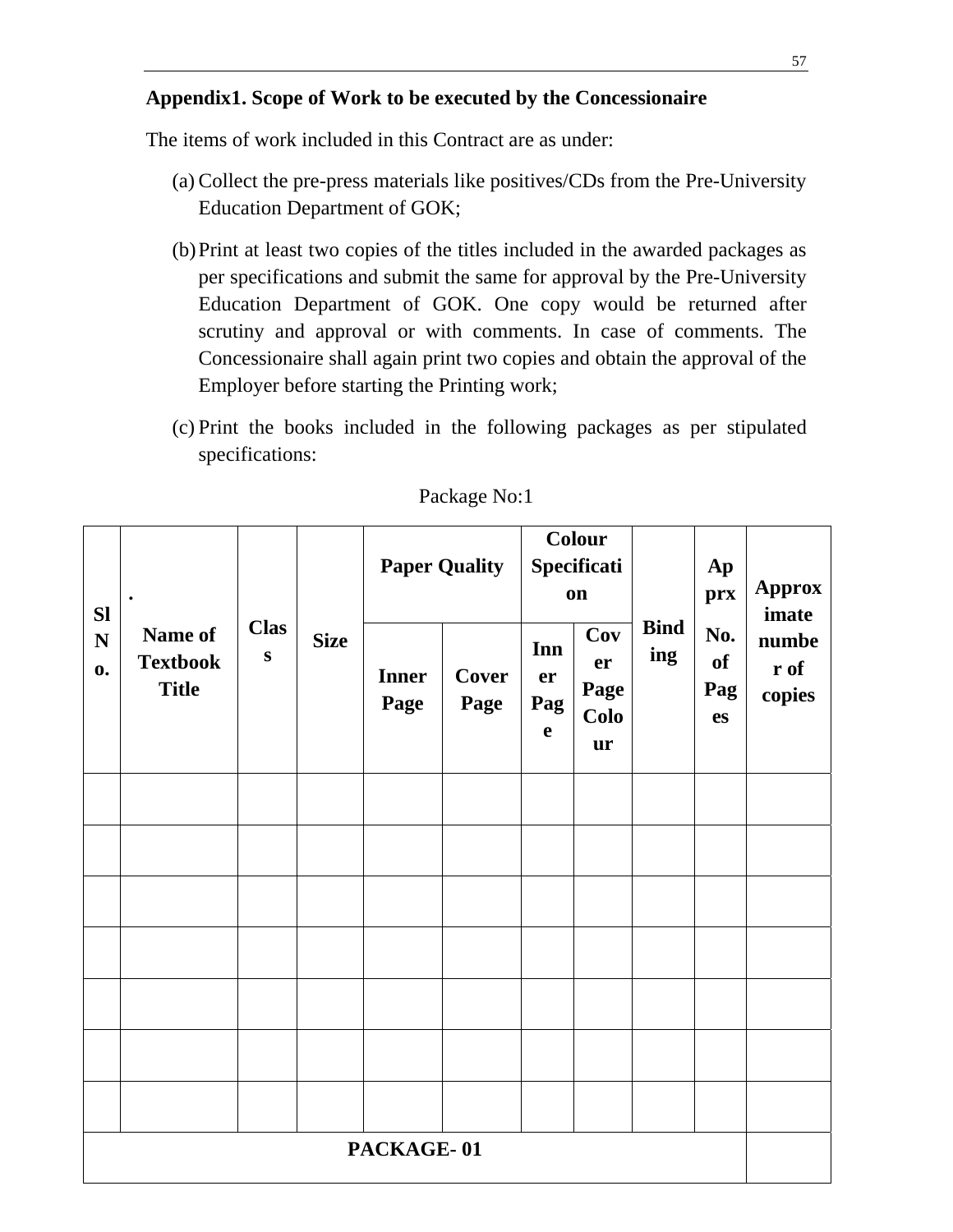# Package No: 2

| <b>Sl</b>       | $\bullet$                                  |                          | <b>Paper Quality</b> |                      | Colour<br>Specificati<br>on |                       |                                        | Ap<br>prx          | <b>Approx</b><br>imate               |                         |
|-----------------|--------------------------------------------|--------------------------|----------------------|----------------------|-----------------------------|-----------------------|----------------------------------------|--------------------|--------------------------------------|-------------------------|
| ${\bf N}$<br>0. | Name of<br><b>Textbook</b><br><b>Title</b> | <b>Clas</b><br>${\bf S}$ | <b>Size</b>          | <b>Inner</b><br>Page | Cover<br>Page               | Inn<br>er<br>Pag<br>e | Cov<br>er<br>Page<br>Colo<br><b>ur</b> | <b>Bind</b><br>ing | No.<br><b>of</b><br>Pag<br><b>es</b> | numbe<br>r of<br>copies |
|                 |                                            |                          |                      |                      |                             |                       |                                        |                    |                                      |                         |
|                 |                                            |                          |                      |                      |                             |                       |                                        |                    |                                      |                         |
|                 | PACKAGE-02                                 |                          |                      |                      |                             |                       |                                        |                    |                                      |                         |

Package No:3

| <b>Sl</b>           | $\bullet$                                  |                          | <b>Size</b> | <b>Paper Quality</b> |               | <b>Colour</b><br>Specificati<br>on |                                 |                    | Ap<br>prx                     | <b>Approx</b><br>imate  |
|---------------------|--------------------------------------------|--------------------------|-------------|----------------------|---------------|------------------------------------|---------------------------------|--------------------|-------------------------------|-------------------------|
| N<br>$\mathbf{0}$ . | Name of<br><b>Textbook</b><br><b>Title</b> | <b>Clas</b><br>${\bf S}$ |             | <b>Inner</b><br>Page | Cover<br>Page | Inn<br>er<br>Pag<br>e              | Cov<br>er<br>Page<br>Colo<br>ur | <b>Bind</b><br>ing | No.<br>of<br>Pag<br><b>es</b> | numbe<br>r of<br>copies |
|                     |                                            |                          |             |                      |               |                                    |                                 |                    |                               |                         |
|                     |                                            |                          |             |                      |               |                                    |                                 |                    |                               |                         |
|                     |                                            |                          |             |                      |               |                                    |                                 |                    |                               |                         |
|                     |                                            |                          |             | PACKAGE-03           |               |                                    |                                 |                    |                               |                         |

58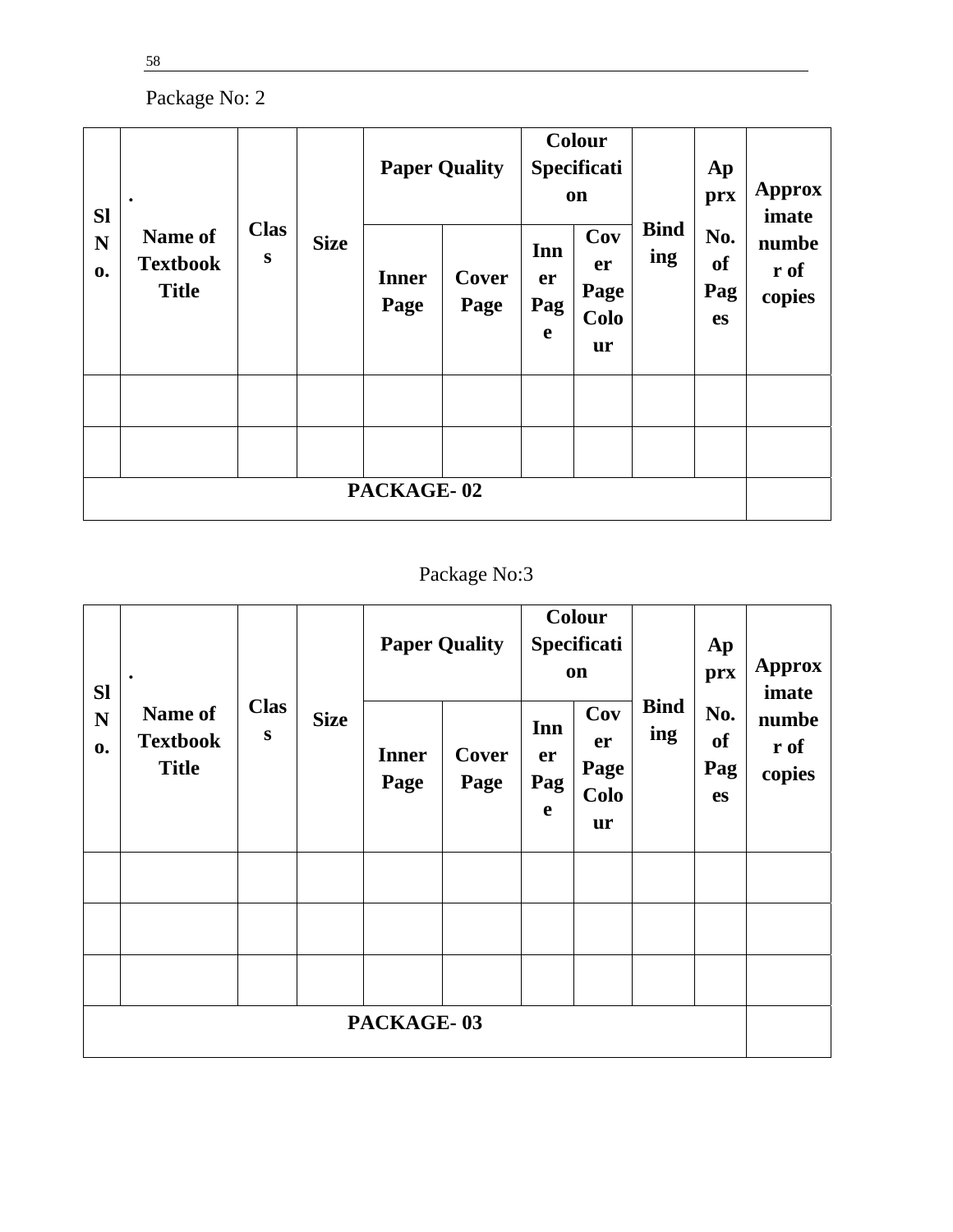| <b>SI</b>       | $\bullet$                                  |                          |             | <b>Paper Quality</b> |               | Colour<br>Specificati<br>on |                                 |                    | Ap<br>prx                     | <b>Approx</b><br>imate  |
|-----------------|--------------------------------------------|--------------------------|-------------|----------------------|---------------|-----------------------------|---------------------------------|--------------------|-------------------------------|-------------------------|
| ${\bf N}$<br>0. | Name of<br><b>Textbook</b><br><b>Title</b> | <b>Clas</b><br>${\bf S}$ | <b>Size</b> | <b>Inner</b><br>Page | Cover<br>Page | Inn<br>er<br>Pag<br>e       | Cov<br>er<br>Page<br>Colo<br>ur | <b>Bind</b><br>ing | No.<br>of<br>Pag<br><b>es</b> | numbe<br>r of<br>copies |
|                 |                                            |                          |             |                      |               |                             |                                 |                    |                               |                         |
|                 |                                            |                          |             |                      |               |                             |                                 |                    |                               |                         |
|                 |                                            |                          |             |                      |               |                             |                                 |                    |                               |                         |
|                 |                                            |                          |             | PACKAGE-04           |               |                             |                                 |                    |                               |                         |

Package No:4

- (d)Bind and laminate the Books as per specifications;
- (e) Store the books properly till the time of transportation
- (f) Transport the books to the approved distributors and retailers for each of the district;
- (g)Make arrangements for sale through the distributors and retailers.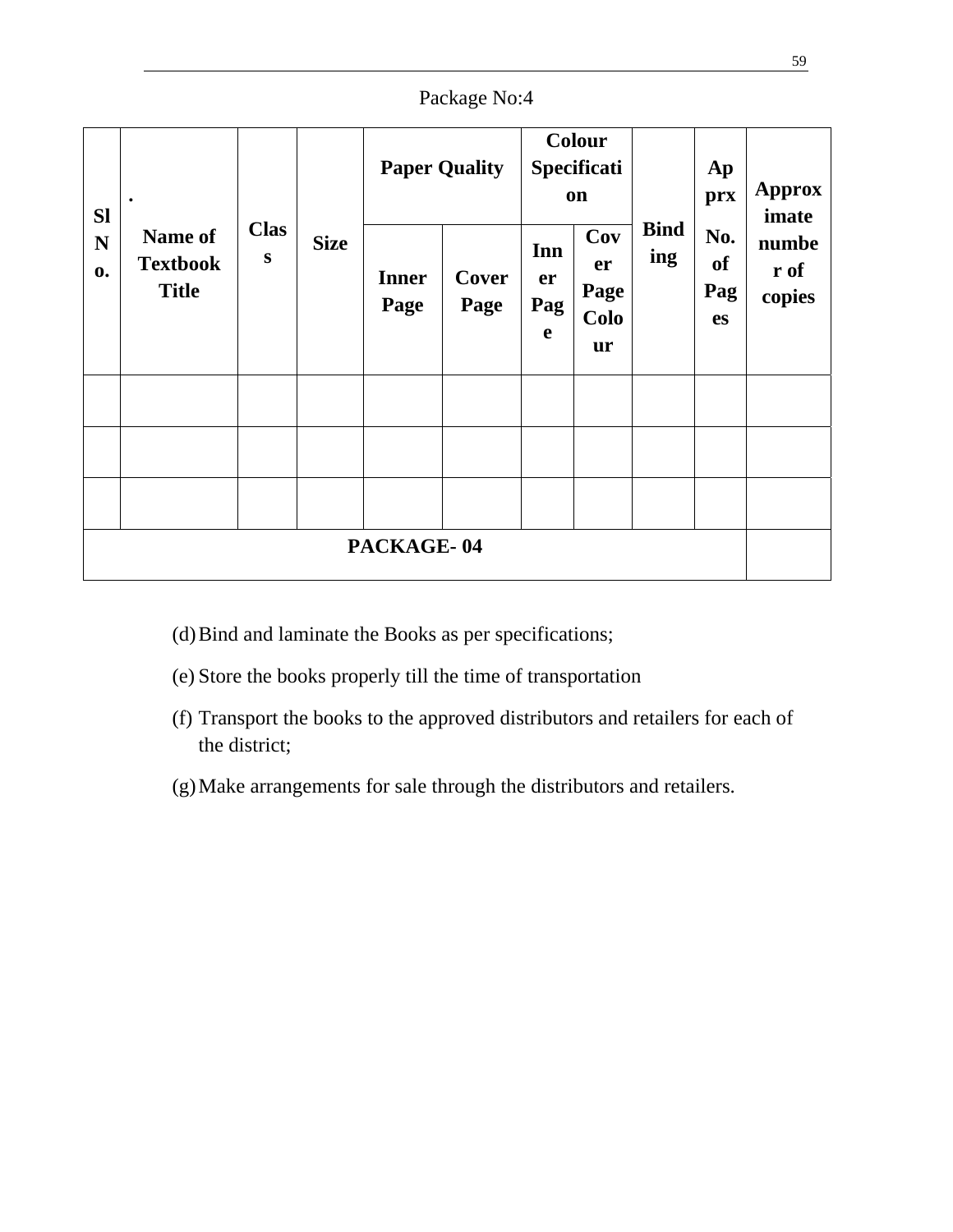# **Appendix2: Time Schedule**

The Agreed Time schedule for this Contract is as follows:

| Sl.No.         | <b>Description of Activity</b>                                                                                                                                                                                                                                                                                                                                                                                   | <b>Completion</b><br>period reckoned<br>from the date of<br>signing of the<br><b>Agreement</b><br>(Number of days) | <b>Remarks</b>                                                                                                        |
|----------------|------------------------------------------------------------------------------------------------------------------------------------------------------------------------------------------------------------------------------------------------------------------------------------------------------------------------------------------------------------------------------------------------------------------|--------------------------------------------------------------------------------------------------------------------|-----------------------------------------------------------------------------------------------------------------------|
| $\mathbf{1}$   | Mobilization                                                                                                                                                                                                                                                                                                                                                                                                     | $\overline{7}$                                                                                                     |                                                                                                                       |
| $\overline{2}$ | <b>Collection of Pre-press</b><br>material, Paper for Printing<br>and inspection of the<br>Printing premises and Paper<br>by the Employer or his<br>representative                                                                                                                                                                                                                                               | 15                                                                                                                 |                                                                                                                       |
| 3              | Print at least two copies of<br>the titles included in the<br>awarded packages as per<br>specifications and submit the<br>same for approval by the<br>Employer. One copy would<br>be returned after scrutiny and<br>approval or with comments.<br>In case of comments. The<br>Concessionaire shall again<br>print two copies and obtain<br>the approval of the Employer<br>before starting the Printing<br>work; | 30                                                                                                                 | Approval of the<br>Sample should be<br>obtained before<br>starting the Printing<br>work                               |
| $\overline{4}$ | Printing, binding and<br>lamination                                                                                                                                                                                                                                                                                                                                                                              | 60                                                                                                                 | The Concessionaire<br>requests the<br>Employer or his<br>representative to<br>inspect the work<br>during execution as |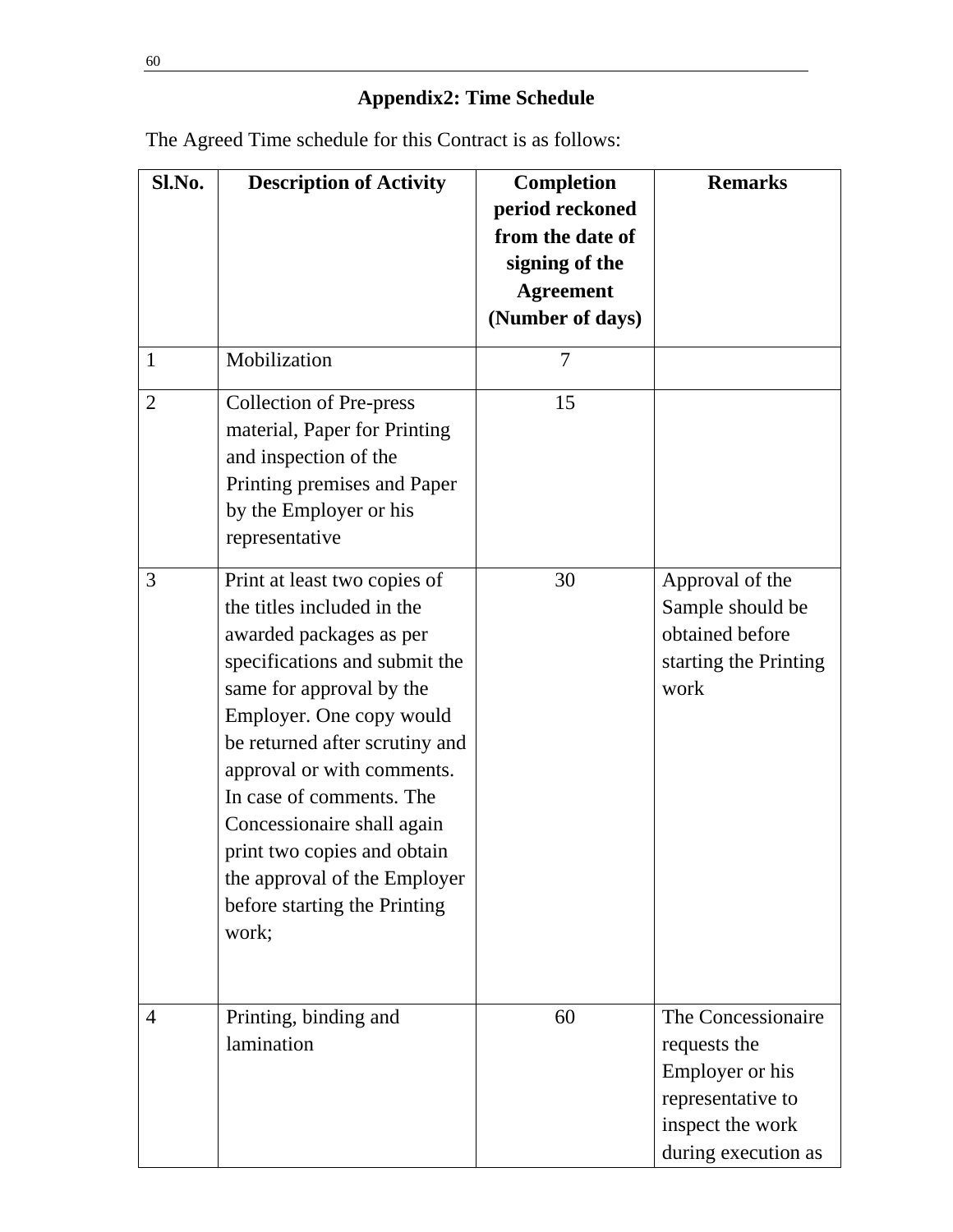|   |                                                                                                                                                          |     | and when lots are<br>completed                                                                                                                                                                                                                                                                                                              |
|---|----------------------------------------------------------------------------------------------------------------------------------------------------------|-----|---------------------------------------------------------------------------------------------------------------------------------------------------------------------------------------------------------------------------------------------------------------------------------------------------------------------------------------------|
| 5 | Final inspection of the<br>Employer or his<br>representative of the work<br>and issue of certificate of<br>completion and go ahead for<br>transportation | 75  |                                                                                                                                                                                                                                                                                                                                             |
| 6 | Transportation of the books<br>to the distributors /retailers<br>of each district as per<br>assessment made by the<br>Concessionaire                     | 90  | The Concessionaire<br>makes assessment of<br>the quantities<br>required for each<br>district. If this<br>milestone is not<br>achieved by the<br>Concessionaire<br>Liquidated damages<br>at $0.5\%$ of the<br>estimated cost of the<br>Package per week or<br>part thereof shall be<br>leviable and<br>recovered from the<br>Concessionaire. |
| 7 | Sale process, feedback from<br>Purchasers, repair of defects<br>and/or replacement of any<br>defective books                                             | 270 |                                                                                                                                                                                                                                                                                                                                             |

*Note: The Concessionaire shall adhere strictly to the above time schedules. In case of any delay in achieving the intermediate milestones 1 to 5 the Employer can levy liquidated damages as per his assessment which will be binding on the Concessionaire. The liquidated once levied will not be refunded even if the next and subsequent milestones are achieved in time. For any delay in achieving the milestone 6 as listed above Liquidated damages at 0.5% of the estimated cost of the package shall be levied and recovered for dealy of a week or part thereof.*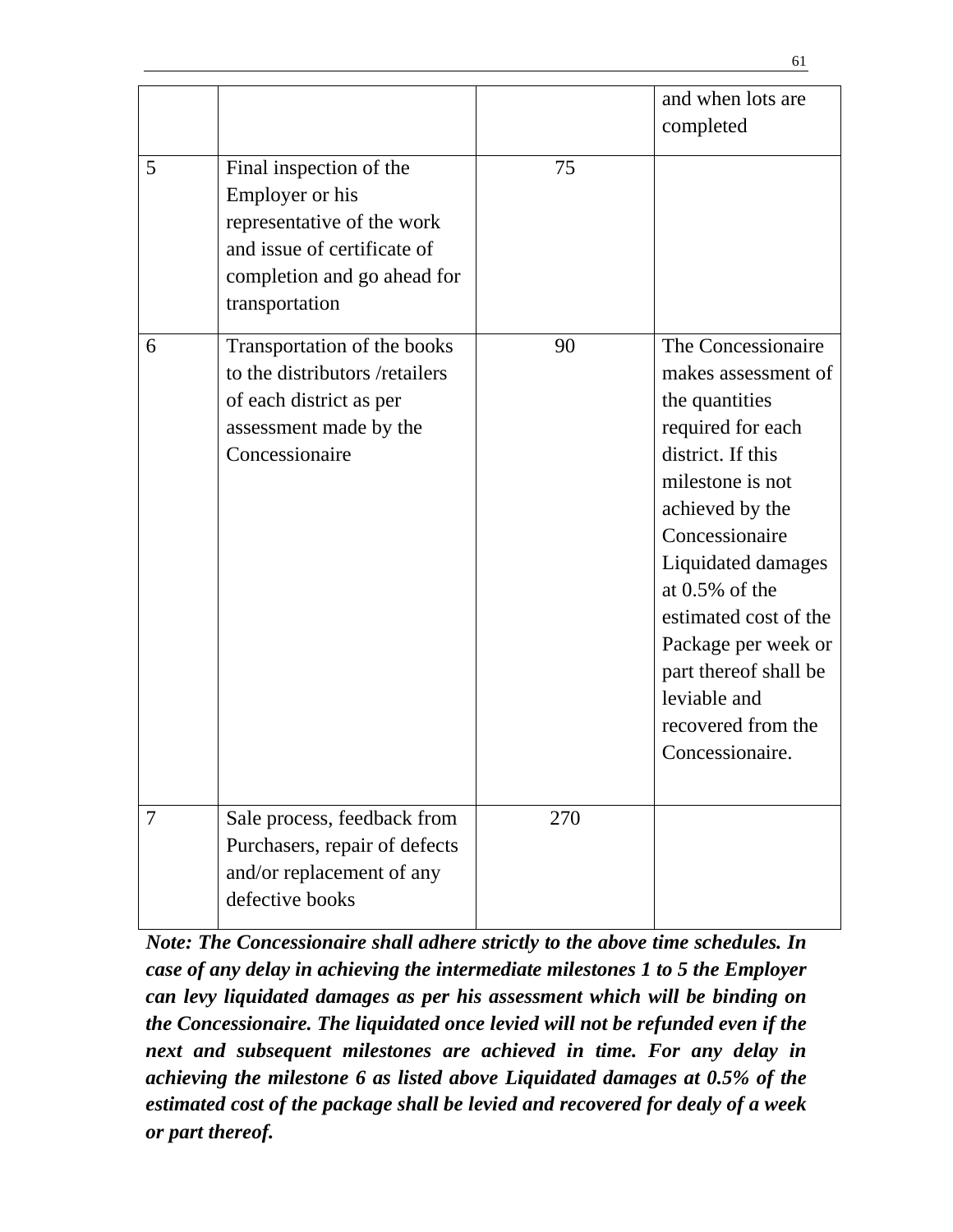#### **Appendix3: Obligations of the Concessionaire**

 The Obligations of the Concessionaire are detailed in full in the Tender Document. However some of the important obligations are listed hereunder. In case of contradictions, the provisions in the Tender Documents which forms a part of the Contract shall prevail.

The Concessionaire shall:

- 1. Make payment of Service charges of 12.2% of the Contract price to the Karnataka Text Book Society, Bengaluru by demand draft in favour of the "Managing Director, Karnataka Text Book Society, Bengaluru " payable at Bengaluru at the time of issue of the the Notice to proceed with the Work;
- 2. Make payment of Royalty at the rate of 10 paise per copy for the language text books to the Karnataka Text Book Society, Bengaluru by demand draft in favour of the " Managing Director, Karnataka Text Book Society, Bangalore" payable at Bangalore at the time of issue of the Notice to proceed with the Work;
- 3. Nominate a representative;
- 4. Collect the pre-press materials like positives/CDs from the Pre-University Education Department of GOK;
- 5. Prepare and submit (within 10 days of signing of the Contract) to the Employer's Representative a detailed program of performance of the Contract made in a form acceptable to the Employer's Representative and showing the sequence in which it proposes to implement the Work;
- 6. Print at least two copies of the titles included in the awarded packages as per specifications and submit the same for approval by the Employer. One copy would be returned after scrutiny and approval or with comments. In case of comments. The Concessionaire shall again print two copies and obtain the approval of the Employer before starting the Printing work;
- 7. Employer or Department of PU Board Representatives are visit the printing location for verification of the progress.
- 8. Supply every week a Progress Report on the implementation of the Work to the Employer's Representative;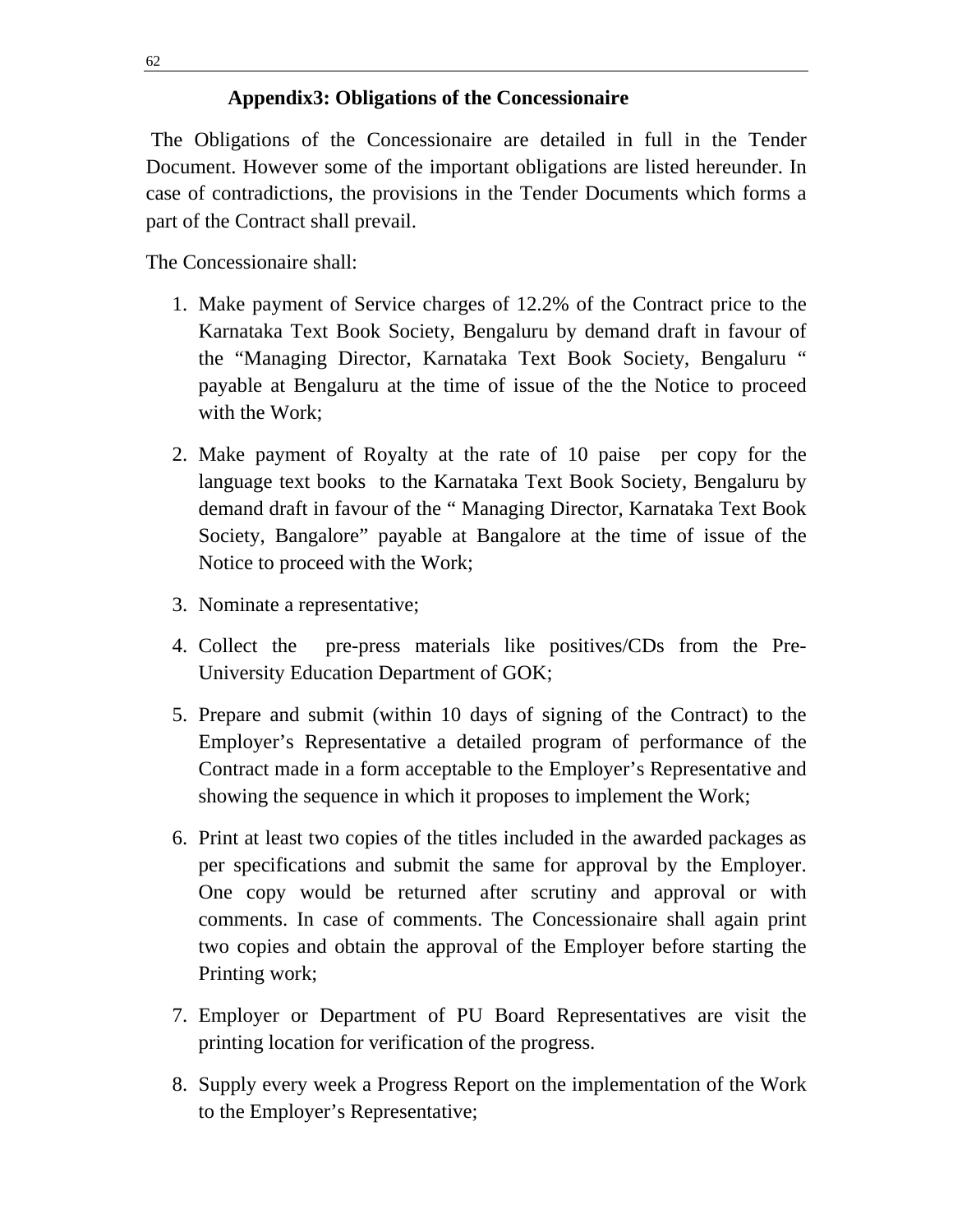- 9. Take out the required insurances as per Appendix 5 and hand over copies of the insurances policies to the Employer's representative;
- 10.Procure the Paper from approved manufacturers as given in Appendix 6;
- 11.Comply with all the laws in force in India and Karnataka;
- 12.Print, bind and laminate the text books as per specifications and as per contracted quantity within the agreed time schedule;
- 13.Supply free of cost 25 copies of each of the titles of books whose tendered quantity is less than 5000 copies to the Department of Pre-University Education, Government of Karnataka;
- 14.Supply free of cost 100 copies of each of the titles of books whose tendered quantity is more than 5000 copies to the Department of Pre-University Education, Government of Karnataka;
- 15.Store the printed text books in a safe condition;
- 16.Pack properly and transport the requisite copies of the various titles of text books to the distributors/retailers in the various districts for sale to the students;
- 17.Make payment of a minimum of 15% profit margin to the distributors/retailers;
- 18. Ensure the uninterrupted availability of the text books during the academic year;
- 19.Replace the damaged text books during the defect liability period of 6 months after the date of successful completion of the Work;
- 20.Safely return the Pre-press material in good condition to the Pre-University Education Department and obtain receipt and hand over the same to the Employer;
- 21.Submit a completion report with a feedback detailing the difficulties experienced if any on the implementation of the Contract and suggestion for improvement in future years;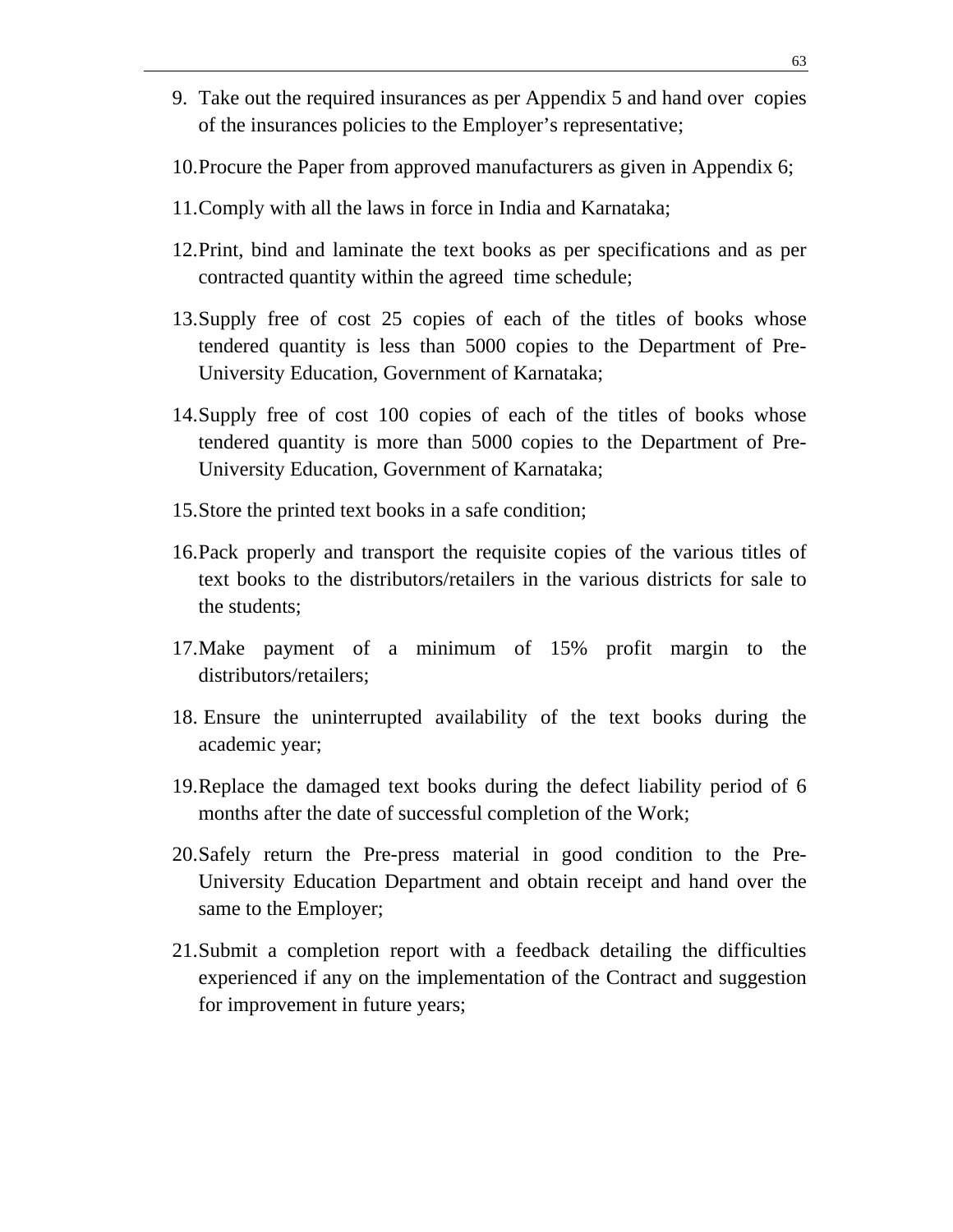#### **Appendix 4: Obligations of the Employer**

The Obligations of the Employer are detailed in full in the Tender Document. However some of the important obligations are listed hereunder. In case of contradictions, the provisions in the Tender Documents which forms a part of the Contract shall prevail.

The Employer shall:

- 1. Ensure accuracy of all information and/or data to be supplied such as Prepress material in the form of CDs;
- 2. Assist if requested by the Concessionaire in obtaining in a timely and expeditious manner all permits, approvals , licenses etc necessary for the successful implementation of the Contract;
- 3. Designate an officer as Employer's representative and give the necessary approvals;
- 4. Depute the personnel for inspection without delay;
- 5. Employ Third party Inspector (if need be) for making the desired inspections;
- 6. Expeditiously bring to the notice of the Concessionaire any defective supplies received.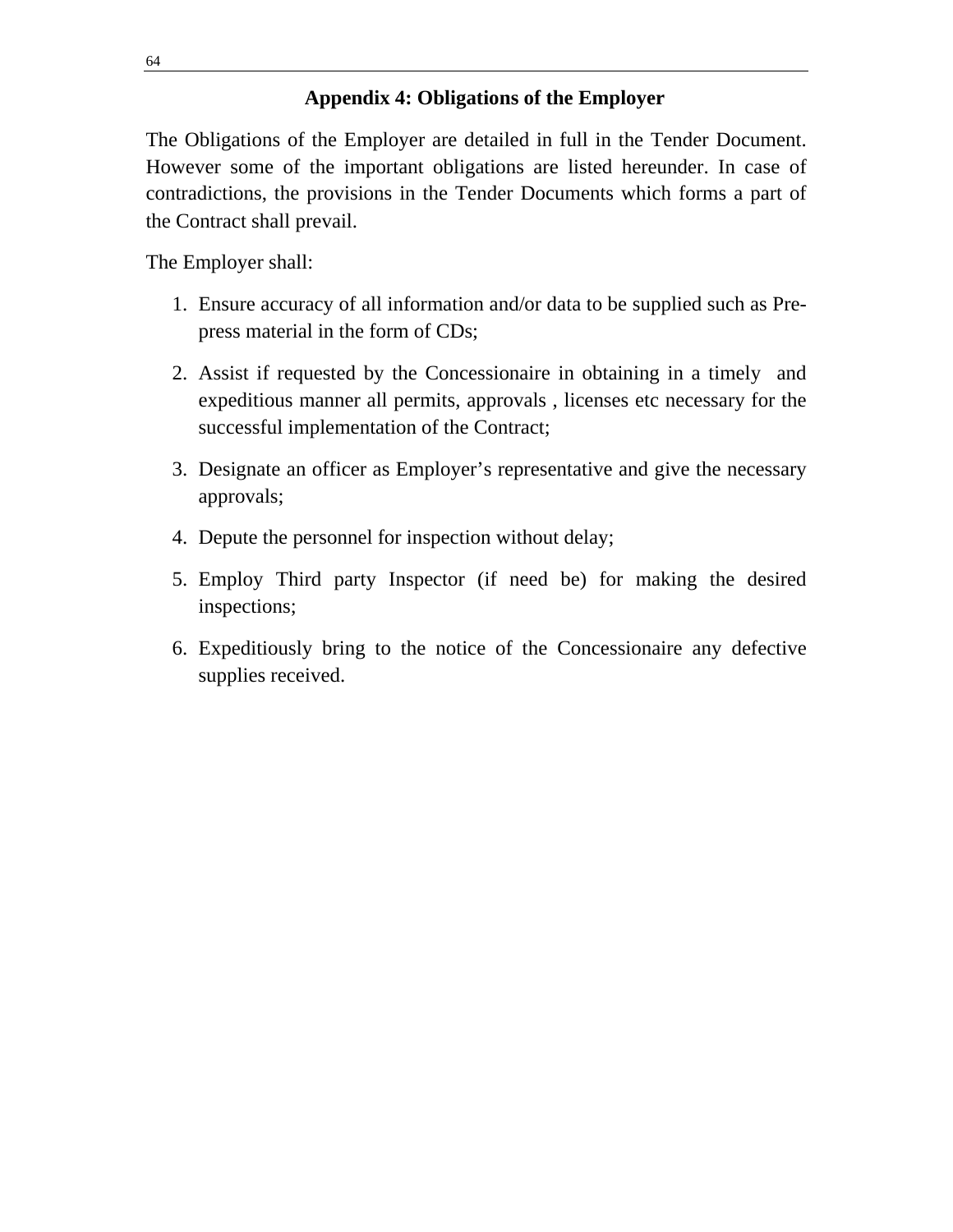#### **Appendix 5: Insurance Requirements**

The Concessionaire shall take out the following insurances:

- 1. Insurance against fire in the Print factory: Covering loss or damage occurring during the period of Printing, binding and lamination and subsequent storage. Insurance amount equal to 110% of the estimated cost of the Printed text books for the period of start of the Work till transportation;
- 2. Cargo Insurance during transport: Covering loss or damage occurring while in transit from the Printer's factory to the distributor's/retailer's premises. Insurance amount equal to 110% of the cost of the Printed text book for the period of transportation from the Print factory to the Distributors/retailers of the various districts;
- 3. Third Party Liability Insurance: Covering bodily injury or death suffered by third parties (including Employer's personnel) and loss of or damage to property occurring in connection with the printing, binding, lamination, distribution and sale of the books: As per applicable law, a minimum of Rs.10 lakhs (covering two persons) for a period of six months;
- 4. Automobile Liability Insurance: As per applicable law;
- 5. Workers Compensation Insurance: As per statutory requirements applicable in India;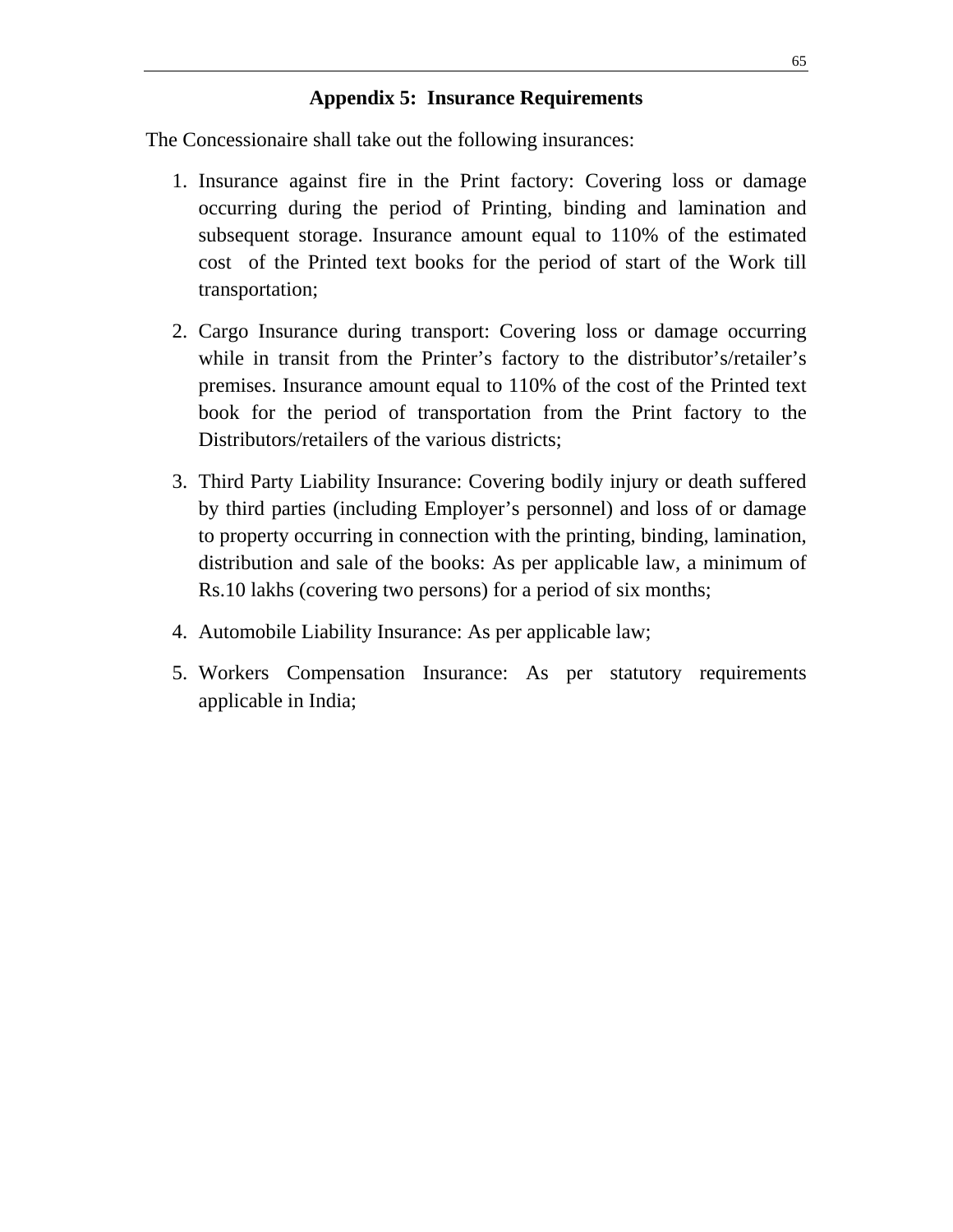#### **Appendix 6: List of Approved Manufacturers for the Paper.**

 The Concessionaire shall procure and use the paper manufactured by the following Paper Mills conforming to the specification laid down in these documents:

- 1. M/s. Mysore paper Mills, Bhadravathi, Karnataka;
- 2. M/s. West Coast Paper Mills, Dandeli, Karnataka;
- 3. M/s. TNPL, Tamil Nadu;
- 4. M/s. Andhra Pradesh Paper Mills, Rajmundry, Andhra Pradesh;
- 5. M/s. Seshasai Paper and Board Limited, Erode, Tamil Nadu;
- 6. M/s. JK Paper Limited, Orissa
- 7. Or other equivalent makes conforming to relevant BS specifications.

**Note: The Appendices are for the information of the Tenderer and are NOT to be completed and uploaded on the e‐procurement portal**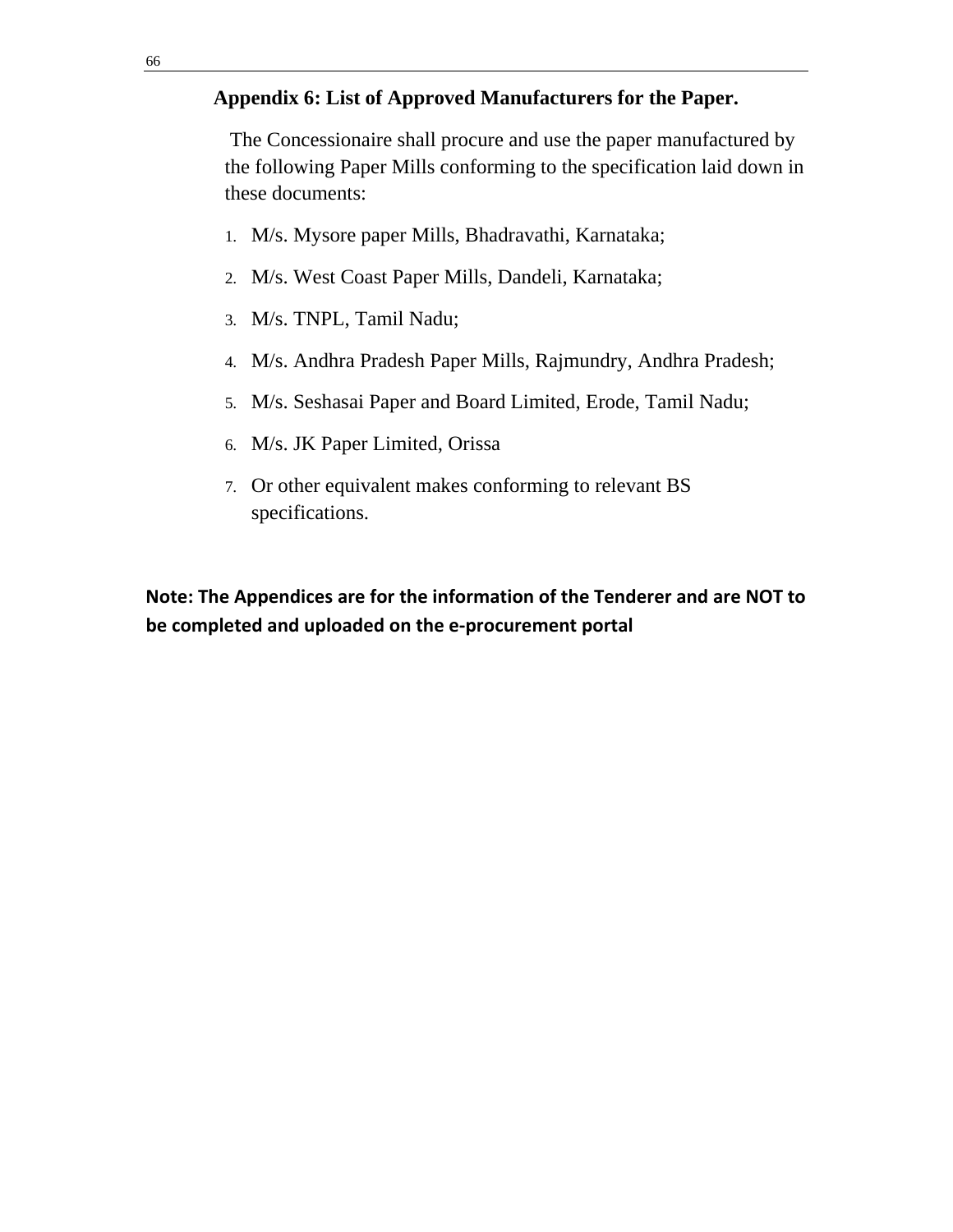#### **3. Issue of Notice to proceed with the Contract**

*(letterhead of the Employer)*

 $\qquad \qquad \qquad -\qquad \qquad \text{(date)}$ 

| <b>To</b> |                                          |
|-----------|------------------------------------------|
|           | (name and address of the Concessionaire) |
|           |                                          |
|           |                                          |
|           |                                          |

Dear Sirs:

 Pursuant to your furnishing the requisite security deposit as stipulated in ITT Clause 27.1 and signing of the contract agreement to Print and Sell PUC I and PUC II Text Books within Karnataka State for the Academic year 2015-16 for a Tender Price of Rs.——————, you are hereby instructed to proceed with the execution of the said contract in accordance with the contract documents.

Yours faithfully,

 (Signature, name and title of signatory authorized to sign on behalf of Employer)

**Note: This Form is for the information of the Tenderer. It is NOT to be completed and uploaded by the Tenderer on the e-procurement portal**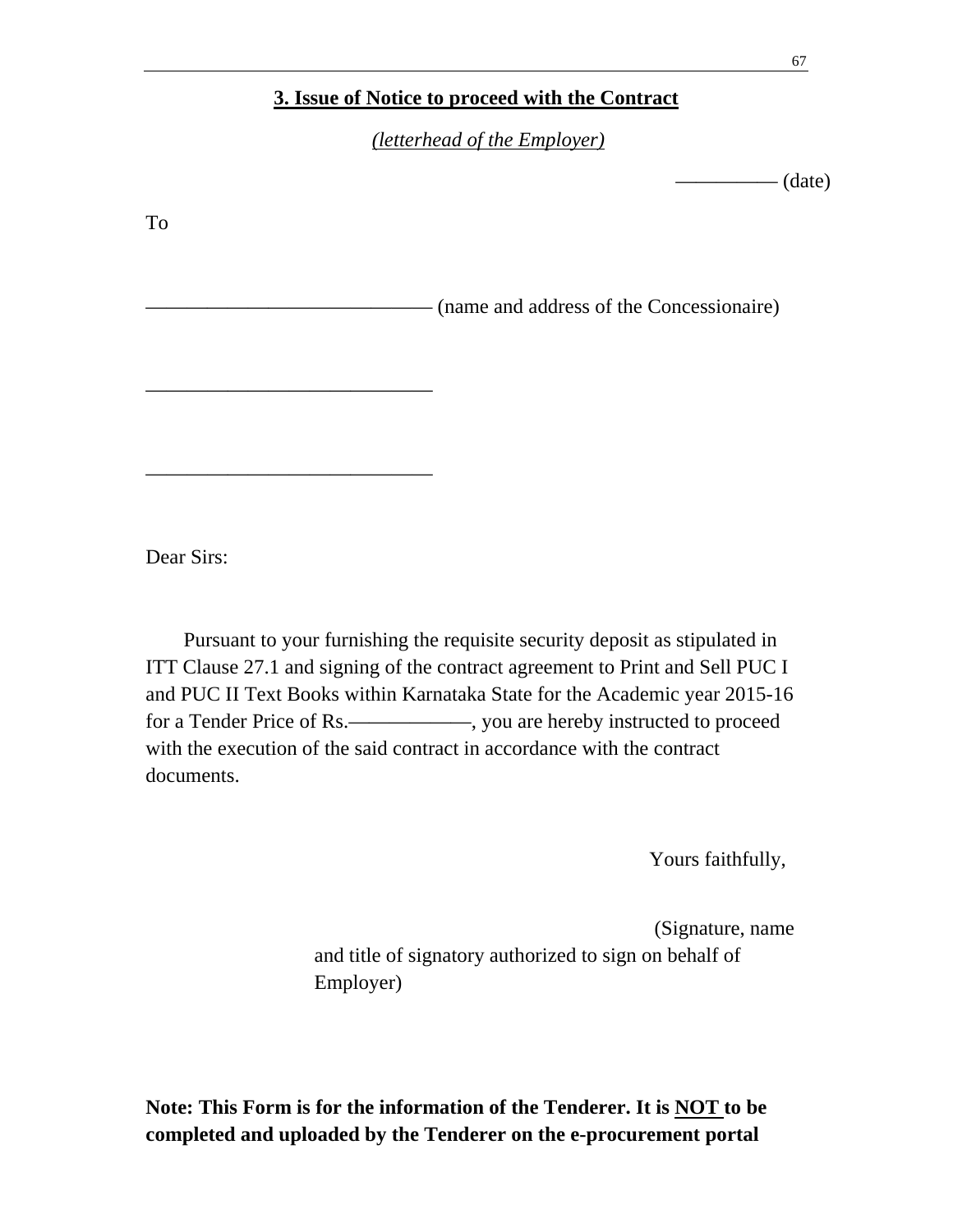# **Section 5: Schedule of Requirements**

# **Package & Title wise Details**

# **II year PUC Arts, Commerce, Languages subjects for the year 2015-16**

| <b>Sl</b>           | $\bullet$<br>Name of<br><b>Textbook</b><br><b>Title</b> | <b>Clas</b><br>${\bf S}$   |                        | <b>Paper Quality</b>                        |                                                               |                                     | <b>Colour</b><br>Specificatio<br>$\mathbf n$      | $\bf{B}$<br>$\mathbf{i}$<br>$\mathbf n$         | <b>Apprx</b>           | <b>Approxim</b>            |
|---------------------|---------------------------------------------------------|----------------------------|------------------------|---------------------------------------------|---------------------------------------------------------------|-------------------------------------|---------------------------------------------------|-------------------------------------------------|------------------------|----------------------------|
| N<br>$\mathbf{0}$ . |                                                         |                            | <b>Size</b>            | <b>Inner</b><br>Page                        | Cover<br>Page                                                 | <b>Inne</b><br>$\mathbf{r}$<br>Page | Cove<br>$\mathbf{r}$<br>Page<br>Colo<br><b>ur</b> | $\mathbf d$<br>$\mathbf{i}$<br>$\mathbf n$<br>g | No. of<br><b>Pages</b> | ate<br>number of<br>copies |
| $\mathbf{1}$        | Kannada Text<br><b>Book</b>                             | $\mathbf{I}$<br><b>PUC</b> | Crown<br>$\frac{1}{4}$ | 80 GSM *<br><b>MAP</b><br><b>LITHO</b>      | 250<br>GSM*<br>Pulp<br>board<br>Laminate<br>d                 | $\overline{4}$                      | $\overline{4}$                                    | $\, {\bf P}$<br>er<br>fe<br>$\mathsf{ct}$       | 224                    | 3,10,700                   |
| $\overline{2}$      | Hindi Text<br><b>Book</b>                               | $\mathbf{I}$<br><b>PUC</b> | Crown<br>$\frac{1}{4}$ | <b>80 GSM</b><br><b>MAP</b><br><b>LITHO</b> | 250<br><b>GSM</b><br>Pulp<br>board<br>Laminate<br>d           | $\overline{4}$                      | $\overline{4}$                                    | $\, {\bf P}$<br>er<br>fe<br><sub>c</sub> t      | 208                    | 52,600                     |
| $\overline{3}$      | Hindi Work<br><b>Book</b>                               | $\mathbf{I}$<br><b>PUC</b> | Crown<br>$\frac{1}{4}$ | <b>80 GSM</b><br><b>MAP</b><br><b>LITHO</b> | 250<br><b>GSM</b><br>Pulp<br>board<br>Laminate<br>d           | $\overline{4}$                      | $\overline{4}$                                    | $\, {\bf P}$<br>er<br>fe<br><sub>c</sub> t      | 128                    | 52,600                     |
| $\overline{4}$      | <b>Tamil Text</b><br><b>Book</b>                        | $\mathbf{I}$<br><b>PUC</b> | Crown<br>$\frac{1}{4}$ | <b>80 GSM</b><br><b>MAP</b><br><b>LITHO</b> | 250<br><b>GSM</b><br>Pulp<br>board<br>Laminate<br>$\mathbf d$ | $\overline{4}$                      | $\overline{4}$                                    | $\mathbf P$<br>er<br>fe<br>$\mathsf{ct}$        | 224                    | 350                        |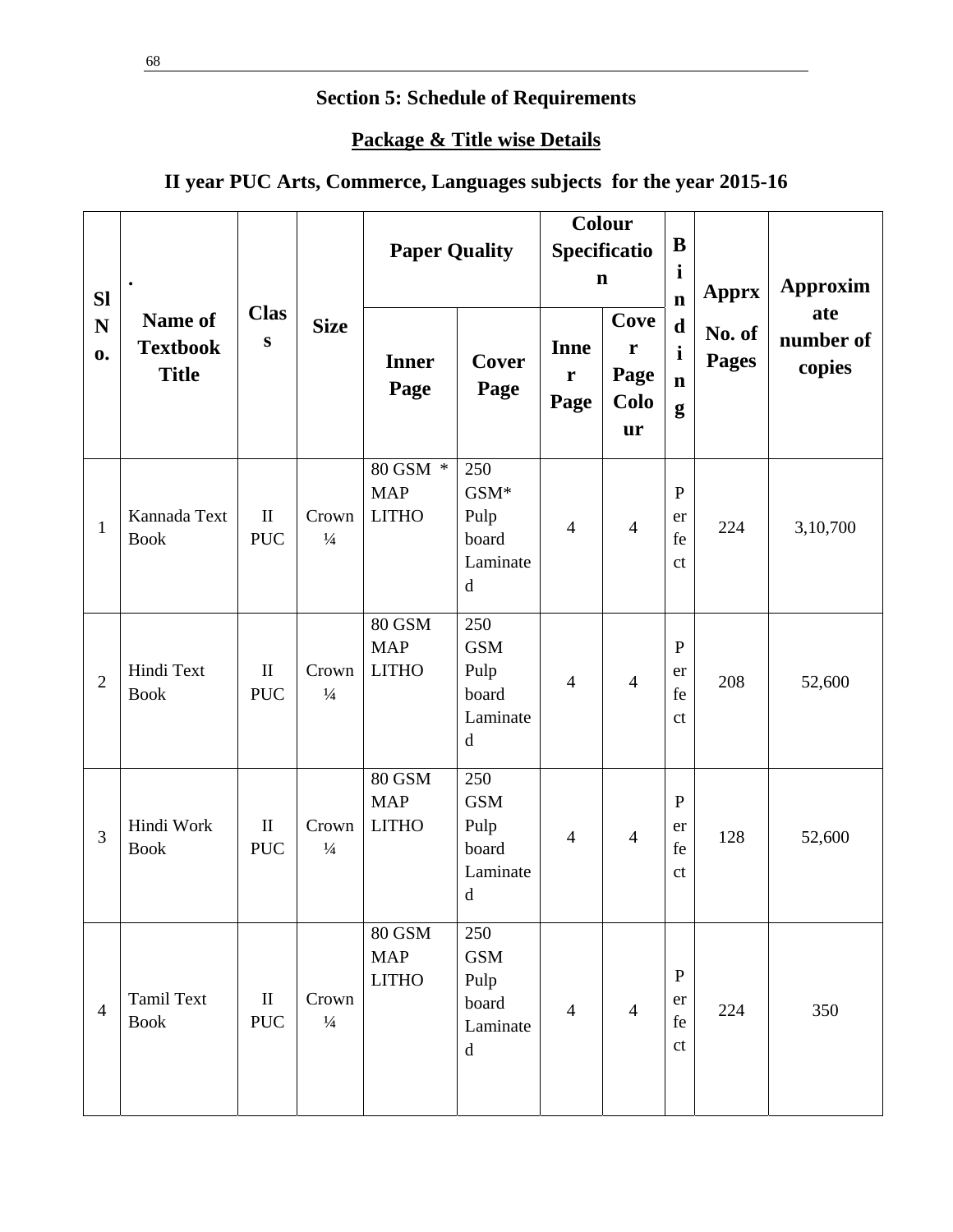| 5              | Telugu Text<br><b>Book</b>   | $\mathbf{I}$<br><b>PUC</b>      | Demy<br>1/8            | <b>80 GSM</b><br><b>MAP</b><br><b>LITHO</b> | 250<br><b>GSM</b><br>Pulp<br>board<br>Laminate<br>$\mathbf d$                                   | $\overline{4}$ | $\overline{4}$ | $\mathbf{P}$<br>er<br>fe<br>ct            | 288 | 150      |
|----------------|------------------------------|---------------------------------|------------------------|---------------------------------------------|-------------------------------------------------------------------------------------------------|----------------|----------------|-------------------------------------------|-----|----------|
| 6              | Economics<br>(KM)            | $\rm II$<br><b>PUC</b>          | Crown<br>$\frac{1}{4}$ | <b>80 GSM</b><br><b>MAP</b><br><b>LITHO</b> | 250<br><b>GSM</b><br>Pulp<br>board<br>Laminate<br>$\mathbf d$                                   | $\overline{4}$ | $\overline{4}$ | $\mathbf{P}$<br>er<br>fe<br>ct            | 272 | 1,58,000 |
| $\overline{7}$ | Urdu Work<br><b>Book</b>     | $\rm II$<br><b>PUC</b>          | Crown<br>$\frac{1}{4}$ | 80 GSM<br><b>MAP</b><br><b>LITHO</b>        | 250<br><b>GSM</b><br>Pulp<br>board<br>Laminate<br>$\mathbf d$                                   | $\overline{4}$ | $\overline{4}$ | $\mathbf P$<br>er<br>fe<br>ct             | 112 | 8,300    |
| 8              | Sanskrit Text<br><b>Book</b> | $\rm II$<br><b>PUC</b>          | Crown<br>$\frac{1}{4}$ | <b>80 GSM</b><br><b>MAP</b><br><b>LITHO</b> | 250<br><b>GSM</b><br>Pulp<br>board<br>Laminate<br>$\mathbf d$                                   | $\overline{4}$ | $\overline{4}$ | $\mathbf{P}$<br>er<br>fe<br>ct            | 224 | 11,200   |
| 9              | Urdu Text<br><b>Book</b>     | $\mathop{\rm II}$<br><b>PUC</b> | Crown<br>$\frac{1}{4}$ | <b>80 GSM</b><br><b>MAP</b><br><b>LITHO</b> | 250<br><b>GSM</b><br>Pulp<br>board<br>Laminate<br>$\mathbf d$                                   | $\overline{4}$ | $\overline{4}$ | $\mathbf{P}$<br>er<br>fe<br>$\mathsf{ct}$ | 240 | 8,300    |
| 10             | Political<br>Science (E.M)   | $\mathbf{I}$<br><b>PUC</b>      | Crown<br>$\frac{1}{4}$ | 80 GSM<br><b>MAP</b><br><b>LITHO</b>        | 250<br><b>GSM</b><br>Pulp<br>board<br>Laminate<br>$\mathrm{d}% \left\  \mathbf{G}\right\  ^{2}$ | $\overline{4}$ | $\overline{4}$ | ${\bf P}$<br>er<br>fe<br>$\mathsf{ct}$    | 272 | 53,500   |
| $PACKAGE - 01$ |                              |                                 |                        |                                             |                                                                                                 |                |                | 6,55,700                                  |     |          |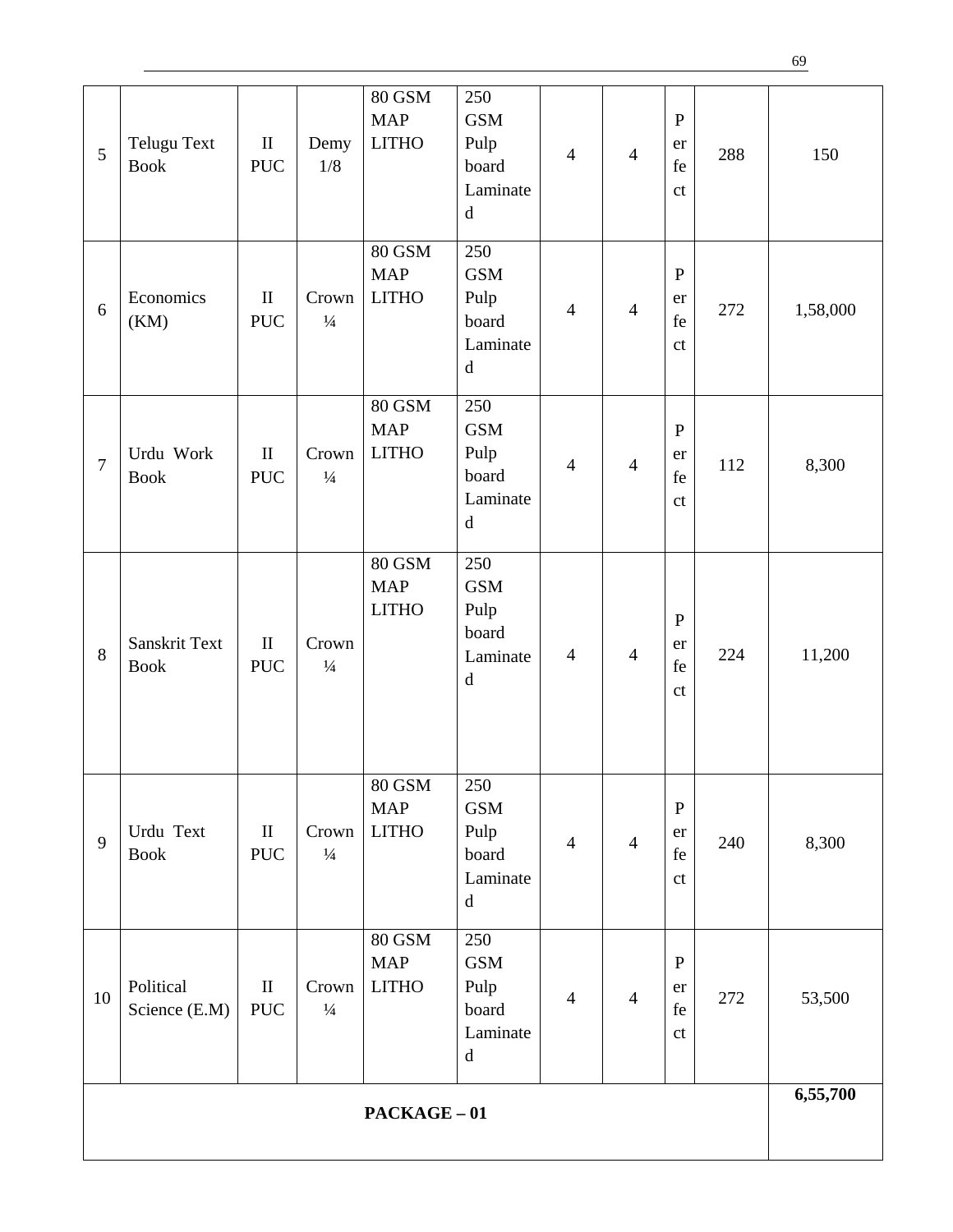| $\mathbf{1}$   | Malayalam<br>Text book      | $\mathbf{I}$<br><b>PUC</b> | Demy<br>1/8            | <b>80 GSM</b><br><b>MAP</b><br><b>LITHO</b> | 250 GSM<br>Pulp board<br>Laminated  | $\overline{4}$ | $\overline{4}$ | Perfect | 208      | 100      |
|----------------|-----------------------------|----------------------------|------------------------|---------------------------------------------|-------------------------------------|----------------|----------------|---------|----------|----------|
| $\overline{2}$ | Marathi Text<br><b>Book</b> | $\mathbf{I}$<br><b>PUC</b> | Crown<br>$\frac{1}{4}$ | <b>80 GSM</b><br>$*$ MAP<br><b>LITHO</b>    | 250 GSM*<br>Pulp board<br>Laminated | $\overline{4}$ | $\overline{4}$ | Perfect | 160      | 2,100    |
| 3              | Marathi Work<br><b>Book</b> | $\mathbf{I}$<br><b>PUC</b> | Crown<br>$\frac{1}{4}$ | <b>80 GSM</b><br>$*$ MAP<br><b>LITHO</b>    | 250 GSM*<br>Pulp board<br>Laminated | $\overline{4}$ | $\overline{4}$ | Perfect | 80       | 2,100    |
| $\overline{4}$ | Arabic Text<br><b>Book</b>  | $\mathbf{I}$<br><b>PUC</b> | Crown<br>$\frac{1}{4}$ | <b>80 GSM</b><br><b>MAP</b><br><b>LITHO</b> | 250 GSM<br>Pulp board<br>Laminated  | $\overline{4}$ | $\overline{4}$ | Perfect | 208      | 300      |
| 5              | Arabic Work<br><b>Book</b>  | $\mathbf{I}$<br><b>PUC</b> | Crown<br>$\frac{1}{4}$ | <b>80 GSM</b><br><b>MAP</b><br><b>LITHO</b> | 250 GSM<br>Pulp board<br>Laminated  | $\overline{4}$ | $\overline{4}$ | Perfect | 144      | 300      |
| 6              | English Work<br><b>Book</b> | $\mathbf{I}$<br><b>PUC</b> | Crown<br>$\frac{1}{4}$ | 80 GSM<br>$*$ MAP<br><b>LITHO</b>           | 250 GSM*<br>Pulp board<br>Laminated | $\overline{4}$ | $\overline{4}$ | Perfect | 144      | 3,59,000 |
| $\overline{7}$ | <b>English Text</b><br>book | $\mathbf{I}$<br><b>PUC</b> | Crown<br>$\frac{1}{4}$ | <b>80 GSM</b><br><b>MAP</b><br><b>LITHO</b> | 250 GSM<br>Pulp board<br>Laminated  | $\overline{4}$ | $\overline{4}$ | Perfect | 176      | 3,59,000 |
| PACKAGE-02     |                             |                            |                        |                                             |                                     |                |                |         | 7,22,900 |          |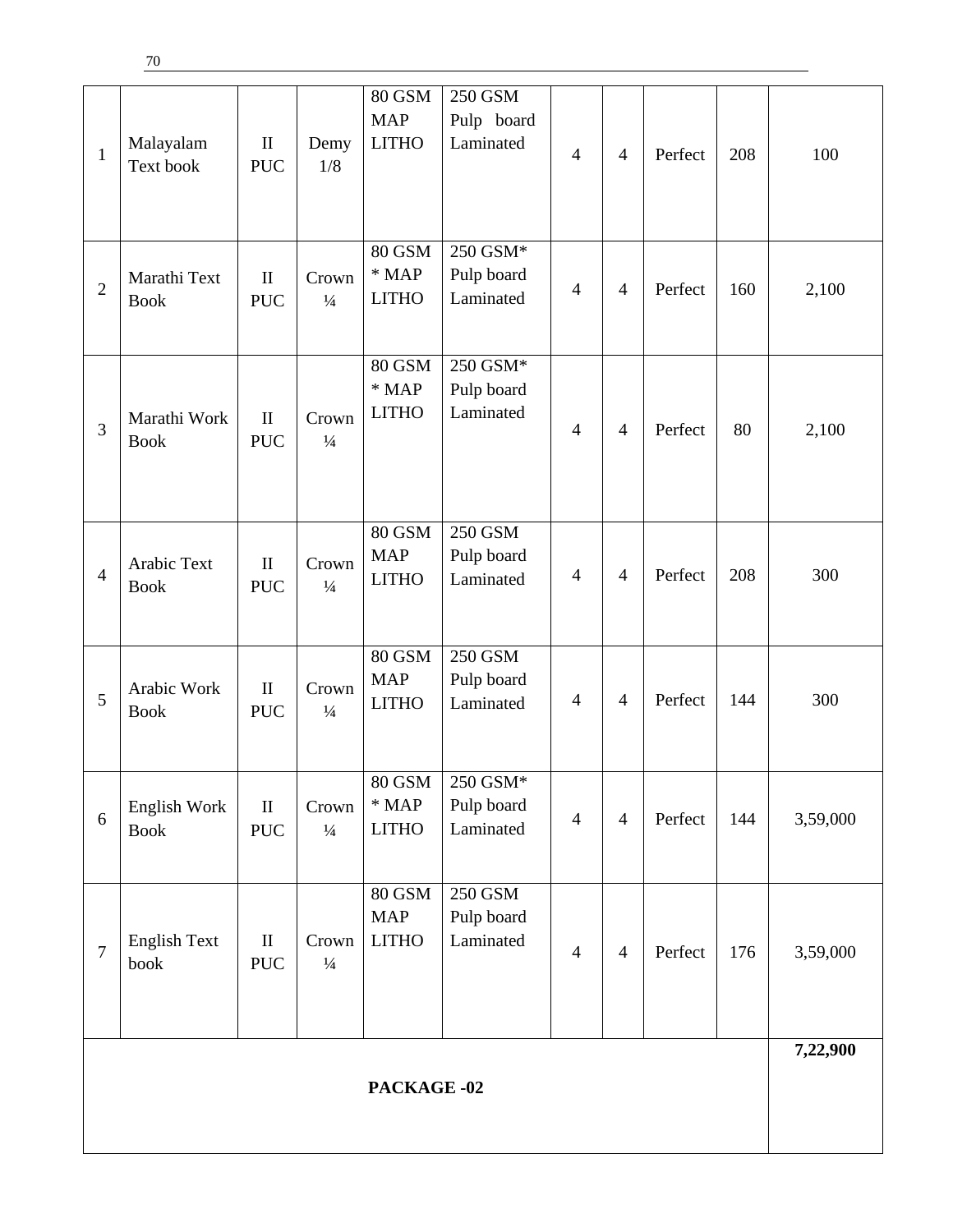| $\mathbf{1}$   | Optional<br>Kannada | $\mathbf{I}$<br><b>PUC</b> | Crown<br>$\frac{1}{4}$ | <b>80 GSM</b><br><b>MAP</b><br><b>LITHO</b> | 250<br><b>GSM</b><br>Pulp<br>boardLa<br>minated     | $\overline{4}$ | $\overline{4}$ | Perfec<br>t | 176 | 6,000    |
|----------------|---------------------|----------------------------|------------------------|---------------------------------------------|-----------------------------------------------------|----------------|----------------|-------------|-----|----------|
| $\mathfrak{2}$ | History (K.M)       | $\rm II$<br><b>PUC</b>     | Crown<br>$\frac{1}{4}$ | $80$ GSM<br><b>MAP</b><br><b>LITHO</b>      | 250<br><b>GSM</b><br>Pulp<br>board<br>Laminat<br>ed | $\overline{4}$ | $\overline{4}$ | Perfec<br>t | 240 | 1,63,100 |
| 3              | History (E.M)       | $\mathbf{I}$<br><b>PUC</b> | Crown<br>$\frac{1}{4}$ | <b>80 GSM</b><br><b>MAP</b><br><b>LITHO</b> | 250<br><b>GSM</b><br>Pulp<br>board<br>Laminat<br>ed | $\overline{4}$ | $\overline{4}$ | Perfec<br>t | 256 | 43,600   |
| $\overline{4}$ | Economics<br>(EM)   | $\mathbf{I}$<br><b>PUC</b> | Crown<br>$\frac{1}{4}$ | <b>80 GSM</b><br><b>MAP</b><br><b>LITHO</b> | 250<br><b>GSM</b><br>Pulp<br>board<br>Laminat<br>ed | $\overline{4}$ | $\overline{4}$ | Perfec<br>t | 320 | 85,000   |
| $\mathfrak{S}$ | Logic $(K.M)$       | $\rm II$<br><b>PUC</b>     | Crown<br>$\frac{1}{4}$ | <b>80 GSM</b><br><b>MAP</b><br><b>LITHO</b> | 250<br><b>GSM</b><br>Pulp<br>board<br>Laminat<br>ed | $\overline{4}$ | $\overline{4}$ | Perfec<br>t | 128 | 800      |
| 6              | Logic (E.M)         | $\mathbf{I}$<br><b>PUC</b> | Crown<br>$\frac{1}{4}$ | <b>80 GSM</b><br><b>MAP</b><br><b>LITHO</b> | 250<br><b>GSM</b><br>Pulp<br>board<br>Laminat<br>ed | $\overline{4}$ | $\overline{4}$ | Perfec<br>t | 128 | 200      |
| $\overline{7}$ | Geography<br>(K.M)  | $\mathbf{I}$<br><b>PUC</b> | Crown<br>$\frac{1}{4}$ | <b>80 GSM</b><br>$*$ MAP<br><b>LITHO</b>    | 250<br>$GSM*$<br>Pulp<br>board<br>Laminat<br>ed     | $\overline{4}$ | $\overline{4}$ | Perfec<br>t | 352 | 25,700   |

71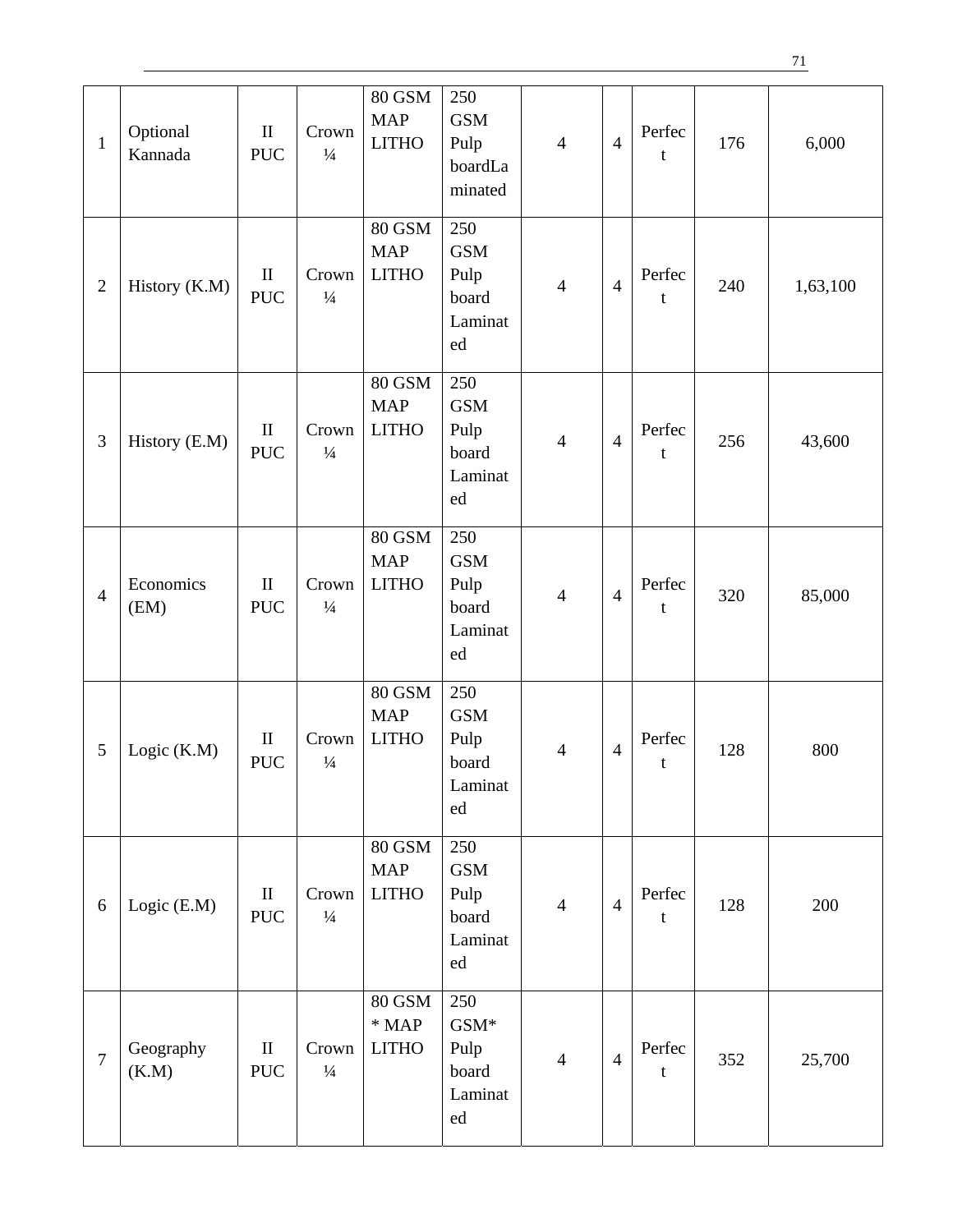| 8              | Geography<br>(E.M)               | $\mathbf{I}$<br><b>PUC</b> | Crown<br>$\frac{1}{4}$ | <b>80 GSM</b><br>$*$ MAP<br><b>LITHO</b>    | 250<br>$GSM*$<br>Pulp<br>board<br>Laminat<br>ed     | $\overline{4}$ | $\overline{4}$ | Perfec<br>t | 368 | 8,000    |
|----------------|----------------------------------|----------------------------|------------------------|---------------------------------------------|-----------------------------------------------------|----------------|----------------|-------------|-----|----------|
| 9              | Kannada<br>workbook              | $\mathbf{I}$<br><b>PUC</b> | Crown<br>$\frac{1}{4}$ | <b>80 GSM</b><br><b>MAP</b><br><b>LITHO</b> | 250<br><b>GSM</b><br>Pulp<br>board<br>Laminat<br>ed | $\overline{4}$ | $\overline{4}$ | Perfec<br>t | 80  | 3,10,700 |
|                | $PACKAGE-03$                     |                            |                        |                                             |                                                     |                |                |             |     |          |
| $\mathbf{1}$   | Hindustani<br>Music (K.M)        | $\mathbf{I}$<br><b>PUC</b> | Crown<br>$\frac{1}{4}$ | <b>80 GSM</b><br>$*$ MAP<br><b>LITHO</b>    | 250<br>$GSM*$<br>Pulp<br>board<br>Laminat<br>ed     | $\overline{4}$ | $\overline{4}$ | Perfec<br>t | 112 | 200      |
| $\overline{2}$ | Hindustani<br>Music (E.M)        | $\mathbf{I}$<br><b>PUC</b> | Crown<br>$\frac{1}{4}$ | <b>80 GSM</b><br><b>MAP</b><br><b>LITHO</b> | 250<br><b>GSM</b><br>Pulp<br>board<br>Laminat<br>ed | $\overline{4}$ | $\overline{4}$ | Perfec<br>t | 96  | 100      |
| 3              | <b>Business</b><br>Studies (K.M) | $\mathbf{I}$<br><b>PUC</b> | Crown<br>$1/4$         | <b>80 GSM</b><br><b>MAP</b><br><b>LITHO</b> | 250<br><b>GSM</b><br>Pulp<br>board<br>Laminat<br>ed | $\overline{4}$ | $\overline{4}$ | Perfec<br>t | 192 | 45,500   |
| $\overline{4}$ | <b>Business</b><br>Studies (E.M) | $\mathbf{I}$<br><b>PUC</b> | Crown<br>$\frac{1}{4}$ | <b>80 GSM</b><br><b>MAP</b><br><b>LITHO</b> | 250<br><b>GSM</b><br>Pulp<br>board<br>Laminat<br>ed | $\overline{4}$ | $\overline{4}$ | Perfec<br>t | 176 | 85,000   |
| 5              | Sociology<br>(K.M)               | $\mathbf{I}$<br><b>PUC</b> | Crown<br>$1/4$         | <b>80 GSM</b><br><b>MAP</b><br><b>LITHO</b> | 250<br><b>GSM</b><br>Pulp<br>board<br>Laminat       | $\overline{4}$ | $\overline{4}$ | Perfec<br>t | 400 | 1,13,200 |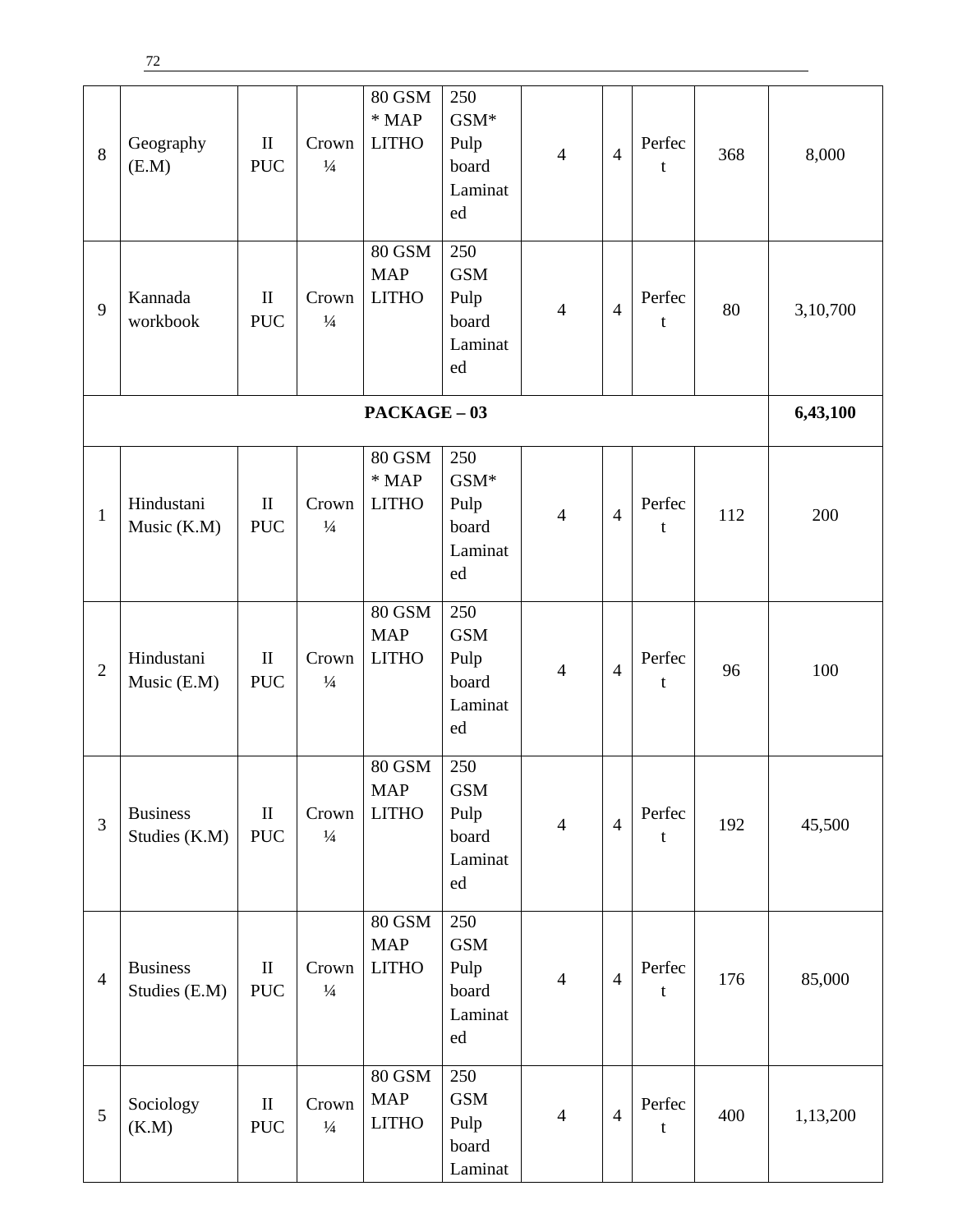|    |                               |                            |                        |                                             | ed                                                  |                |                |                       |     |          |
|----|-------------------------------|----------------------------|------------------------|---------------------------------------------|-----------------------------------------------------|----------------|----------------|-----------------------|-----|----------|
| 6  | Sociology<br>(E.M)            | $\mathbf{I}$<br><b>PUC</b> | Crown<br>$\frac{1}{4}$ | <b>80 GSM</b><br><b>MAP</b><br><b>LITHO</b> | 250<br><b>GSM</b><br>Pulp<br>board<br>Laminat<br>ed | $\overline{4}$ | $\overline{4}$ | Perfec<br>t           | 336 | 15,500   |
| 7  | Political<br>Science<br>(K.M) | $\mathbf{I}$<br><b>PUC</b> | Crown<br>$\frac{1}{4}$ | <b>80 GSM</b><br><b>MAP</b><br><b>LITHO</b> | 250<br><b>GSM</b><br>Pulp<br>board<br>Laminat<br>ed | $\overline{4}$ | $\overline{4}$ | Perfec<br>t           | 272 | 1,31,000 |
| 8  | Accountancy<br>(K.M)          | $\mathbf{I}$<br><b>PUC</b> | Crown<br>$\frac{1}{4}$ | <b>80 GSM</b><br><b>MAP</b><br><b>LITHO</b> | 250<br><b>GSM</b><br>Pulp<br>board<br>Laminat<br>ed | $\overline{4}$ | $\overline{4}$ | Perfec<br>t           | 580 | 45,500   |
| 9  | Accountancy<br>(E.M)          | $\mathbf{I}$<br><b>PUC</b> | Crown<br>$\frac{1}{4}$ | <b>80 GSM</b><br><b>MAP</b><br><b>LITHO</b> | 250<br><b>GSM</b><br>Pulp<br>board<br>Laminat<br>ed | $\overline{4}$ | $\overline{4}$ | Perfec<br>t           | 550 | 85,000   |
| 10 | <b>Statistics</b>             | $\rm II$<br><b>PUC</b>     | Crown<br>$\frac{1}{4}$ | <b>80 GSM</b><br><b>MAP</b><br><b>LITHO</b> | 250<br><b>GSM</b><br>Pulp<br>board<br>Laminat<br>ed | $\overline{4}$ | $\overline{4}$ | Perfec<br>t           | 464 | 25,100   |
| 11 | Psychology<br>(K.M)           | $\mathbf{I}$<br><b>PUC</b> | Crown<br>$\frac{1}{4}$ | <b>80 GSM</b><br><b>MAP</b><br><b>LITHO</b> | 250<br><b>GSM</b><br>Pulp<br>board<br>Laminat<br>ed | $\overline{4}$ | $\overline{4}$ | Perfec<br>t           | 272 | 500      |
| 12 | Psychology<br>(E.M)           | $\mathbf{I}$<br><b>PUC</b> | Crown<br>$\frac{1}{4}$ | <b>80 GSM</b><br><b>MAP</b><br><b>LITHO</b> | 250<br><b>GSM</b><br>Pulp<br>board<br>Laminat       | $\overline{4}$ | $\overline{4}$ | Perfec<br>$\mathbf t$ | 256 | 1200     |

73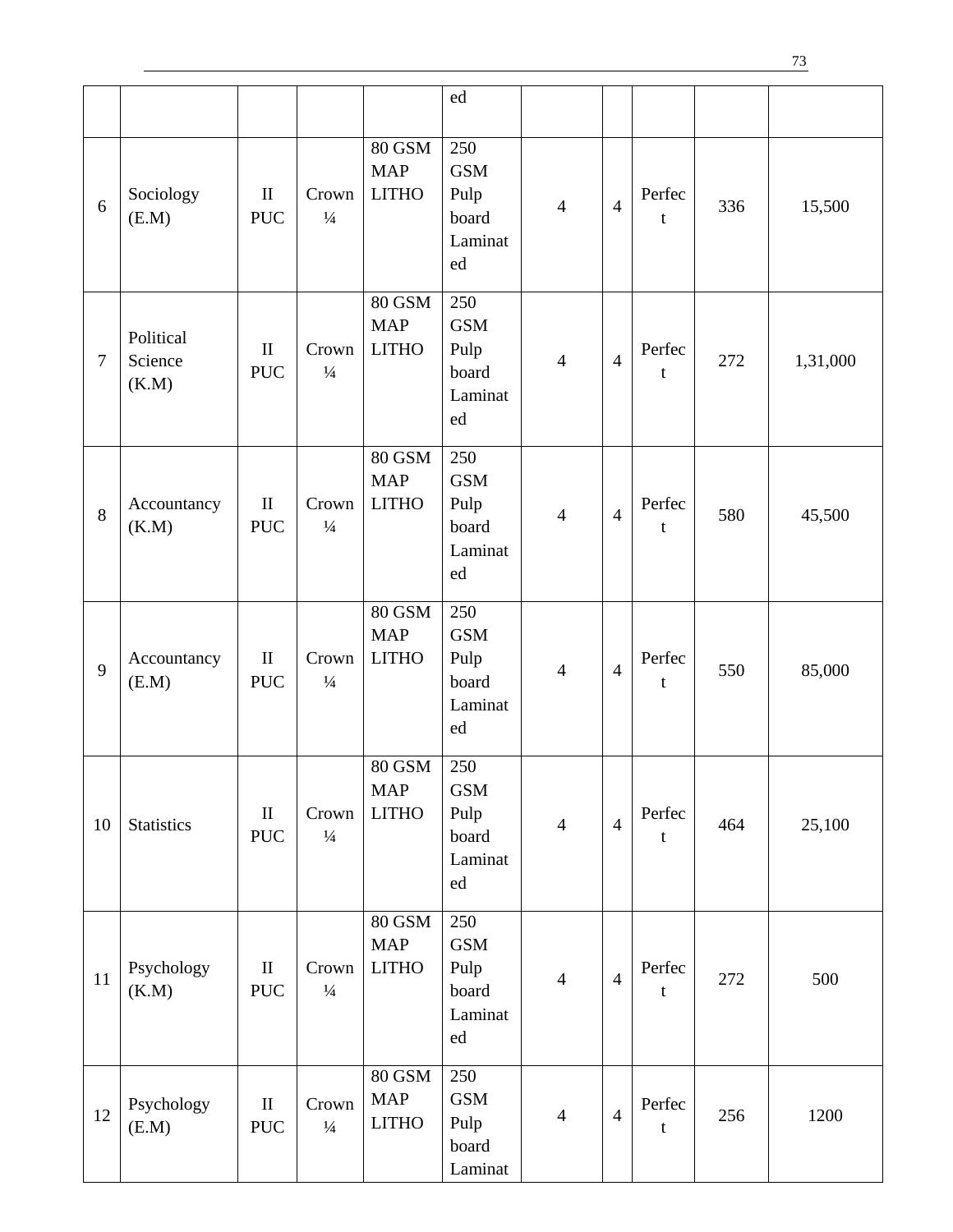|    |                                                |                                      |                        |                                             | ed                                                      |                |                |             |     |        |
|----|------------------------------------------------|--------------------------------------|------------------------|---------------------------------------------|---------------------------------------------------------|----------------|----------------|-------------|-----|--------|
| 13 | Education(K.<br>M)                             | $\mathbf{I}$<br><b>PUC</b>           | Crown<br>$\frac{1}{4}$ | <b>80 GSM</b><br><b>MAP</b><br><b>LITHO</b> | 250<br><b>GSM</b><br>Pulp<br>board<br>Laminat<br>ed     | $\overline{4}$ | $\overline{4}$ | Perfec<br>t | 240 | 28,000 |
| 14 | Education(E.<br>M)                             | $\mathbf{I}$<br><b>PUC</b>           | Crown<br>$\frac{1}{4}$ | <b>80 GSM</b><br><b>MAP</b><br><b>LITHO</b> | 250<br><b>GSM</b><br>Pulp<br>board<br>Laminat<br>ed     | $\overline{4}$ | $\overline{4}$ | Perfec<br>t | 240 | 900    |
| 15 | Home<br>Science                                | $\mathbf{I}$<br><b>PUC</b>           | Crown<br>$\frac{1}{4}$ | <b>80 GSM</b><br>$*$ MAP<br><b>LITHO</b>    | 250<br>$GSM*$<br>Pulp<br>board<br>Laminat<br>ed         | $\overline{4}$ | $\overline{4}$ | Perfec<br>t | 288 | 400    |
| 16 | <b>Basic</b><br>Maths(E.M)                     | $\mathbf{I}$<br><b>PUC</b>           | Crown<br>$\frac{1}{4}$ | <b>80 GSM</b><br>$*$ MAP<br><b>LITHO</b>    | 250<br>$GSM*$<br>Pulp<br>board<br>Laminat<br>ed         | $\overline{4}$ | $\overline{4}$ | Perfec<br>t | 704 | 6000   |
| 17 | Electronics<br><b>Text Book</b>                | $\mathbf{I}$<br>PUC                  | Crown<br>$\frac{1}{4}$ | 80 GSM<br>$\,^*$ MAP<br><b>LITHO</b>        | 250<br>$GSM*$<br>Pulp<br>board<br>Laminat<br>ed         | $\overline{4}$ | $\overline{4}$ | Perfec<br>t | 610 | 7200   |
| 18 | Electronics<br>Lab Manual                      | $\mathbf{I}$<br>$\operatorname{PUC}$ | Crown<br>$\frac{1}{4}$ | <b>80 GSM</b><br>$*$ MAP<br><b>LITHO</b>    | 250<br>$GSM*$<br>Pulp<br>board<br>Laminat<br>${\rm ed}$ | $\overline{4}$ | $\overline{4}$ | Perfec<br>t | 96  | 7200   |
| 19 | Computer<br><b>Science Text</b><br><b>Book</b> | $\mathbf{I}$<br><b>PUC</b>           | Crown<br>$1/4$         | <b>80 GSM</b><br>$\,^*$ MAP<br><b>LITHO</b> | 250<br>GSM*<br>Pulp<br>board<br>Laminat                 | $\overline{4}$ | $\overline{4}$ | Perfec<br>t | 480 | 42,000 |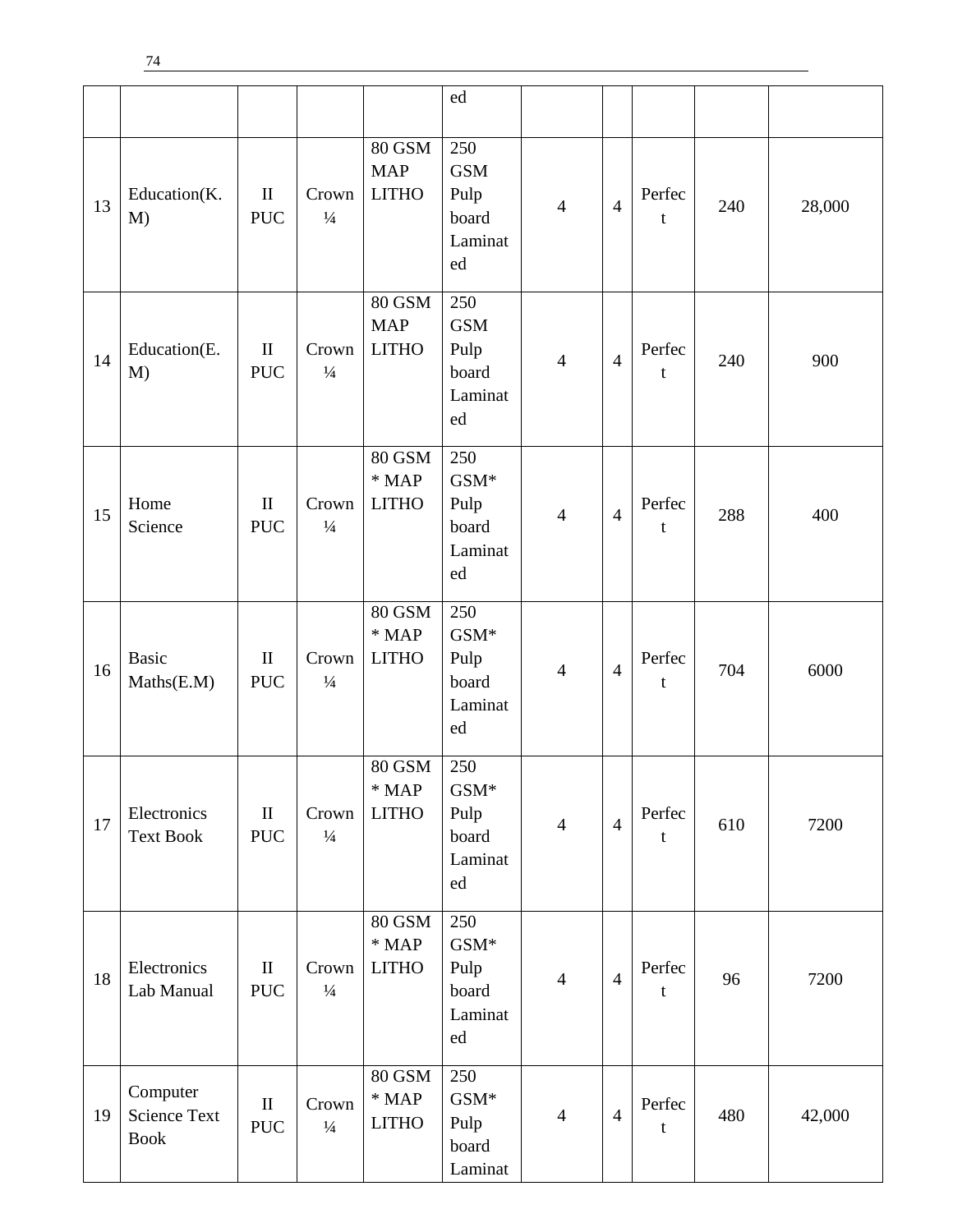|    |                                   |                            |                        |                                          | ed                                              |                |                |             |    |          |
|----|-----------------------------------|----------------------------|------------------------|------------------------------------------|-------------------------------------------------|----------------|----------------|-------------|----|----------|
| 20 | Computer<br>Science Lab<br>Manual | $\mathbf{I}$<br><b>PUC</b> | Crown<br>$\frac{1}{4}$ | <b>80 GSM</b><br>$*$ MAP<br><b>LITHO</b> | 250<br>$GSM*$<br>Pulp<br>board<br>Laminat<br>ed | $\overline{4}$ | $\overline{4}$ | Perfec<br>t | 64 | 42,000   |
| 21 | Karnataka<br>Music(KM)            | $\mathbf{I}$<br><b>PUC</b> | Crown<br>$\frac{1}{4}$ | <b>80 GSM</b><br>$*$ MAP<br><b>LITHO</b> | 250<br>$GSM*$<br>Pulp<br>board<br>Laminat<br>ed | $\overline{4}$ | $\overline{4}$ | Perfec<br>t | 60 | 100      |
|    |                                   |                            |                        | PACKAGE - 04                             |                                                 |                |                |             |    | 6,81,600 |

 **Managing Director ,** 

 **Karnataka Text Book Society(R)** 

**Note: The Schedule of Requirements is for the information of the Tenderers and is NOT to be uploaded on the e-procurement Portal**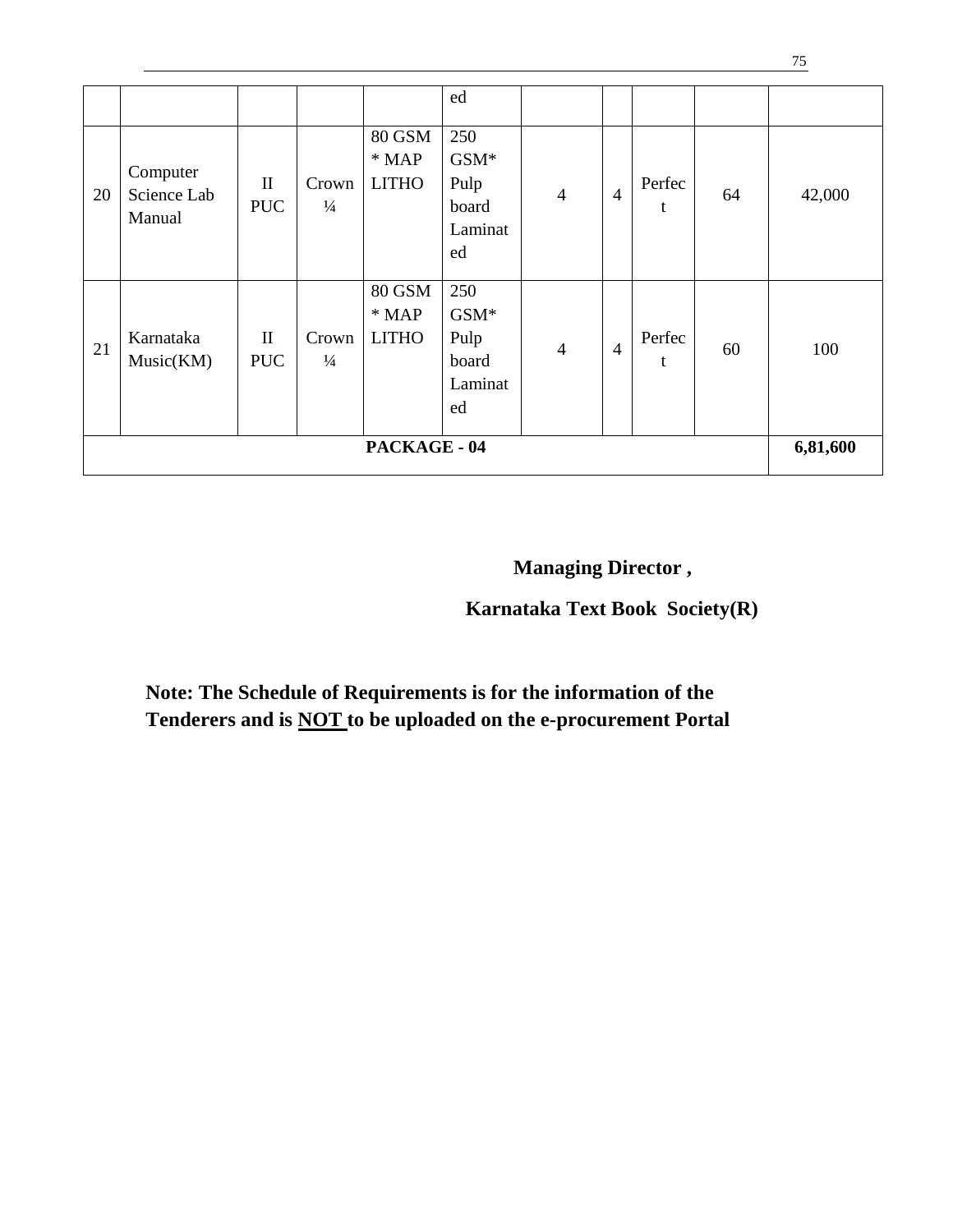# **Section 6. General Conditions of Contract**

# **Table of Clauses**

# **A. Contract and Interpretation**

- 1. Definitions
- 2. Contract Documents
- 3. Interpretation
- 4. Notices
- 5. Governing Law
- 6. Settlement of Disputes

# **B. Subject Matter of Contract**

- 7. Scope of Facilities
- 8. Time for Commencement and Completion
- 9. Contractor's responsibilities
- 10.Employer's Responsibilities

# **C. Payment**

- 11.Contract Price
- 12.Terms of Payment
- 13.Securities
- 14.Taxes and Duties

# **D. Intellectual Property**

- 15.Copyright
- 16.Confidential Information

# **E. Execution of the Facilities**

- 17.Representatives
- 18.Work Program
- 19.Subcontracting
- 20.Design and Engineering
- 21.Procurement
- 22.Installation
- 23.Test and Inspection
- 24.Completion of the Facilities
- 25.Commissioning and operational Acceptance

# **F. Guarantees and Liabilities**

- 26.Completion Time Guarantee
- 27.Defect Liability
- 28.Functional Guarantees
- 29.Patent Indemnity
- 30.Limitation of Liability

# **G. Risk Distribution**

- 31. Transfer of ownership
- 32. Care of the facilities
- 33. Loss of or damage to Property; Accident or Injury to Workers;
- Indemnification
- 34. Insurance
- 35. Unforeseen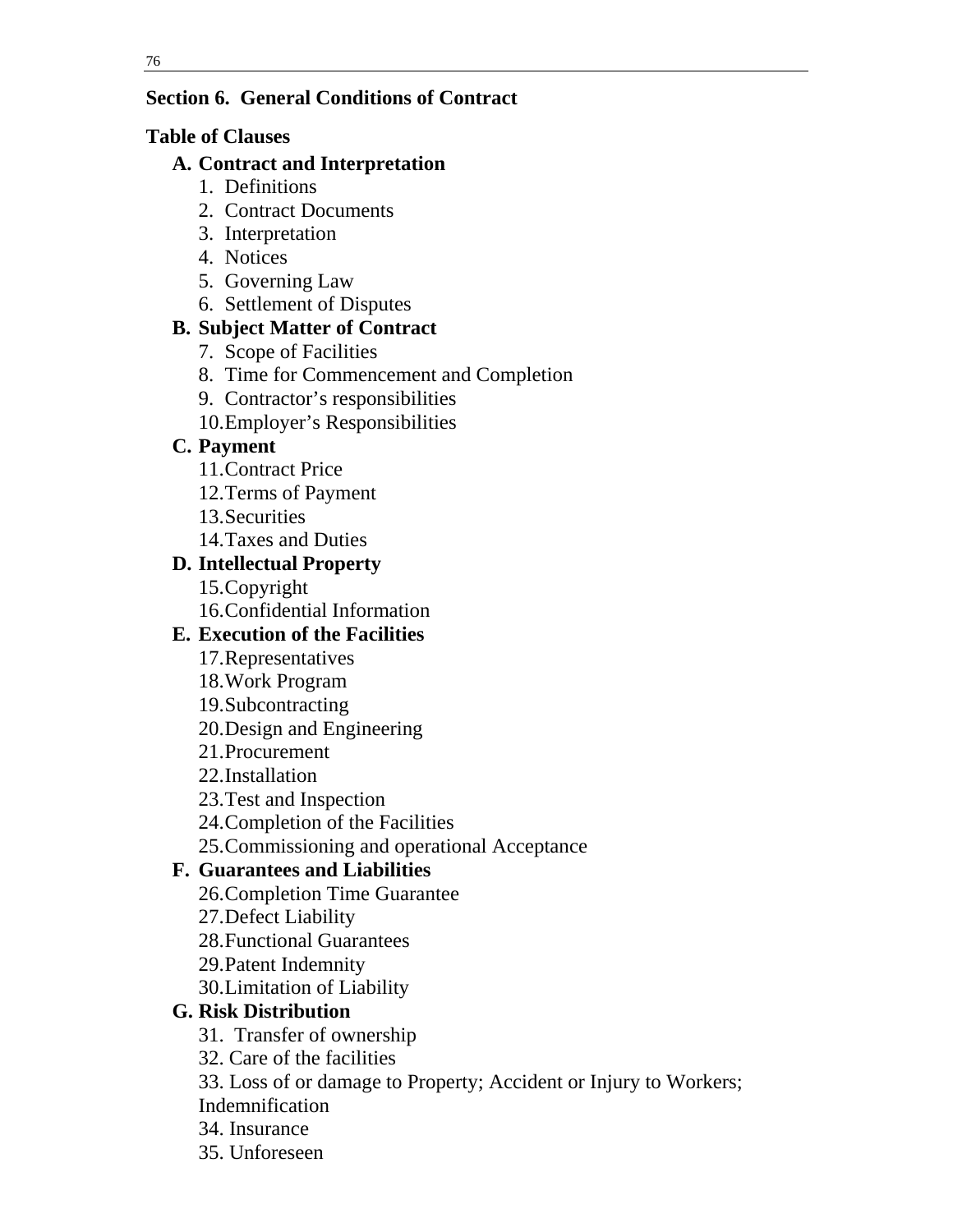36. Force Majeure

# **H. Change in Contract Elements**

- 37. Change in the Facilities
- 38. Extension of Time for Completion
- 39. Suspension
- 40. Termination
- 41. Assignment.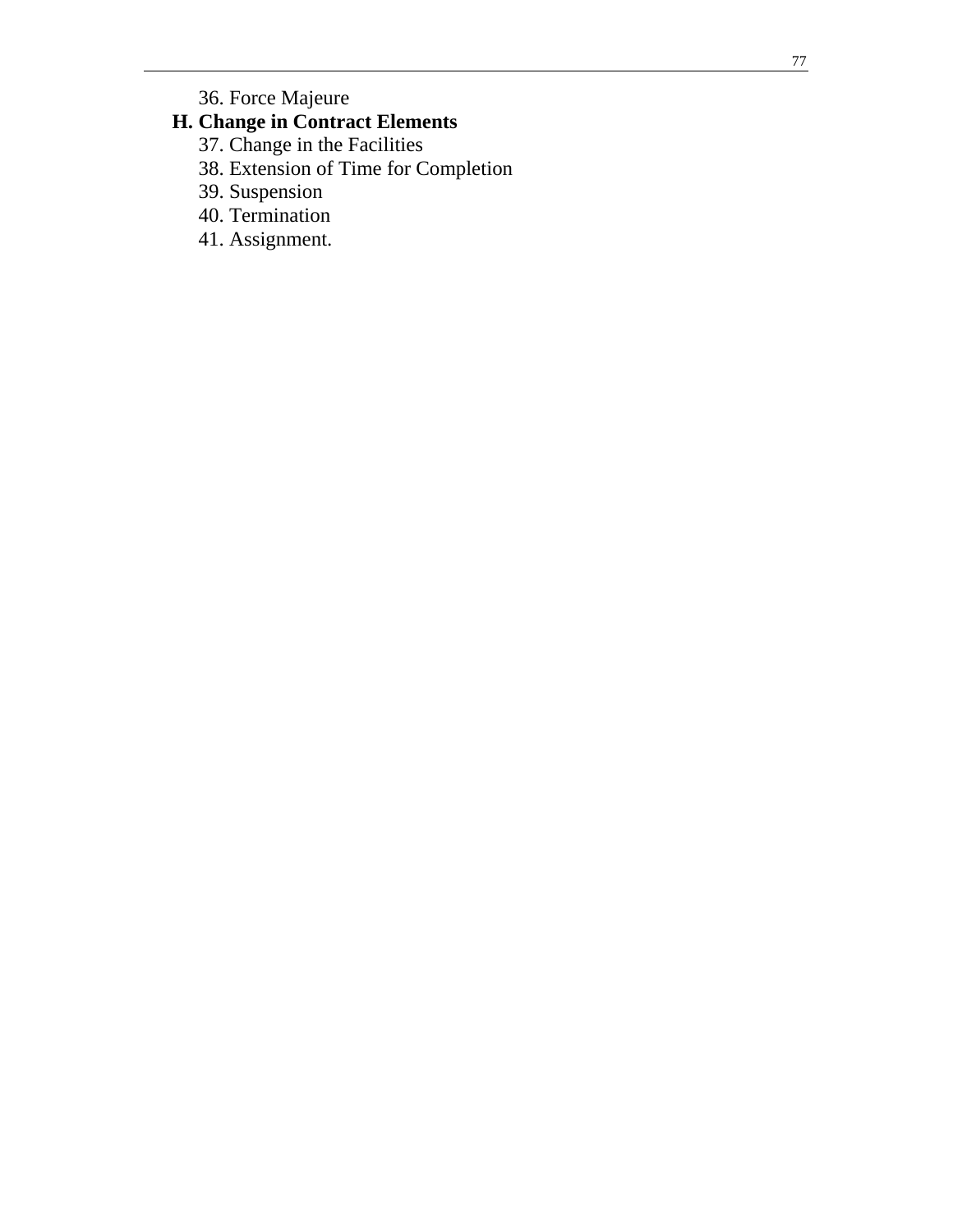# **General Conditions of Contract**

# **A. Contract and Interpretation**

# **1. Definitions:**

- 1.1 The following words and expressions shall have the meanings hereby assigned to them:
	- (a) **"Arbitrator"** is the person appointed as such under the Indian Arbitration and Conciliation Act 1996 to arbitrate on the disputed issues
	- (c) **"Completion"** means that the obligations under the Contract have been completed
	- (d) **"Contract"** means the Contract Agreement entered into between the Employer and the Concessionaire, together with the Contract Documents referred to therein; they shall constitute the Contract, and the term "the Contract" shall in all such documents be construed accordingly.
	- (e) **"Contract Documents"** means the documents listed in Article 1.1 (Contract Documents) of the Form of Contract Agreement (including any amendments thereto).
	- (f) **"Contract Price"** means the sum specified in Article 2.1 (Contract Price) of the Contract Agreement, subject to such additions and adjustments thereto or deductions there from, as may be made pursuant to the Contract.
	- (g) **"Concessionaire"** means the person(s) whose bid to perform the Contract has been accepted by the Employer and is named as such in the Contract Agreement and **SCC,** and includes the legal successors or permitted assigns of the Concessionaire.
	- (h) **"Concessionaire's Equipment"** means all Printing and binding plant, facilities, equipment, machinery, tools, apparatus, appliances or things of every kind required for completing all the obligations required under the Contract.
	- (i) **"Concessionaire's Representative"** means any person nominated by the Concessionaire and named as such in the **SCC** and approved by the Employer in the manner provided in GCC Sub-Clause 17.2 hereof to perform the duties delegated by the Concessionaire.
	- (j) **"Day"** means calendar day of the Gregorian Calendar.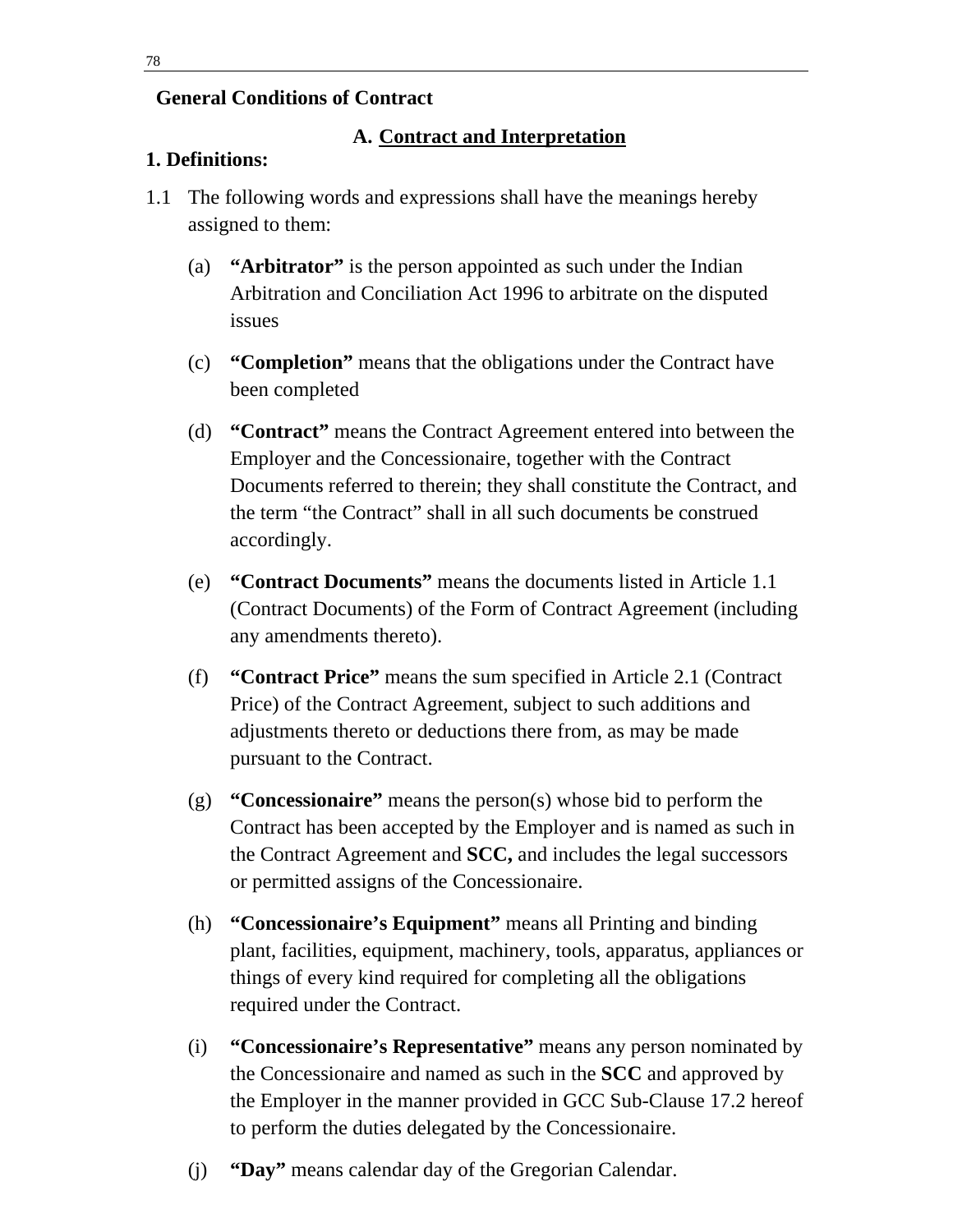- (k) **"Defect Liability Period"** means the period of validity of the warranties given by the Contractor commencing at Completion of the Work during which the Concessionairer is responsible for defects with respect to the Work as provided in GCC Clause 27 (Defect Liability) hereof.
- (l) **"Effective Date"** means the date of fulfillment of all conditions stated in Article 3 (Effective Date for Determining Time for Completion) of the Form of Contract Agreement, for the purpose of determining the Time for Completion.
- (m) **"Employer"** means the person named as such in the **SCC** and includes the legal successors or permitted assigns of the Employer.
- (n) **"Employer's Representative"** means the person appointed by the Employer in the manner provided in GCC sub-clause 17.1 hereof and named as such in the SCC to perform the duties delegated by the Employer.
- (o) **"GCC"** means the General Conditions of Contract hereof.
- (p) **"Month"** means calendar month of the Gregorian Calendar.
- (q) **"SCC"** means the Special Conditions of Contract.
- (r) **"Time for Completion"** means the time within which Completion of the obligations as a whole is to be completed in accordance with the specifications in the **SCC** and the relevant provisions of the Contract.

# **2. Contract Documents:**

2.1 The Contract Agreement, all documents forming part of the Contract (and all parts thereof) are intended to be correlative, complementary and mutually explanatory. The Contract shall be read as a whole.

# **3. Interpretation:**

- 3.1 Language
	- 3.1.1 The ruling language of the Contract shall be English

3.1.2 The language for communications shall be English.

3.2 Singular and Plural: The singular shall include the plural and the plural the singular, except where the context otherwise requires.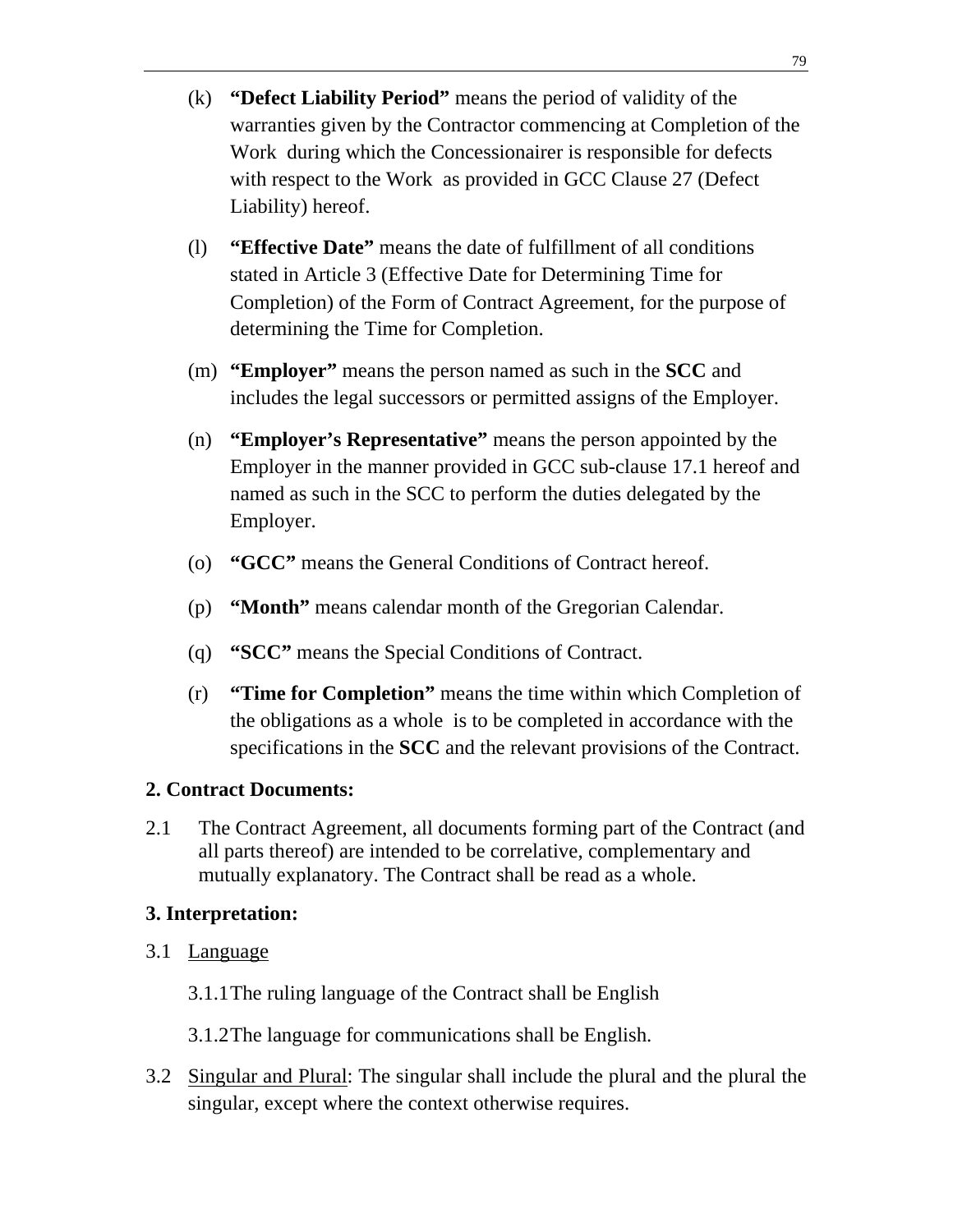- 3.3 Headings: The headings and marginal notes in the General Conditions of Contract are included for ease of reference, and shall neither constitute a part of the Contract nor affect its interpretation.
- 3.4 Persons: Words importing persons or parties shall include firms, corporations and government entities.
- 3.5 Entire Agreement: The Contract constitutes the entire agreement between the Employer and Concessionaire with respect to the subject matter of Contract and supersedes all communications, negotiations and agreements (whether written or oral) of parties with respect thereto made prior to the date of Contract.
- 3.6 Amendment: No amendment or other variation of the Contract shall be effective unless it is in writing, is dated, expressly refers to the Contract, and is signed by a duly authorized representative of each party hereto.
- 3.7 Independent Concessionaire: The Concessionaire shall be an independent contractor performing the Contract. The Contract does not create any agency, partnership, joint venture or other joint relationship between the parties hereto.

 Subject to the provisions of the Contract, the Concessionaire shall be solely responsible for the manner in which the Contract is performed. All employees, representatives engaged by the Concessionaire in connection with the performance of the Contract shall be under the complete control of the Concessionaire and shall not be deemed to be employees of the Employer, and nothing contained in the Contract shall be construed to create any contractual relationship between any such employees, representatives and the Employer.

- 3.8 Non-Waiver:
	- 3.8.1 No relaxation, forbearance, delay or indulgence by either party in enforcing any of the terms and conditions of the Contract or the granting of time by either party to the other shall prejudice, affect or restrict the rights of that party under the Contract, nor shall any waiver by either party of any breach of Contract operate as waiver of any subsequent or continuing breach of Contract.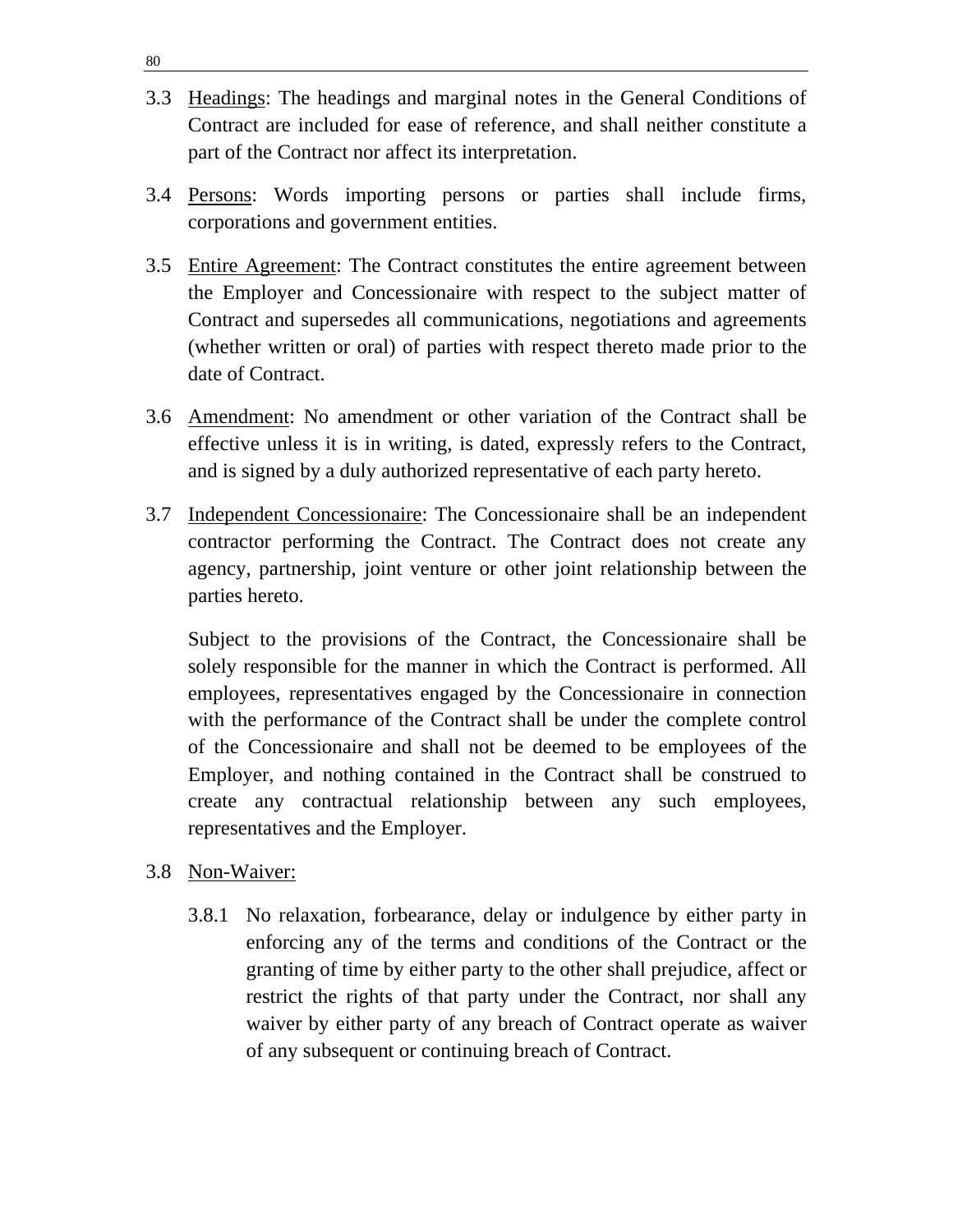- 3.8.2 Any waiver of a party's rights, powers or remedies under the Contract must be in writing, must be dated and signed by an authorized representative of the party granting such waiver, and must specify the right and the extent to which it is being waived.
- 3.9 Severability: If any provision or condition of the Contract is prohibited or rendered invalid or unenforceable, such prohibition, invalidity or unenforceability shall not affect the validity or enforceability of any other provisions and conditions of the Contract.

# **4. Communications:**

- 4.1 Wherever these Conditions provide for the giving or issuing of approvals, certificates, consents, determinations, notices, requests and discharges, these communications shall be:
	- (a) in writing and delivered against receipt; and
	- (b) delivered, sent or transmitted to the address for the recipient's communications as stated in the Contract Agreement.

When a certificate is issued to a Party, the certifier shall send a copy to the other Party or the Employer's Representative or the other Party, as the case may be.

## **5. Governing Law and Language:**

5.1 The Contract shall be governed by and interpreted in accordance with laws of the Union of India supplanted by the Karnataka Local Acts.

## **6. Settlement of Disputes:**

- 6.1 The Employer and the Concessionaire shall make every effort to resolve amicably by direct informal negotiation any disagreement or dispute arising between them under or in connection with the Contract.
- 6.2 If, after thirty (45) days, the parties have failed to resolve their dispute or difference by such mutual consultation, then either the Employer or the Concessionaire may give notice to the other party of its intention to commence arbitration, as hereinafter provided, as to the matter in dispute, and no arbitration in respect of this matter may be commenced unless such notice is given.
- 6.3 Any dispute or difference in respect of which a notice of intention to commence arbitration has been given in accordance with this Clause shall be finally settled by arbitration.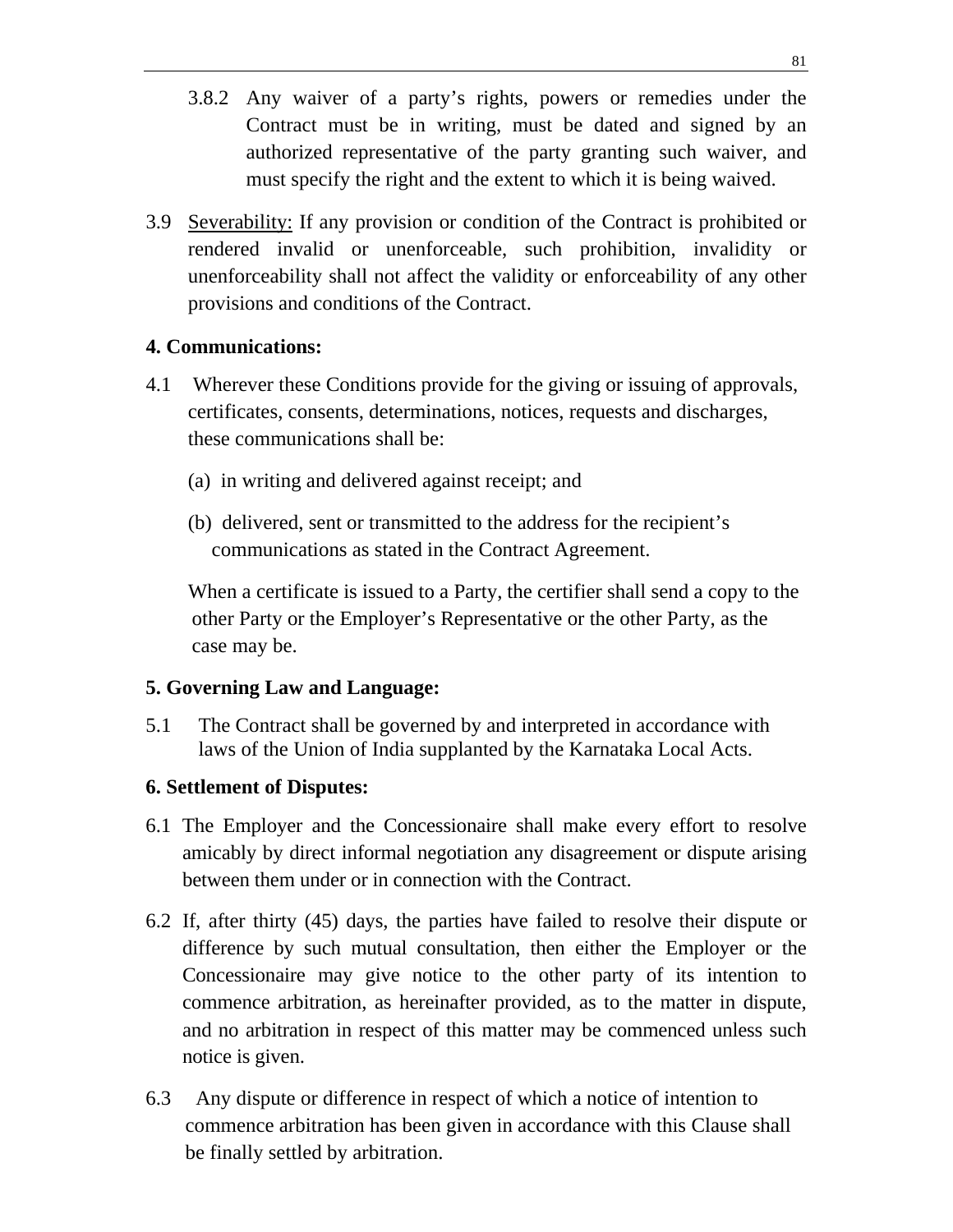- 6.4 Arbitration proceedings shall be conducted in accordance with the rules of procedure specified in the SCC.
- 6.5 Notwithstanding any reference to arbitration herein,
	- (a) the parties shall continue to perform their respective obligations under the Contract unless they otherwise agree; and
	- (b) the Concessionaire shall pay the Employer any monies due the Employer

# **B. Subject Matter of Contract**

## **7. Scope of Work:**

- 7.1 Unless otherwise expressly limited in the Technical Specifications, the Concessionaire's obligations cover the printing, binding, lamination, distribution and retailer sale process of PUC I&II books as described for the Packages awarded to him, across the State of Karnataka throughout the Contract period in accordance with the plans, procedures, specifications, drawings, codes and any other documents as specified in the Technical Specifications. Such specifications include, but are not limited to, the provision of supervision Printing services; the supply of labor, materials, equipment, storage and transportation
- 7.2 The Concessionaire shall, unless specifically excluded in the Contract, perform all such work and/or supply all such items and materials not specifically mentioned in the Contract but that can be reasonably inferred from the Contract as being required for attaining Completion of the Contract as if such work and/or items and materials were expressly mentioned in the Contract.

## **8. Time for Commencement and Completion:**

- 8.1 The Concessionaire shall commence work on the Contract within the period specified in the **SCC** and without prejudice to GCC Sub-Clause 26.2 hereof, the Concessionaire shall thereafter proceed with the work in accordance with the time schedule specified in the corresponding Appendix (Time Schedule) to the Contract Agreement.
- 8.2 The Concessionaire shall complete the work within the time stated in the **SCC** or within such extended time to which the Concessionaire shall be entitled under GCC Clause 40 hereof.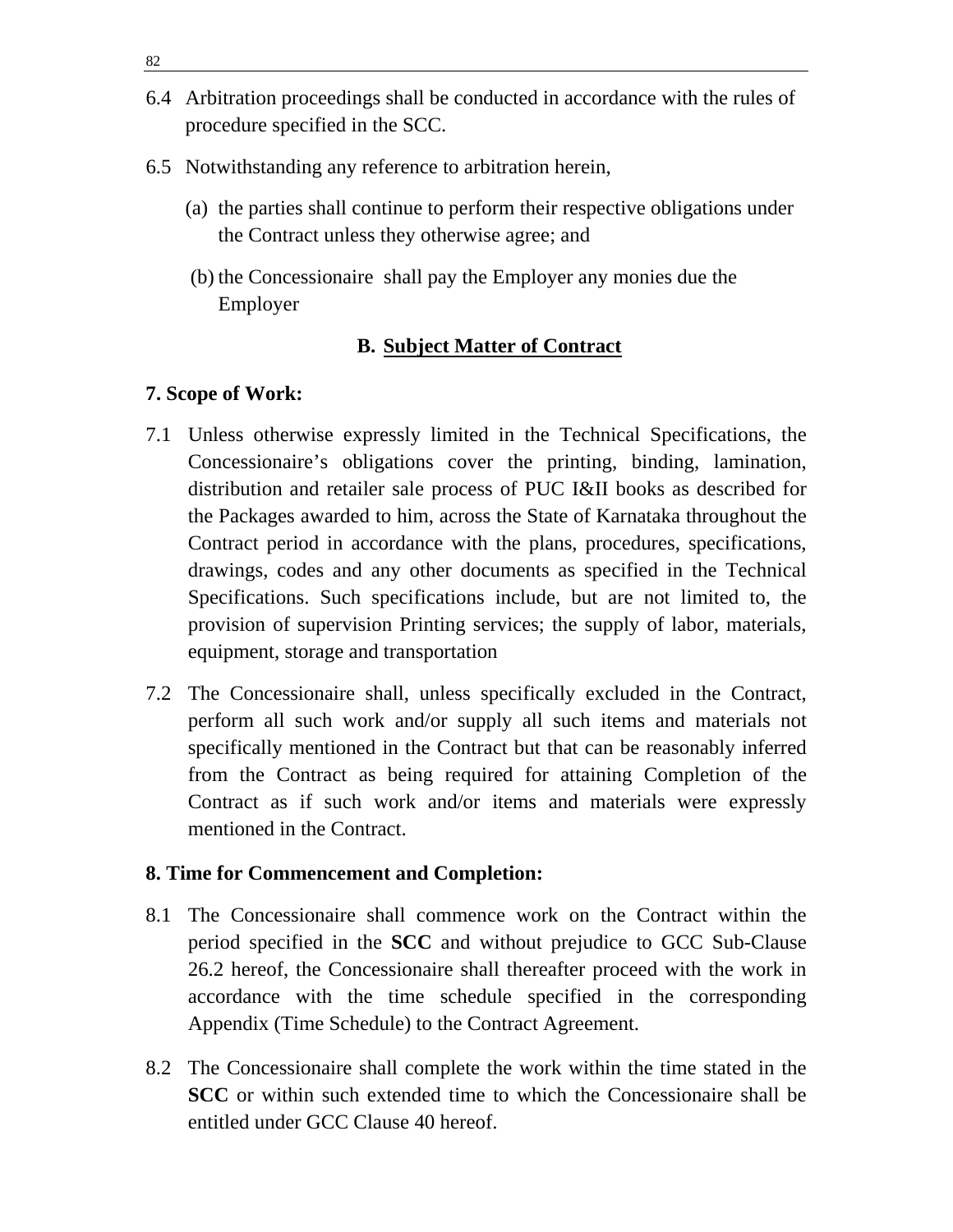### **9. Concessionaire's Responsibilities:**

- 9.1 The Contractor shall collect the pre-press material like positives/CDs from the Pre-University Education Department immediately on signing of the Contract. The Pre-press material shall be promptly returned to the Pre-University Education Department in good condition after the completion of the Contract and the receipt for having received the same shall be submitted to the Employer.
- 9.2 The Contractor confirms that it has entered into this Contract on the basis of a proper examination of the data relating to the Work provided by the Employer, and on the basis of information that the Concessionaire could have obtained from the Employer. The Concessionaire acknowledges that any failure to acquaint itself with all such data and information shall not relieve its responsibility for properly estimating the difficulty or cost of successfully performing the Work.
- 9.3 The Concessionaire shall acquire in its name all permits, approvals and/or licenses from all local, state or national government authorities or public service undertakings in Karnataka that are necessary for the performance of the Contract. The Concessionaire shall acquire all other permits, approvals and/or licenses that are not the responsibility of the Employer under GCC Sub-Clause 10.3 hereof and that are necessary for the performance of the Contract.
- 9.4 The Concessionaire shall comply with all laws in force in India and Karnataka. The laws will include all local, state, national or other laws that affect the performance of the Contract and bind upon the Concessionaire. The Concessionaire shall indemnify and hold harmless the Employer from and against any and all liabilities, damages, claims, fines, penalties and expenses of whatever nature arising or resulting from the violation of such laws by the Concessionaire or its personnel, but without prejudice to GCC Sub-Clause 10.1 hereof.
- 9.5 The Concessionaire shall be responsible for all raw materials, labor, utilities, etc for the due performance of the Contract.

## **10. Employer's Responsibilities:**

10.1 The Employer shall ensure the accuracy of all information and/or data to be supplied by the Employer, in the Appendices, except when otherwise expressly stated in the Contract.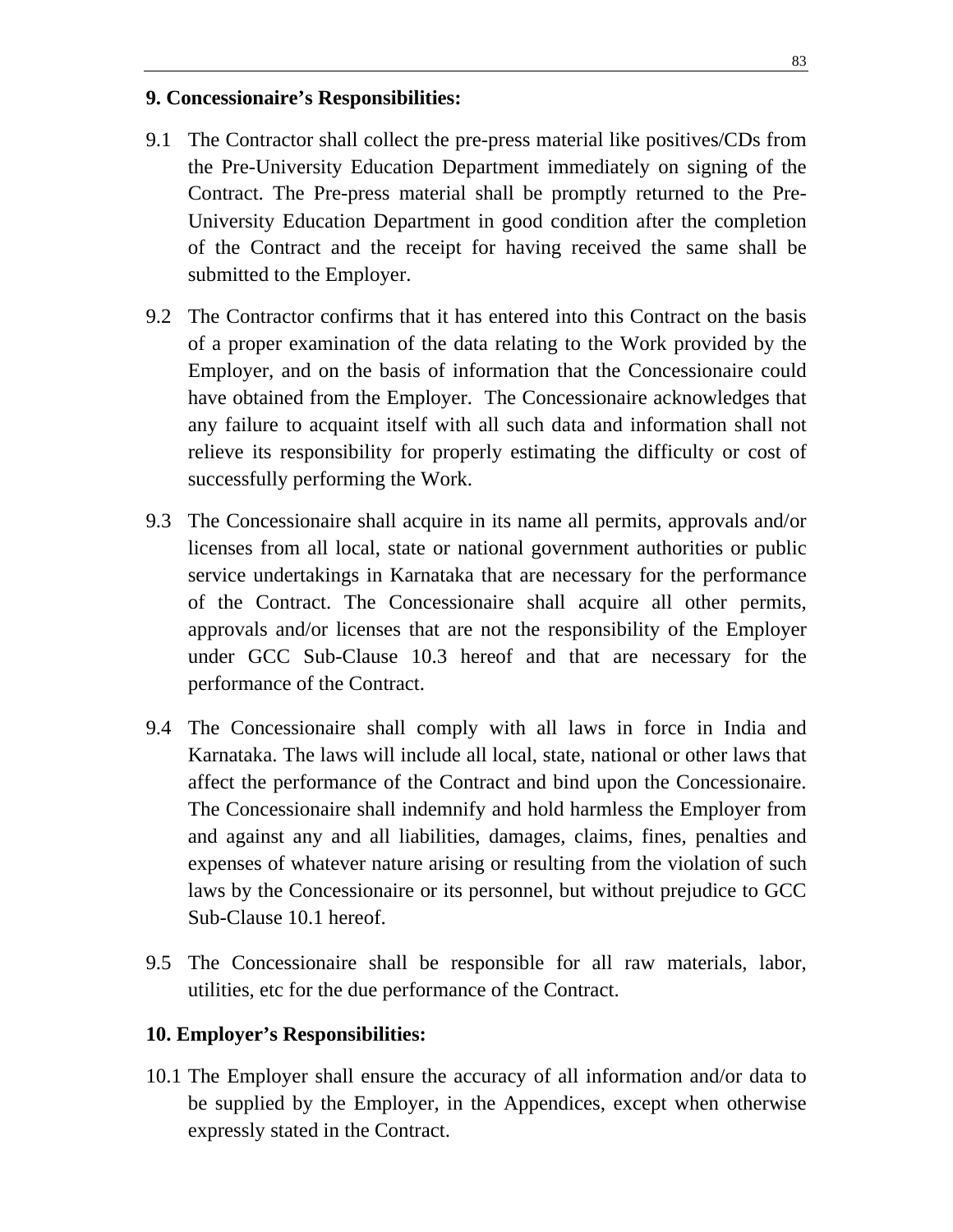- 10.2 If requested by the Concessionaire, the Employer shall use its best endeavors to assist the Concessionaire in obtaining in a timely and expeditious manner all permits, approvals and/or licenses necessary for the execution of the Contract from all local, state or national government authorities or public service undertakings that such authorities or undertakings require the Concessionaire or the personnel of the Concessionaire as the case may be.
- 10.3 All costs and expenses involved in the performance of the obligations under this GCC Clause 10 shall be the responsibility of the Employer, except those specifically mentioned in the Contract.
- 10.4 In the event that the Employer shall be in breach of any of his obligations under this Clause, the additional cost incurred by the Concessionaire, in consequence thereof (if any) shall be determined by the Employer and added to the Contract Price.

# **C. Payment**

# **11. Contract Price:**

- 11.1 The Contract Price shall be as specified in Article 2 of the Form of Contract Agreement.
- 11.2 Unless indicated otherwise in the **SCC**, the Contract Price shall be a firm not subject to any alteration.
- 11.3 The Concessionaire shall be deemed to have satisfied itself as to the correctness and sufficiency of the Contract Price, which shall, except as otherwise provided for in the Contract, cover all its obligations under the Contract.

# **12. Terms of Payment:**

12.1 No payments shall be made by the Employer. The Concessionaire has to recover the Contract Price including any other expenditure incurred by him by sale of the specified text books in the State of Karnataka during the Academic year 2015-16.

# **13. Securities:**

# 13.1 Issuance of Securities

 The Concessionaire shall provide the securities specified below in favor of the Employer at the times, and in the amount, manner and form specified below.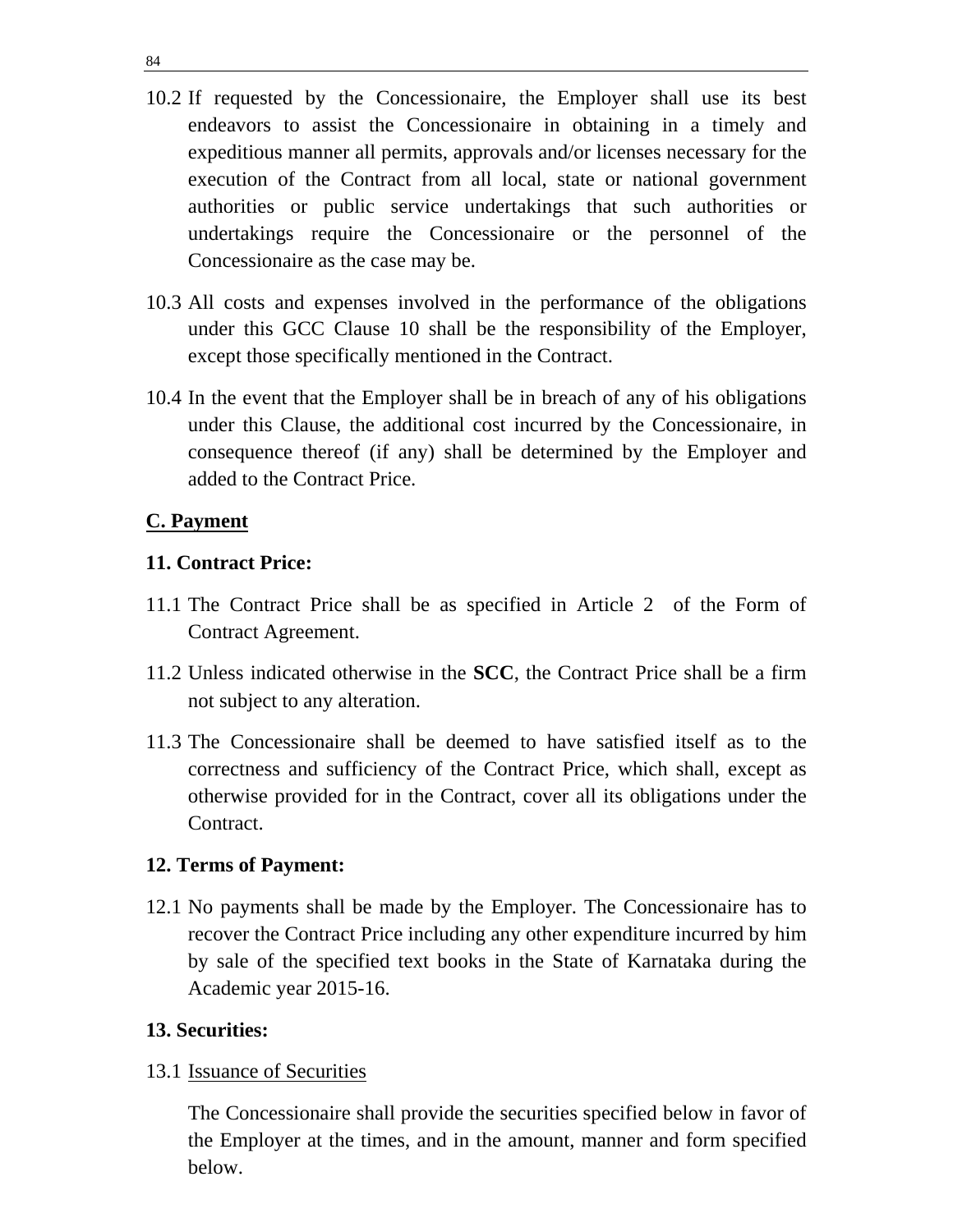### 13.2 Performance Security

- 13.2.1 The Concessionaire shall, within twenty (20) days of the notification of contract award, provide a security for the due performance of the Contract in the amount specified in the **SCC**.
- 13.2.2 The security shall be denominated in Indian Rupees and shall be in the forms as specified in Clause 27 of ITT
- 13.3 The security shall be valid for a period of 30 days beyond the defect liability period of 180 days or March 31, 2016 whichever is later. The security shall be returned to the Concessionaire immediately after its expiration.
- 13.4 The Employer shall not make a claim under the Performance Security, except for the amounts to which the Employer is entitled under the Contract.

## **14. Taxes and Duties:**

- 14.1 The Concessionaire shall bear and pay all taxes, duties, levies and charges assessed on the Concessionaire, by all municipal, state or national government authorities in connection with the obligations under the Contract. The Concessionaire shall bear and promptly pay other taxes such as sales tax, value added tax (VAT), and other levies, imposed by the law of India/Karnataka for the due performance of its obligations under the Contract.
- 14.2 If any tax exemptions, reductions, allowances or privileges may be available to the Concessionaire in India/Karnataka , the Employer shall use its best endeavors to enable the Concessionaire to benefit from any such tax savings to the maximum allowable extent.

## **D. Intellectual Property**

## **15. License/Use of Technical Information:**

15.1 The copyright of all drawings, documents and other materials contained in the Pre-press material such as Positives/CD and other data and information furnished to the Concessionaire by the Employer herein shall remain vested in the Employer.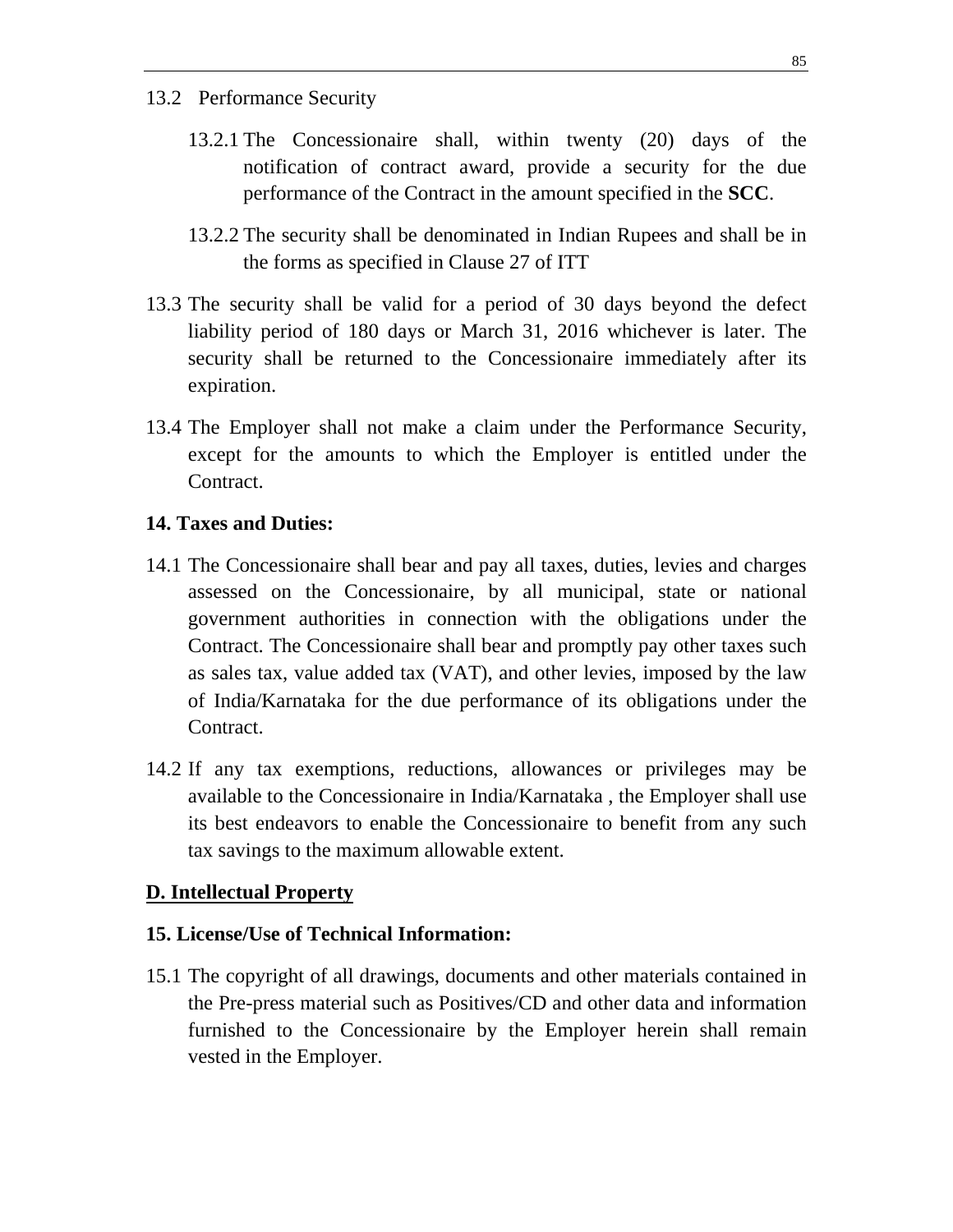### **16. Confidential Information:**

- 16.1 The Employer and the Concessionaire shall keep confidential and shall not, without the written consent of the other party hereto, divulge to any third party any documents, data or other information furnished directly or indirectly by the other party hereto in connection with the Contract, whether such information has been furnished prior to, during or following termination of the Contract.
- 16.2 The obligation of a party under GCC Sub-Clauses 16.1 above, however, shall not apply to that information which
	- (a) now or hereafter enters the public domain through no fault of that party;
	- (b) can be proven to have been possessed by that party at the time of disclosure and which was not previously obtained, directly or indirectly, from the other party hereto
	- (c) otherwise lawfully becomes available to that party from a third party that has no obligation of confidentiality.
- 16.3 The above provisions of this GCC Clause 16 shall not in any way modify any undertaking of confidentiality given by either of the parties hereto prior to the date of the Contract in respect of the Assignment or any part thereof.
- 16.4 The provisions of this GCC Clause 16 shall survive termination, for whatever reason, of the Contract.

## **E. Execution of the Work**

#### **17. Representatives:**

17.1 Employer's Representative: If the Employer's Representative is not named in the Contract, then within fourteen (14) days of the Effective Date, the Employer shall appoint and notify the Concessionaire in writing of the name of his Representative. The Employer may from time to time appoint some other person as his Representative in place of the person previously so appointed, and shall give a notice of the name of such other person to the Concessionaire without delay. No such appointment shall be made at such a time or in such a manner as to impede the progress of Work. Such appointment shall only take effect upon receipt of such notice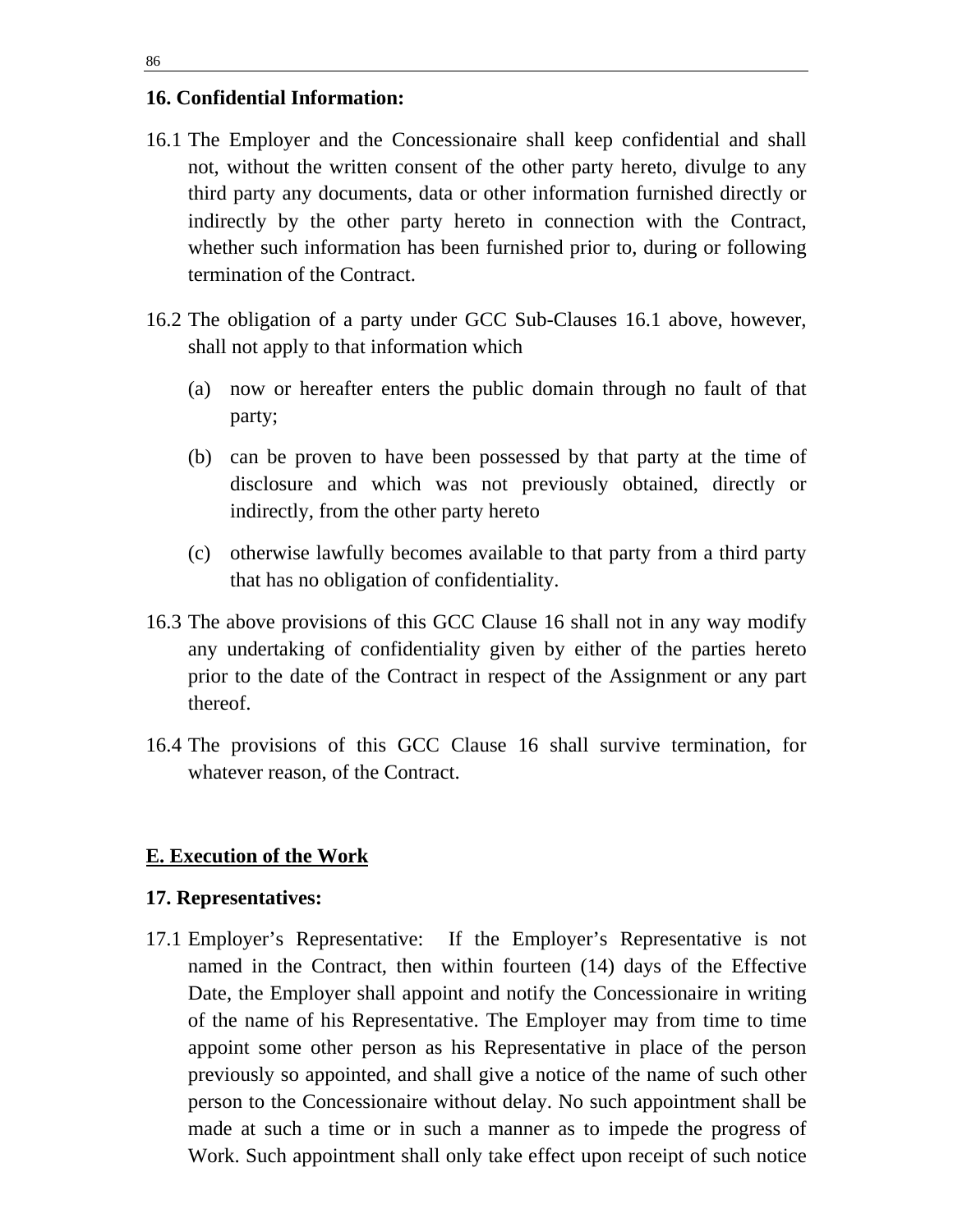by the Concessionaire. The Employer's Representative shall represent and act for the Employer at all times during the currency of the Contract. All notices, instructions, orders, certificates, approvals and all other communications under the Contract shall be given by the Employer's Representative, except as herein otherwise provided.

 All notices, instructions, information and other communications given by the Concessionaire to the Employer under the Contract shall be given to the Employer's Representative, except as herein otherwise provided.

- 17.2 Concessionaire's Representative:
	- 17.2.1 If the Concessionaire's Representative is not named in the Contract, then within fourteen (14) days of the Effective Date, the Concessionaire shall appoint the Concessionaire's Representative and shall request the Employer in writing to approve the person so appointed. If the Employer makes no objection to the appointment within fourteen (14) days, the Concessionaire's Representative shall be deemed to have been approved. If the Employer objects to the appointment within fourteen (14) days giving the reason therefor, then the Concessionaire shall appoint a replacement within fourteen (14) days of such objection, and the foregoing provisions of this GCC Sub-Clause 17.2.1 shall apply thereto.
	- 17.2.2 The Concessionaire's Representative shall represent and act for the Concessionaire at all times during the currency of the Contract and shall give to the Employer's Representative all the notices, instructions, information and all other communications under the Contract. All notices, instructions, information and all other communications given by the Employer or his Representative to the Contractor under the Contract shall be given to the Concessionaire's Representative or, in its absence, its deputy, except as herein otherwise provided. The Concessionaire shall not revoke the appointment of the Concessionaire's Representative without the Employer's prior written consent, which shall not be unreasonably withheld. If the Employer consents thereto, the Concessionaire shall appoint some other person as the Concessionaire's Representative, pursuant to the procedure set out in GCC Sub-Clause 17.2.1.
	- 17.2.3 The Concessionaire's Representative may, subject to the approval of the Employer (which shall not be unreasonably withheld), at any time delegate to any person any of the powers, functions and authorities vested in him or her. Any such delegation may be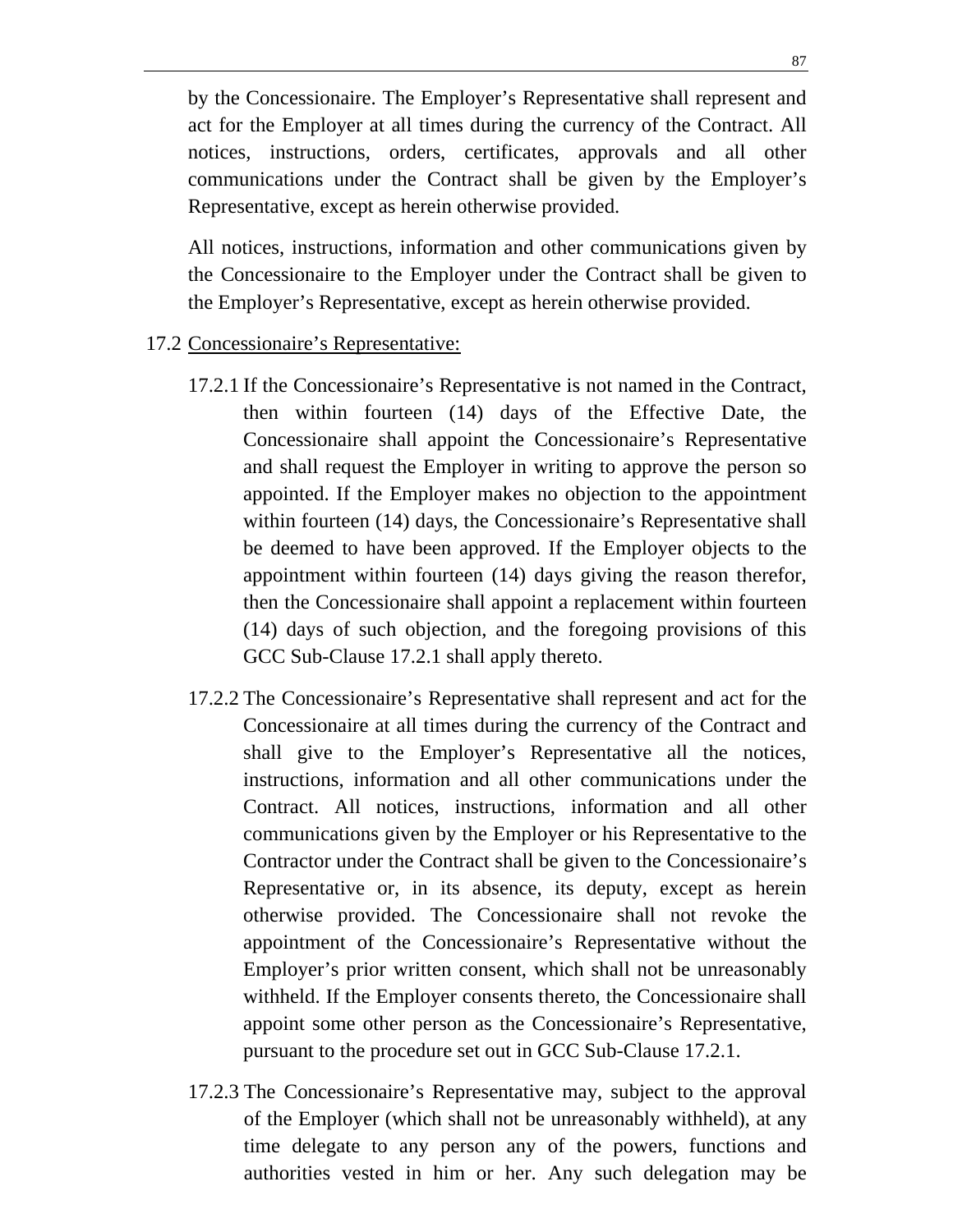revoked at any time. Any such delegation or revocation shall be subject to a prior notice signed by the Concessionaire's Representative, and shall specify the powers, functions and authorities thereby delegated or revoked. No such delegation or revocation shall take effect unless and until a copy thereof has been delivered to the Employer and the Employer's Representative. Any act or exercise by any person of powers, functions and authorities so delegated to him or her in accordance with this GCC Sub-Clause 17.2.3 shall be deemed to be an act or exercise by the Concessionaire's Representative.

- 17.2.4 The Employer may by notice to the Concessionaire object to any representative or person employed by the Concessionaire in the execution of the Contract who, in the reasonable opinion of the Employer, may behave inappropriately, may be incompetent or negligent, or may commit a serious breach of regulations. The Employer shall provide evidence of the same, whereupon the Concessionaire shall remove such person.
- 17.2.5 If any representative or person employed by the Concessionaire is removed in accordance with GCC Sub-Clause 17.2.4 the Concessionaire shall, where required, promptly appoint a replacement.

#### **18. Work Program:**

## 18.1 Program of Performance

 Within ten (10) days after the date of signing the Contract Agreement, the Concessionaire shall prepare and submit to the Employer's Representative a detailed program of performance of the Contract, made in a form acceptable to the Employer's Representative and showing the sequence in which it proposes to implement the Work The program so submitted by the Concessionaire shall be in accordance with the Time Schedule included in the corresponding Appendix 2 (Time Schedule) to the Contract Agreement and any other dates and periods specified in the Contract. The Contractor shall update and revise the program as and when appropriate or when required by the Employer's Representative, but without modification in the Times for Completion given in the **SCC** and any extension granted in accordance with GCC Clause 33 and shall submit all such revisions to the Employer's Representative.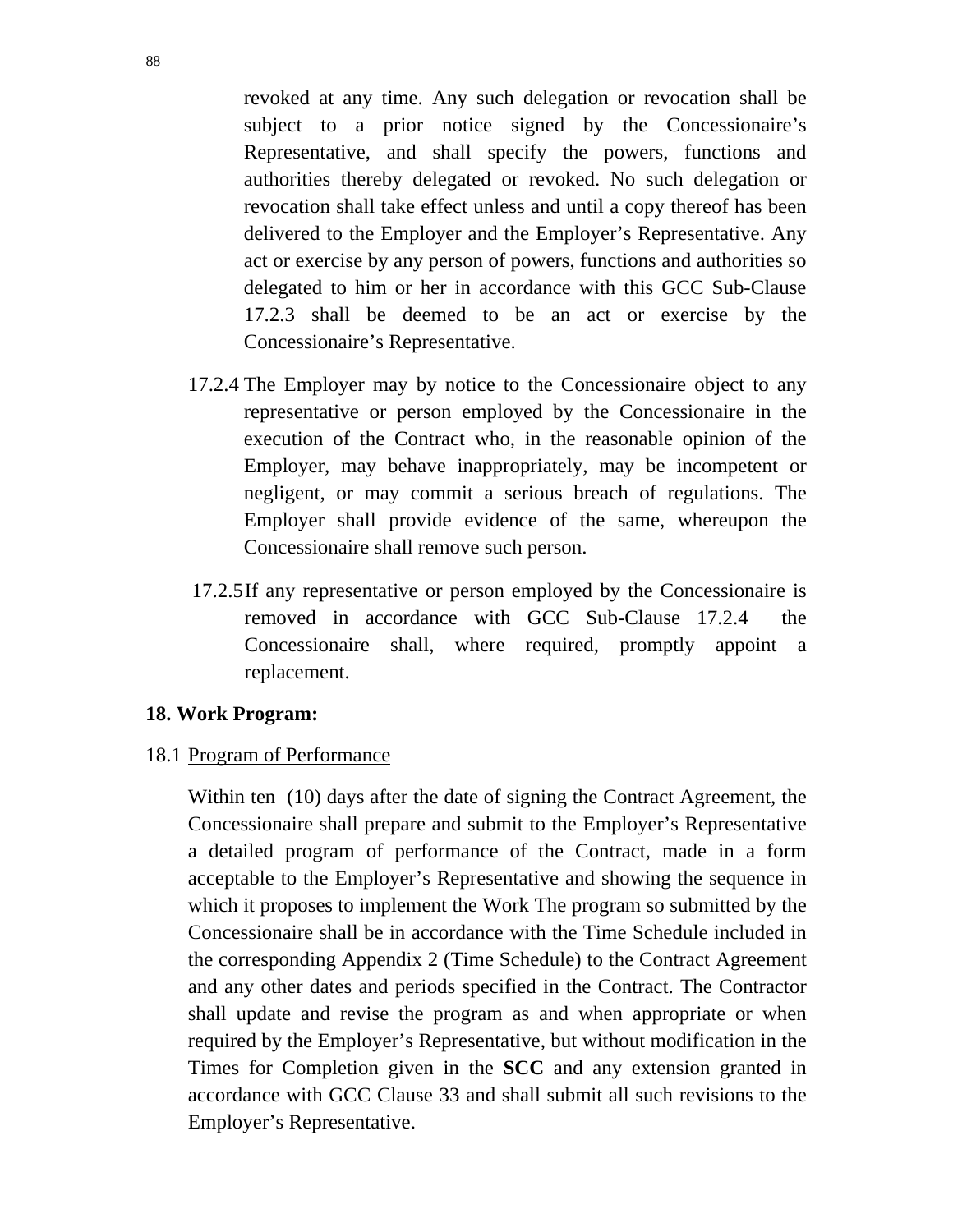#### 18.2 Progress Report:

 The Concessionaire shall monitor progress of all the activities specified in the program referred to in GCC Sub-Clause 18.1 above, and supply a progress report to the Employer's representative every week

 The progress report shall be in a form acceptable to the Employer's Representative and shall indicate: (a) percentage completion achieved compared with the planned percentage completion for each activity; and (b) where any activity is behind the program, giving comments and likely consequences and stating the corrective action being taken.

18.3 Progress of Performance:

 If at any time the Concessionaire's actual progress falls behind the program referred to in GCC Sub-Clause 18.1, or it becomes apparent that it will so fall behind, the Concessionaire shall, at the request of the Employer or his Representative, prepare and submit to the Employer's Representative a revised program, taking into account the prevailing circumstances, and shall notify the Employer's representative of the steps being taken to expedite progress so as to attain Completion of the Assignment within the Time for Completion under GCC Sub-Clause 8.2, any extension thereof entitled under GCC Sub-Clause 32.1, or any extended period as may otherwise be agreed upon between the Employer and the Concessionaire.

18.4 Procedures:

 The Contract shall be executed in accordance with the Contract Documents and the procedures given in the section on Sample Forms and Procedures of the Contract Documents.

 The Concessionaire may execute the Contract in accordance with its own standard project execution plans and procedures to the extent that they do not conflict with the provisions contained in the Contract.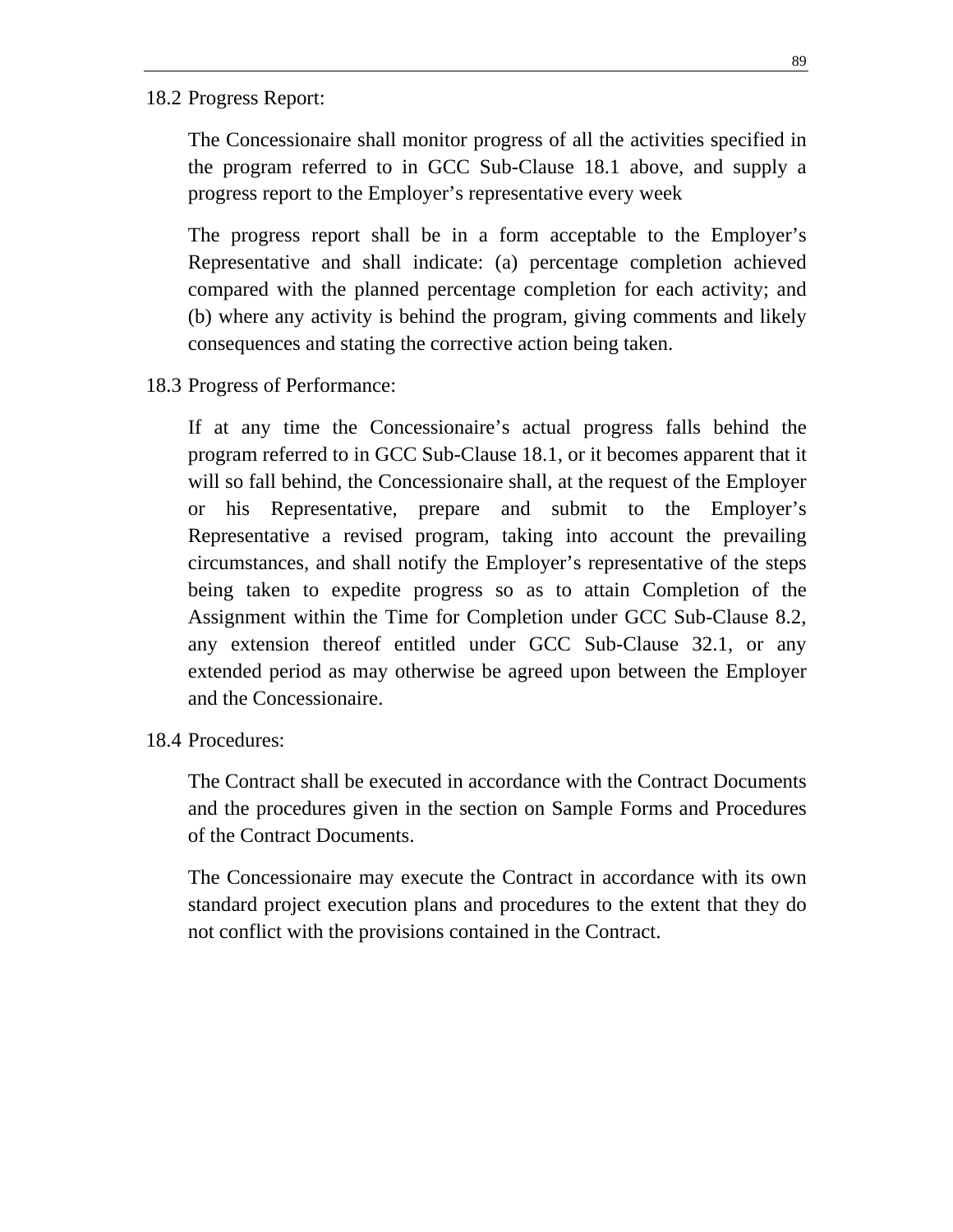#### **19. Design and Engineering:**

- 19.1 Specifications and Drawings:
	- 19.1.1 The Concessionaire shall execute the basic and detailed design in compliance with the provisions of the Contract, or where not so specified, in accordance with good practice.

 The Concessionaire shall be responsible for any discrepancies, errors or omissions in the specifications, drawings and other technical documents that it has prepared, whether such specifications, drawings and other documents have been approved by the Employer's Representative or not, provided that such discrepancies, errors or omissions are not because of inaccurate information furnished in writing to the Concessionaire by or on behalf of the Employer.

- 19.1.2 The Concessionaire shall be entitled to disclaim responsibility for any design, data, drawing, specification or other document, or any modification thereof provided or designated by or on behalf of the Employer, by giving a notice of such disclaimer to the Employer's Representative.
- 19.2 Codes and Standards:

 Wherever references are made in the Contract to codes and standards in accordance with which the Contract shall be executed, the edition or the revised version of such codes and standards current at the date twentyeight (28) days prior to date of tender submission shall apply unless otherwise specified. During Contract execution, any changes in such codes and standards shall be applied after approval by the Employer and shall be treated in accordance with GCC Clause 31.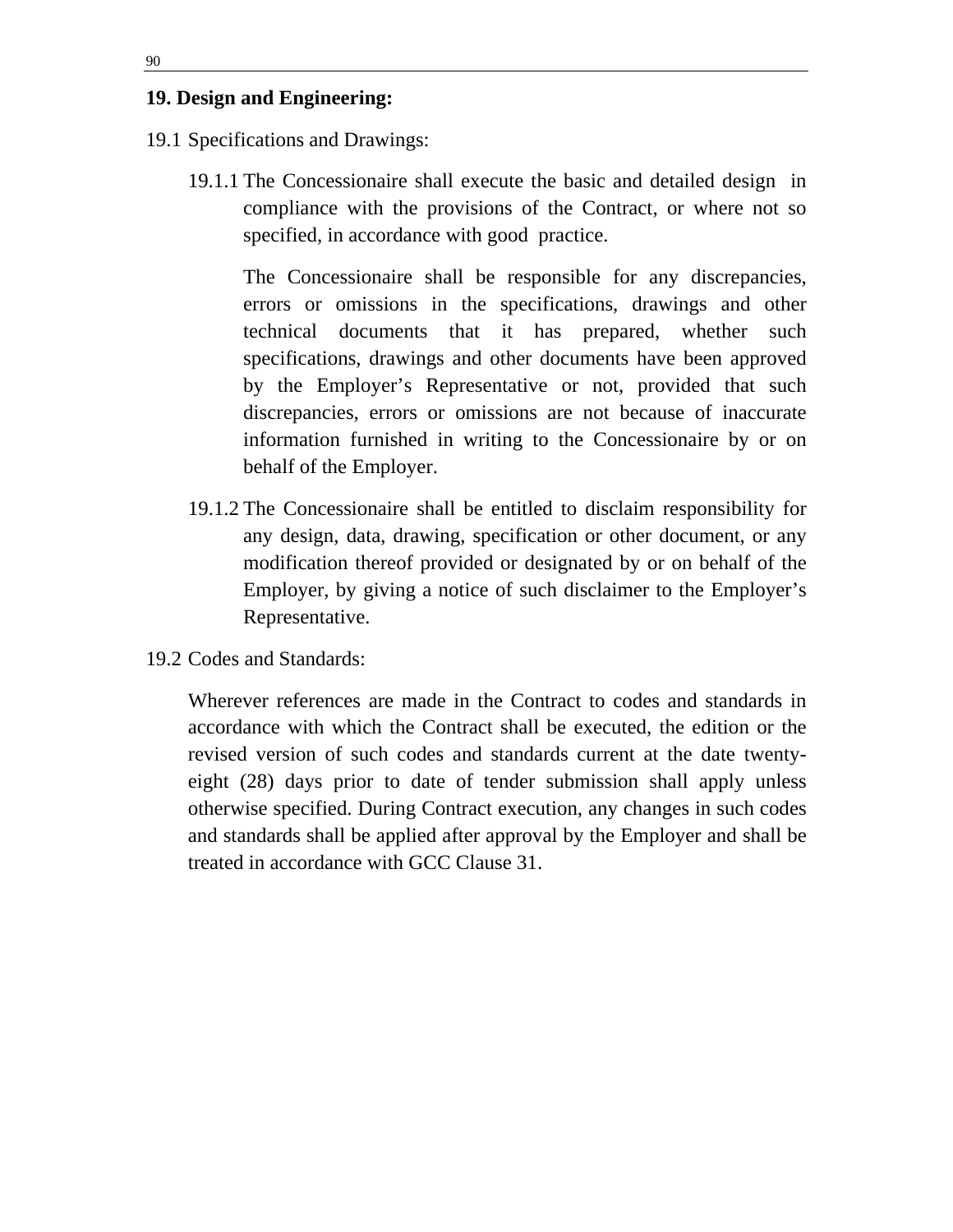#### 19.3 Approval/Review of Technical Documents by Employer's Representative:

- 19.3.1 The Concessionaire shall prepare and furnish to the Employer's Representative the documents for its approval or review as specified and in accordance with the requirements of GCC Sub-Clause 18.3 (Program of Performance).
- 19.3.2 Within seven (7) days after receipt by the Employer's Representative of any document requiring his approval the Employer's Representative shall either return one copy thereof to the Contractor with its approval endorsed thereon or shall notify the Concessionaire in writing of its disapproval thereof and the reasons there for and the modifications that the Employer's Representative proposes. If the Employer's Representative fails to take such action within the said seven (7) days, then the said document shall be deemed to have been approved by the Employer's Representative.
- 19.3.3 The Employer's Representative shall not disapprove any document, except on the grounds that the document does not comply with some specified provision of the Contract or that it is contrary to good engineering practice.
- 19.3.4 If the Employer's Representative disapproves the document, the Concessionaire shall modify the document and resubmit it for the Employer's Representative's approval. If the Employer's Representative approves the document subject to modification(s), the Concessionaire shall make the required modification(s), whereupon the document shall be deemed to have been approved.
- 19.3.5 If any dispute or difference occurs between the Employer and the Concessionaire in connection with or arising out of the disapproval by the Employer's Representative of any document and/or any modification(s) thereto that cannot be settled between the parties within a reasonable period, then such dispute or differences shall be referred to the Commissioner, Department of Education GOK for adjudication..
- 19.3.6 The Employer's Representative's approval, with or without modification of the document furnished by the Concessionaire, shall not relieve the Concessionaire of any responsibility or liability imposed upon it by any provisions of the Contract except to the extent that any subsequent failure results from modifications required by the Employer's Representative.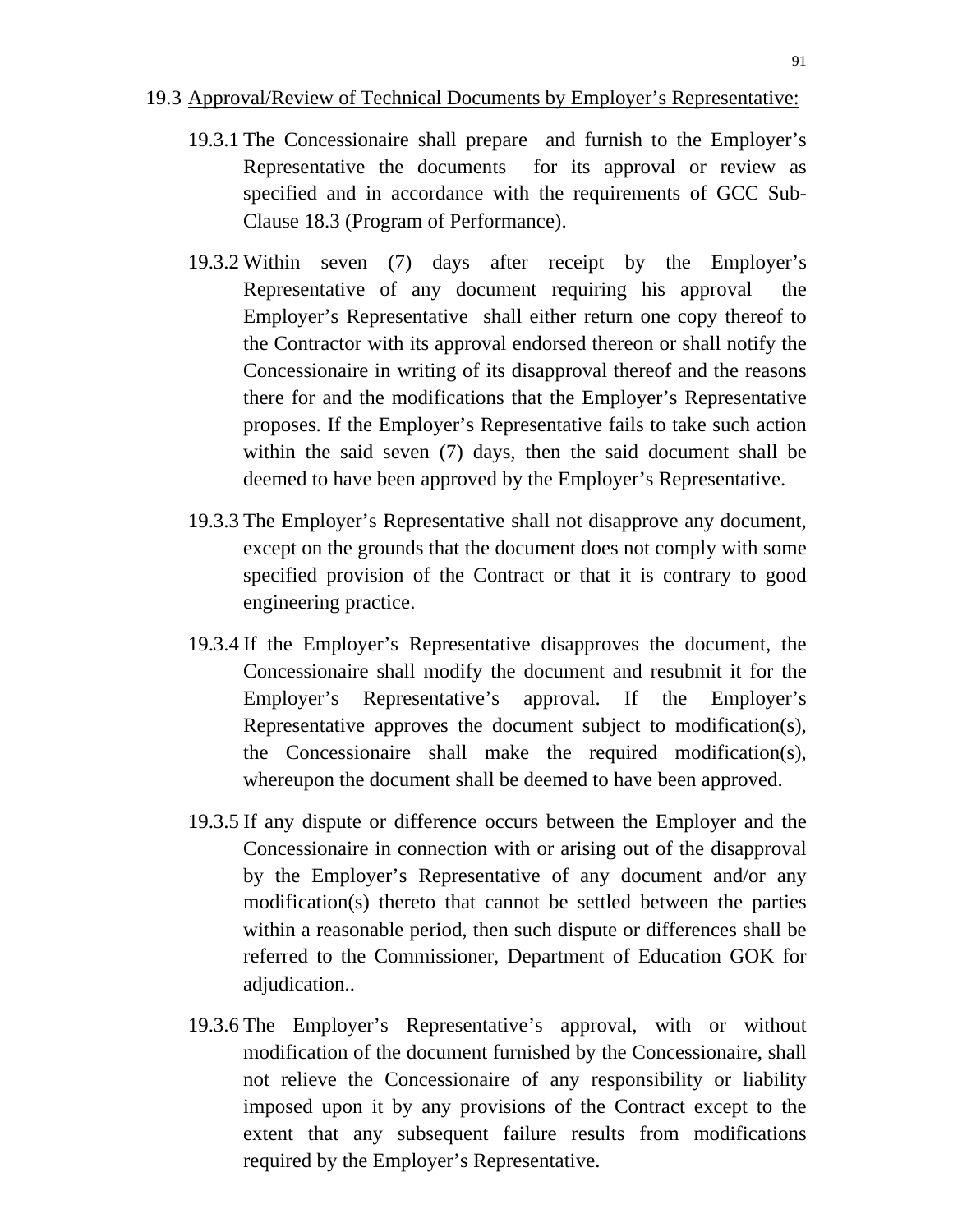19.3.7 The Concessionaire shall not depart from any approved document unless the Concessionaire has first submitted to the Employer's Representative an amended document and obtained his approval thereof. If the Employer's Representative requests any change in any already approved document and/or in any document based thereon, the provisions of GCC Clause 31 shall apply to such request.

# **20. Work:**

20.1 Printing, binding and lamination:

 The Concessionaire shall print, bind and laminate the books and transport all the books to the distributors and retailers in various districts of Karnataka.

- 20.2 Transportation
	- 20.2.1 The Concessionaire shall at its own risk and expense transport all the printed books by the mode of transport that the Concessionaire judges most suitable under all the circumstances.
	- 20.2.2 The Concessionaire shall be responsible for obtaining, if necessary, approvals from the authorities for transportation of the printed books to the distributors and retailers.

# **21. Implementation of Work:**

- 21.1 Concessionaire's Supervision: The Concessionaire shall give or provide all necessary superintendence during the implementation of the Work. The Concessionaire shall provide and employ only technical personnel who are skilled and experienced in their respective callings and supervisory staff who are competent to adequately supervise the Work.
- 21.2 Labor:
	- (a) The Concessionaire shall provide and employ in the implementation of the Contract such skilled, semi-skilled and unskilled labor as is necessary for the proper and timely execution of the Contract. The Concessionaire is encouraged to use local labor that has the necessary skills;
	- (b) Unless otherwise provided in the Contract, the Concessionaire shall be responsible for the recruitment, transportation, accommodation and catering of all labor, required for the execution of the Contract;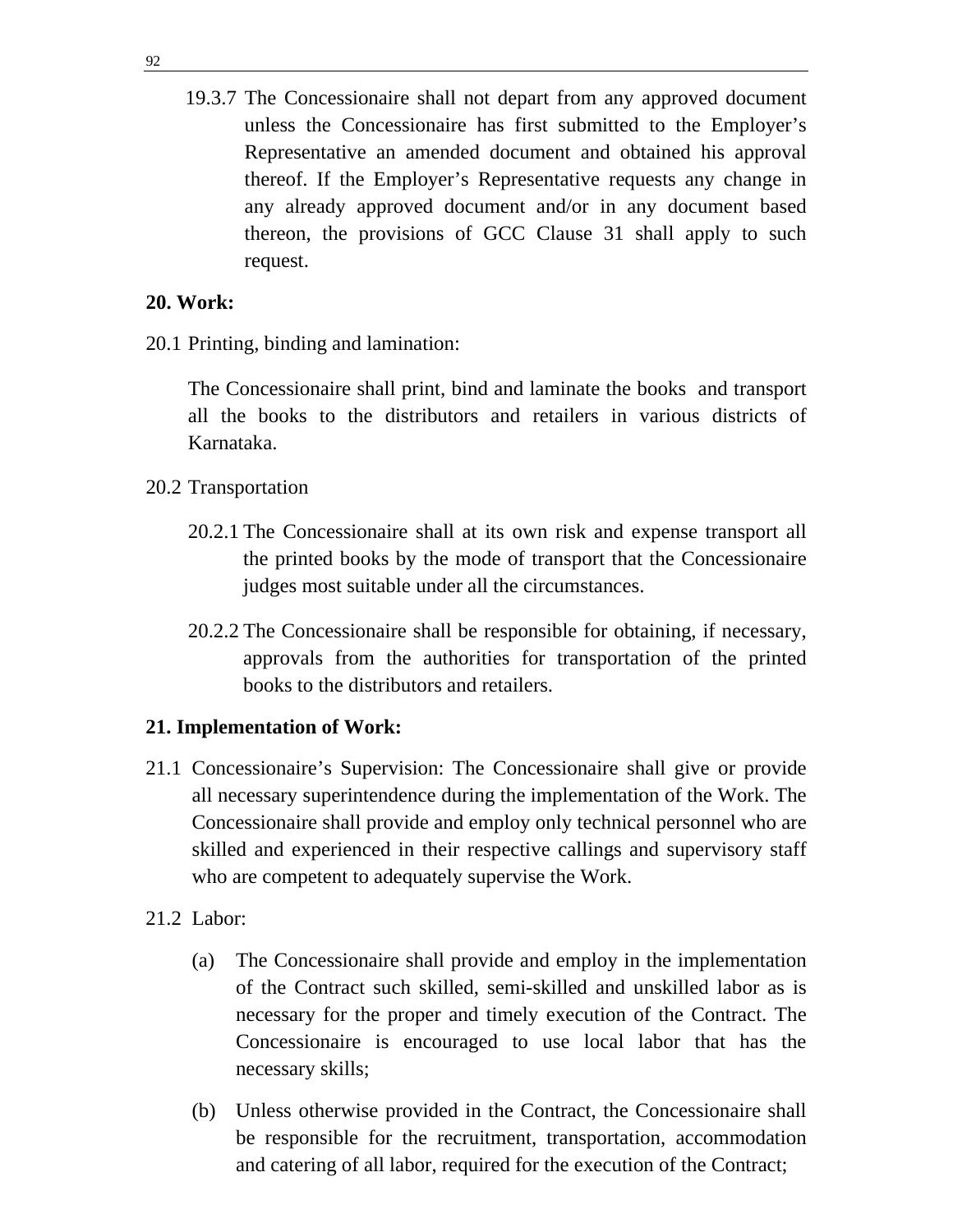- (c) The Concessionaire shall at all times during the progress of the Contract use its best endeavors to prevent any unlawful, riotous or disorderly conduct or behavior by or amongst its employees;
- (d) The Concessionaire shall, in all dealings with its labor employed on or connected with the Contract, pay due regard to all recognized festivals, official holidays, religious or other customs and all local laws and regulations pertaining to the employment of labor.

## **22. Test and Inspection:**

- 22.1 The Contractor shall at its own expense carry out at the place of printing, all such tests and/or inspections of the Printing, binding, lamination etc..
- 22.2 The Employer and the Employer's Representative or their designated representatives shall be entitled to attend the aforesaid test and/or inspection, provided that the Employer shall bear all costs and expenses incurred in connection with such attendance including, but not limited to, all traveling and board and lodging expenses.
- 22.3 Whenever the Concessionaire is ready to carry out any such test and/or inspection, the Concessionaire shall give a reasonable advance notice of such test and/or inspection and of the place and time thereof to the Employer's Representative.
- 22.4 The Concessionaire shall provide the Employer's Representative with a certified report of the results of any such test and/or inspection.

 If the Employer or Employer's Representative (or their designated representatives) fails to attend the test and/or inspection, or if it is agreed between the parties that such persons shall not do so, then the Concessionaire may proceed with the test and/or inspection in the absence of such persons, and may provide the Employer's Representative with a certified report of the results thereof

- 22.5 If any dispute or difference of opinion shall arise between the parties in connection with or arising out of the test and/or inspection that cannot be settled between the parties within a reasonable period of time, it may be referred to The Commissioner of Education GOK for adjudication.
- 22.6 Employer or Department of PU Board Representatives are visit the printing location for verification of the printing progress & supply status.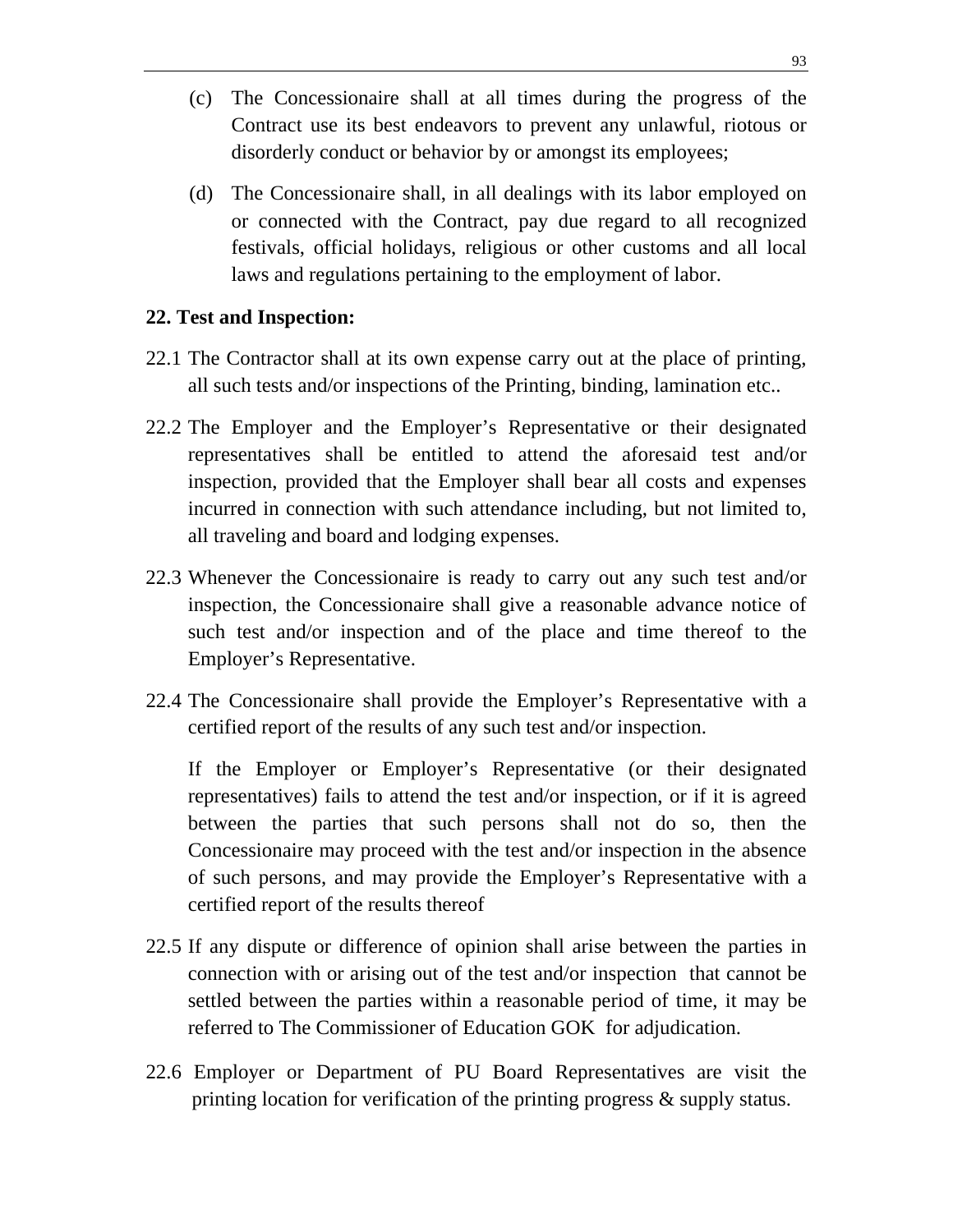## **23. Completion of Work:**

- 23.1 As soon as the Printing work and binding and lamination work has, been completed as specified in the Technical Specifications and before transportation to the Distributors/retailers, the Concessionaire shall inform the Employer's representative to conduct inspection.
- 23.2 The Employer's Representative shall, within seven (7) days after receipt of the Concessionaire's notice inspects the work and issues a certificate to begin transportation or notify the Concessionaire in writing of any defects and/or deficiencies.
- 23.3 If the Employer's Representative fails to issue the Completion Certificate and fails to inform the Concessionaire of any defects and/or deficiencies within seven (7) days after receipt of the Concessionaire's notice shall be deemed to have reached Completion as of the date of the Concessionaire's notice and the Concessionaire shall commence transportation.

## **F. Guarantees and Liabilities**

## **24. Completion Time Guarantee:**

- 24.1 The Concessionaire guarantees that it shall Complete the printing, binding, lamination and transport to the distributors and retailers within the Time for Completion specified in the SCC pursuant to GCC Sub-Clause 8.2, or within such extended time to which the Concessionaire shall be entitled under GCC Clause 32 hereof.
- 24.2 If the Concessionaire fails to attain Completion of the activities or any part thereof within the Time for Completion or any extension thereof under GCC Clause 32 the Concessionaire shall pay to the Employer liquidated damages in the amount specified in the **SCC** as a percentage rate of the Contract Price, or the relevant part thereof. The aggregate amount of such liquidated damages shall in no event exceed the amount specified as "Maximum" in the **SCC**. Once the "Maximum" is reached, the Employer may consider termination of the Contract, pursuant to GCC Sub-Clause 34.2.2.Such payment shall completely satisfy the Contractor's obligation to attain Completion of the Facilities or the relevant part thereof within the Time for Completion or any extension thereof under GCC Clause 32. The Contractor shall have no further liability whatsoever to the Employer in respect thereof.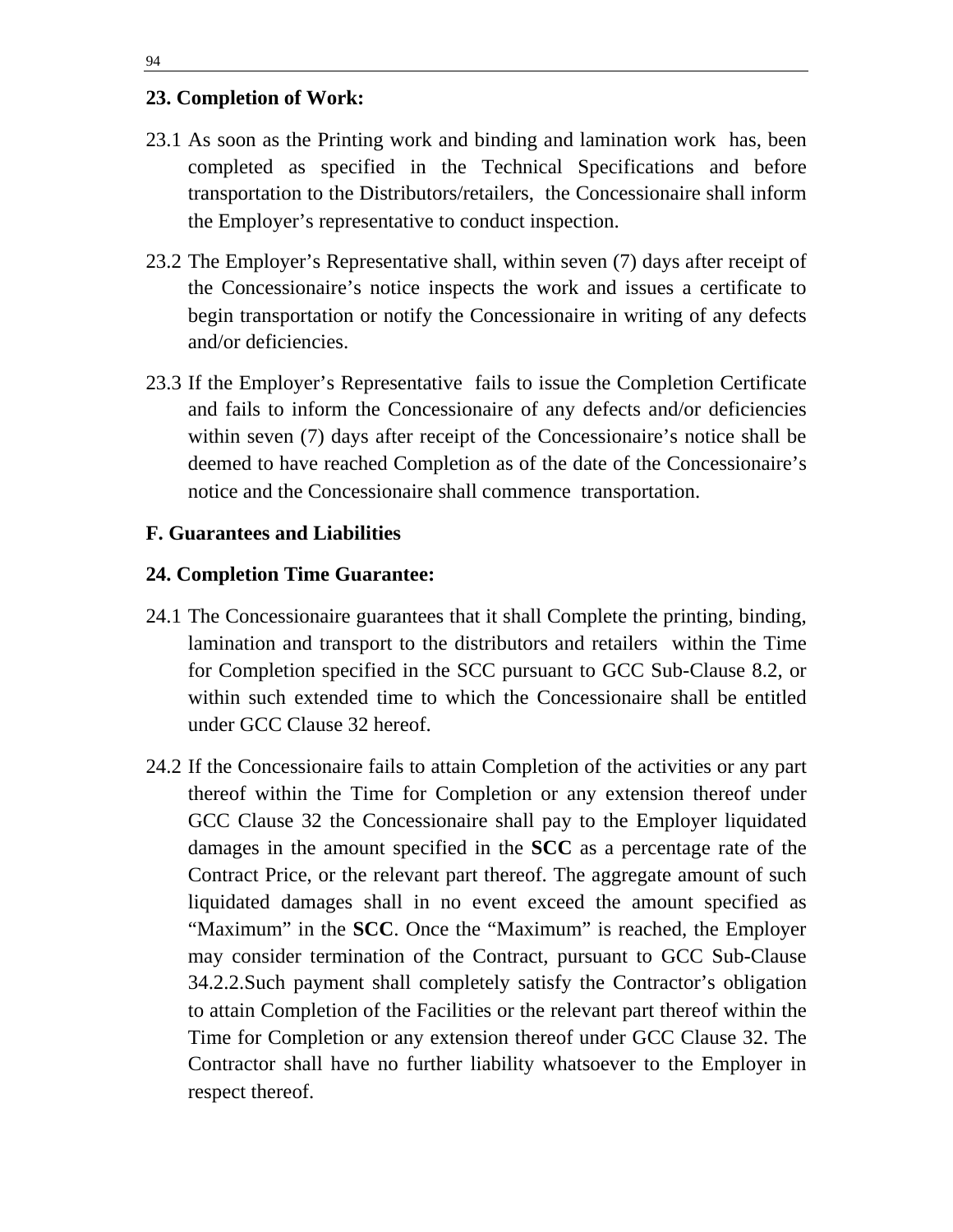However, the payment of liquidated damages shall not in any way relieve the Contractor from any of its obligations to complete the Work or from any other obligations and liabilities of the Contractor under the Contract.

### **25. Defect Liability:**

- 25.1 The Concessionaire warrants that the Printing, binding, lamination or any part thereof shall be free from defects in the design, engineering, materials and workmanship of the work executed.
- 25.2 The Defect Liability Period shall be six (6) months from the date of Completion of the printing work.

 If during the Defect Liability Period any defect should be found in the design, engineering, materials and workmanship of the books sold through distributors/retailers, the Concessionaire shall promptly, in consultation and agreement with the Employer regarding appropriate remedying of the defects, and at its cost, repair, replace or otherwise make good (as the Concessionaire shall, at its discretion, determine) such defects The Concessionaire shall not be responsible for the repair, replacement or making good of any defect or of any damage to the printed books out of or resulting from any of the following causes:

- (a) improper use by the purchaser of the text books;
- (c) normal wear and tear.
- 25.3 The Employer shall give the Concessionaire a notice stating the nature of any such defect together with all available evidence thereof, promptly following the discovery thereof. The Employer shall afford all reasonable opportunity for the Concessionaire to inspect any such defect.
- 25.4 If the Concessionaire fails to remedy such defect or any damage to the text books within a reasonable time (which shall in no event be considered to be less than seven (7) days), the Employer may, following notice to the Concessionaire, proceed to do such work, and the reasonable costs incurred by the Employer in connection therewith shall be paid to the Employer by the Concessionaire or may be deducted by the Employer from any monies due the Concessionaire under the Performance Security.
- 25.5 The payment of liquidated damages under GCC Sub-Clause 24.2, up to the limitation of liability specified in the SCC, shall completely satisfy the Concessionaire's guarantees and the Concessionaire shall have no further liability whatsoever to the Employer in respect thereof.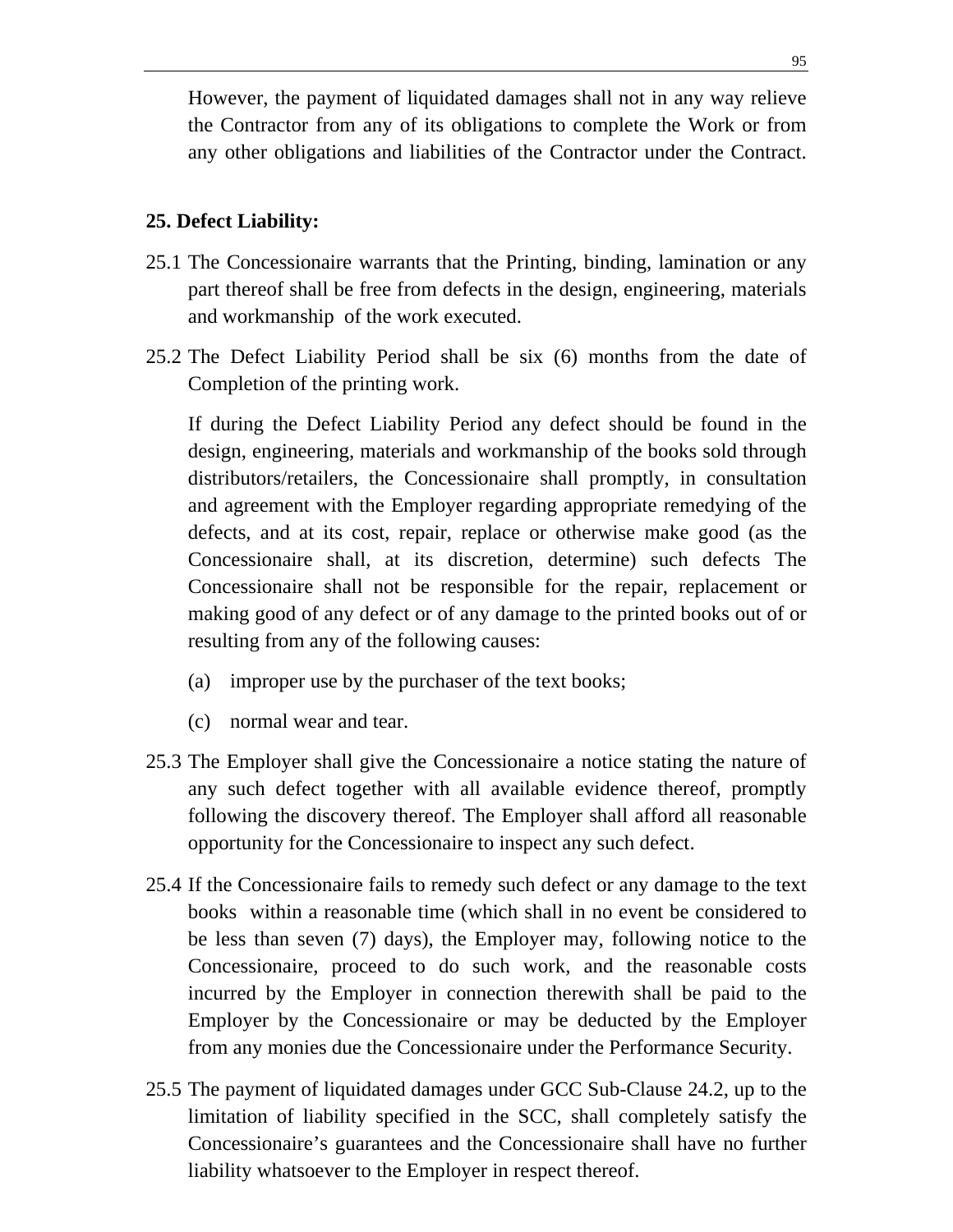#### **26. Patent Indemnity:**

- 26.1 The Concessionaire shall, indemnify and hold harmless the Employer and its employees and officers from and against any and all suits, actions or administrative proceedings, claims, demands, losses, damages, costs, and expenses of whatsoever nature, including attorney's fees and expenses, which the Employer may suffer as a result of any infringement or alleged infringement of any patent, utility model, registered design, trademark, copyright or other intellectual property right registered or otherwise existing at the date of the Contract by reason of the implementation by the Concessionaire of the Contract in Karnataka where it is being performed.
- 26.2 The Employer shall indemnify and hold harmless the Concessionaire and its employees, and officers from and against any and all suits, actions or administrative proceedings, claims, demands, losses, damages, costs, and expenses of whatsoever nature, including attorney's fees and expenses, which the Concessionaire may suffer as a result of any infringement or alleged infringement of any patent, utility model, registered design, trademark, copyright or other intellectual property right registered or otherwise existing at the date of the Contract arising out of or in connection with any design, data, drawing, specification, or other documents or materials provided or designed by or on behalf of the Employer.

## **27. Limitations of Liability:**

- 27.1 Except in cases of criminal negligence or willful misconduct,
	- (a) the Concessionaire shall not be liable to the Employer, whether in contract, tort, or otherwise, for any indirect or consequential loss or damage, loss of use, loss of production, or loss of profits or interest costs, provided that this exclusion shall not apply to any obligation of the Concessionaire to pay liquidated damages to the Employer and
	- (b) the aggregate liability of the Concessionaire to the Employer, whether under the Contract, in tort or otherwise, shall not exceed the total Contract Price.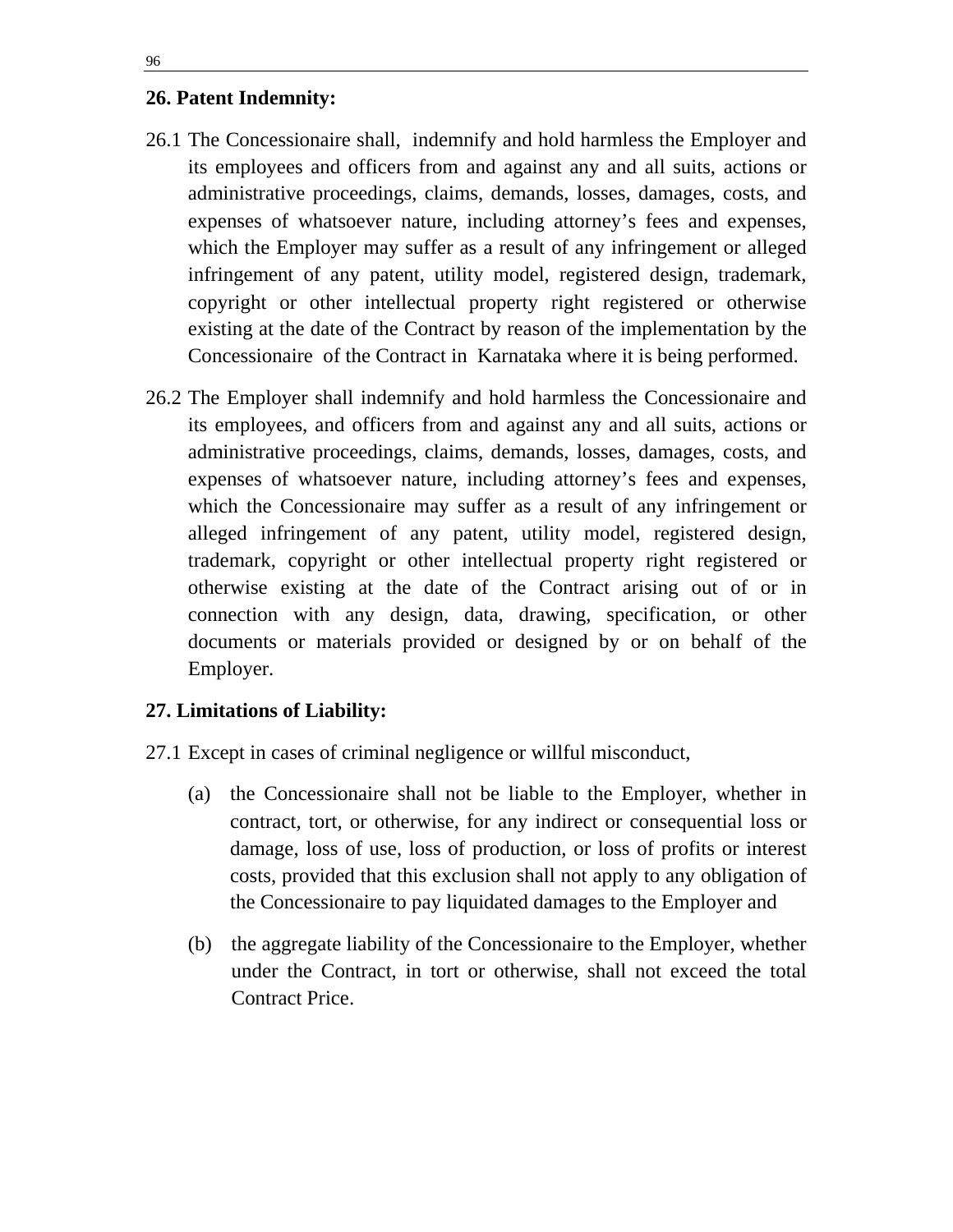#### **G. Risk Distribution**

# **28. Loss of or Damage to Property; Accident or Injury to Workers; Indemnification:**

- 28.1 The Contractor shall indemnify and hold harmless the Employer and its employees and officers from and against any and all suits, actions or administrative proceedings, claims, demands, losses, damages, costs, and expenses of whatsoever nature, including attorney's fees and expenses, in respect of the death or injury of any person or loss of or damage to any property arising in connection with the printing, binding and distribution of text books by reason of the negligence of the Concessionaire or his employees, officers or agents, .
- 28.2 If any proceedings are brought or any claim is made against the Employer that might subject the Concessionaire to liability under GCC Sub-Clause 28.1, the Employer shall promptly give the Concessionaire a notice thereof and the Concessionaire may at its own expense and in the Employer's name conduct such proceedings or claim and any negotiations for the settlement of any such proceedings or claim.

 If the Concessionaire fails to notify the Employer within twenty-eight (28) days after receipt of such notice that it intends to conduct any such proceedings or claim, then the Employer shall be free to conduct the same on its own behalf. Unless the Concessionaire has so failed to notify the Employer within the twenty-eight (28) day period, the Employer shall make no admission that may be prejudicial to the defense of any such proceedings or claim.

 The Employer shall, at the Concessionaire's request, afford all available assistance to the Concessionaire in conducting such proceedings or claim, and shall be reimbursed by the Concessionaire for all reasonable expenses incurred in so doing.

28.3 The party entitled to the benefit of an indemnity shall take all reasonable measures to mitigate any loss or damage which has occurred. If the party fails to take such measures, the other party's liabilities shall be correspondingly reduced.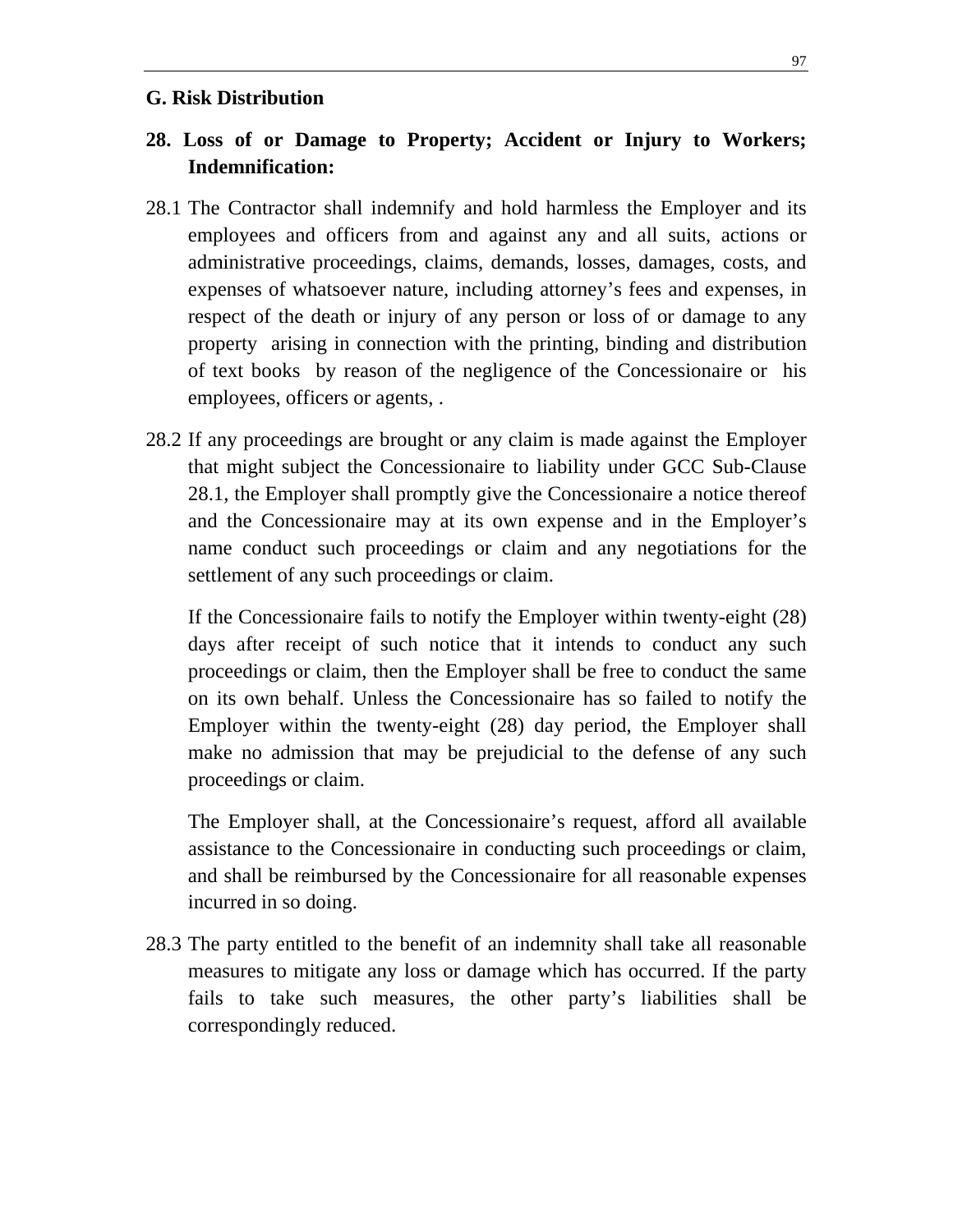## **29. Insurance:**

- 29.1 To the extent specified in the corresponding Appendix (Insurance Requirements) to the Contract Agreement, the Concessionaire shall at its expense take out and maintain in effect, or cause to be taken out and maintained in effect, during the performance of the Contract, the insurances set forth below in the sums and with the deductibles and other conditions specified in the said Appendix5. The identity of the insurers and the form of the policies shall be subject to the approval of the Employer, who should not unreasonably withhold such approval.
	- (a) Insurance against Fire in Print Factory:

Covering loss or damage due to fire in Print factory and storage during the contract period.

(b) Cargo Insurance During Transport

 Covering loss or damage occurring while in transit from the Printer's Factory to the Distributors /retailer's premises

(c) Third Party Liability Insurance

 Covering bodily injury or death suffered by third parties (including the Employer's personnel) and loss of or damage to property occurring in connection with the printing, binding, distribution and sale of the books.

(d) Automobile Liability Insurance

 Covering use of all vehicles used by the Concessionaire in connection with the execution of the Contract.

(e) Workers' Compensation

In accordance with the statutory requirements applicable in India.

29.2 The Employer shall be named as co-insured under all insurance policies taken out by the Concessionaire except for the Third Party Liability, Workers' Compensation. All insurers' rights of subrogation against such co-insured for losses or claims arising out of the performance of the Contract shall be waived under such policies.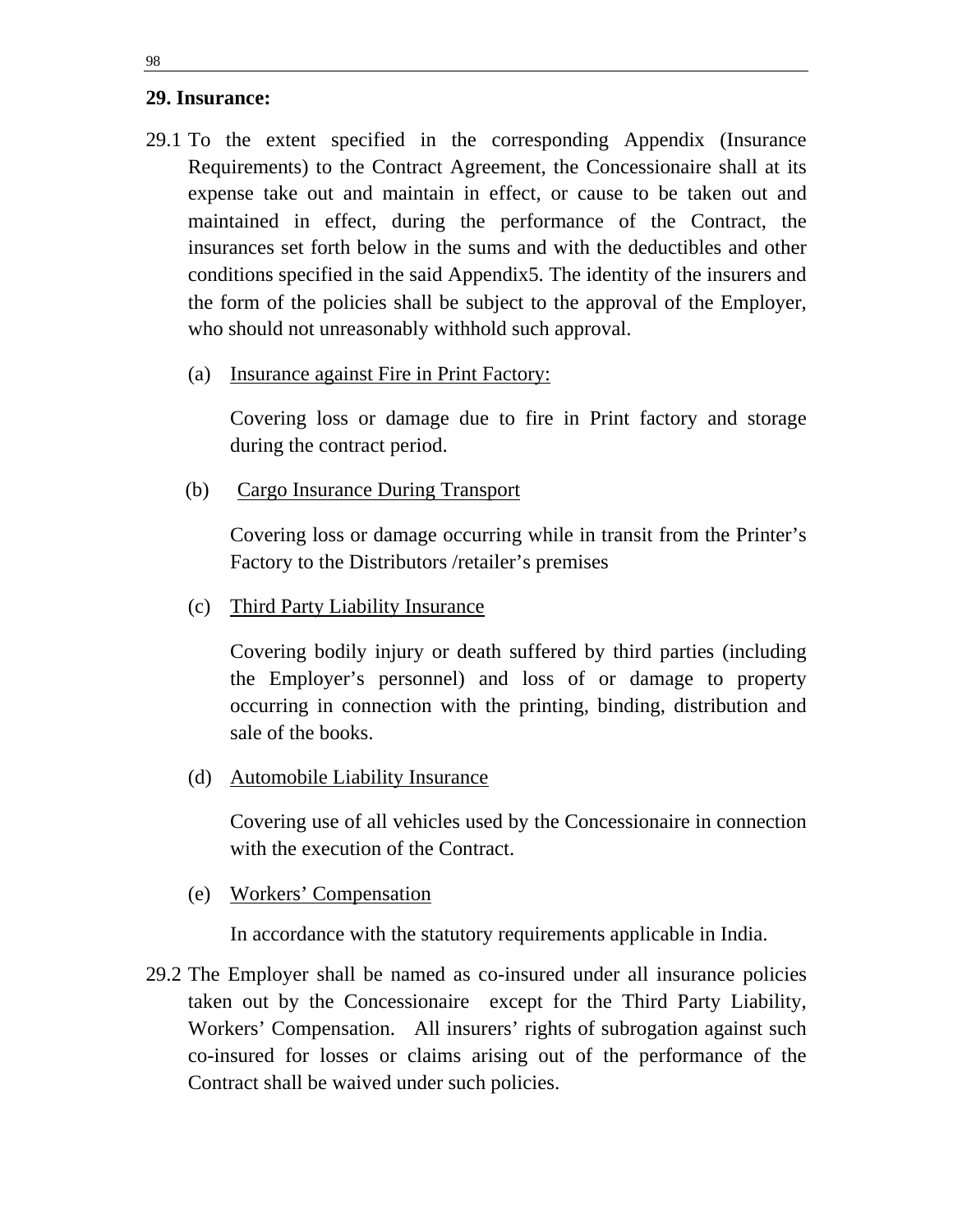- 29.3 The Concessionaire shall, in accordance with the provisions of the corresponding Appendix (Insurance Requirements) to the Contract Agreement, deliver to the Employer certificates of insurance (or copies of the insurance policies) as evidence that the required policies are in full force and effect. The certificates shall provide that no less than twenty-one (21) days' notice shall be given to the Employer by insurers prior to cancellation or material modification of a policy.
- 29.4 If the Contractor fails to take out and/or maintain in effect the insurances referred to in GCC 29.1 above the Employer may take out and maintain in effect any such insurances and may from time to time deduct from any amount due the Concessionaire under the Contract any premium that the Employer shall have paid to the insurer, or may otherwise recover such amount as a debt due from the Concessionaire.
- 29.5 Unless otherwise provided in the Contract, the Concessionaire shall prepare and conduct all and any claims made under the policies effected by it pursuant to this GCC Clause 29, and all monies payable by any insurers shall be paid to the Concessionaire. The Employer shall give to the Concessionaire all such reasonable assistance as may be required by the Concessionaire. With respect to insurance claims in which the Employer's interest is involved, the Concessionaire shall not give any release or make any compromise with the insurer without the prior written consent of the Employer. With respect to insurance claims in which the Concessionaire's interest is involved, the Employer shall not give any release or make any compromise with the insurer without the prior written consent of the Concessionaire.

#### **30. Force Majeure:**

- 30.1 Notwithstanding the provisions of GCC Clauses 20, 21, 22, the Concessionaire shall not be liable for forfeiture of its performance security, liquidated damages or termination for default, if and to the extent that, its delay in performance or other failure to perform its obligations under the Contract is the result of an event of Force Majeure.
- 30.2 For purposes of this Clause, "Force Majeure" means an event beyond the control of the Concessionaire and Such events may include, but are not limited to, acts of the Employer either in its sovereign or contractual capacity, wars or revolutions, fires, floods, epidemics, quarantine restrictions and freight embargoes.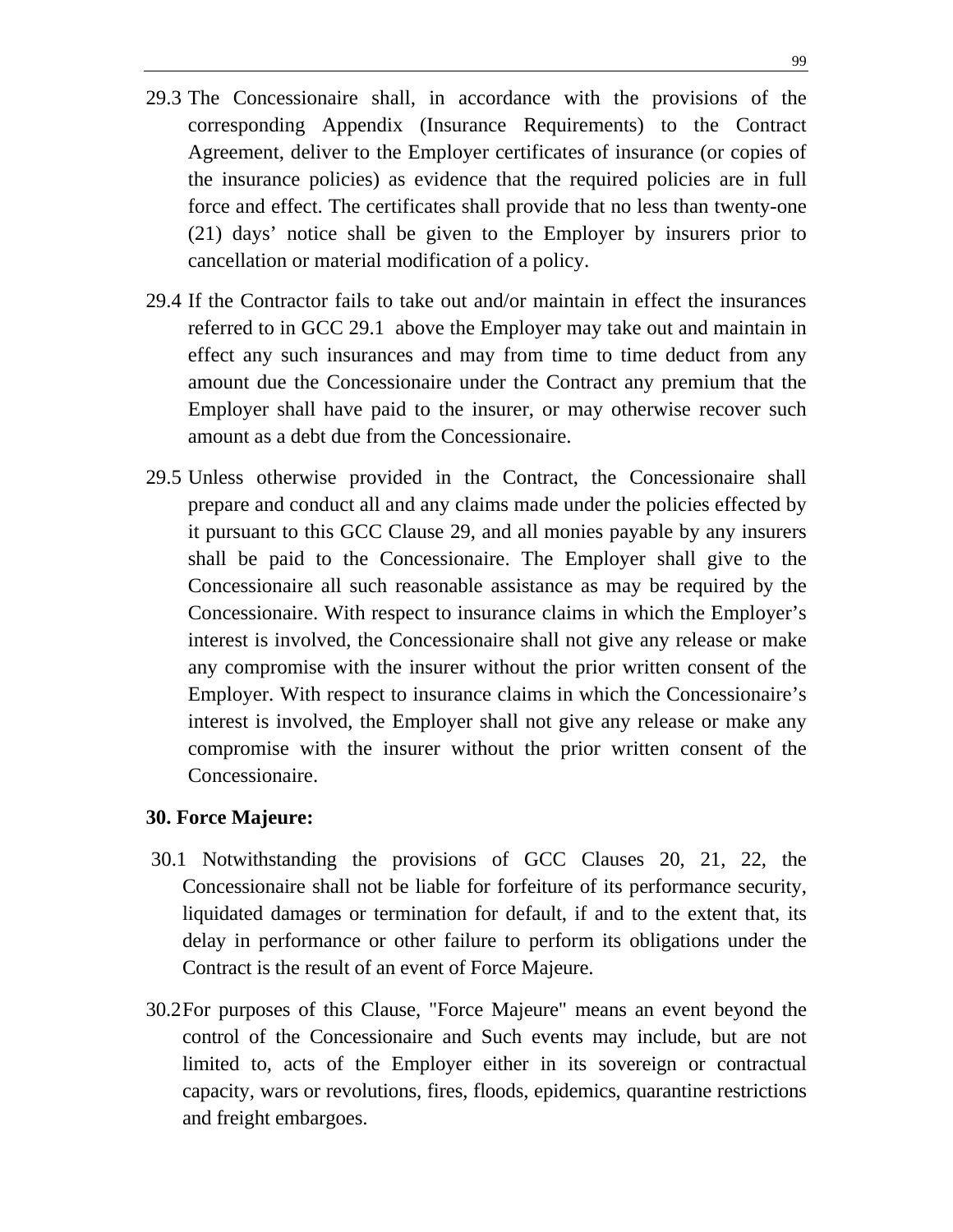30.3 If a Force Majeure situation arises, the Concessionaire shall promptly notify the Employer in writing of such conditions and the cause thereof. Unless otherwise directed by the Employer in writing, the Concessionaire shall continue to perform its obligations under the Contract as far as is reasonably practical, and shall seek all reasonable alternative means for performance not prevented by the Force Majeure event.

## **H. Changes in Contract Elements**

## **31. Changes in the Work included in the Contract:**

- 31.1 Introducing a Change
	- 31.1.1 The Employer shall have the right to propose, and subsequently require, that the Employer's Representative orders the Concessionaire from time to time during the performance of the Contract to make any change, modification, addition or deletion to, in or from the Work (hereinafter called "Change"), provided that such Change falls within the general scope of the Work and does not constitute unrelated work and that it is technically practicable, taking into account both the state of advancement of the Work and the technical compatibility of the Change envisaged with the nature of the Work as specified in the Contract.
	- 31.1.2 The Concessionaire may from time to time during its performance of the Contract propose to the Employer (with a copy to the Employer's Representative) any Change that the Concessionaire considers necessary or desirable to improve the quality, of the Contract. The Employer may at its discretion approve or reject any Change proposed by the Concessionaire.
	- 31.1.3 Notwithstanding GCC Sub-Clauses 31.1.1 and 31.1.2, no change made necessary because of any default of the Concessionaire in the performance of its obligations under the Contract shall be deemed to be a Change, and such change shall not result in any adjustment of the Contract Price or the Time for Completion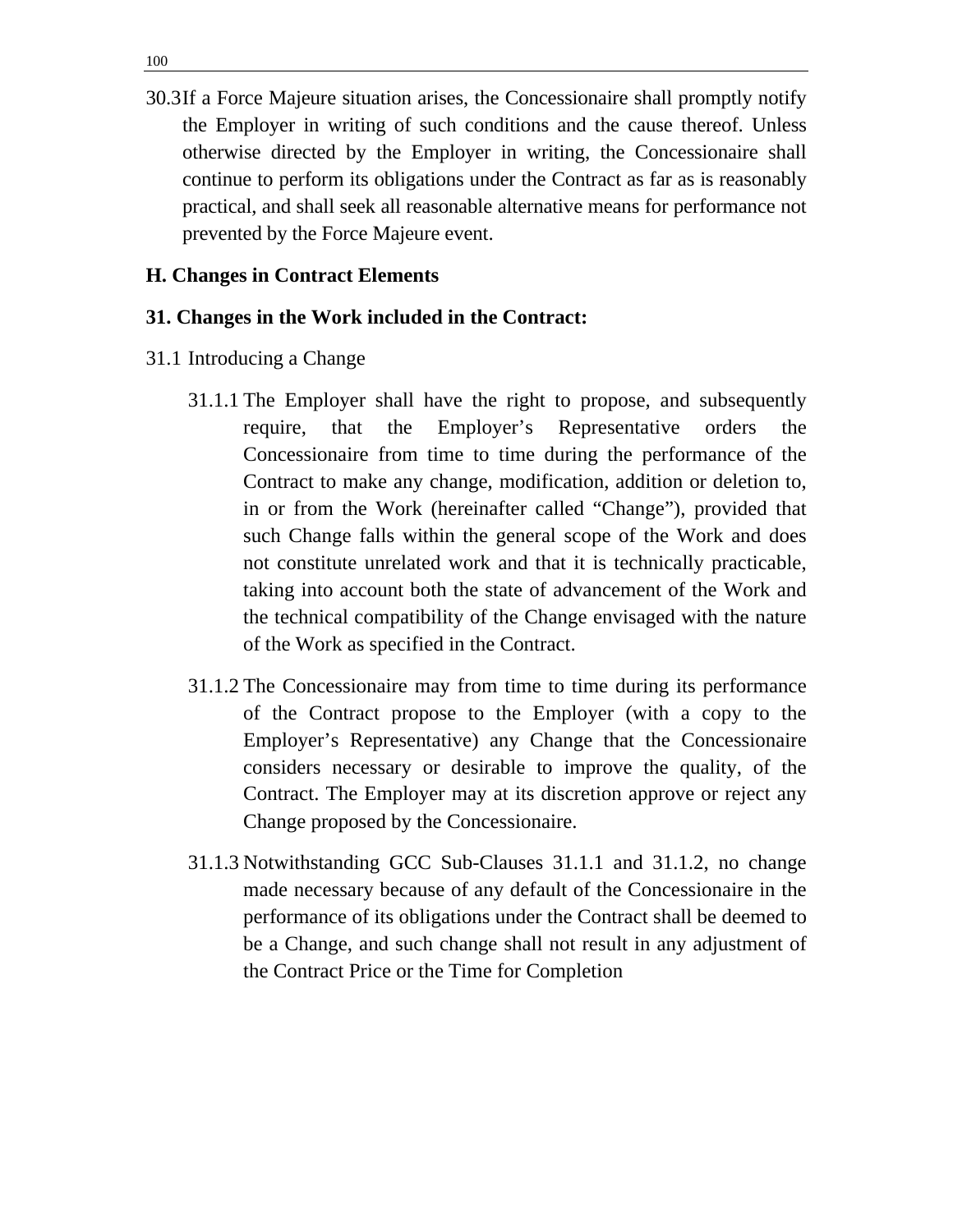## **32. Extension of Time for Completion:**

- 32.1 The Time(s) for Completion specified in the SCC shall be extended if the Concessionaire is delayed or impeded in the performance of any of its obligations under the Contract by reason of any of the following:
	- (a) any Change in the Work as provided in GCC Clause 31;
	- (b) any occurrence of Force Majeure as provided in GCC Clause 30;
	- (c) any suspension order given by the Employer under GCC Clause 33 hereof or reduction in the rate of progress pursuant to GCC Sub-Clause 33.2 or
	- (d) any default or breach of the Contract by the Employer, , or any activity, act or omission of any other contractors employed by the Employer or
	- (e) delays attributable to the Employer or
	- (f) any other matter specifically mentioned in the Contract

 by such period as shall be fair and reasonable in all the circumstances and as shall fairly reflect the delay or impediment sustained by the Contractor.

- 32.2 Except where otherwise specifically provided in the Contract, the Concessionaire shall submit to the Employer's Representative a notice of a claim for an extension of the Time for Completion, together with particulars of the event or circumstance justifying such extension as soon as reasonably practicable after the commencement of such event or circumstance. As soon as reasonably practicable after receipt of such notice and supporting particulars of the claim, the Employer and the Concessionaire shall agree upon the period of such extension. In the event that the Concessionaire does not accept the Employer's estimate of a fair and reasonable time extension, the Concessionaire shall be entitled to refer the matter to Commissioner, Education Department GOK for adjudication. If the Concessionaire is not satisfied with the decision of the Commissioner, he is entitled to refer the matter to Arbitration pursuant to GCC Clause 6.
- 32.3 The Concessionaire shall at all times use its reasonable efforts to minimize any delay in the performance of its obligations under the Contract.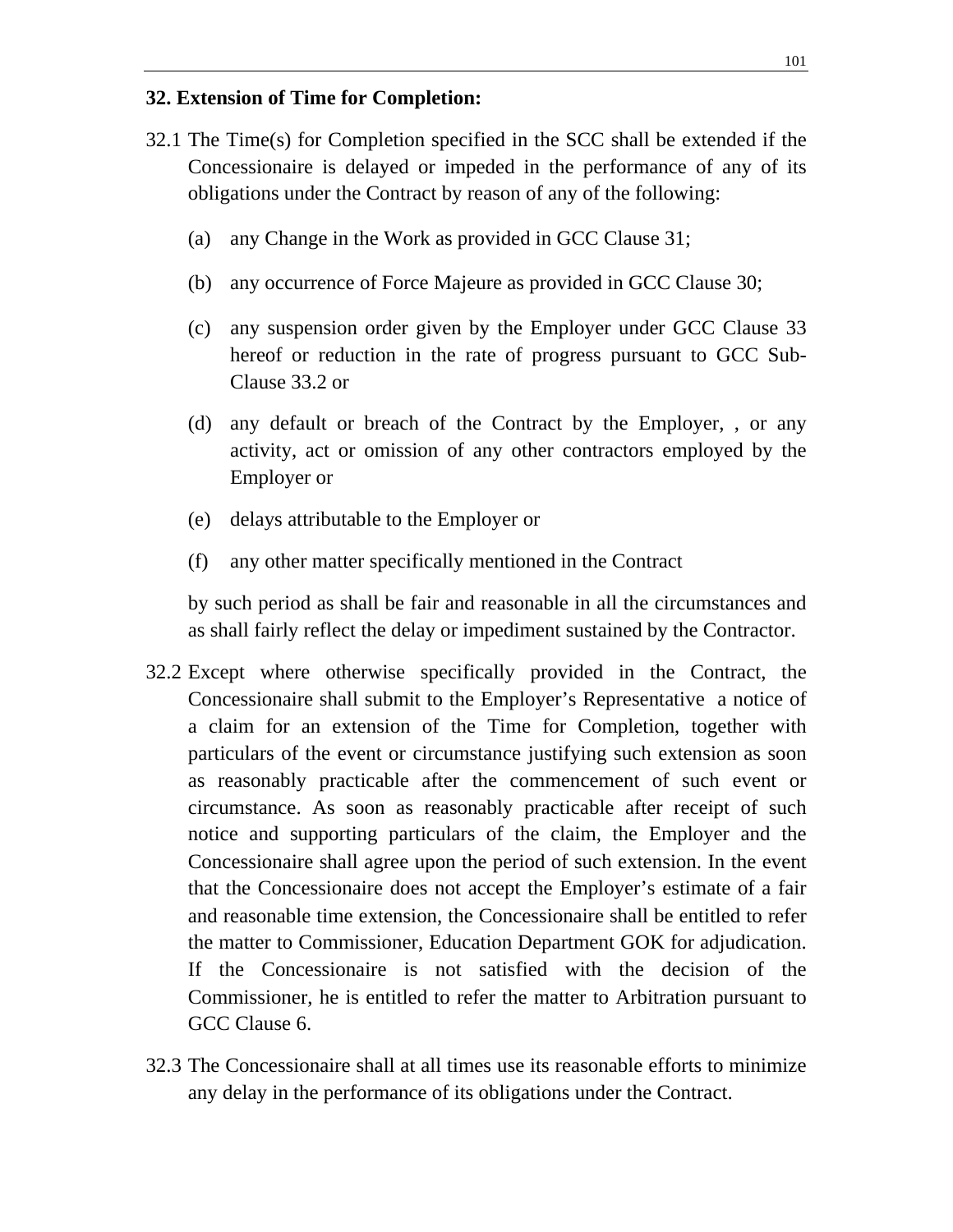# **33. Suspension:**

33.1 The Employer may request the Employer's representative, by notice to the Concessionaire, to order the Concessionaire to suspend performance of any or all of its obligations under the Contract. Such notice shall specify the obligation of which performance is to be suspended, the effective date of the suspension and the reasons there for. The Concessionaire shall thereupon suspend performance of such obligation until ordered in writing to resume such performance by the Employer's Representative

 If, by virtue of a suspension order given by the Employer's Representative, other than by reason of the Concessionaire's default or breach of the Contract, the Concessionaire's performance of any of its obligations is suspended for an aggregate period of more than sixty (60) days, then at any time thereafter and provided that at that time such performance is still suspended, the Concessionaire may give a notice to the Employer's Representative requiring that the Employer shall, within twenty-eight (28) days of receipt of the notice, order the resumption of such performance or request and subsequently order a change in accordance with GCC Clause 31, excluding the performance of the suspended obligations from the Contract.

 If the Employer fails to do so within such period, the Concessionaire may, by a further notice to the Employer's Representative, elect to treat the suspension, where it affects a part only of the Work, as a deletion of such part in accordance with GCC Clause 31 or, where it affects the whole of the Work, as termination of the Contract under GCC Sub-Clause 34.1.

33.2 If

(a) the Concessionaire is unable to carry out any of its obligations under the Contract for any reason attributable to the Employer, including but not limited to the Employer's failure to provide Pre-press material in accordance with GCC Sub-Clause 10.2, or failure to obtain any governmental permit necessary for the execution and/or completion of the Assignment,

 then the Concessionaire may by fourteen (14) days' notice to the Employer suspend performance of all or any of its obligations under the Contract, or reduce the rate of progress.

33.3 If the Concessionaire's performance of its obligations is suspended or the rate of progress is reduced pursuant to this GCC Clause 33, then the Time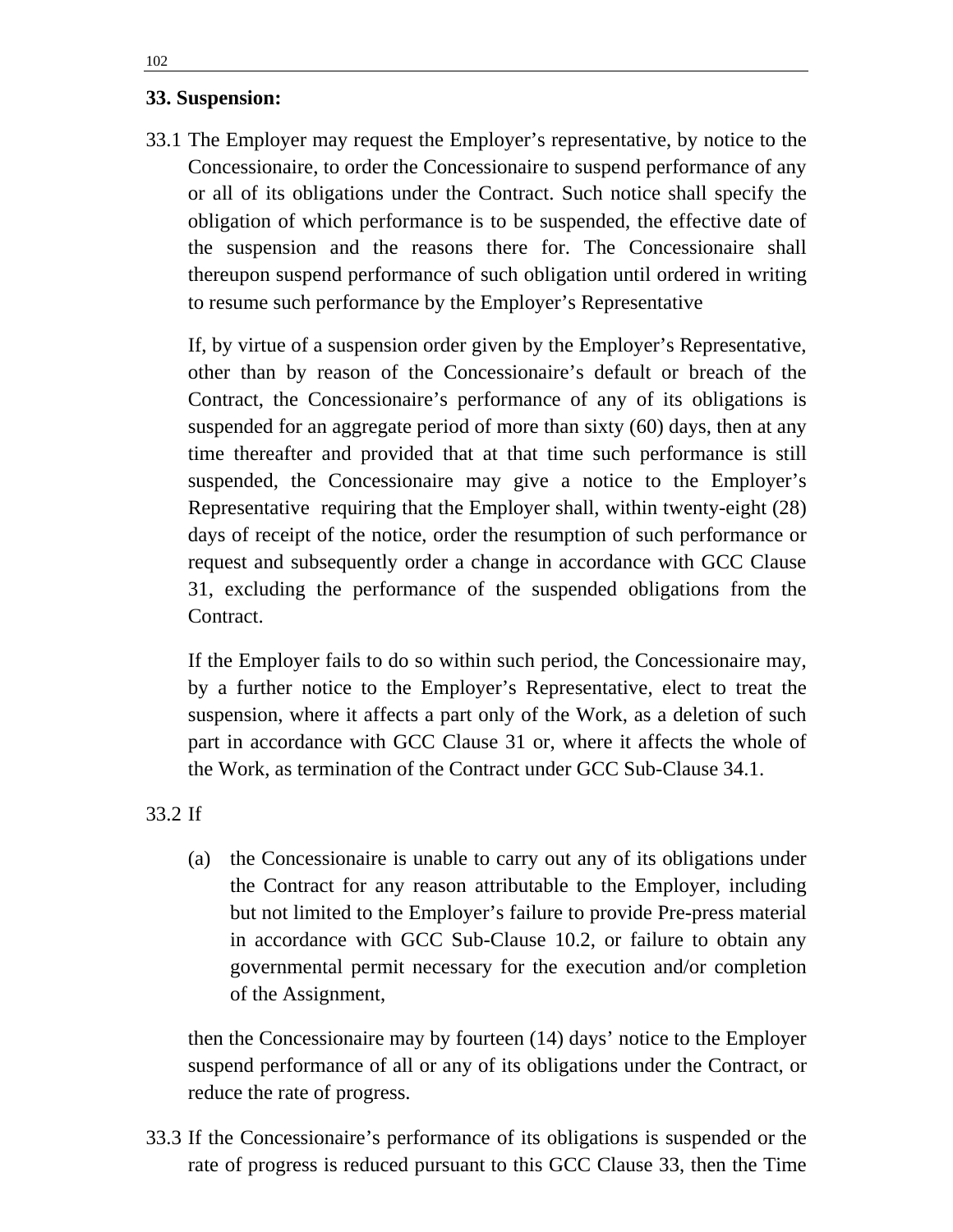for Completion shall be extended in accordance with GCC Sub-Clause 32.1, and any and all additional costs or expenses incurred by the Contractor as a result of such suspension or reduction shall be paid by the Employer to the Contractor in addition to the Contract Price, except in the case of suspension order or reduction in the rate of progress by reason of the Contractor's default or breach of the Contract.

### **34. Termination:**

- 34.1 Termination for Employer's Convenience
	- 34.1.1 The Employer may at any time terminate the Contract for any reason by giving the Concessionaire a notice of termination that refers to this GCC Sub-Clause 34.1.

34.1.2 Upon receipt of the notice of termination under GCC Sub-Clause 34.1.1, the Concessionaire shall either immediately or upon the date specified in the notice of termination

(a) cease all further work, except for such work as the Employer may specify in the notice of termination for the sole purpose of protecting that part of the Work already executed;

- (b) In addition, the Concessionaire, shall
	- (i) deliver to the Employer the parts of the Works executed by the Concessionaire up to the date of termination;
	- (ii) to the extent legally possible, assign to the Employer all right, title and benefit of the Concessionaire to the Work;
- 34.2 Termination for Concessionaire's Default
	- 34.2.1 The Employer, without prejudice to any other rights or remedies it may possess, may terminate the Contract forthwith in the following circumstances by giving a notice of termination and its reasons there for to the Concessionaire, referring to this GCC Sub-Clause  $34.2:$
	- (a) if the Concessionaire becomes bankrupt or insolvent, has a receiving order issued against it, compounds with its creditors, or, if the Concessionaire is a corporation, a resolution is passed or order is made for its winding up (other than a voluntary liquidation for the purposes of amalgamation or reconstruction), a receiver is appointed over any part of its undertaking or assets, or if the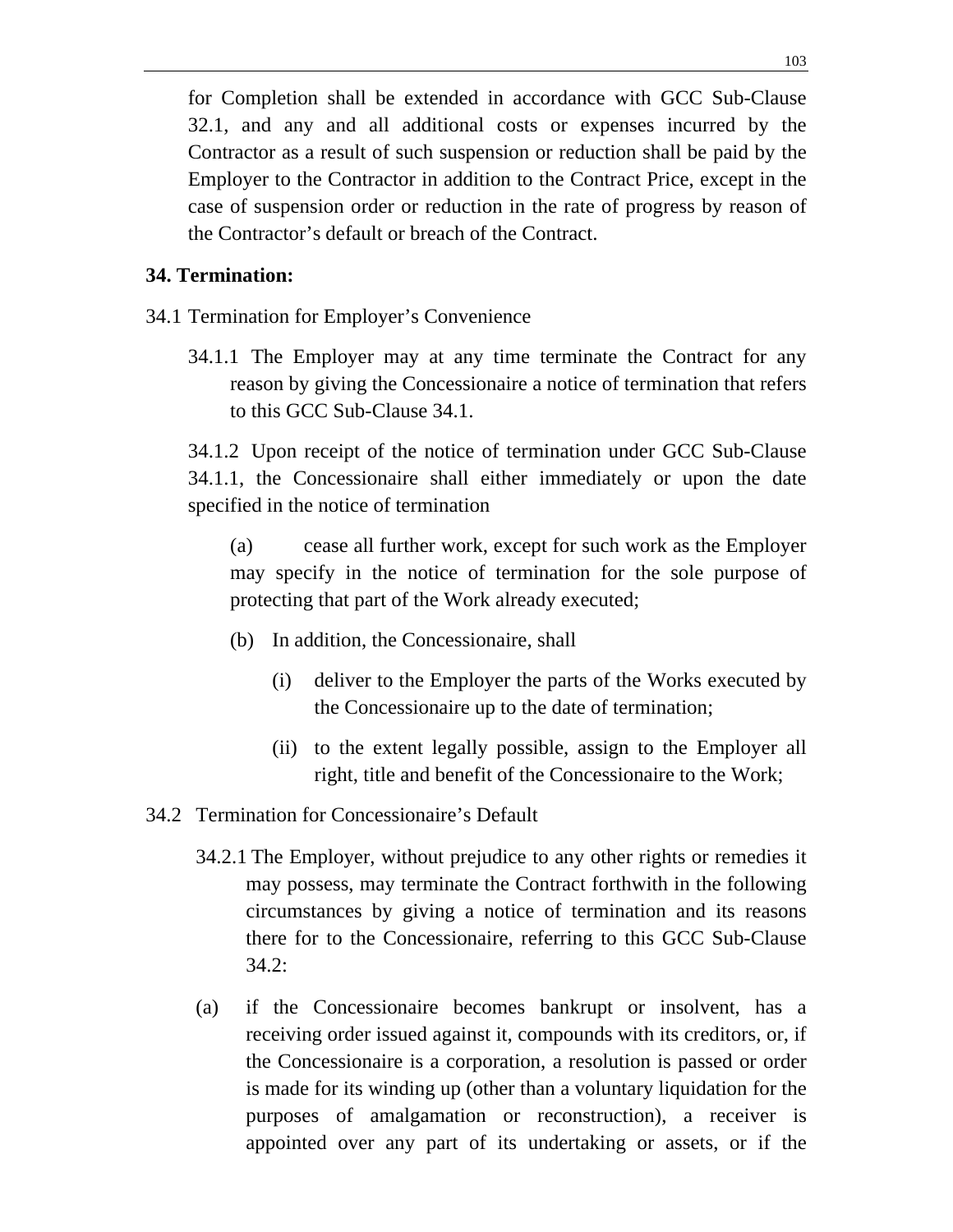Concessionaire takes or suffers any other analogous action in consequence of debt;

- (b) if the Concessionaire assigns or transfers the Contract or any right or interest therein in violation of the provision of GCC Clause 35
- (c) if the Concessionaire, in the judgment of the Employer has engaged in corrupt or fraudulent practices in competing for or in executing the Contract.

For the purpose of this Sub-Clause:

 "corrupt practice" means the offering, giving, receiving or soliciting of any thing of value to influence the action of a public official in the procurement process or in contract execution.

 "fraudulent practice" means a misrepresentation of facts in order to influence a procurement process or the execution of a contract to the detriment of the Employer, and includes collusive practice among bidders (prior to or after bid submission) designed to establish bid prices at artificial noncompetitive levels and to deprive the Employer of the benefits of free and open competition.

 "collusive practice" means a scheme or arrangement between two or more Tenderers, with or without the knowledge of the Employer, designed to establish tender prices at artificial, non competitive levels; and;

 "coercive practice" means harming or threatening to harm, directly or indirectly, persons or their property to influence their participation in the procurement process or affect the execution of a contract;

## 34.2.2 If the Concessionaire

- (a) has abandoned or repudiated the Contract;
- (b) has without valid reason failed to commence work on the Work promptly or has suspended the progress of Contract performance for more than twenty-eight (28) days after receiving a written instruction from the Employer to proceed;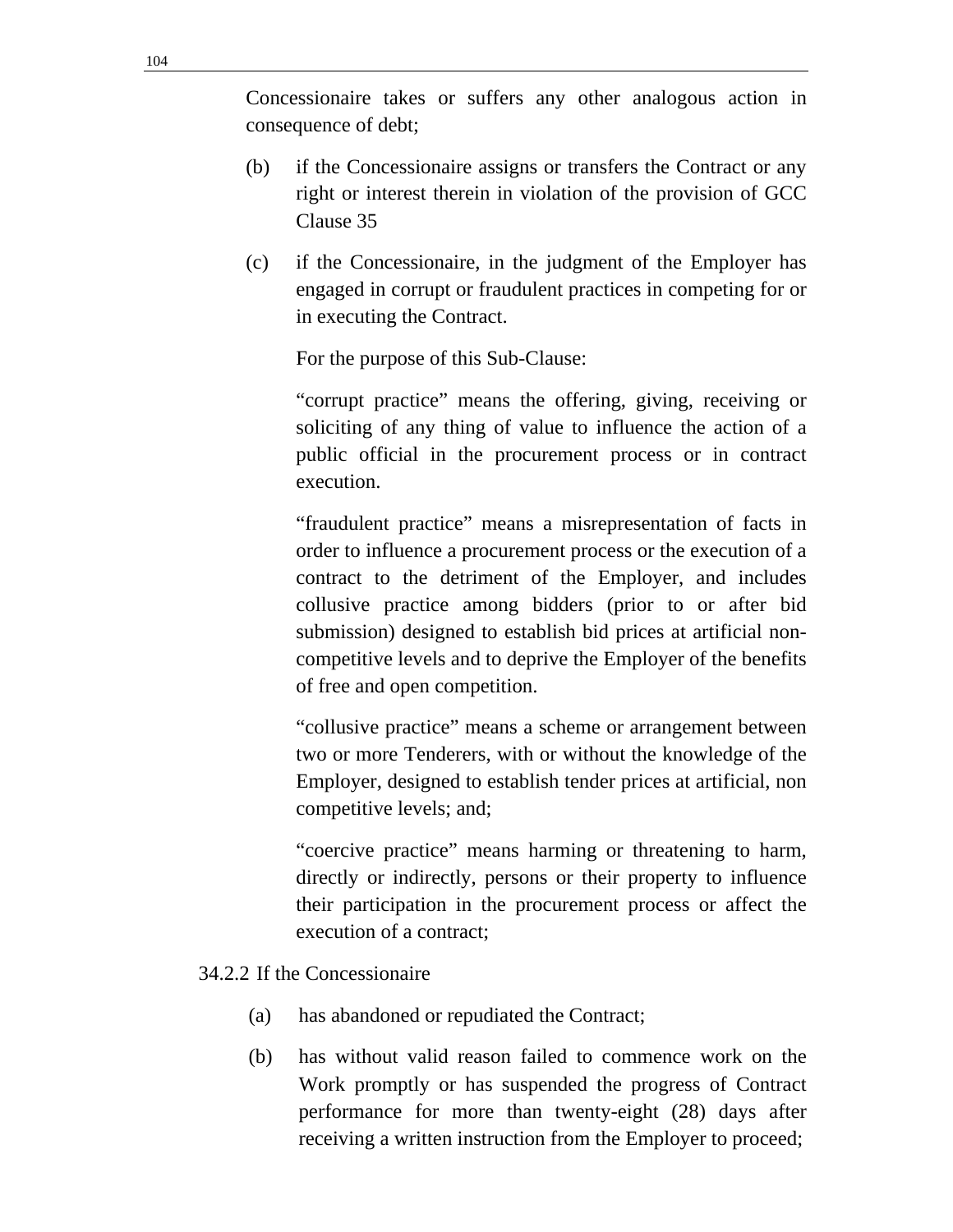- (c) persistently fails to execute the Contract in accordance with the Contract or persistently neglects to carry out its obligations under the Contract without just cause;
- (d) refuses or is unable to provide sufficient materials, services or labor to execute and complete the Work in the manner specified in the program furnished under GCC Sub-Clause 18.2 at rates of progress that give reasonable assurance to the Employer that the Concessionaire can attain Completion of the Work by the Time for Completion as extended,

 then the Employer may, without prejudice to any other rights it may possess under the Contract, give a notice to the Concessionaire stating the nature of the default and requiring the Concessionaire to remedy the same. If the Concessionaire fails to remedy or to take steps to remedy the same within fourteen (14) days of its receipt of such notice, then the Employer may terminate the Contract forthwith by giving a notice of termination to the Concessionaire that refers to this GCC Sub-Clause 34.2.

- 34.2.3 Upon receipt of the notice of termination under GCC Sub-Clauses 34.2.1 or 34.2.2, the Concessionaire shall, either immediately or upon such date as is specified in the notice of termination,
	- (a) cease all further work, except for such work as the Employer may specify in the notice of termination for the sole purpose of protecting that part of the Work already executed, or any work required to completion of a part of the Work;
	- (c) deliver to the Employer the parts of the Work executed by the Concessionaire up to the date of termination;
	- (d) to the extent legally possible, assign to the Employer all right, title and benefit of the Concessionaire to the Work.

## **35. Assignment:**

35.1 Neither the Employer nor the Concessionaire shall, without the express prior written consent of the other party (which consent shall not be unreasonably withheld), assign to any third party the Contract or any part thereof, or any right, benefit, obligation or interest therein or there under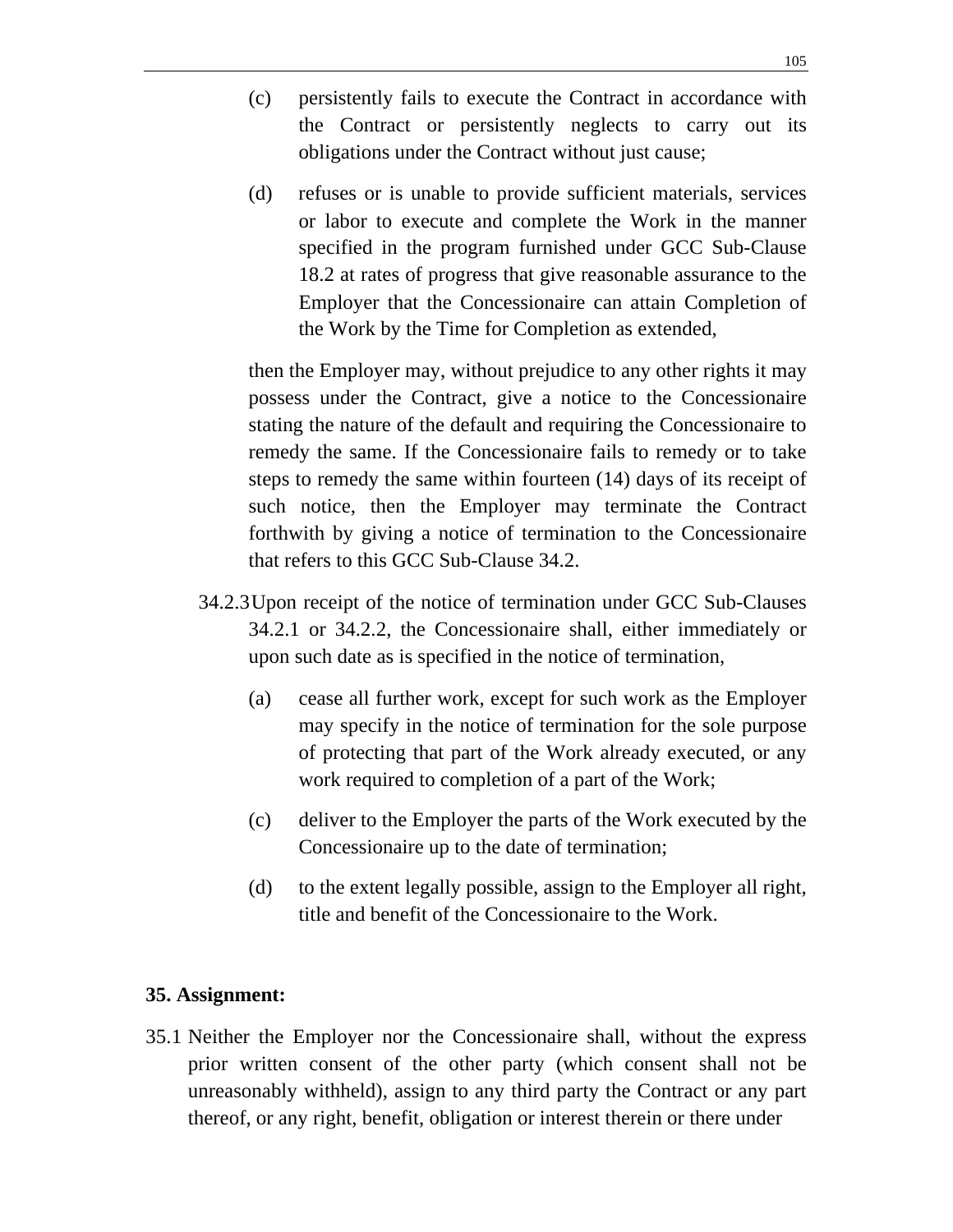# **Section 7: Special Conditions of Contract.**

# **Special Conditions of Contract**

The following Special Conditions of Contract (SCC) shall supplement the General Conditions of Contract (GCC). Whenever there is a conflict, the provisions herein shall prevail over those in the GCC. The corresponding clause number of the GCC is indicated in parentheses.

| GCC<br>(g)        | <b>1.1</b> The Concessionaire is: [Name, address, and telephone, cable and<br>facsimile numbers]                          |
|-------------------|---------------------------------------------------------------------------------------------------------------------------|
| GCC 1.1(i)        | The Concessionaire's Representative is: [Name, address, and<br>telephone, cable and facsimile numbers]                    |
| GCC<br>1.1<br>(m) | The Employer is: The Managing Director, Karnataka Text Book<br>Society <sup>®</sup>                                       |
|                   | Address: No.4, DSERT Building, 100 feet Ring Road;<br>Hosakerehalli, Banashankari 3 <sup>rd</sup> Stage; Bengaluru 560085 |
|                   | Telephone: (080)-26422238; 26422245 Fax:(080)-26421299                                                                    |
|                   | e-mail:jdktbs@gmail.com                                                                                                   |
| GCC               | <b>1.1</b> The Employer's Representative is: Deputy Director, Karnataka                                                   |
| (n)               | Text Book Society ®                                                                                                       |
|                   | Address: No.4, DSERT Building, 100 feet Ring Road;                                                                        |
|                   | Hosakerehalli, Banashankari 3 <sup>rd</sup> Stage; Bengaluru 560085                                                       |
|                   | Telephone:: (080)-26422238; 26422245 Fax:(080)-26421299                                                                   |
|                   | e-mail:ddpiktbs@gmail.com                                                                                                 |
| GCC               | <b>1.1</b> Time for Completion for Print and Sell is 90 days                                                              |
| (r)               |                                                                                                                           |
| <b>GCC 4.1</b>    | For <b>Communications</b> , the Employer's address shall be:                                                              |
|                   | Attention: [insert full name of person, if applicable]                                                                    |
|                   | Street Address: [insert street address and number]                                                                        |
|                   | Floor/ Room number: [insert floor and room number, if<br><i>applicable]</i>                                               |
|                   | City: [insert name of city or town]                                                                                       |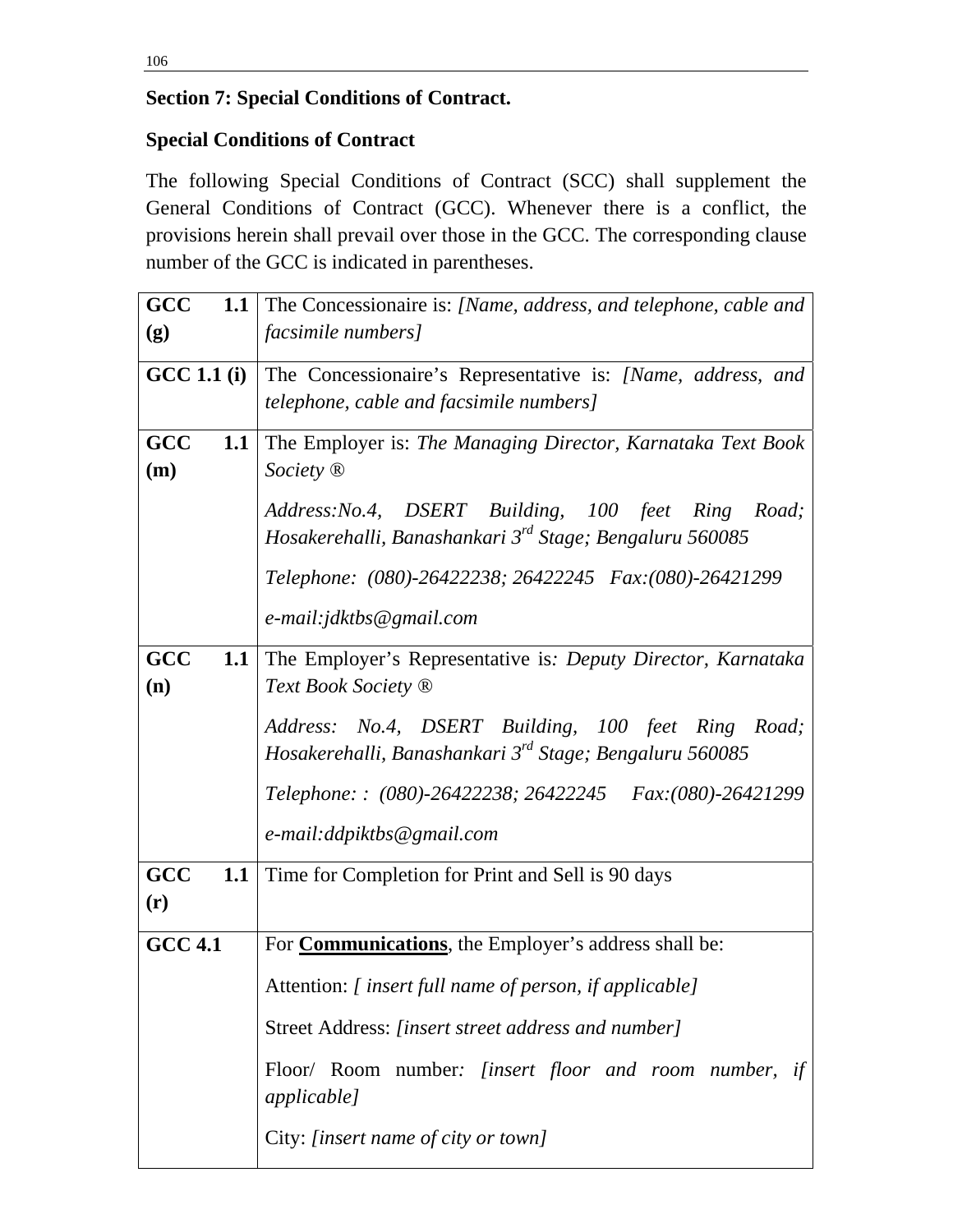|                | ZIP Code: [insert postal ZIP code, if applicable]                                                                                                                                                                                                                                 |  |  |  |  |  |  |
|----------------|-----------------------------------------------------------------------------------------------------------------------------------------------------------------------------------------------------------------------------------------------------------------------------------|--|--|--|--|--|--|
|                | Country: [insert name of country]                                                                                                                                                                                                                                                 |  |  |  |  |  |  |
|                | Telephone: <i>[include telephone number, including country and</i><br>city codes]                                                                                                                                                                                                 |  |  |  |  |  |  |
|                | Facsimile number: <i>[insert facsimile number, including country</i><br>and city codes]                                                                                                                                                                                           |  |  |  |  |  |  |
|                | Electronic mail address: [insert e-mail address, if applicable]                                                                                                                                                                                                                   |  |  |  |  |  |  |
|                | <b>Concessionaire's address for Communication purposes:</b>                                                                                                                                                                                                                       |  |  |  |  |  |  |
|                | Attention: [insert full name of person, if applicable]                                                                                                                                                                                                                            |  |  |  |  |  |  |
|                | Street Address: <i>[insert street address and number]</i>                                                                                                                                                                                                                         |  |  |  |  |  |  |
|                | Floor/ Room number: [insert floor and room number, if<br><i>applicable]</i>                                                                                                                                                                                                       |  |  |  |  |  |  |
|                | City: [insert name of city or town]                                                                                                                                                                                                                                               |  |  |  |  |  |  |
|                | ZIP Code: [insert postal ZIP code, if applicable]                                                                                                                                                                                                                                 |  |  |  |  |  |  |
|                | Country: [insert name of country]                                                                                                                                                                                                                                                 |  |  |  |  |  |  |
|                | Telephone: <i>[include telephone number, including country and</i><br>city codes]                                                                                                                                                                                                 |  |  |  |  |  |  |
|                | Facsimile number: <i>[insert facsimile number, including country</i><br>and city codes]                                                                                                                                                                                           |  |  |  |  |  |  |
|                | Electronic mail address: [insert e-mail address, if applicable]                                                                                                                                                                                                                   |  |  |  |  |  |  |
| <b>GCC 5.1</b> | The Contract shall be interpreted in accordance with the laws of<br>Union of India supplanted by the Karnataka local Acts.                                                                                                                                                        |  |  |  |  |  |  |
| <b>GCC 6.3</b> | The dispute settlement mechanism to be applied pursuant to GCC<br>Clause 6.3 shall be as follows:<br>In case of Dispute or difference arising between the<br>(a)<br>Employer and a domestic Contractor relating to any<br>matter arising out of or connected with this agreement, |  |  |  |  |  |  |
|                | such disputes or difference shall be settled in<br>accordance with the Arbitration and Conciliation Act,                                                                                                                                                                          |  |  |  |  |  |  |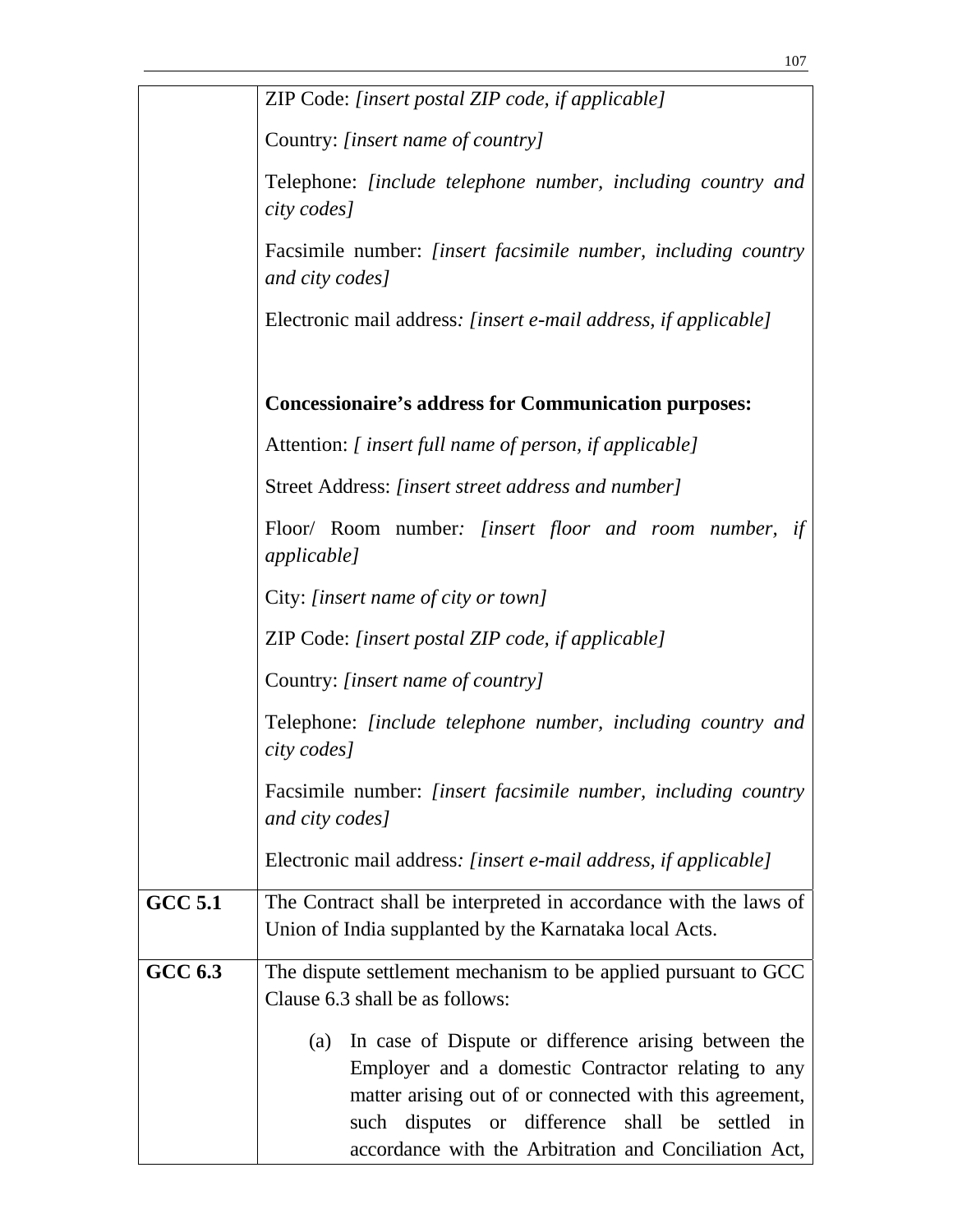|                 |                                                                | 1996, by a Sole Arbitrator. The Sole Arbitrator shall be         |  |  |
|-----------------|----------------------------------------------------------------|------------------------------------------------------------------|--|--|
|                 |                                                                | appointed by agreement between the parties; failing              |  |  |
|                 |                                                                | such agreement, by the appointing authority namely the           |  |  |
|                 |                                                                | President of the Indian Council of Arbitration, New              |  |  |
|                 |                                                                | Delhi. A certified copy of the appointment Order shall           |  |  |
|                 |                                                                | be supplied to each of the Parties.                              |  |  |
|                 | (b)                                                            | Arbitration proceedings shall be held at Bengaluru               |  |  |
|                 |                                                                | Karnataka, and the language of the arbitration                   |  |  |
|                 |                                                                | that of all<br>proceedings<br>and<br>documents<br>and            |  |  |
|                 |                                                                | communications between the parties shall be English.             |  |  |
|                 | (c)                                                            | The decision of the arbitrator shall be final and binding        |  |  |
|                 |                                                                | upon both parties. The cost and expenses of Arbitration          |  |  |
|                 |                                                                | proceedings will be paid as determined by the                    |  |  |
|                 |                                                                | Arbitrator. However, the expenses incurred by each               |  |  |
|                 |                                                                | party in connection with the preparation, presentation           |  |  |
|                 |                                                                | etc. of its proceedings shall be borne by each party             |  |  |
|                 |                                                                | itself.                                                          |  |  |
|                 | (d)                                                            | Performance under the contract shall continue                    |  |  |
|                 |                                                                | during the arbitration proceedings.                              |  |  |
| <b>GCC 8.1</b>  |                                                                | The Contractor shall commence work immediately after signing     |  |  |
|                 |                                                                | the Contract Agreement.                                          |  |  |
| <b>GCC 8.2</b>  |                                                                |                                                                  |  |  |
|                 | The Completion of the Assignment shall be attained within 90   |                                                                  |  |  |
|                 | days                                                           |                                                                  |  |  |
| <b>GCC 11.2</b> |                                                                | The Contract Price shall be firm and not subject to adjustment.  |  |  |
| GCC 13.3.1      |                                                                | The amount of performance security, as a percentage of the       |  |  |
|                 |                                                                | Contract Price for the Work shall be Ten (10) percent.           |  |  |
|                 |                                                                |                                                                  |  |  |
| GCC 13.3.2      | The performance security shall be in the forms as Specified in |                                                                  |  |  |
|                 | <b>ITT Clause 27</b>                                           |                                                                  |  |  |
| <b>GCC 18.2</b> |                                                                | The form of the program of performance of the Contract shall be: |  |  |
|                 |                                                                | in the form of the critical path method (CPM), the PERT network  |  |  |
|                 |                                                                |                                                                  |  |  |
|                 |                                                                |                                                                  |  |  |
| <b>GCC 20.1</b> |                                                                | <b>Procurement of Materials:</b>                                 |  |  |
|                 |                                                                | The Contractor shall procure and use ISI marked materials or     |  |  |
|                 |                                                                | those conforming to relevant Bureau of Indian Standards. The     |  |  |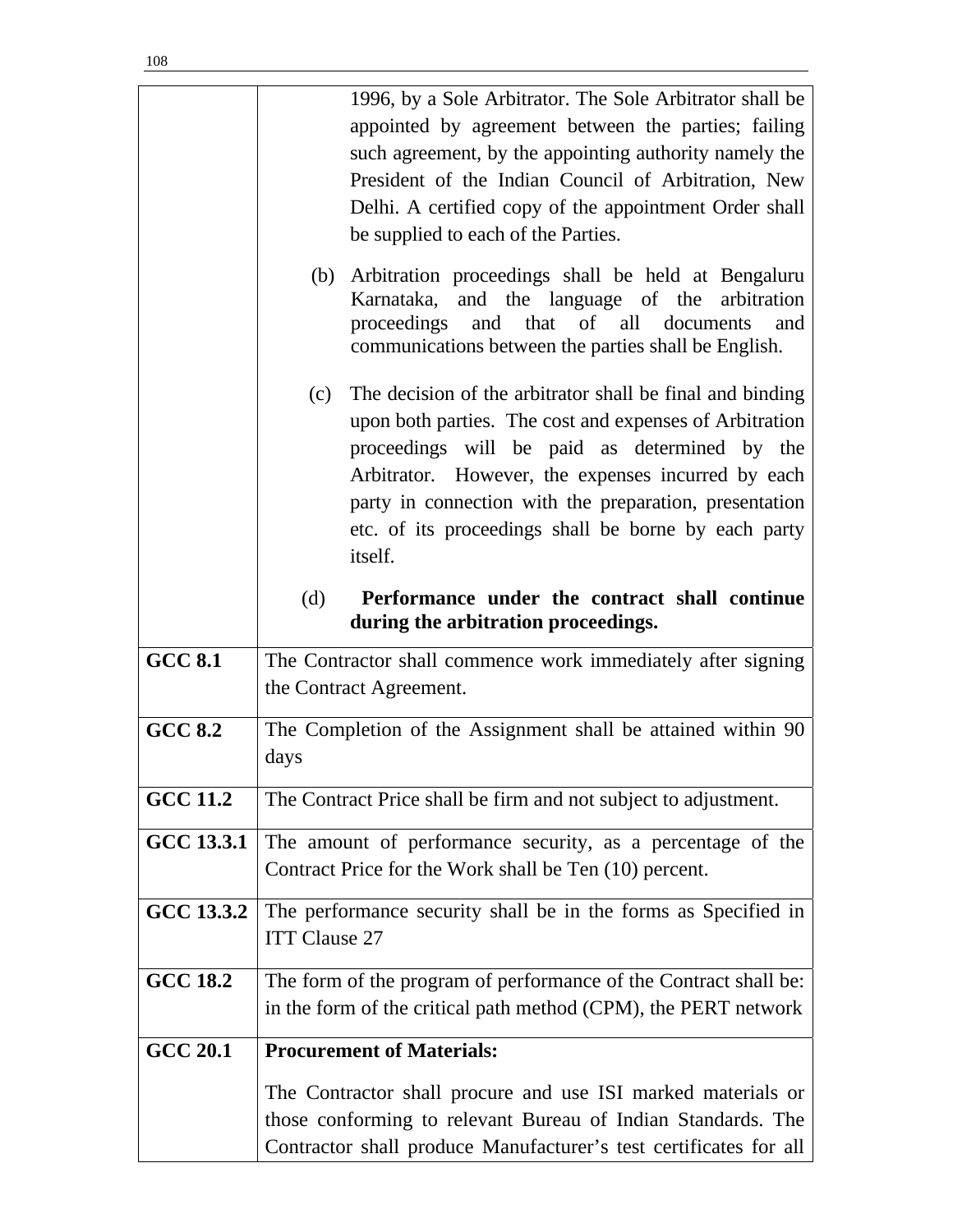the materials. The Concessionaire shall procure Paper manufactured by the Paper Mills as specified in Appendix 6 to the Contract.

The Concessionaire shall compulsorily obtain "Mill Certification" regarding the quality of the paper purchased. "Mill Certification" shall be for the general quality of the paper and more specifically regarding the GSM of the paper, brightness of the paper and whether the paper has been manufactured out of virgin pulp.

#### **GCC 21.2.2 Compliance with labour Regulations:**

During continuance of the contract, the Concessionaire shall abide at all times by all existing labour enactments and rules made there under, regulations, notifications and bye laws of the State or Central Government or local authority and any other labour law (including rules), regulations, bye laws that may be passed or notification that may be issued under any labour law in future either by the State or the Central Government or the local authority. The Concessionaire shall keep the Employer indemnified in case any action is taken against the Employer by the competent authority on account of contravention of any of the provisions of any Act or rules made there under, regulations or notifications including amendments. If the Employer is caused to pay or reimburse, such amounts as may be necessary to cause or observe, or for non-observance of the provisions stipulated in the notifications/bye laws/Acts/Rules/regulations including amendments, if any, on the part of the Concessionaire, Employer shall have the right to deduct any money due to the Contractor including his amount of security deposit. The Employer shall also have right to recover from the Concessionaire any sum required or estimated to be required for making good the loss or damage suffered by the Employer.

The employees of the Concessionaire in no case shall be treated as the employees of the Employer at any point of time..

**GCC 24.2** Applicable rate for liquidated damages for non completion of the Printing and distribution within 90 days: One-half percent of the estimated cost of the Package(s) per week or part thereof and the maximum is Ten percent of contract price.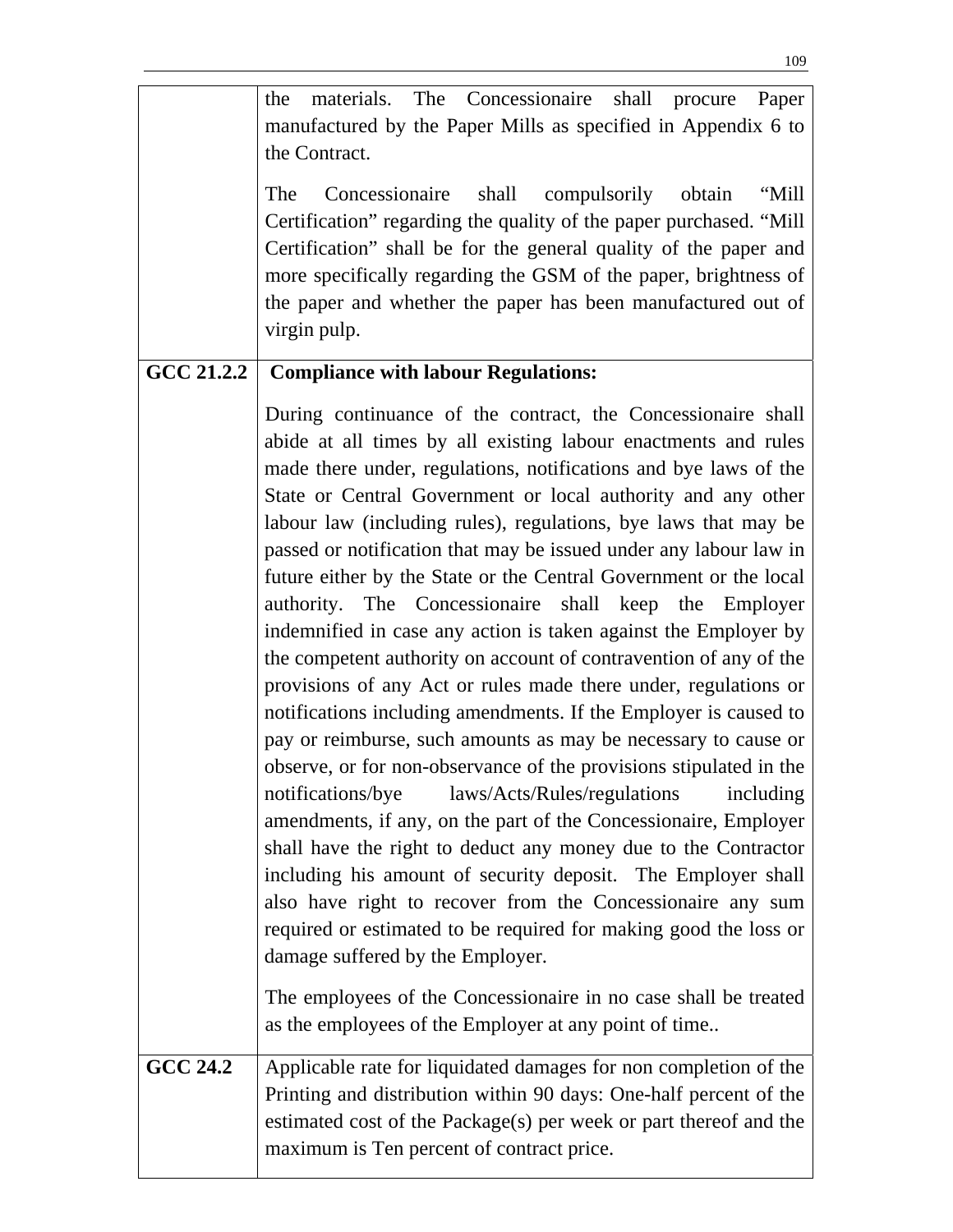| <b>GCC 36</b> | Add the new GCC Clause 36 as under:                                                                                                                                                                                                                                                                                                                                                                                                                                      |  |  |
|---------------|--------------------------------------------------------------------------------------------------------------------------------------------------------------------------------------------------------------------------------------------------------------------------------------------------------------------------------------------------------------------------------------------------------------------------------------------------------------------------|--|--|
|               | <b>36. Protection of Environment:</b>                                                                                                                                                                                                                                                                                                                                                                                                                                    |  |  |
|               | The contractor shall take all reasonable steps to protect the<br>environment on and off the Site and to avoid damage or nuisance<br>to persons or to property of the public or others resulting from<br>pollution, noise or other causes arising as a consequence of his<br>methods of operation.                                                                                                                                                                        |  |  |
|               | During continuance of the contract, the concessionaire shall<br>abide at all times by all existing enactments on environmental<br>protection and rules made there under, regulations, notifications<br>and bye-laws of the State or Central Government, or local<br>authorities and any other law, bye-law, regulations that may be<br>passed or notification that may be issued in this respect in future<br>by the State or Central Government or the local authority. |  |  |
| GCC37         | Add the new GCC Clause 37 as under:                                                                                                                                                                                                                                                                                                                                                                                                                                      |  |  |
|               | 37. Third Party Inspection and Testing:                                                                                                                                                                                                                                                                                                                                                                                                                                  |  |  |
|               | The Employer may engage a Third Party for inspection at the<br>Printers Factory and also at the Distributors and retailers<br>premises. The fee for the third party inspection shall be paid by<br>the Employer.                                                                                                                                                                                                                                                         |  |  |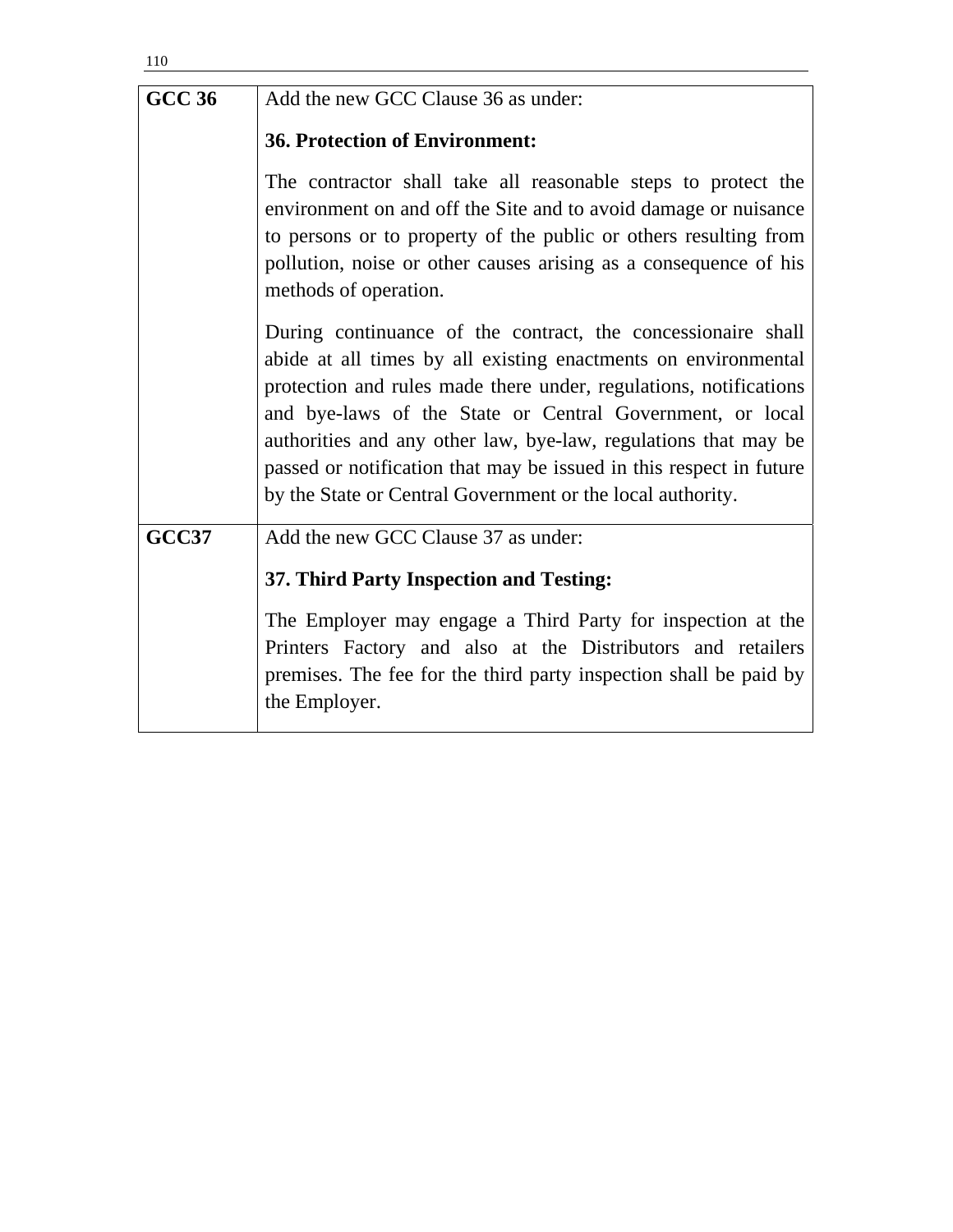## **Section 8: Technical Specifications for the Books**

## **A. Inner Pages:**

- 1. Only map litho paper of 80 gsm or more shall be made use of for inner pages of the books;
- 2. Paper for the text books shall be procured from A Grade Paper Mills. Suggested Paper Mills are; (a) M/s. Mysore Paper Mills, Bhadravathi, Karnataka; (b) M/s. West Coast Paper Mills, Dandeli Karnataka; (c) M/s. TNPL, Tamil Nadu; (d) M/s. Andhra Paper Mills, Rajamundry, Andhra Pradesh; (e) M/s. Seshasai Paper and Boards Limited, Erode, Tamil Nadu; (f) M/s. J.K. Paper Mills Ltd, Orissa (g) or from any equivalent manufacturer conforming to relevant BS standards.
- 3. The minimum brightness of the paper shall be 80% and minimum opacity shall be 84%;
- 4. Remaining values of the paper shall be conforming to BIS specifications 1848/2007 with latest amendments.

## **B. Binding or Cover Page:**

- 1. White pulp Board (MG) Type A Grade 'S' in 250 gsm;
- 2. The size of the books and colour print specifications shall be as specified vide Schedule of Requirements;
- 3. No books shall be bound by centre pinning. All books are to be perfectly bound;
- 4. The lamination of the Cover shall be done by wet lamination method with 12 micron BOPP Gloss film using water based adhesive. Thermal lamination is a positive deviation and is acceptable. But no weightage will be given.
- 5. Branded Hot melt adhesive compatible for the perfect binding machine shall only be used;
- 6. The Concessionaire shall print the retail price of the book (as approved by the Employer) in a prominent place on the cover page.

# **C. Printing Quality:**

1. Printing shall be good and shall have uniform inking of sufficient colour;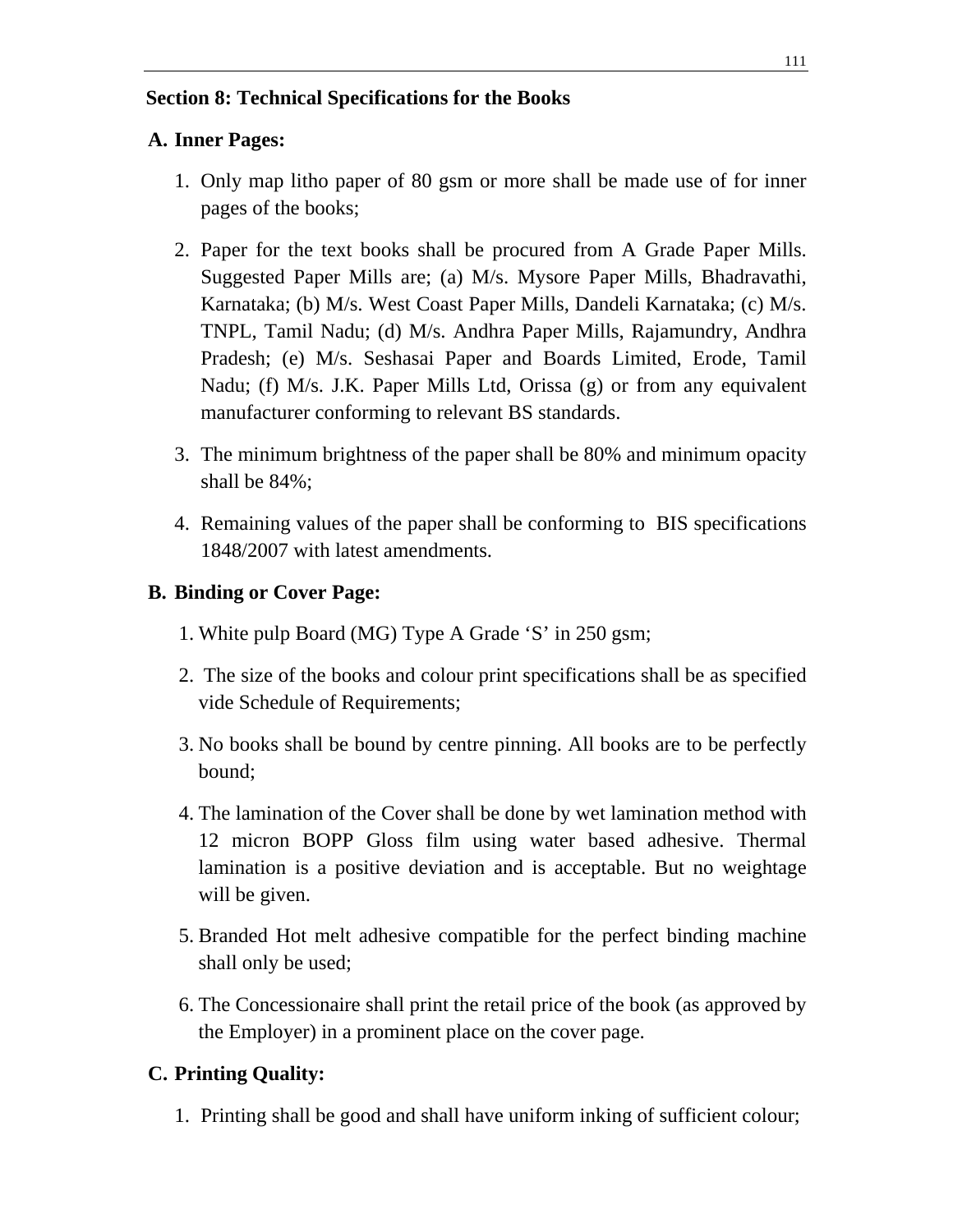- 2. There shall be no aberration of colours, wherever colour printing is done. In other words colour registration shall be flawless;
- 3. The texts shall be strong, legible and readable;
- 4. The printed illustrations shall be clearly well defined;
- 5. The prints shall be free from defects like offsetting, smudging, tilting, mis-register, scumming, slur, ragged prints, light and dark shades etc.;
- 6. The Text book should be in conformity with the approved Demy;;
- **D. Book size and Colour:** It shall be as per the Schedule of Requirements and
	- (a) For Demy  $1/4^{\text{th}}$  size 21cmx28 cm;
	- **(b)**For Demy  $1/8^{th}$  size 13.5 cmx 20.5 cm:
	- **(c)** For  $1/4$ <sup>th</sup> Crown size 18 cmx24 cm

#### **E. Binding Quality:**

Binding shall ensure good appearance, proper cutting, proper cover adhesion, good page strength, no cavity spines, no concave spine, no adhesive running in, no chip out at the head etc.

#### **F. Lamination Quality:**

- (a) Lamination shall be of good quality with no air bubbles and wrinkles;
- (b)The adhesive shall be uniformly applied;
- (c) After binding the film shall not detach at creasing and folding points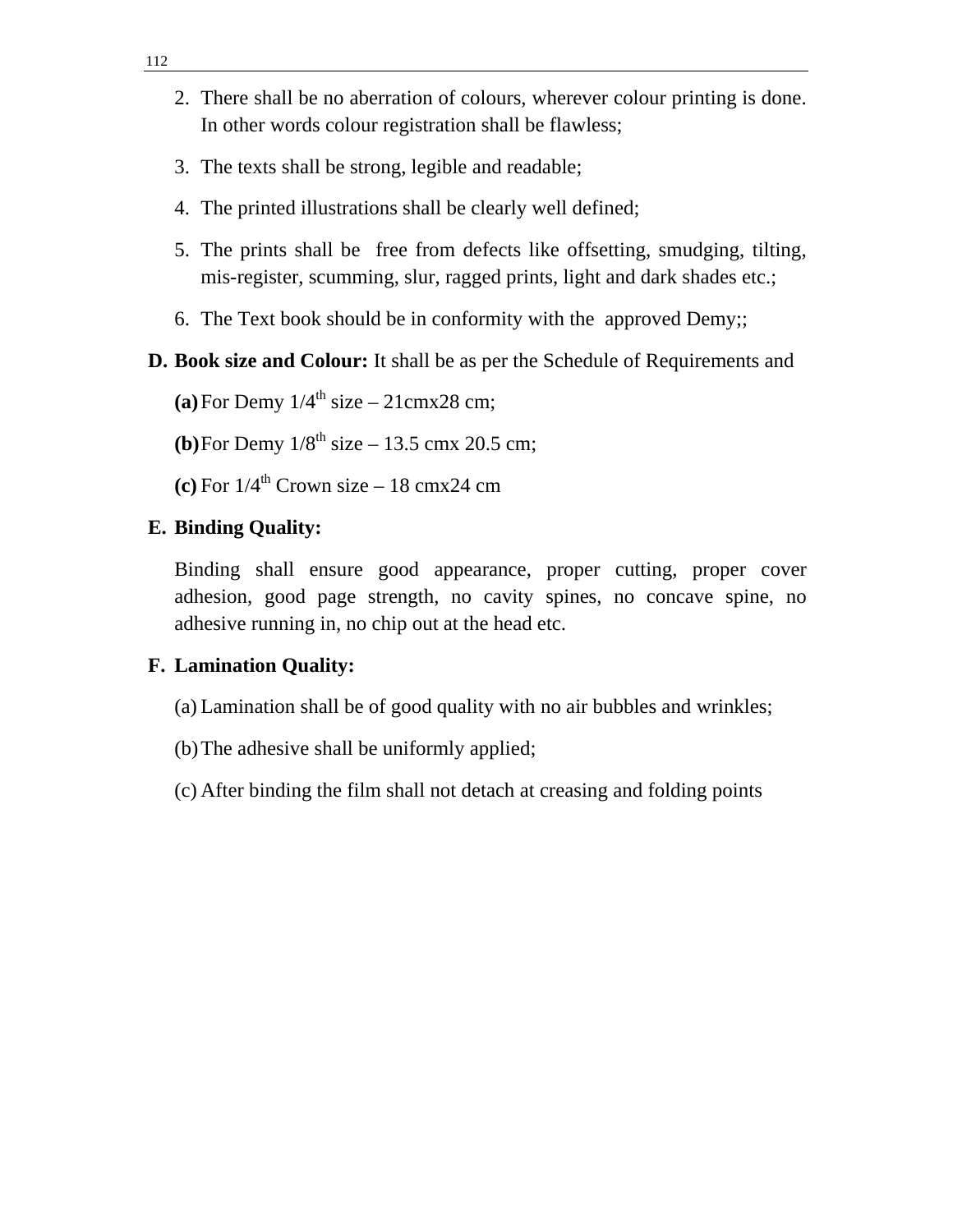## **Section 9: Formats of Securities**

## **EARNEST MONEY DEPOSIT BANK GUARANTEE FORM**

Whereas ...........................<sup>1</sup> *(hereinafter called "the Tenderer")* has submitted its tender dated ...................... *(date of submission of tender)* for the supply of ................................. *(name and/or description of the goods)* (hereinafter called "the Tender").

KNOW ALL PEOPLE by these presents that WE ..................... *(name of bank)* of .................. (name of country), having our registered office at .................. *(address of bank)* (hereinafter called "the Bank"), are bound unto ............................. *(name of Employer)* (hereinafter called "the Employer") in the sum of \_\_\_\_\_\_\_\_\_\_\_\_\_\_\_\_\_\_\_\_\_\_\_\_\_\_\_ for which payment well and truly to be made to the said Purchaser, the Bank binds itself, its successors, and assigns by these presents. Sealed with the Common Seal of the said Bank this \_\_\_\_ day of  $20$ .

THE CONDITIONS of this obligation are:

- 1. If the Tenderer
	- (a) withdraws its Tender during the period of tender validity specified by the Tenderer on the Tender Form; or
	- (b) does not accept the correction of errors in accordance with the ITT; or
- 2. If the Tenderer, having been notified of the acceptance of its tender by the Employer during the period of tender validity (original or extended):
	- (a) fails or refuses to execute the Contract Form if required; or
	- (b) fails or refuses to furnish the performance security, in accordance with the Instruction to Tenderers:

We undertake to pay the Employer up to the above amount upon receipt of its first written demand, without the Purchaser having to substantiate its demand, provided that in its demand the Purchaser will note that the amount claimed by it is due to it, owing to the occurrence of one or both of the two conditions, specifying the occurred condition or conditions.

This guarantee will remain in force up to and including forty five (45) days after the period of the tender validity (original or extended) , and any demand in respect thereof should reach the Bank not later than the above date.

Date:

...................................

\_\_\_\_\_\_\_\_\_\_\_\_\_\_\_\_\_\_\_\_\_\_\_\_\_\_\_\_\_\_\_\_\_\_\_\_\_\_\_\_\_\_\_

(Signature of the Bank with Seal)

<sup>1</sup> *Name of Tenderer*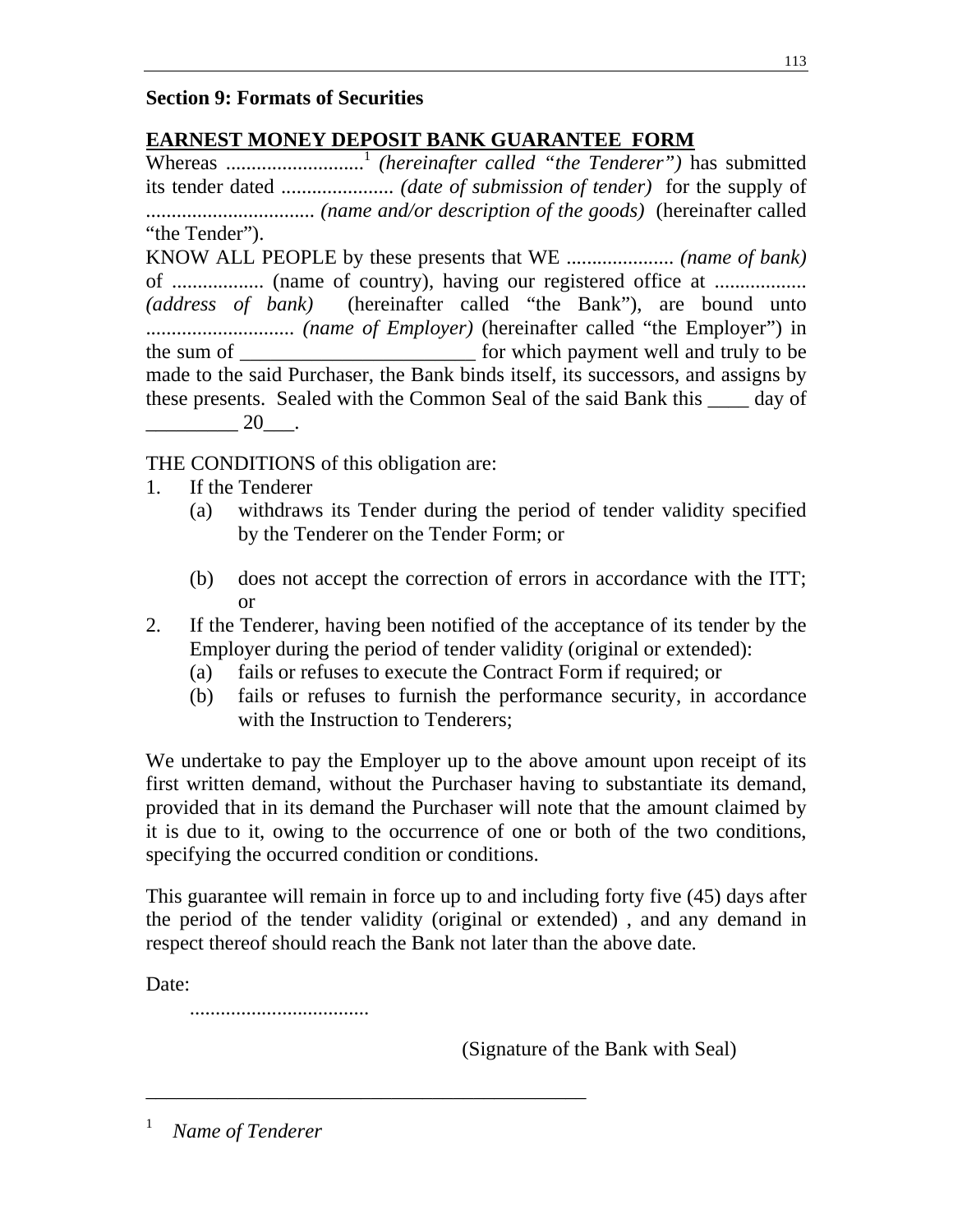#### **BANK GUARANTEE FOR SECURITY DEPOSIT**

| To.       | I name                         |            |
|-----------|--------------------------------|------------|
| Employer] |                                |            |
|           | <i><u><b>[address]</b></u></i> | $\epsilon$ |

*Employer]*

 WHEREAS \_\_\_\_\_\_\_\_\_\_\_\_\_\_\_\_\_\_\_\_\_\_\_\_\_ *[name and address of Concessionaire]* (hereinafter called "the Concessionaire") has undertaken, in pursuance of Contract No. \_\_\_\_\_ dated \_\_\_\_\_\_\_\_\_\_\_\_\_\_\_ to execute \_\_\_\_\_\_\_\_\_\_\_\_\_\_\_\_\_\_\_\_\_\_\_\_\_\_ *[name of Contract and brief description of Works]* (hereinafter called "the Contract");

 AND WHEREAS it has been stipulated by you in the said Contract that the Concessionaire shall furnish you with a Bank Guarantee by a recognized bank for the sum specified therein as security for compliance with his obligations in accordance with the Contract;

 AND WHEREAS we have agreed to give the Concessionaire such a Bank Guarantee;

 NOW THEREFORE we hereby affirm that we are the Guarantor and responsible to you, on behalf of the Concessionaire, up to a total of Rs.\_\_\_\_\_\_\_\_\_\_\_\_\_\_\_\_\_\_\_\_ *[amount of guarantee]* 12\_Rupees\_\_\_\_\_\_\_\_\_\_\_\_\_\_\_\_\_\_\_\_\_\_\_\_\_\_ \_\_\_\_\_\_\_\_\_\_\_\_\_\_\_\_\_\_\_\_\_\_\_\_\_\_*[in words]*, and we undertake to pay you, upon your first written demand and without cavil or argument, any sum or sums within the limits of \_\_\_\_\_\_\_\_\_\_\_\_\_\_\_\_\_\_\_\_ *[amount of guarantee]<sup>13</sup>* as aforesaid without your needing to prove or to show grounds or reasons for your demand for the sum specified therein.

 We hereby waive the necessity of your demanding the said debt from the Concessionaire before presenting us with the demand.

 We further agree that no change or addition to or other modification of the terms of the Contract or of the Works to be performed there under or of any of the Contract documents which may be made between you and the Concessionaire shall in any way release us from any liability under this

 $12$  An amount shall be inserted by the Guarantor, representing the percentage of the Contract Price specified in the Contract

<sup>&</sup>lt;sup>13</sup> An amount shall be inserted by the Guarantor, representing the percentage of the Contract Price specified in the Contract